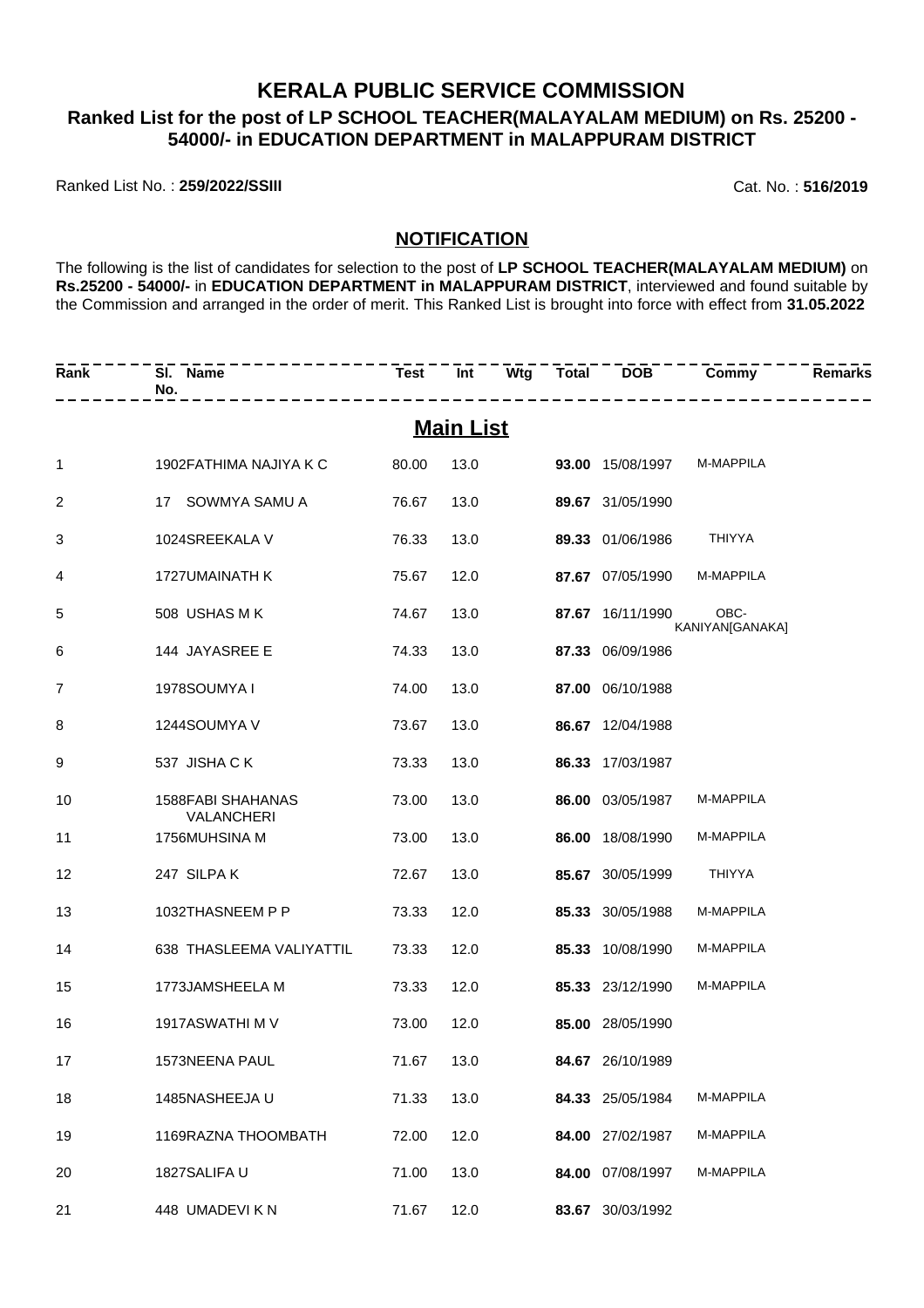| $\bar{R}$ an $\bar{k}$ | SI. Name<br>No.           | <b>Test</b> | $\overline{Int}$ | Wtg | <b>Total</b> | <b>DOB</b>              | Commy                               | <b>Remarks</b> |
|------------------------|---------------------------|-------------|------------------|-----|--------------|-------------------------|-------------------------------------|----------------|
| 22                     | 437 SRUTHI P M            | 71.33       | 12.0             |     |              | <b>83.33</b> 08/03/1988 |                                     |                |
| 23                     | 1031JYOTHI U              | 70.33       | 13.0             |     |              | 83.33 08/11/1988        | OBC-<br>VILAKKITHALA<br><b>NAIR</b> |                |
| 24                     | 499 RAKHILA K             | 71.33       | 12.0             |     |              | 83.33 24/12/1990        |                                     |                |
| 25                     | 321 SHIBI NELLIKKAT       | 70.33       | 13.0             |     |              | 83.33 02/08/1992        | THIYYA                              |                |
| 26                     | 1560ANJUSHA V             | 70.00       | 13.0             |     |              | 83.00 25/10/1985        |                                     |                |
| 27                     | 1166NEENUT                | 70.00       | 13.0             |     |              | 83.00 31/05/1990        |                                     |                |
| 28                     | 1843RAJESWARI K V         | 68.67       | 14.0             |     |              | 82.67 04/05/1987        |                                     |                |
| 29                     | 972 VABINA MK             | 69.67       | 13.0             |     |              | 82.67 25/05/1989        | M-MAPPILA                           |                |
| 30                     | 947 SAMEERA V P           | 69.67       | 13.0             |     |              | 82.67 05/11/1992        | M-MAPPILA                           |                |
| 31                     | 1533NISHA P               | 68.33       | 14.0             |     |              | 82.33 06/08/1987        |                                     |                |
| 32                     | 759 ASWATHI C             | 69.33       | 13.0             |     |              | 82.33 23/01/1991        | OBC-SALIYA                          |                |
| 33                     | 1467SHAHIDA M P           | 70.00       | 12.0             |     |              | 82.00 14/05/1985        | M-MAPPILA                           |                |
| 34                     | 32 DIVYA P                | 69.00       | 13.0             |     |              |                         | 82.00 29/12/1989 SC-KANAKKAN        |                |
| 35                     | 1842BHADRA R V            | 68.00       | 14.0             |     |              | 82.00 15/04/1990        |                                     |                |
| 36                     | 1318SALMATH P             | 69.67       | 12.0             |     |              | 81.67 10/05/1986        | M-MAPPILA                           |                |
| 37                     | 1034SHAMSIYA P            | 68.67       | 13.0             |     |              | 81.67 30/04/1989        | <b>M-MUSLIM</b>                     |                |
| 38                     | 149 SAHLAKT               | 68.67       | 13.0             |     |              | 81.67 15/12/1990        | M-MAPPILA                           |                |
| 39                     | 1625SARANYA K             | 69.67       | 12.0             |     |              | 81.67 04/02/1992        | THIYYA                              |                |
| 40                     | 2219JAWAS RAHMAN P        | 69.67       | 12.0             |     |              | 81.67 10/01/2000        | M-MAPPILA                           |                |
| 41                     | REHSANA K K<br>79         | 68.00       | 13.0             |     |              | 81.00 16/07/1985        | M-MAPPILA                           |                |
| 42                     | 717 NISMA K               | 69.00       | 12.0             |     |              | 81.00 25/10/1990        | M-MAPPILA                           |                |
| 43                     | 1647AMEERA VALIYAPARAMBAN | 66.67       | 14.0             |     |              | 80.67 04/01/1988        | M-MAPPILA                           |                |
| 44                     | 465 SHAKKEELA MOL V S     | 68.67       | 12.0             |     |              | 80.67 28/05/1988        | <b>M-MUSLIM</b>                     |                |
| 45                     | 988 SAILATH T             | 67.67       | 13.0             |     |              | 80.67 10/01/1989        | M-MUSLIM                            |                |
| 46                     | 409 SARITHA M             | 67.67       | 13.0             |     |              | 80.67 21/06/1989        |                                     |                |
| 47                     | 1723JIJI M                | 67.67       | 13.0             |     |              | 80.67 02/05/1990        |                                     |                |
| 48                     | 114 MURSHIDA E K          | 67.67       | 13.0             |     |              | 80.67 06/01/1992        | M-MUSLIM                            |                |
| 49                     | REVATHI P<br>48           | 67.67       | 13.0             |     |              | 80.67 03/05/1992        | <b>THIYYA</b>                       |                |
| 50                     | 2191ABDUL VARIS           | 67.67       | 13.0             |     |              | 80.67 22/04/1999        | M-MAPPILA                           |                |
| 51                     | 793 RESMIK                | 67.33       | 13.0             |     |              | 80.33 08/04/1987        | THIYYA                              |                |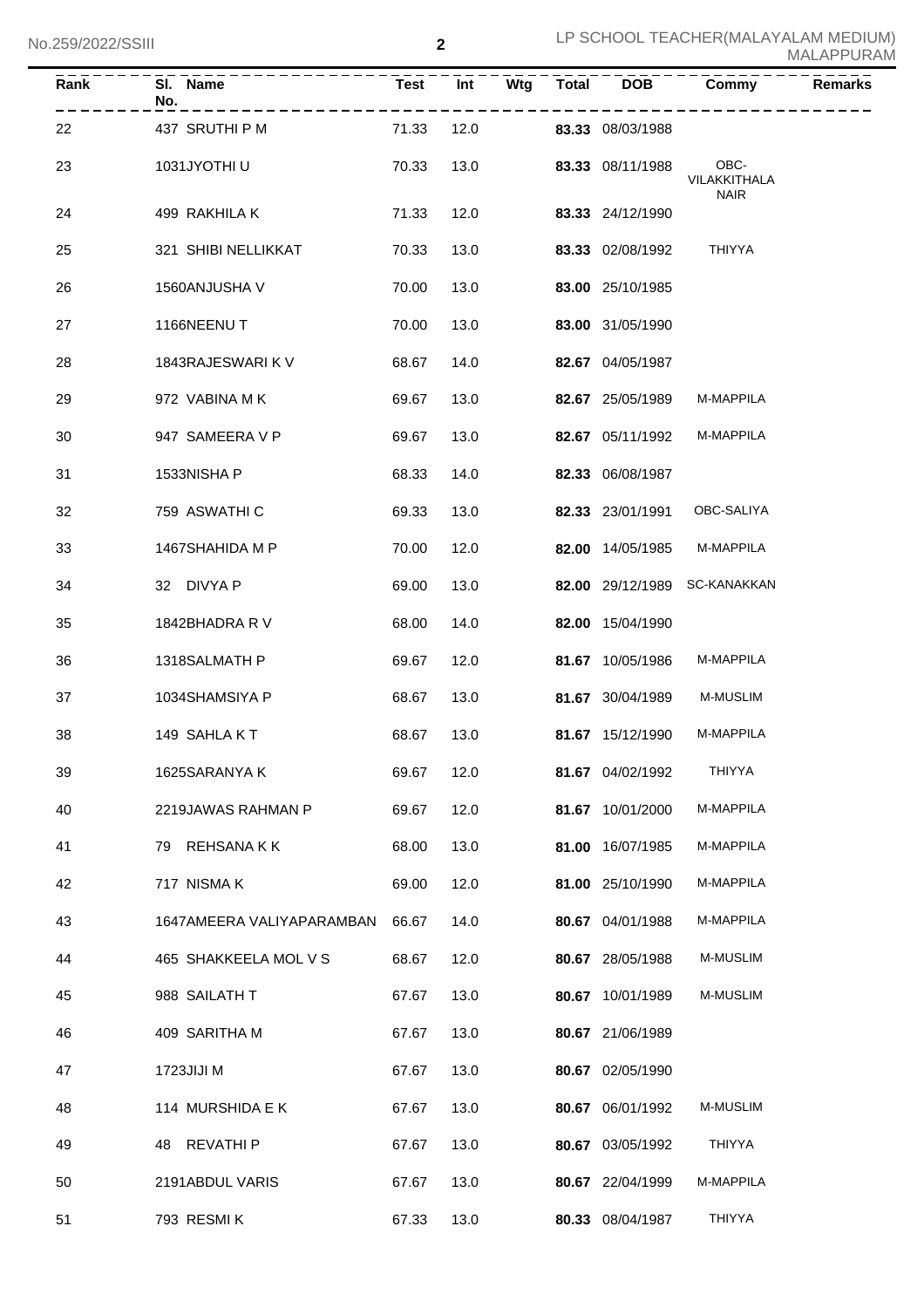| <b>Rank</b> | SI. Name<br>No.                     | <b>Test</b> | Int  | $\overline{\mathsf{W}}$ tg | Total | <b>DOB</b>       | Commy            | <b>Remarks</b> |
|-------------|-------------------------------------|-------------|------|----------------------------|-------|------------------|------------------|----------------|
| 52          | 1856SREELETHA A S                   | 67.33       | 13.0 |                            |       | 80.33 30/05/1989 |                  |                |
| 53          | 783 AHALYA C A                      | 67.33       | 13.0 |                            |       | 80.33 28/09/1989 | <b>THIYYA</b>    |                |
| 54          | 246 SHAREEFATK                      | 68.33       | 12.0 |                            |       | 80.33 28/05/1990 | <b>M-MUSLIM</b>  |                |
| 55          | 1438SHILJA E                        | 68.33       | 12.0 |                            |       | 80.33 28/05/1991 | <b>THIYYA</b>    |                |
| 56          | 672 VIDYA P V                       | 67.33       | 13.0 |                            |       | 80.33 05/04/1992 |                  |                |
| 57          | 2263ANURAG V M                      | 68.33       | 12.0 |                            |       | 80.33 29/06/1995 |                  |                |
| 58          | 1991JUVAIRIYA K                     | 67.00       | 13.0 |                            |       | 80.00 03/08/1988 | M-MUSLIM         |                |
| 59          | 1063SREEDEVI M V                    | 67.00       | 13.0 |                            |       | 80.00 22/03/1995 |                  |                |
| 60          | 1453HASNA P C                       | 66.67       | 13.0 |                            |       | 79.67 05/01/1986 | M-MAPPILA        |                |
| 61          | 1319FAYIZAJAZAK T K                 | 67.67       | 12.0 |                            |       | 79.67 08/01/1987 | M-MAPPILA        |                |
| 62          | 1424JINSHA A C                      | 67.67       | 12.0 |                            |       | 79.67 22/11/1989 |                  |                |
| 63          | 2188AKHIL A                         | 66.67       | 13.0 |                            |       | 79.67 13/04/1990 | <b>EZHAVA</b>    |                |
| 64          | 609 NAJIYAMOL K                     | 66.67       | 13.0 |                            |       | 79.67 02/06/1990 | <b>M-MUSLIM</b>  |                |
| 65          | 1273JUVAIRIYA E                     | 66.67       | 13.0 |                            |       | 79.67 22/04/1992 | M-MAPPILA        |                |
| 66          | 1151ANJALI A                        | 67.67       | 12.0 |                            |       | 79.67 12/08/1992 |                  |                |
| 67          | 171 SUJI MANDALATH                  | 68.67       | 11.0 |                            |       | 79.67 12/02/1993 | EZHAVA           |                |
| 68          | 1576ZAKKIYA BANU K P                | 66.67       | 13.0 |                            |       | 79.67 23/12/1995 | <b>M-MUSLIM</b>  |                |
| 69          | 82 SHAMNA M                         | 67.33       | 12.0 |                            |       | 79.33 01/02/1991 | <b>M-MAPPILA</b> |                |
| 70          | 775 SRUTHI P                        | 66.33       | 13.0 |                            |       | 79.33 26/03/1991 |                  |                |
| 71          | 1363FEMINA P                        | 67.33       | 12.0 |                            |       | 79.33 19/12/1991 | M-MAPPILA        |                |
| 72          | 1979NASEEBA K                       | 66.33       | 13.0 |                            |       | 79.33 15/05/1993 | M-MAPPILA        |                |
| 73          | 599 MUHSINA MOL V                   | 67.33       | 12.0 |                            |       | 79.33 23/09/1994 | M-MAPPILA        |                |
| 74          | 1646REMYA P V                       | 66.00       | 13.0 |                            |       | 79.00 09/03/1987 | THIYYA           |                |
| 75          | 1661AMINATHUNAJMA<br>KULATHUVEETTIL | 65.00       | 14.0 |                            |       | 79.00 07/12/1987 | M-MAPPILA        |                |
| 76          | 512 RATHIMP                         | 66.00       | 13.0 |                            |       | 79.00 08/05/1988 | EZHAVA           |                |
| 77          | 582 SREEJA C S                      | 66.00       | 13.0 |                            |       | 79.00 03/11/1988 |                  |                |
| 78          | 46 KHAIRUNNISA V                    | 67.00       | 12.0 |                            |       | 79.00 20/11/1990 | M-MAPPILA        |                |
| 79          | 1287NOOR NAJMA E                    | 67.00       | 12.0 |                            |       | 79.00 20/05/1992 | M-MAPPILA        |                |
| 80          | 760 JAMSHEENA PARAMBADAN            | 66.00       | 13.0 |                            |       | 79.00 23/05/1994 | M-MAPPILA        |                |
| 81          | 392 MEENUK                          | 66.00       | 13.0 |                            |       | 79.00 25/12/1997 | <b>THIYYA</b>    |                |
| 82          | 1976AMEENA MOHAMMED M               | 66.67       | 12.0 |                            |       | 78.67 08/09/1993 | M-MAPPILA        |                |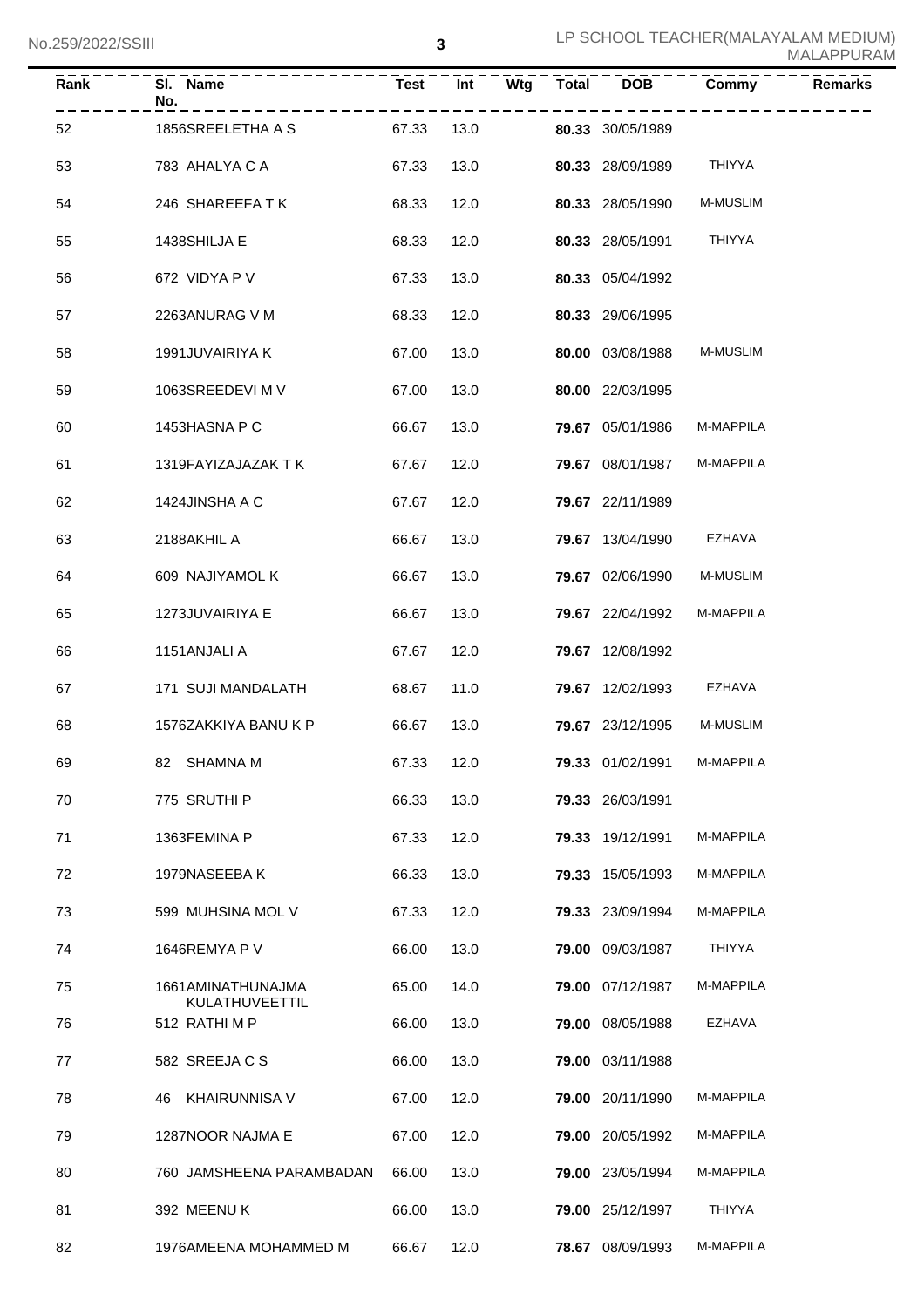| Rank | SI. Name<br>No.         | Test       | $\overline{Int}$ | Wtg | Total | DOB                        | Commy            | <b>Remarks</b>  |
|------|-------------------------|------------|------------------|-----|-------|----------------------------|------------------|-----------------|
| 83   | 1816SHANEEBA P          | 65.67      | 13.0             |     |       | <b>78.67</b> 04/09/1994    | M-MAPPILA        |                 |
| 84   | 1406NASREENAT           | 66.67      | 12.0             |     |       | 78.67 18/06/1995           | <b>M-MAPPILA</b> |                 |
| 85   | 2201ADHEEN CHANDRAN     | 65.67      | 13.0             |     |       | 78.67 11/07/1997           | <b>THIYYA</b>    |                 |
| 86   | 1226DIVYA K P           | 65.33      | 13.0             |     |       | 78.33 21/02/1987           | <b>THIYYA</b>    |                 |
| 87   | 236 SABITHA K P         | 65.33      | 13.0             |     |       | 78.33 31/05/1990           | <b>THIYYA</b>    |                 |
| 88   | 1589VIDHYA H            | 65.00      | 13.0             |     |       | 78.00 31/05/1988           | THIYYA           | , Wife of Jawan |
| 89   | 172 NADEERA M           | 66.00      | 12.0             |     |       | 78.00 02/11/1981           | M-MAPPILA        |                 |
| 90   | 900 VIJITHA K           | 66.00      | 12.0             |     |       | 78.00 20/01/1984           | <b>THIYYA</b>    |                 |
| 91   | 539 ANASWARA R V        | 66.00      | 12.0             |     |       | 78.00 23/03/1996           |                  |                 |
| 92   | 1862MUBASHIRA V         | 66.00      | 12.0             |     |       | 78.00 22/05/1997           | M-MAPPILA        |                 |
| 93   | 1857HASEENA M C         | 64.67      | 13.0             |     |       | 77.67 10/05/1986           | <b>M-MAPPILA</b> |                 |
| 94   | 51 AKHILA PT            | 64.67      | 13.0             |     |       | 77.67 28/12/1986           | <b>THIYYA</b>    |                 |
| 95   | 913 FASEENA MOL KORADAN | 65.33      | 12.0             |     |       | 77.33 02/02/1993           | M-MAPPILA        |                 |
| 96   | 1526VIJINA N            | 65.33      | 12.0             |     |       | 77.33 19/05/1993           | THIYYA           |                 |
| 97   | 1601SREEJA UPPUMTHARA   | 64.33      | 13.0             |     |       | 77.33 27/05/1993           | <b>THIYYA</b>    |                 |
| 98   | 961 VRINDA T            | 64.33      | 13.0             |     |       | 77.33 31/05/1994           |                  |                 |
| 99   | 670 SOORYA G            | 64.00      | 13.0             |     |       | 77.00 08/12/1987           | THIYYA           |                 |
| 100  | 54 NASIRA M P           | 64.00 13.0 |                  |     |       | 77.00 20/11/1988 M-MAPPILA |                  |                 |
| 101  | 84 REMYA PUTHUSSERI     | 64.00      | 13.0             |     |       | 77.00 29/05/1990           | <b>THIYYA</b>    |                 |
| 102  | 986 SAJLATH MK          | 64.00      | 13.0             |     |       | 77.00 12/08/1990           | M-MAPPILA        |                 |
| 103  | 804 SABNA A P           | 63.00      | 14.0             |     |       | 77.00 07/09/1990           | M-MAPPILA        |                 |
| 104  | 1952BAVITHA M           | 64.00      | 13.0             |     |       | 77.00 03/05/1992           |                  |                 |
| 105  | 584 DEEPA J             | 65.00      | 12.0             |     |       | 77.00 31/05/1992           | LC               |                 |
| 106  | 2007RISHA THASNIK       | 64.00      | 13.0             |     |       | 77.00 28/04/1994           | M-MAPPILA        |                 |
| 107  | 1275ARIFA MAMPADAN      | 64.00      | 13.0             |     |       | 77.00 18/09/1994           | M-MAPPILA        |                 |
| 108  | 2117AJMAL               | 65.00      | 12.0             |     |       | 77.00 14/04/1999           | <b>M-MUSLIM</b>  |                 |
| 109  | 1531 DIVIA K V          | 62.67      | 14.0             |     |       | 76.67 30/05/1985           |                  |                 |
| 110  | 673 SAVITHA K P         | 62.67      | 14.0             |     |       | 76.67 21/01/1987           |                  |                 |
| 111  | 2058MUFEEDA K           | 63.67      | 13.0             |     |       | 76.67 31/05/1988           | M-MAPPILA        |                 |
| 112  | 1186NASEEHA FARSANA KT  | 63.67      | 13.0             |     |       | 76.67 08/05/1989           | M-MAPPILA        |                 |
| 113  | 343 NISHI V             | 64.67      | 12.0             |     |       | 76.67 28/05/1990           | M-MUSLIM         |                 |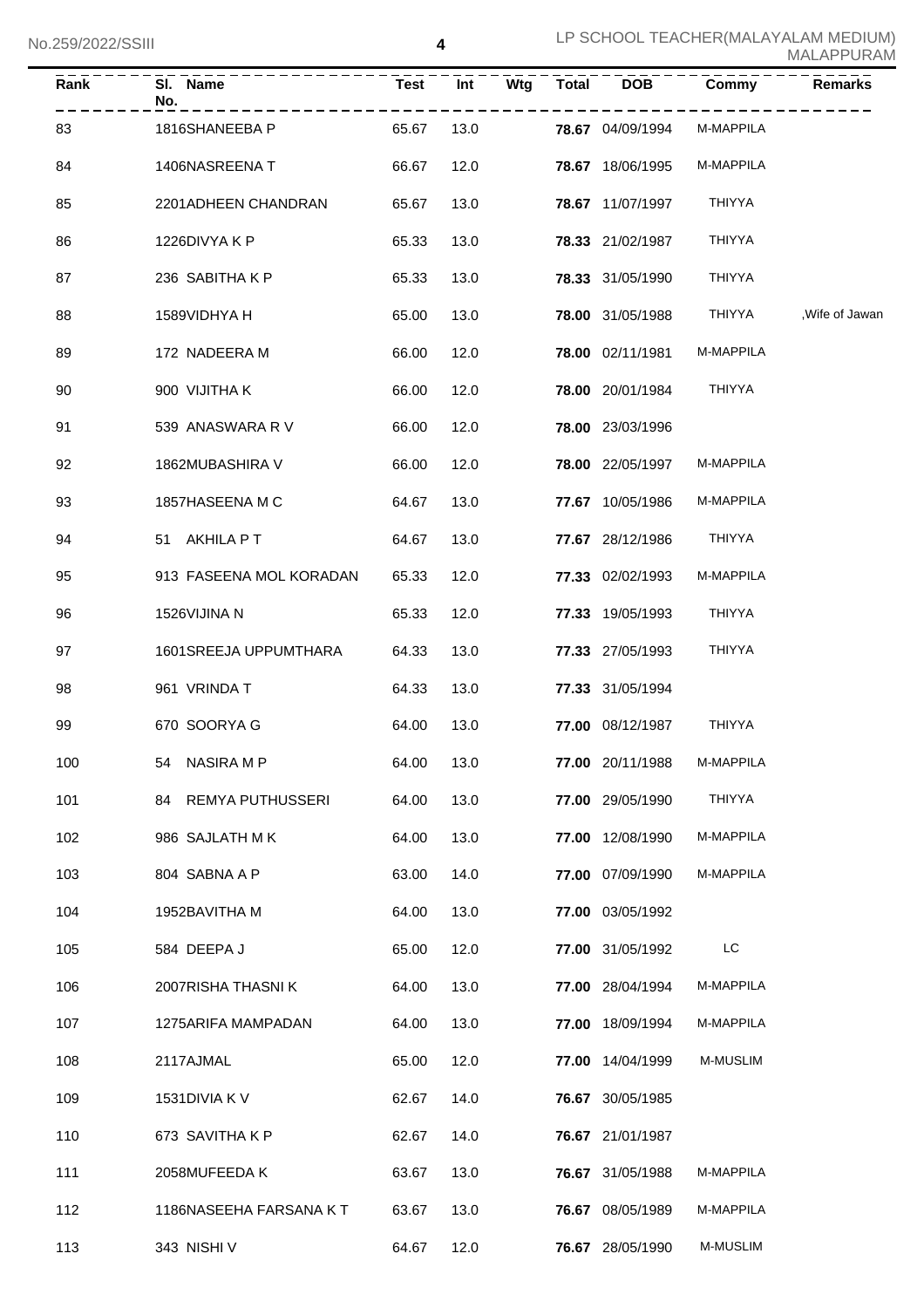| Rank | SI. Name<br>No.                          | <b>Test</b> | Int  | Wtg | <b>Total</b> | <b>DOB</b>       | Commy            | <b>Remarks</b> |
|------|------------------------------------------|-------------|------|-----|--------------|------------------|------------------|----------------|
| 114  | 1680JUVAIRIYATH M                        | 63.67       | 13.0 |     |              | 76.67 20/05/1991 | M-MAPPILA        |                |
| 115  | 86 JANCYMOL K                            | 64.33       | 12.0 |     |              | 76.33 04/12/1985 | M-MAPPILA        |                |
| 116  | 1381NEETHU V P                           | 63.33       | 13.0 |     |              | 76.33 27/06/1990 |                  |                |
| 117  | 2175SHARAFUDHEEN KT                      | 64.33       | 12.0 |     |              | 76.33 27/12/1991 | M-MAPPILA        |                |
| 118  | 552 SUJA P                               | 64.33       | 12.0 |     |              | 76.33 14/01/1993 |                  |                |
| 119  | 208 SRINU P                              | 64.33       | 12.0 |     |              | 76.33 03/04/1993 |                  |                |
| 120  | 1408ADITHYA D                            | 64.33       | 12.0 |     |              | 76.33 23/05/2000 |                  |                |
| 121  | 626 NADEERA BEEGAM<br><b>MANNILTHODI</b> | 64.00       | 12.0 |     |              | 76.00 24/04/1987 | M-MAPPILA        |                |
| 122  | 653 SABNAKV                              | 63.00       | 13.0 |     |              | 76.00 07/05/1987 | M-MAPPILA        |                |
| 123  | 1543RAHEENA E O                          | 62.00       | 14.0 |     |              | 76.00 23/04/1988 | M-MAPPILA        |                |
| 124  | 1692VINITHA V                            | 63.00       | 13.0 |     |              | 76.00 30/05/1989 | V-KOLLAN         |                |
| 125  | 1469LUBNA KT                             | 63.00       | 13.0 |     |              | 76.00 10/12/1990 | M-MAPPILA        |                |
| 126  | 1903SHAHINA C K                          | 63.00       | 13.0 |     |              | 76.00 03/02/1992 | M-MUSLIM         |                |
| 127  | 1196SRUTHI P                             | 63.00       | 13.0 |     |              | 76.00 25/05/1994 | <b>THIYYA</b>    |                |
| 128  | 1168HASOONA M                            | 64.00       | 12.0 |     |              | 76.00 24/06/1994 | M-MAPPILA        |                |
| 129  | 2247UMARALI B                            | 63.00       | 13.0 |     |              | 76.00 05/04/1998 | M-MAPPILA        |                |
| 130  | 1783NANDINI N                            | 63.67       | 12.0 |     |              | 75.67 30/12/1982 |                  |                |
| 131  | 1172SEENATHUNNISA M                      | 64.67 11.0  |      |     |              | 75.67 28/04/1983 | <b>M-MAPPILA</b> |                |
| 132  | 219 SAFEELA V T                          | 62.67       | 13.0 |     |              | 75.67 31/05/1986 | M-MAPPILA        |                |
| 133  | 66 FOUZIYA T                             | 62.67       | 13.0 |     |              | 75.67 27/02/1988 | M-MAPPILA        |                |
| 134  | 115 MONISHA M M                          | 63.67       | 12.0 |     |              | 75.67 14/08/1990 | EZHAVA           |                |
| 135  | 2055NASEEBA M                            | 62.67       | 13.0 |     |              | 75.67 18/12/1990 | M-MAPPILA        |                |
| 136  | 583 JUVAIRIYA P P                        | 63.67       | 12.0 |     |              | 75.67 21/06/1991 | M-MAPPILA        |                |
| 137  | 34 ASWATHIKC                             | 62.67       | 13.0 |     |              | 75.67 17/11/1992 | THIYYA           |                |
| 138  | 1947SHANIBA M K                          | 62.33       | 13.0 |     |              | 75.33 28/02/1985 | M-MUSLIM         |                |
| 139  | 2252NISHAD C                             | 63.33       | 12.0 |     |              | 75.33 29/11/1985 | M-MAPPILA        |                |
| 140  | 974 RUBEENA P                            | 63.33       | 12.0 |     |              | 75.33 01/12/1986 | M-MAPPILA        |                |
| 141  | 262 SAJINA PK                            | 61.33       | 14.0 |     |              | 75.33 29/12/1986 | THIYYA           |                |
| 142  | 573 MUHSINA P P                          | 62.33       | 13.0 |     |              | 75.33 15/04/1988 | M-MUSLIM         |                |
| 143  | 1217LALIMA K V                           | 62.33       | 13.0 |     |              | 75.33 18/05/1988 |                  |                |
| 144  | 234 NEETHU T A                           | 62.33       | 13.0 |     |              | 75.33 08/05/1990 | EZHAVA           |                |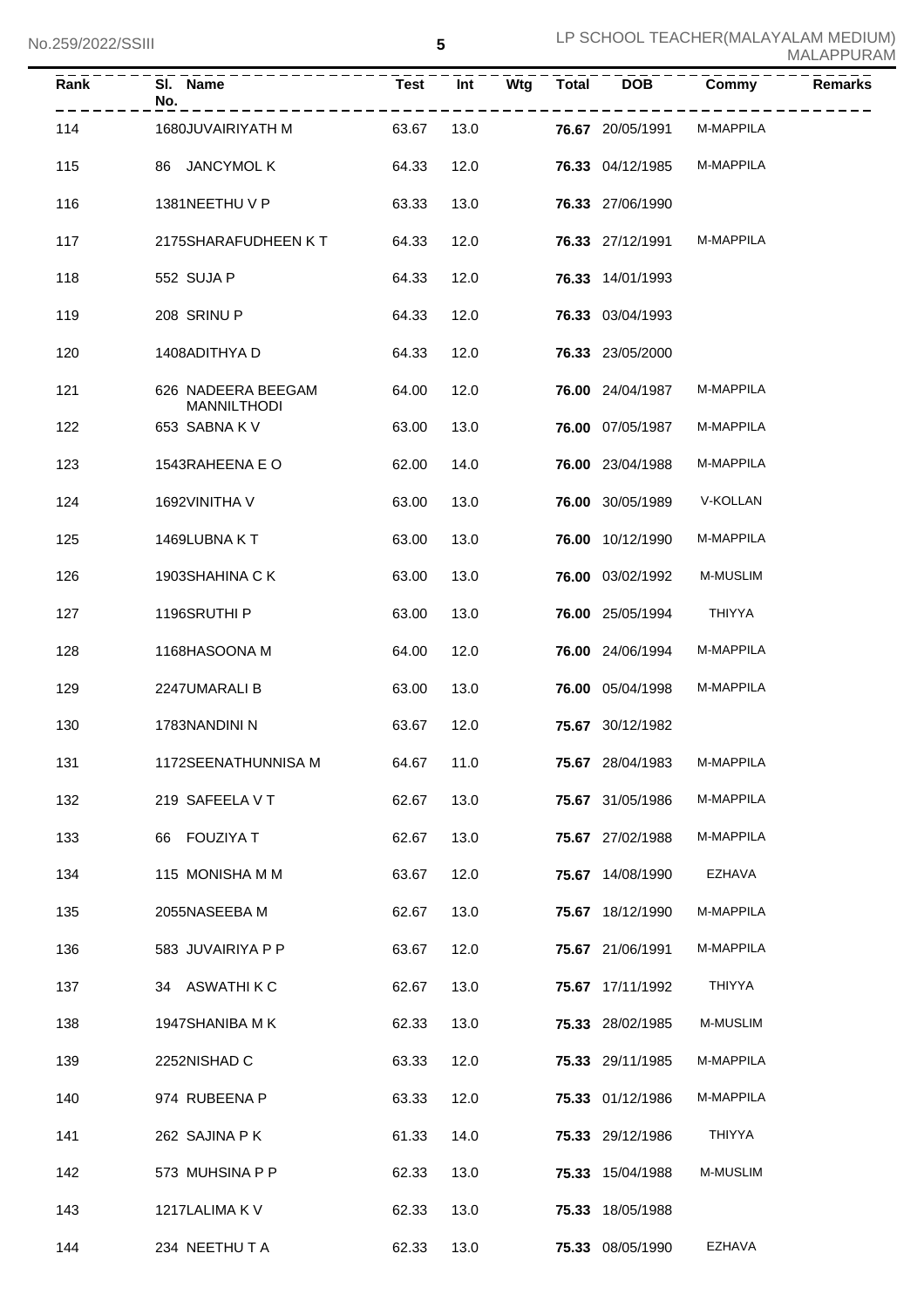| Rank | SI. Name<br>No.                  | Test       | Int  | Wtg | <b>Total</b> | <b>DOB</b>              | Commy                          | <b>Remarks</b> |
|------|----------------------------------|------------|------|-----|--------------|-------------------------|--------------------------------|----------------|
| 145  | 1289SURABHIT                     | 63.33      | 12.0 |     |              | <b>75.33</b> 31/05/1990 | THIYYA                         |                |
| 146  | 2172RAKESH M                     | 62.33      | 13.0 |     |              | 75.33 23/09/1993        |                                |                |
| 147  | 1963FAHMITHA M T                 | 62.33      | 13.0 |     |              | 75.33 31/05/1996        | M-MAPPILA                      |                |
| 148  | 1798SUCHITHRA CHANDRAN C S 63.00 |            | 12.0 |     |              | 75.00 15/12/1988        |                                |                |
| 149  | 342 ASNA KABEER C K              | 63.00      | 12.0 |     |              | 75.00 30/09/1990        | M-MAPPILA                      |                |
| 150  | 1784SABANA S                     | 63.00      | 12.0 |     |              | 75.00 25/05/1991        | <b>M-MUSLIM</b>                |                |
| 151  | 1801SAFNA KT                     | 64.00      | 11.0 |     |              | 75.00 14/03/1994        | M-MAPPILA                      |                |
| 152  | 1410GREESHMA THOMAS              | 62.00      | 13.0 |     |              | 75.00 11/07/1995        |                                |                |
| 153  | 1724JASITHA M                    | 61.67      | 13.0 |     |              | 74.67 11/06/1984        | THIYYA                         |                |
| 154  | 2070HASEENA P K                  | 60.67      | 14.0 |     |              | 74.67 22/01/1985        | M-MAPPILA                      |                |
| 155  | 233 SOUMYANK                     | 60.67      | 14.0 |     |              | 74.67 02/03/1987        | OBC-<br>EZHUTHACHAN            |                |
| 156  | 729 MALINI K B                   | 61.67      | 13.0 |     |              | 74.67 05/10/1987        | OBC-KANIYAR<br><b>PANICKER</b> |                |
| 157  | 1859JUNAINA K                    | 61.67      | 13.0 |     |              | 74.67 07/01/1988        | <b>M-MAPPILA</b>               |                |
| 158  | 1272DHANYA P                     | 61.67      | 13.0 |     |              | 74.67 09/04/1988        | THIYYA                         |                |
| 159  | 1544SOUMYA A M                   | 62.67      | 12.0 |     |              | 74.67 31/05/1988        | LC                             |                |
| 160  | 975 AKHILA E                     | 61.67      | 13.0 |     |              | 74.67 10/12/1988        | THIYYA                         |                |
| 161  | 2025SABNA V                      | 61.67      | 13.0 |     |              | 74.67 20/02/1990        | <b>M-MUSLIM</b>                |                |
| 162  | 828 RENUKA P                     | 62.67 12.0 |      |     |              |                         | 74.67 05/05/1990 OBC-CHALIYA   |                |
| 163  | 2131MIDHUN K                     | 61.67      | 13.0 |     |              | 74.67 20/01/1991        |                                |                |
| 164  | 1108BASILATP                     | 63.67      | 11.0 |     |              | 74.67 08/06/1993        | M-MAPPILA                      |                |
| 165  | 568 HALEEMAKUTTY V               | 61.67      | 13.0 |     |              | 74.67 10/07/1993        | M-MAPPILA                      |                |
| 166  | 307 BABY SAJILA P P              | 61.33      | 13.0 |     |              | 74.33 02/03/1985        | M-MAPPILA                      |                |
| 167  | 687 NAEEMA PARAMBADAN            | 64.33      | 10.0 |     |              | 74.33 12/04/1985        | M-MUSLIM                       |                |
| 168  | 1751ARYA C                       | 61.33      | 13.0 |     |              | 74.33 30/06/1985        | THIYYA                         |                |
| 169  | 1067HABIDA A T                   | 62.33      | 12.0 |     |              | 74.33 10/05/1987        | M-MUSLIM                       |                |
| 170  | 1361SHERIN K                     | 62.33      | 12.0 |     |              | 74.33 03/05/1989        | M-MAPPILA                      |                |
| 171  | 1694SHAHANA T P                  | 60.33      | 14.0 |     |              | 74.33 14/05/1990        | M-MUSLIM                       |                |
| 172  | 1590DURGA C                      | 61.33      | 13.0 |     |              | 74.33 08/10/1991        |                                |                |
| 173  | 1167SHEMEEMA SHERIN              | 62.33      | 12.0 |     |              | 74.33 31/05/1992        | M-MAPPILA                      |                |
| 174  | 158 SHAHARBAN N V                | 63.33      | 11.0 |     |              | 74.33 15/06/1992        | M-MUSLIM                       |                |
| 175  | 2231GOPIKRISHNAN P G             | 60.33      | 14.0 |     |              | 74.33 09/05/1994        |                                |                |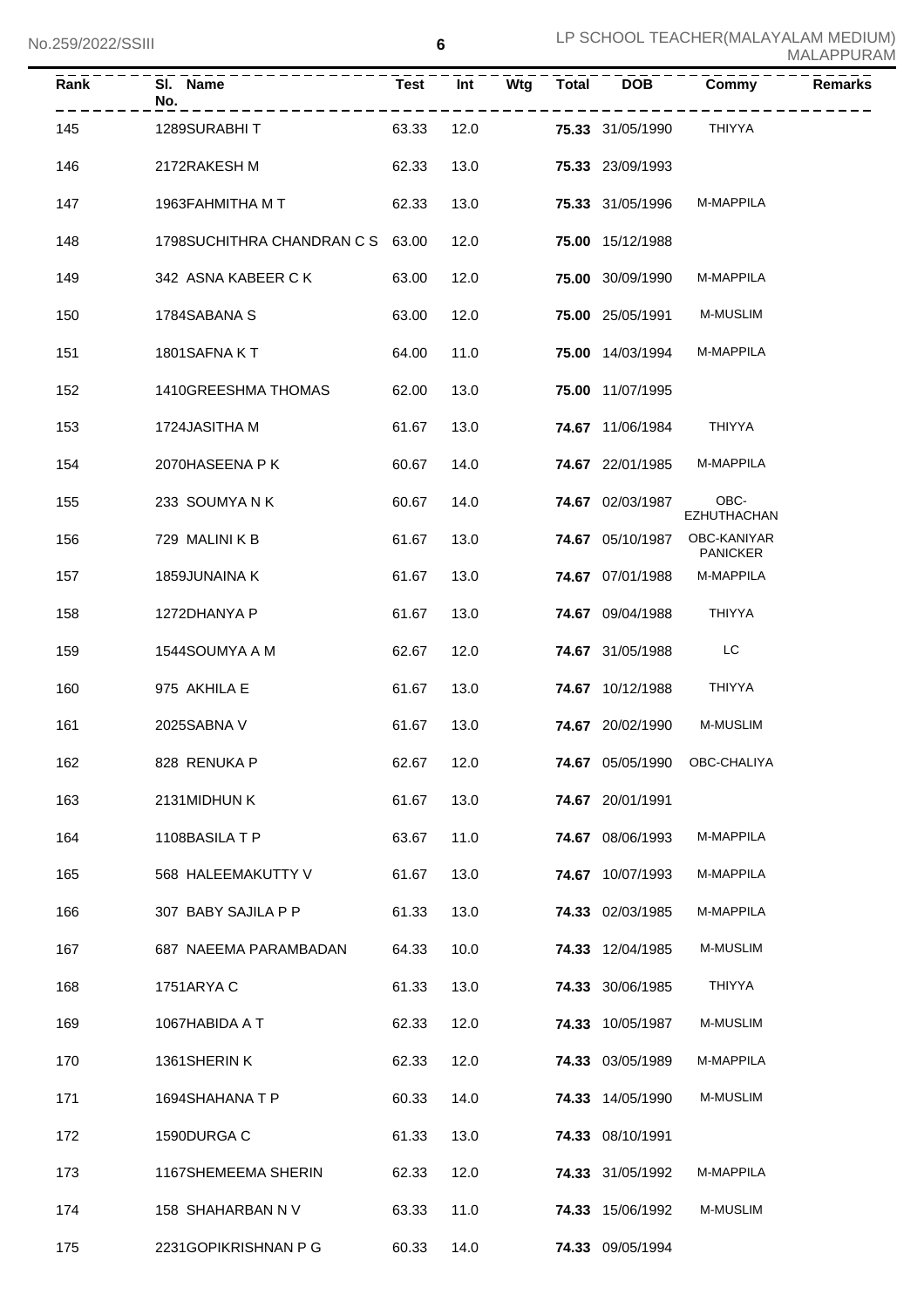| Rank | SI. Name<br>No.                  | <b>Test</b> | Int  | Wtg  | <b>Total</b> | <b>DOB</b>       | Commy                         | <b>Remarks</b> |
|------|----------------------------------|-------------|------|------|--------------|------------------|-------------------------------|----------------|
| 176  | 610 SAJIDA P                     | 62.33       | 12.0 |      |              | 74.33 01/01/1998 | M-MAPPILA                     |                |
| 177  | 1648JOSNA N A                    | 51.33       | 14.0 | 8.91 |              | 74.24 30/05/1986 | M-MUSLIM                      | SP             |
| 178  | 2157INAMUR RAHMAN K              | 61.00       | 13.0 |      |              | 74.00 11/02/1981 | M-MUSLIM                      |                |
| 179  | 63 PRIYAKP                       | 61.00       | 13.0 |      |              | 74.00 05/11/1984 |                               |                |
| 180  | 1649DIVYA S PILLAI               | 60.00       | 14.0 |      |              | 74.00 18/05/1985 |                               |                |
| 181  | 327 SRIJI M S                    | 61.00       | 13.0 |      |              |                  | 74.00 23/10/1985 V-VISWAKARMA |                |
| 182  | 1841NEETHU A K                   | 62.00       | 12.0 |      |              | 74.00 18/03/1988 | <b>THIYYA</b>                 |                |
| 183  | 1256SAJITHA E N                  | 61.00       | 13.0 |      |              | 74.00 14/12/1989 | V-THATTAN                     |                |
| 184  | 2249ABOOBACKER SIDHEEQ C K 59.67 |             | 14.0 |      |              | 73.67 20/05/1980 | M-MAPPILA                     |                |
| 185  | 926 RANJINI V C                  | 61.67       | 12.0 |      |              | 73.67 30/05/1982 |                               |                |
| 186  | 2057SHIJI K M                    | 61.67       | 12.0 |      |              | 73.67 31/05/1986 | <b>THIYYA</b>                 |                |
| 187  | 2066SOORYARB                     | 60.67       | 13.0 |      |              | 73.67 30/03/1991 |                               |                |
| 188  | 2111SUGINA B K                   | 61.67       | 12.0 |      |              | 73.67 13/04/1991 | <b>THIYYA</b>                 |                |
| 189  | 2233AJITH A D                    | 59.67       | 14.0 |      |              | 73.67 05/04/1993 | <b>EZHAVA</b>                 |                |
| 190  | 449 NEETHU KRISHNA C             | 60.67       | 13.0 |      |              | 73.67 04/04/1996 | THIYYA                        |                |
| 191  | 1948SABITHA C                    | 60.33       | 13.0 |      |              |                  | 73.33 14/03/1985 V-VISWAKARMA |                |
| 192  | 523 SMITHATK                     | 60.33       | 13.0 |      |              | 73.33 12/05/1985 |                               |                |
| 193  | 2186ARYAN P M                    | 59.33       | 14.0 |      |              | 73.33 02/11/1987 |                               |                |
| 194  | 1678ASMA B P M                   | 60.33       | 13.0 |      |              | 73.33 12/03/1988 | M-MAPPILA                     |                |
| 195  | 1681SABLA M                      | 60.33       | 13.0 |      |              | 73.33 04/05/1988 | M-MAPPILA                     |                |
| 196  | 2073USHA K                       | 60.33       | 13.0 |      |              | 73.33 22/09/1988 |                               |                |
| 197  | 78 MAJIDA P                      | 60.33       | 13.0 |      |              | 73.33 03/12/1988 | M-MAPPILA                     |                |
| 198  | 1518NASEELA A P                  | 60.33       | 13.0 |      |              | 73.33 24/03/1989 | M-MUSLIM                      |                |
| 199  | 1682SHAMYA CHANDRAN M V          | 60.33       | 13.0 |      |              | 73.33 10/01/1990 | THIYYA                        |                |
| 200  | 1395FARSANA V P                  | 61.33       | 12.0 |      |              | 73.33 24/01/1990 | M-MAPPILA                     |                |
| 201  | 1139SARIGA C V                   | 61.33       | 12.0 |      |              | 73.33 07/11/1990 | THIYYA                        |                |
| 202  | 1466SHANTI C S                   | 60.33       | 13.0 |      |              | 73.33 26/05/1991 | EZHAVA                        |                |
| 203  | 480 ARATHY CK                    | 60.33       | 13.0 |      |              | 73.33 20/05/1993 |                               |                |
| 204  | 306 HARITHA KV                   | 60.33       | 13.0 |      |              | 73.33 20/03/1994 | <b>THIYYA</b>                 |                |
| 205  | 2068ARYA PRIYADARSHINI P         | 60.33       | 13.0 |      |              | 73.33 22/11/1999 | OBC-VANIYAN                   |                |
| 206  | 852 SABIRA K P                   | 60.00       | 13.0 |      |              | 73.00 11/03/1983 | M-MAPPILA                     |                |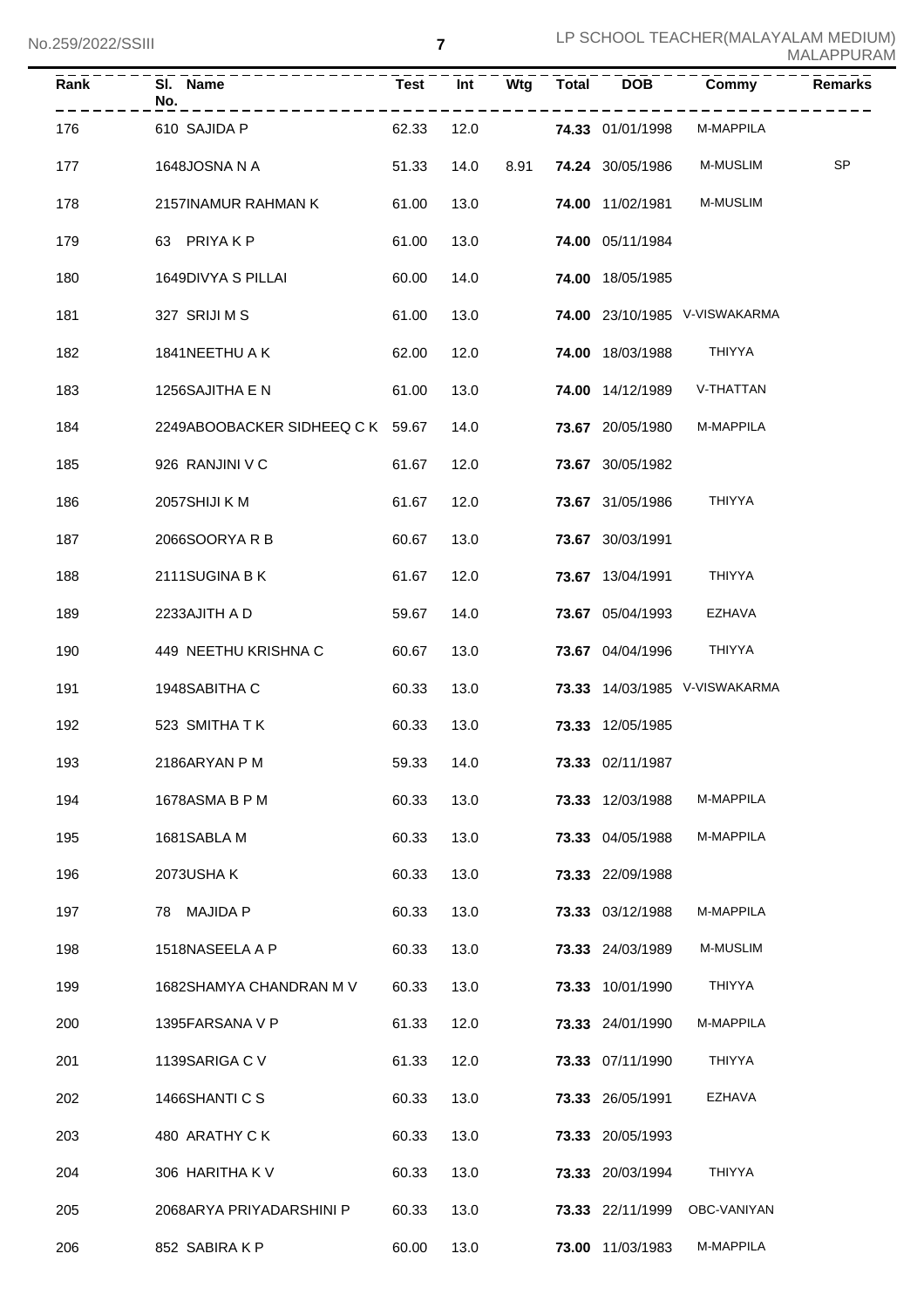| <b>Rank</b> | SI. Name<br>No.                    | Test  | $\overline{Int}$ | Wtg | <b>Total</b> | <b>DOB</b>              | Commy                               | <b>Remarks</b> |
|-------------|------------------------------------|-------|------------------|-----|--------------|-------------------------|-------------------------------------|----------------|
| 207         | 557 NAZRANA K                      | 60.00 | 13.0             |     |              | <b>73.00</b> 03/01/1984 | M-MAPPILA                           |                |
| 208         | 1512PRAVEENA A                     | 60.00 | 13.0             |     |              | 73.00 27/12/1985        | OBC-<br>VELUTHEDATHU<br><b>NAIR</b> |                |
| 209         | 1782SHAHANAS P K                   | 61.00 | 12.0             |     |              | 73.00 22/02/1988        | M-MAPPILA                           |                |
| 210         | 1904SHIBILI M                      | 60.00 | 13.0             |     |              | 73.00 09/04/1989        | THIYYA                              |                |
| 211         | 1036NUSAIBA P                      | 62.00 | 11.0             |     |              | 73.00 06/05/1990        | M-MAPPILA                           |                |
| 212         | 1706LIKHITHA P                     | 59.00 | 14.0             |     |              | 73.00 25/05/1990        | THIYYA                              |                |
| 213         | 1471NOUSHIDA C K                   | 60.00 | 13.0             |     |              | 73.00 05/11/1990        | M-MAPPILA                           |                |
| 214         | 2130ASHIQUE P                      | 60.00 | 13.0             |     |              | 73.00 07/06/1994        | M-MAPPILA                           |                |
| 215         | 2096MANOREMA M K                   | 59.67 | 13.0             |     |              | 72.67 25/05/1978        | EZHAVA                              |                |
| 216         | 777 FEMINA T                       | 59.67 | 13.0             |     |              | 72.67 30/10/1978        | M-MAPPILA                           |                |
| 217         | 1378NISHA V M                      | 59.67 | 13.0             |     |              | 72.67 30/05/1982        |                                     |                |
| 218         | 1346RAMYA M                        | 59.67 | 13.0             |     |              | 72.67 02/04/1986        |                                     |                |
| 219         | 1246SABEENA P C                    | 59.67 | 13.0             |     |              | 72.67 22/03/1988        | M-MAPPILA                           |                |
| 220         | 2126RIYAS MARATHUMPALLI            | 60.67 | 12.0             |     |              | 72.67 31/05/1988        | M-MAPPILA                           |                |
| 221         | <b>1891JISS VARGHESE</b>           | 59.67 | 13.0             |     |              | 72.67 28/10/1988        | LC.                                 |                |
| 222         | 2090SRUTHI C N                     | 59.67 | 13.0             |     |              | 72.67 31/05/1989        |                                     |                |
| 223         | 2084SOUMYA P S                     | 59.67 | 13.0             |     |              | 72.67 23/02/1990        |                                     |                |
| 224         | 1565DEEPTHIKM                      | 58.67 | 14.0             |     |              | 72.67 21/05/1993        | V-ASARI                             |                |
| 225         | 977 THASNIYA KAITHA VALAPPIL 59.67 |       | 13.0             |     |              | 72.67 24/02/1994        | M-MAPPILA                           |                |
| 226         | 1302SHILPA S                       | 60.67 | 12.0             |     |              | 72.67 03/08/1999        |                                     |                |
| 227         | 932 SINDHU A P                     | 59.33 | 13.0             |     |              |                         | 72.33 26/10/1984 V-VISWAKARMA       |                |
| 228         | 1258JINCY JAMES                    | 59.33 | 13.0             |     |              | 72.33 23/02/1986        |                                     |                |
| 229         | 1033DHANUSHA V K                   | 61.33 | 11.0             |     |              | 72.33 25/01/1987        |                                     |                |
| 230         | 600 SEMINA N K                     | 59.33 | 13.0             |     |              | 72.33 28/10/1987        | M-MAPPILA                           |                |
| 231         | 585 SHEHNA PARAKKAL                | 59.33 | 13.0             |     |              | 72.33 31/05/1988        | M-MAPPILA                           |                |
| 232         | 1937MUFEEDA T                      | 59.33 | 13.0             |     |              | 72.33 28/10/1989        | M-MAPPILA                           |                |
| 233         | 276 SMITHAU                        | 60.33 | 12.0             |     |              | 72.33 07/05/1990        | <b>SIUC NADAR</b>                   |                |
| 234         | 1754DELCY P                        | 60.33 | 12.0             |     |              | 72.33 20/05/1990        | LC                                  |                |
| 235         | 1572NASRIN NK                      | 60.33 | 12.0             |     |              | 72.33 22/01/1996        | M-MAPPILA                           |                |
| 236         | 1379SUVARNA K                      | 59.33 | 13.0             |     |              | 72.33 15/02/1996        | THIYYA                              |                |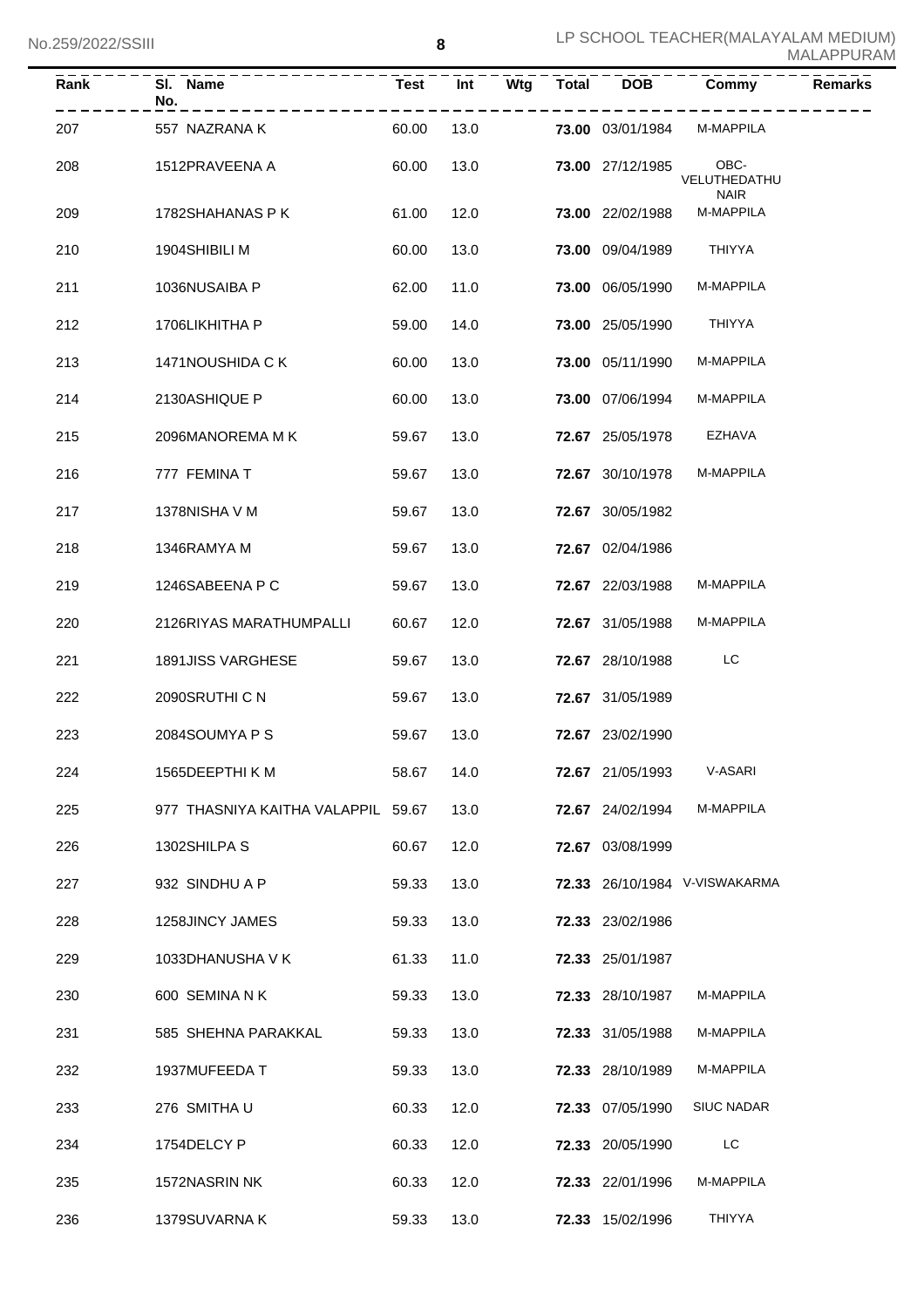| Rank | SI. Name<br>No.          | Test  | Int  | Wtg | <b>Total</b> | <b>DOB</b>              | Commy                         | <b>Remarks</b>  |
|------|--------------------------|-------|------|-----|--------------|-------------------------|-------------------------------|-----------------|
| 237  | 1623ARYA SURESH P        | 59.33 | 13.0 |     |              | <b>72.33</b> 31/07/1998 | THIYYA                        |                 |
| 238  | 2009REMYAK               | 59.00 | 13.0 |     |              | 72.00 06/12/1983        |                               | , Wife of Jawan |
| 239  | 825 NUSAIBA P A          | 59.00 | 13.0 |     |              | 72.00 27/05/1982        | M-MAPPILA                     |                 |
| 240  | 1564MINSHUPK             | 59.00 | 13.0 |     |              | 72.00 12/06/1985        | <b>M-MUSLIM</b>               |                 |
| 241  | 588 FATHIMATH SUHRA K P  | 59.00 | 13.0 |     |              | 72.00 25/09/1985        | M-MAPPILA                     |                 |
| 242  | 497 BIJALI B S           | 59.00 | 13.0 |     |              | <b>72.00 04/05/1986</b> | THIYYA                        |                 |
| 243  | 1726SABNA P              | 60.00 | 12.0 |     |              | <b>72.00 17/05/1986</b> | M-MAPPILA                     |                 |
| 244  | 655 RESHMA T             | 61.00 | 11.0 |     |              | 72.00 03/09/1986        |                               |                 |
| 245  | 2037NOFNA POOLAKKANNI    | 59.00 | 13.0 |     |              | 72.00 20/05/1987        | M-MAPPILA                     |                 |
| 246  | 2218REJEESH CR           | 58.00 | 14.0 |     |              | 72.00 11/11/1988        |                               |                 |
| 247  | 477 RAMYA T              | 61.00 | 11.0 |     |              |                         | 72.00 22/05/1989 V-VISWAKARMA |                 |
| 248  | 403 NASEEBA KARATTUCHALI | 59.00 | 13.0 |     |              | 72.00 28/10/1989        | M-MAPPILA                     |                 |
| 249  | 1934LIYA MAGDELINE       | 60.00 | 12.0 |     |              | 72.00 30/10/1989        | LC                            |                 |
| 250  | 509 AJISHA C             | 59.00 | 13.0 |     |              | 72.00 31/05/1991        | THIYYA                        |                 |
| 251  | 496 SHAHNA P             | 60.00 | 12.0 |     |              | 72.00 04/07/1999        | M-MAPPILA                     |                 |
| 252  | 556 SHABEENA P           | 57.67 | 14.0 |     |              | 71.67 25/05/1983        | <b>M-MUSLIM</b>               |                 |
| 253  | 873 ANEESHA POOVANTHODY  | 58.67 | 13.0 |     |              | 71.67 01/06/1985        | <b>M-MAPPILA</b>              |                 |
| 254  | 1185SHAHNIYA K           | 58.67 | 13.0 |     |              | 71.67 25/05/1987        | <b>M-MAPPILA</b>              |                 |
| 255  | 1002SUMAYYA T            | 58.67 | 13.0 |     |              | 71.67 03/07/1987        | <b>M-MUSLIM</b>               |                 |
| 256  | 1061SUMAYYA K K          | 59.67 | 12.0 |     |              | 71.67 27/04/1989        | M-MAPPILA                     |                 |
| 257  | 1376ARYA P M             | 58.67 | 13.0 |     |              | 71.67 13/05/1989        |                               |                 |
| 258  | 1348SHAMNAS T            | 58.67 | 13.0 |     |              | 71.67 20/10/1989        | M-MAPPILA                     |                 |
| 259  | 1618ANUSHA N             | 59.67 | 12.0 |     |              | 71.67 14/04/1990        | <b>THIYYA</b>                 |                 |
| 260  | 466 SAJNA MK             | 57.67 | 14.0 |     |              | 71.67 31/12/1992        | M-MUSLIM                      |                 |
| 261  | 2207VIVEK PK             | 57.67 | 14.0 |     |              | 71.67 13/09/1995        |                               |                 |
| 262  | 1546NEENA R              | 59.33 | 12.0 |     |              | 71.33 21/05/1984        |                               |                 |
| 263  | 1873MARIYA GINCEY A J    | 59.33 | 12.0 |     |              | 71.33 01/05/1986        | LC                            |                 |
| 264  | 402 SHANIKT              | 59.33 | 12.0 |     |              | 71.33 28/05/1986        | THIYYA                        |                 |
| 265  | 898 REMIL BANU K         | 59.33 | 12.0 |     |              | 71.33 25/11/1986        | M-MAPPILA                     |                 |
| 266  | 1872DIVYA K A            | 58.33 | 13.0 |     |              | 71.33 28/05/1987        | THIYYA                        |                 |
| 267  | 1617SHAMSEENA K          | 58.33 | 13.0 |     |              | 71.33 18/03/1988        | M-MUSLIM                      |                 |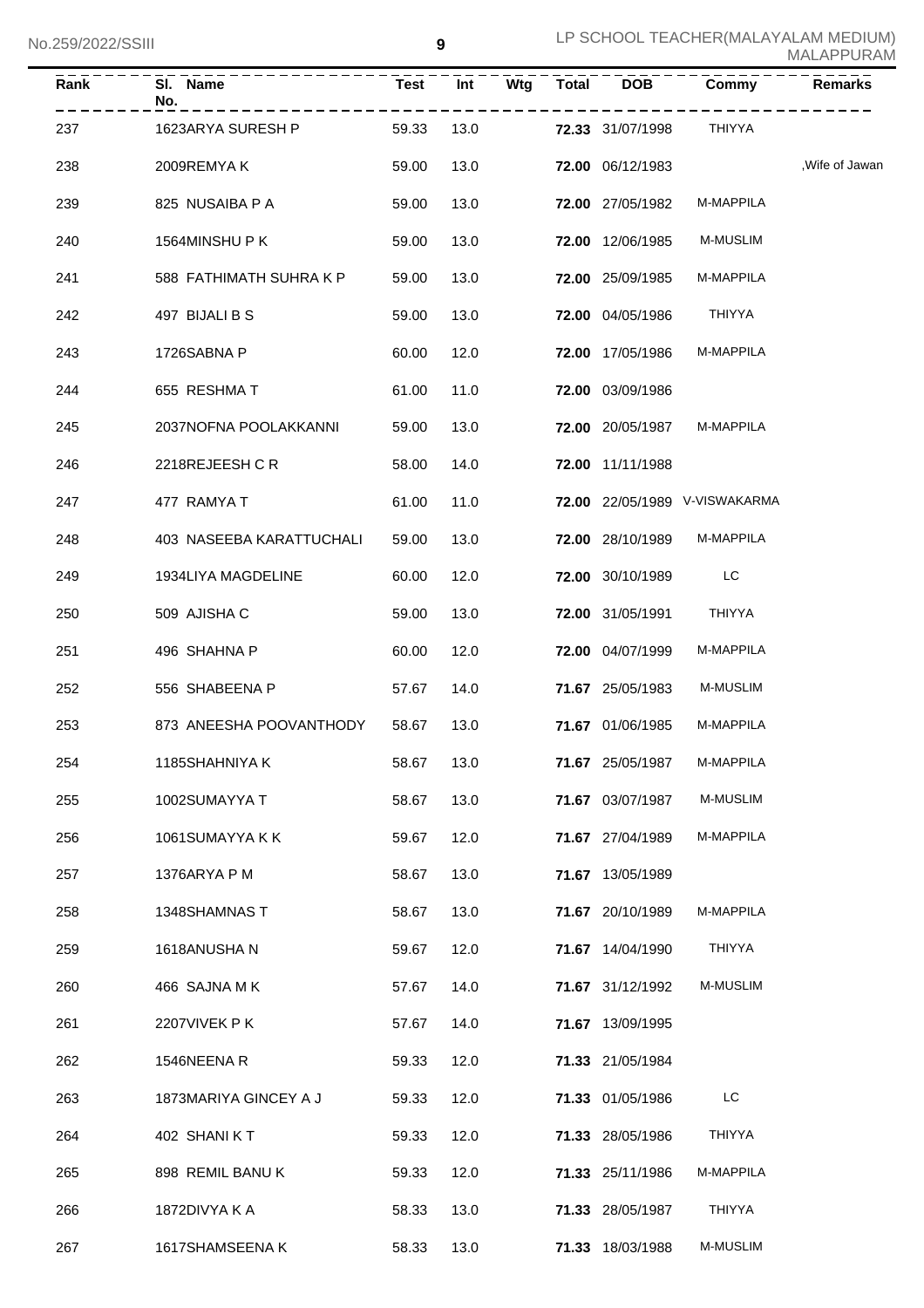| Rank | SI. Name<br>No.          | <b>Test</b> | Int  | Wtg | <b>Total</b> | <b>DOB</b>              | Commy                         | <b>Remarks</b>  |
|------|--------------------------|-------------|------|-----|--------------|-------------------------|-------------------------------|-----------------|
| 268  | 1774SINI JOHNS T         | 59.33       | 12.0 |     |              | <b>71.33</b> 01/04/1988 | <b>LC</b>                     |                 |
| 269  | 569 JYOTHI KT            | 58.33       | 13.0 |     |              | 71.33 23/02/1989        | THIYYA                        |                 |
| 270  | 390 SOUMYA P V           | 58.33       | 13.0 |     |              | 71.33 15/05/1989        | EZHAVA                        |                 |
| 271  | 64 REEJA MERLIN J P      | 58.33       | 13.0 |     |              | 71.33 23/05/1989        | <b>SIUC NADAR</b>             |                 |
| 272  | 713 SHAMNA P             | 59.33       | 12.0 |     |              | 71.33 10/05/1990        | <b>M-MUSLIM</b>               |                 |
| 273  | 85 JALSEENA A            | 58.33       | 13.0 |     |              | 71.33 25/09/1990        | M-MAPPILA                     |                 |
| 274  | 718 SHABNA PK            | 58.33       | 13.0 |     |              | 71.33 28/02/1993        | M-MAPPILA                     |                 |
| 275  | 1069SHABANA YASMIN C     | 58.33       | 13.0 |     |              | 71.33 09/09/1996        | M-MAPPILA                     |                 |
| 276  | 1606ANJANA K             | 58.33       | 13.0 |     |              | 71.33 29/09/1999        |                               |                 |
| 277  | 146 MINI MOL B V         | 58.00       | 13.0 |     |              | 71.00 29/03/1986        |                               | , Wife of Jawan |
| 278  | 1274AJITHA P             | 58.00       | 13.0 |     |              | 71.00 24/10/1980        | THIYYA                        |                 |
| 279  | 1077LINSY P              | 60.00       | 11.0 |     |              | 71.00 03/04/1984        | <b>THIYYA</b>                 |                 |
| 280  | 1230SARIKA K             | 58.00       | 13.0 |     |              | 71.00 23/06/1984        | <b>THIYYA</b>                 |                 |
| 281  | 173 PRAMEELA             | 59.00       | 12.0 |     |              | 71.00 26/03/1986        | THIYYA                        |                 |
| 282  | 744 PRIYANKA M P         | 58.00       | 13.0 |     |              | 71.00 31/05/1986        |                               |                 |
| 283  | 1394PRAJISHA M           | 59.00       | 12.0 |     |              | 71.00 26/02/1988        | THIYYA                        |                 |
| 284  | 2022DHANYA P P           | 58.00       | 13.0 |     |              | 71.00 22/04/1988        | <b>THIYYA</b>                 |                 |
| 285  | 838 BABITHA K C          | 59.00 12.0  |      |     |              | 71.00 06/10/1988        | <b>THIYYA</b>                 |                 |
| 286  | 500 THANSEERA P          | 58.00       | 13.0 |     |              | 71.00 26/12/1988        | M-MAPPILA                     |                 |
| 287  | 542 RAKHIKK              | 58.00       | 13.0 |     |              |                         | 71.00 18/04/1989 V-VISWAKARMA |                 |
| 288  | 357 NITHYA SATHYANATHAN  | 59.00       | 12.0 |     |              | 71.00 20/05/1989        | OBC-VANIYAN                   |                 |
| 289  | 928 SAFEERAK             | 59.00       | 12.0 |     |              | 71.00 30/05/1989        | M-MAPPILA                     |                 |
| 290  | 1767VARSHAT              | 59.00       | 12.0 |     |              | 71.00 10/02/1990        | <b>THIYYA</b>                 |                 |
| 291  | 1938VIDHYA V             | 58.00       | 13.0 |     |              | 71.00 31/05/1991        |                               |                 |
| 292  | 462 HASANATH KUNNAPPALLY | 58.00       | 13.0 |     |              | 71.00 26/03/1992        | M-MAPPILA                     |                 |
| 293  | 1076RESHMA P             | 59.00       | 12.0 |     |              | 71.00 29/06/1993        | V-KOLLAN                      |                 |
| 294  | 541 SHAKIRA MANGALASSERI | 58.00       | 13.0 |     |              | 71.00 17/01/1994        | M-MUSLIM                      |                 |
| 295  | 1736SUCHITHRA E T        | 57.00       | 14.0 |     |              | 71.00 28/01/1994        | SC-PANAN                      |                 |
| 296  | 2056FADHLA T             | 59.00       | 12.0 |     |              | 71.00 06/06/1994        | M-MAPPILA                     |                 |
| 297  | 842 VANDANA V P          | 59.00       | 12.0 |     |              | 71.00 14/12/1995        |                               |                 |
| 298  | 267 ARYA T               | 58.00       | 13.0 |     |              | 71.00 14/03/1998        |                               |                 |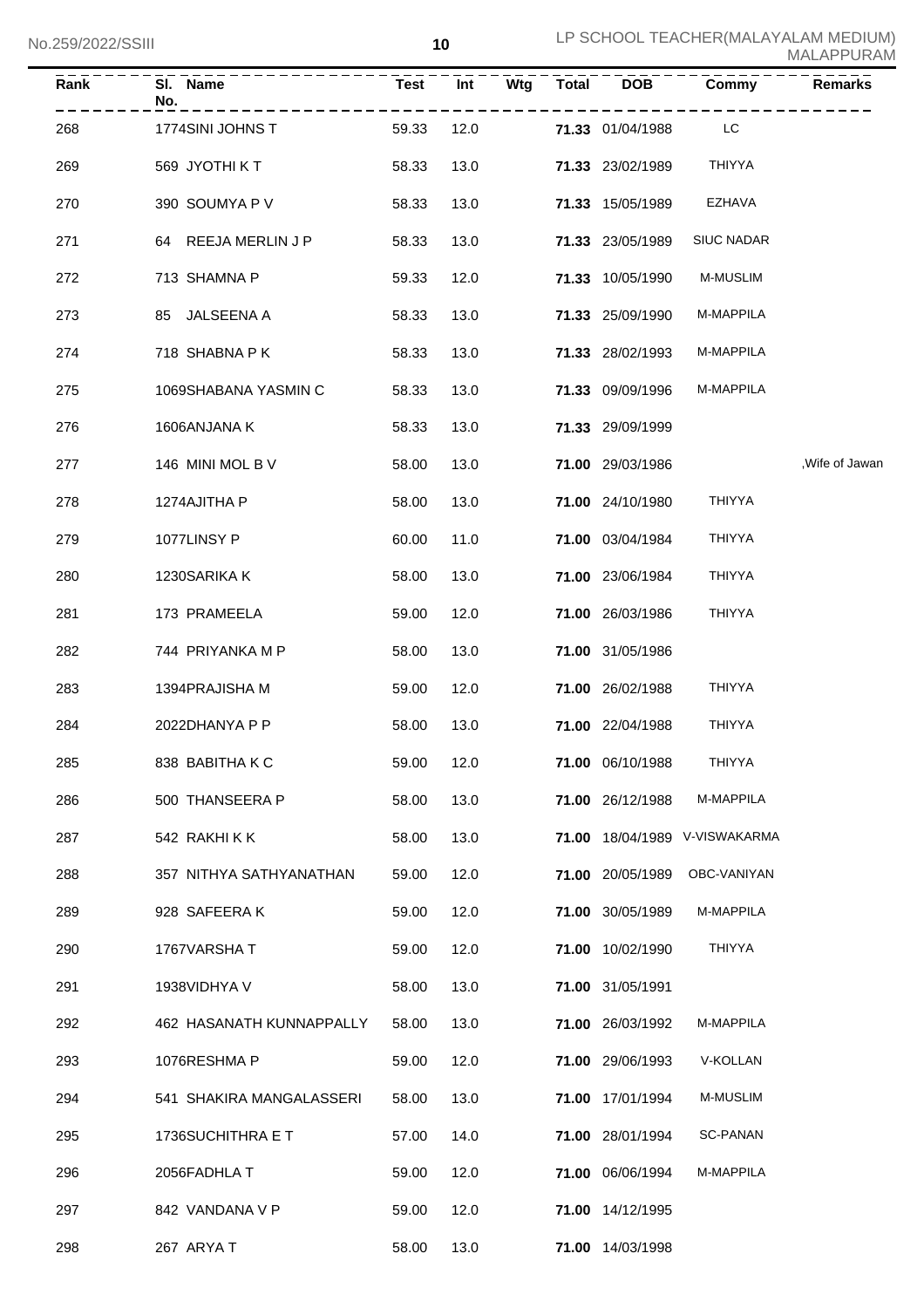| Rank | SI. Name<br>No.         | <b>Test</b> | Int  | Wtg | <b>Total</b> | <b>DOB</b>              | Commy                                             | Remarks         |
|------|-------------------------|-------------|------|-----|--------------|-------------------------|---------------------------------------------------|-----------------|
| 299  | 731 ROOPA K             | 57.67       | 13.0 |     |              | <b>70.67</b> 20/05/1987 |                                                   | , Wife of Jawan |
| 300  | 388 SUMAYYA P P         | 57.67       | 13.0 |     |              | 70.67 03/04/1984        | M-MAPPILA                                         |                 |
| 301  | 2083FASEELA P T         | 58.67       | 12.0 |     |              | 70.67 30/05/1985        | M-MAPPILA                                         |                 |
| 302  | 250 SAFIYA PULIKKATHODY | 57.67       | 13.0 |     |              | 70.67 01/11/1986        | M-MAPPILA                                         |                 |
| 303  | 598 AYISHABI E P        | 57.67       | 13.0 |     |              | 70.67 15/05/1987        | M-MAPPILA                                         |                 |
| 304  | 701 FASLATH BANU K      | 58.67       | 12.0 |     |              | 70.67 01/04/1988        | M-MAPPILA                                         |                 |
| 305  | 1288ASWATHI VALLIL      | 58.67       | 12.0 |     |              | 70.67 24/05/1988        | OBC-SALIYAS                                       |                 |
| 306  | 1663NASILA K P          | 57.67       | 13.0 |     |              | 70.67 30/05/1988        | M-MAPPILA                                         |                 |
| 307  | 659 SURABHI KRISHNA P   | 56.67       | 14.0 |     |              | 70.67 07/02/1989        |                                                   |                 |
| 308  | 2039KAVITHA K S         | 57.67       | 13.0 |     |              | 70.67 24/03/1989        |                                                   |                 |
| 309  | 1514NUSRABI A K         | 57.67       | 13.0 |     |              | 70.67 24/03/1990        | M-MAPPILA                                         |                 |
| 310  | 979 ASWATHITP           | 57.67       | 13.0 |     |              | 70.67 28/03/1990        | THIYYA                                            |                 |
| 311  | 543 VINDHYA T           | 58.67       | 12.0 |     |              | 70.67 10/05/1990        | THIYYA                                            |                 |
| 312  | 2008SOUDA C V           | 57.67       | 13.0 |     |              | 70.67 15/05/1990        | M-MAPPILA                                         |                 |
| 313  | 528 SALIMA K P          | 58.67       | 12.0 |     |              | 70.67 01/09/1990        | M-MAPPILA                                         |                 |
| 314  | 1591SELVA P             | 58.67       | 12.0 |     |              | 70.67 25/03/1992        | M-MAPPILA                                         |                 |
| 315  | 35 PRATHIBHA C          | 58.33       | 12.0 |     |              | 70.33 16/02/1983        |                                                   |                 |
| 316  | 405 NISHAK              | 57.33 13.0  |      |     |              | 70.33 05/05/1985 THIYYA |                                                   |                 |
| 317  | 822 SHEENAK             | 57.33       | 13.0 |     |              | 70.33 10/09/1986        |                                                   |                 |
| 318  | 249 REETHAMMA K A       | 59.33       | 11.0 |     |              | 70.33 07/04/1987        | LC                                                |                 |
| 319  | 1950SREEDEVI P G        | 58.33       | 12.0 |     |              | 70.33 07/05/1987        |                                                   |                 |
| 320  | 1815REMYA M K           | 57.33       | 13.0 |     |              | 70.33 10/05/1987        | OBC-SALIYA                                        |                 |
| 321  | 1889SHABNA M            | 58.33       | 12.0 |     |              | 70.33 24/05/1987        | M-MAPPILA                                         |                 |
| 322  | 1561JAUHARA T C         | 57.33       | 13.0 |     |              | 70.33 06/08/1987        | M-MUSLIM                                          |                 |
| 323  | 324 JUBAIRIYA P P       | 57.33       | 13.0 |     |              | 70.33 28/08/1987        | M-MAPPILA                                         |                 |
| 324  | 418 ANOOBA P            | 58.33       | 12.0 |     |              | 70.33 18/05/1988        | M-MAPPILA                                         |                 |
| 325  | 2023HUSNA CK            | 58.33       | 12.0 |     |              | 70.33 12/03/1989        | M-MAPPILA                                         |                 |
| 326  | 990 ARCHANA V M         | 57.33       | 13.0 |     |              | 70.33 27/04/1989        |                                                   |                 |
| 327  | 310 HIMATR              | 58.33       | 12.0 |     |              |                         | 70.33 28/04/1989 OBC-WAYANADAN<br><b>CHETTIES</b> |                 |
| 328  | 1768SILPAMOL A S        | 57.33       | 13.0 |     |              | 70.33 26/03/1992        |                                                   |                 |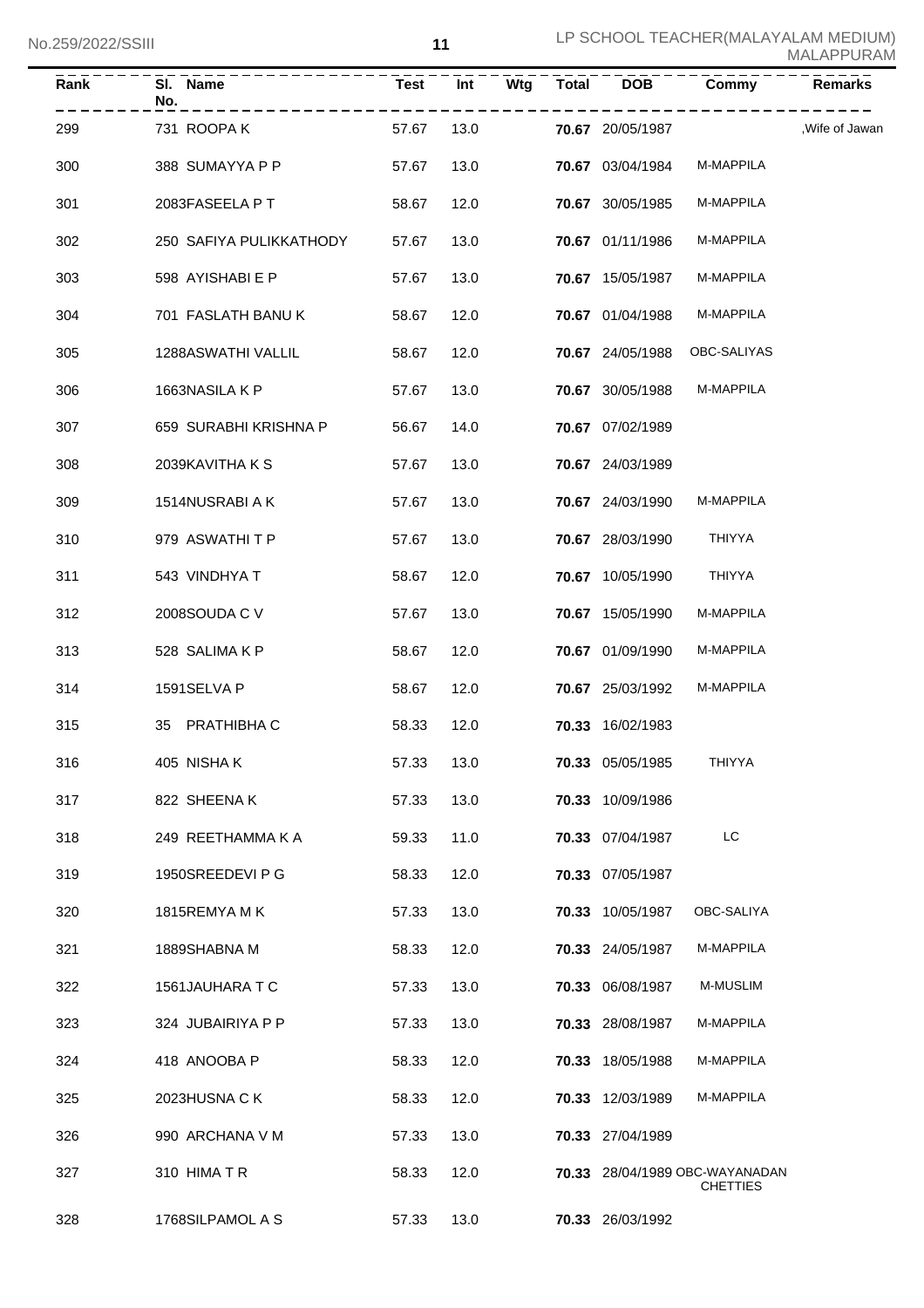| LUCC (SUZZ/USITI |                         |             | 14   |     |       |                  |                            | MALAPPURAM     |
|------------------|-------------------------|-------------|------|-----|-------|------------------|----------------------------|----------------|
| Rank             | SI. Name<br>No.         | <b>Test</b> | Int  | Wtg | Total | <b>DOB</b>       | Commy                      | <b>Remarks</b> |
| 329              | 1335VAHEEDA V           | 56.33       | 14.0 |     |       | 70.33 31/05/1992 | <b>M-MUSLIM</b>            |                |
| 330              | 406 KARTHIKA A          | 57.33       | 13.0 |     |       | 70.33 22/06/1992 |                            |                |
| 331              | 959 SUJISHATP           | 57.33       | 13.0 |     |       | 70.33 07/09/1992 | V-THATTAN                  |                |
| 332              | 1020FATHIMATH SAREEFA A | 57.33       | 13.0 |     |       | 70.33 03/01/1993 | M-MAPPILA                  |                |
| 333              | 142 SAJLA K             | 59.33       | 11.0 |     |       | 70.33 21/12/1993 | M-MAPPILA                  |                |
| 334              | 2141RATHEESH KUMAR A    | 58.00       | 12.0 |     |       | 70.00 08/02/1981 |                            |                |
| 335              | 960 SREERAMYA K P       | 57.00       | 13.0 |     |       | 70.00 01/04/1985 |                            |                |
| 336              | 614 RAJI R              | 56.00       | 14.0 |     |       | 70.00 30/05/1985 |                            |                |
| 337              | 743 JASIRA JHAN M K     | 57.00       | 13.0 |     |       | 70.00 31/05/1985 | <b>M-MUSLIM</b>            |                |
| 338              | 1409SABITHA N           | 57.00       | 13.0 |     |       | 70.00 14/05/1986 | THIYYA                     |                |
| 339              | 818 REMYA RADHAKRISHNAN | 58.00       | 12.0 |     |       | 70.00 14/05/1987 | THIYYA                     |                |
| 340              | 1303SUMAYYA P PARENGAL  | 57.00       | 13.0 |     |       | 70.00 16/05/1987 | <b>M-MUSLIM</b>            |                |
| 341              | 1932NIJISHA C           | 58.00       | 12.0 |     |       | 70.00 28/05/1987 | THIYYA                     |                |
| 342              | 1481KHAIRUNNISA K       | 58.00       | 12.0 |     |       | 70.00 21/02/1988 | M-MAPPILA                  |                |
| 343              | 117 RESHMI M V          | 58.00       | 12.0 |     |       | 70.00 25/05/1988 |                            |                |
| 344              | 1919ASWATHY A           | 57.00       | 13.0 |     |       | 70.00 24/08/1988 |                            |                |
| 345              | 2147RAHUL P             | 58.00       | 12.0 |     |       | 70.00 07/09/1988 |                            |                |
| 346              | 1516RAMA P              | 59.00       | 11.0 |     |       | 70.00 20/01/1989 | OBC-<br><b>EZHUTHACHAN</b> |                |
| 347              | 1317NUSRATH M           | 57.00       | 13.0 |     |       | 70.00 27/05/1989 | M-MUSLIM                   |                |
| 348              | 1211HAMNA B K           | 58.00       | 12.0 |     |       | 70.00 12/11/1989 | M-MAPPILA                  |                |
| 349              | 1486SHABNA C            | 57.00       | 13.0 |     |       | 70.00 05/04/1990 | M-MAPPILA                  |                |
| 350              | 2246RANJITH G P         | 57.00       | 13.0 |     |       | 70.00 10/10/1992 | V-ASARI                    |                |
| 351              | 1350SRUTHI K            | 57.00       | 13.0 |     |       | 70.00 12/11/1993 | THIYYA                     |                |
| 352              | 372 MUHSINA A           | 57.00       | 13.0 |     |       | 70.00 10/12/1993 | M-MUSLIM                   |                |
| 353              | 942 SUNEERA P           | 58.00       | 12.0 |     |       | 70.00 20/12/1993 | M-MAPPILA                  |                |
| 354              | 1992JASEENA A           | 57.00       | 13.0 |     |       | 70.00 07/03/1994 | M-MAPPILA                  |                |
| 355              | 2205AFSAL V             | 57.00       | 13.0 |     |       | 70.00 31/03/1994 | M-MAPPILA                  |                |
| 356              | 1683SAVITHA A           | 57.00       | 13.0 |     |       | 70.00 16/05/1994 | THIYYA                     |                |
| 357              | 2021ATHIRA V R          | 58.00       | 12.0 |     |       | 70.00 27/06/1994 | V-MOOSARI                  |                |
| 358              | 956 ATHIRA K            | 57.00       | 13.0 |     |       | 70.00 02/09/1995 | V-ASARI                    |                |
| 359              | 253 SHERINSHANA CK      | 58.00       | 12.0 |     |       | 70.00 10/03/1997 | M-MAPPILA                  |                |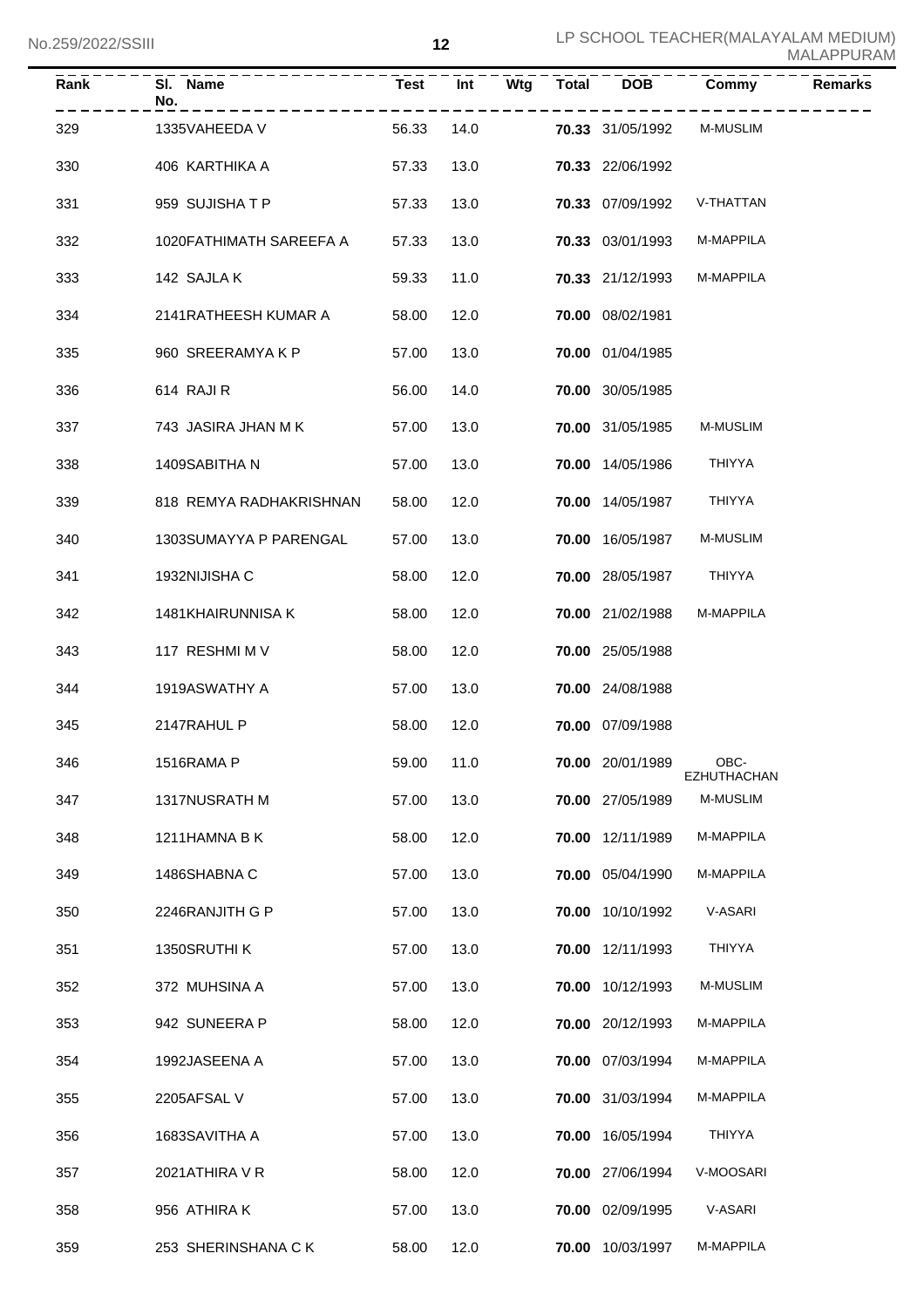| Rank | SI. Name<br>No.               | <b>Test</b> | Int  | Wtg | <b>Total</b> | <b>DOB</b>       | Commy           | <b>Remarks</b> |
|------|-------------------------------|-------------|------|-----|--------------|------------------|-----------------|----------------|
| 360  | 1886SHAREEFA<br>KARIMBANAKKAL | 55.67       | 14.0 |     |              | 69.67 01/07/1981 | M-MAPPILA       |                |
| 361  | 1351HASEENAKC                 | 56.67       | 13.0 |     |              | 69.67 01/02/1985 | <b>M-MUSLIM</b> |                |
| 362  | 976 JEENA T                   | 57.67       | 12.0 |     |              | 69.67 20/05/1985 | THIYYA          |                |
| 363  | 1276MEERFATH E                | 57.67       | 12.0 |     |              | 69.67 30/05/1985 | M-MAPPILA       |                |
| 364  | 1141ASSIA KT                  | 57.67       | 12.0 |     |              | 69.67 31/05/1986 | M-MAPPILA       |                |
| 365  | 1173FALEELATH M P             | 57.67       | 12.0 |     |              | 69.67 26/12/1987 | M-MAPPILA       |                |
| 366  | 1602PRAJISHA V                | 56.67       | 13.0 |     |              | 69.67 10/05/1988 |                 |                |
| 367  | 1068ANOOBATP                  | 57.67       | 12.0 |     |              | 69.67 01/06/1988 | <b>THIYYA</b>   |                |
| 368  | 175 JAMSHEENA K               | 57.67       | 12.0 |     |              | 69.67 01/10/1989 | M-MAPPILA       |                |
| 369  | 1306APARNAK                   | 56.67       | 13.0 |     |              | 69.67 02/01/1992 | OBC-SALIYAS     |                |
| 370  | 1455FATHIMA HASNA C           | 57.67       | 12.0 |     |              | 69.67 07/04/1993 | <b>M-MUSLIM</b> |                |
| 371  | 463 ASWATHY LAL               | 59.67       | 10.0 |     |              | 69.67 29/05/1994 | EZHAVA          |                |
| 372  | 747 DHANYA C G                | 56.67       | 13.0 |     |              | 69.67 15/02/1995 | SC-KANAKKAN     |                |
| 373  | 561 SANDHYA PARAPURATH        | 57.33       | 12.0 |     |              | 69.33 18/01/1986 |                 |                |
| 374  | 52 SHAHEEDA P                 | 56.33       | 13.0 |     |              | 69.33 24/02/1986 | <b>M-MUSLIM</b> |                |
| 375  | 2082JISHA ANTONY              | 56.33       | 13.0 |     |              | 69.33 23/05/1986 | LC              |                |
| 376  | 1662SUNEERA A T               | 55.33       | 14.0 |     |              | 69.33 14/06/1986 | M-MAPPILA       |                |
| 377  | 143 MUBEENA P                 | 58.33       | 11.0 |     |              | 69.33 06/01/1987 | M-MAPPILA       |                |
| 378  | 2072REMYAO                    | 57.33       | 12.0 |     |              | 69.33 29/01/1988 | THIYYA          |                |
| 379  | 2059SHAREEFA K                | 56.33       | 13.0 |     |              | 69.33 11/09/1988 | M-MAPPILA       |                |
| 380  | 1001SOWMYAR                   | 56.33       | 13.0 |     |              | 69.33 22/05/1989 | EZHAVA          |                |
| 381  | 231 JISHA V                   | 58.33       | 11.0 |     |              | 69.33 01/06/1989 | <b>THIYYA</b>   |                |
| 382  | 597 NAJLA MOL CHOLAKKAL       | 56.33       | 13.0 |     |              | 69.33 28/09/1989 | M-MAPPILA       |                |
| 383  | 438 BABITHADAS S B            | 56.33       | 13.0 |     |              | 69.33 18/05/1990 |                 |                |
| 384  | 2264MUHAMMED ADNAN P          | 56.33       | 13.0 |     |              | 69.33 09/07/1990 | M-MAPPILA       |                |
| 385  | 1887ASWATHI U K               | 56.33       | 13.0 |     |              | 69.33 01/01/1991 |                 |                |
| 386  | 1935DIVYA NADUTHODI           | 56.33       | 13.0 |     |              | 69.33 29/04/1991 | SC-MANNAN       |                |
| 387  | 1091SUMAYYA A                 | 57.33       | 12.0 |     |              | 69.33 30/04/1991 | M-MAPPILA       |                |
| 388  | 2053VEENA KURIAKOSE           | 57.33       | 12.0 |     |              | 69.33 08/01/1994 |                 |                |
| 389  | 765 ASWATHY K                 | 56.33       | 13.0 |     |              | 69.33 26/02/1994 |                 |                |
| 390  | 1425ANJANA MK                 | 56.33       | 13.0 |     |              | 69.33 10/03/1994 |                 |                |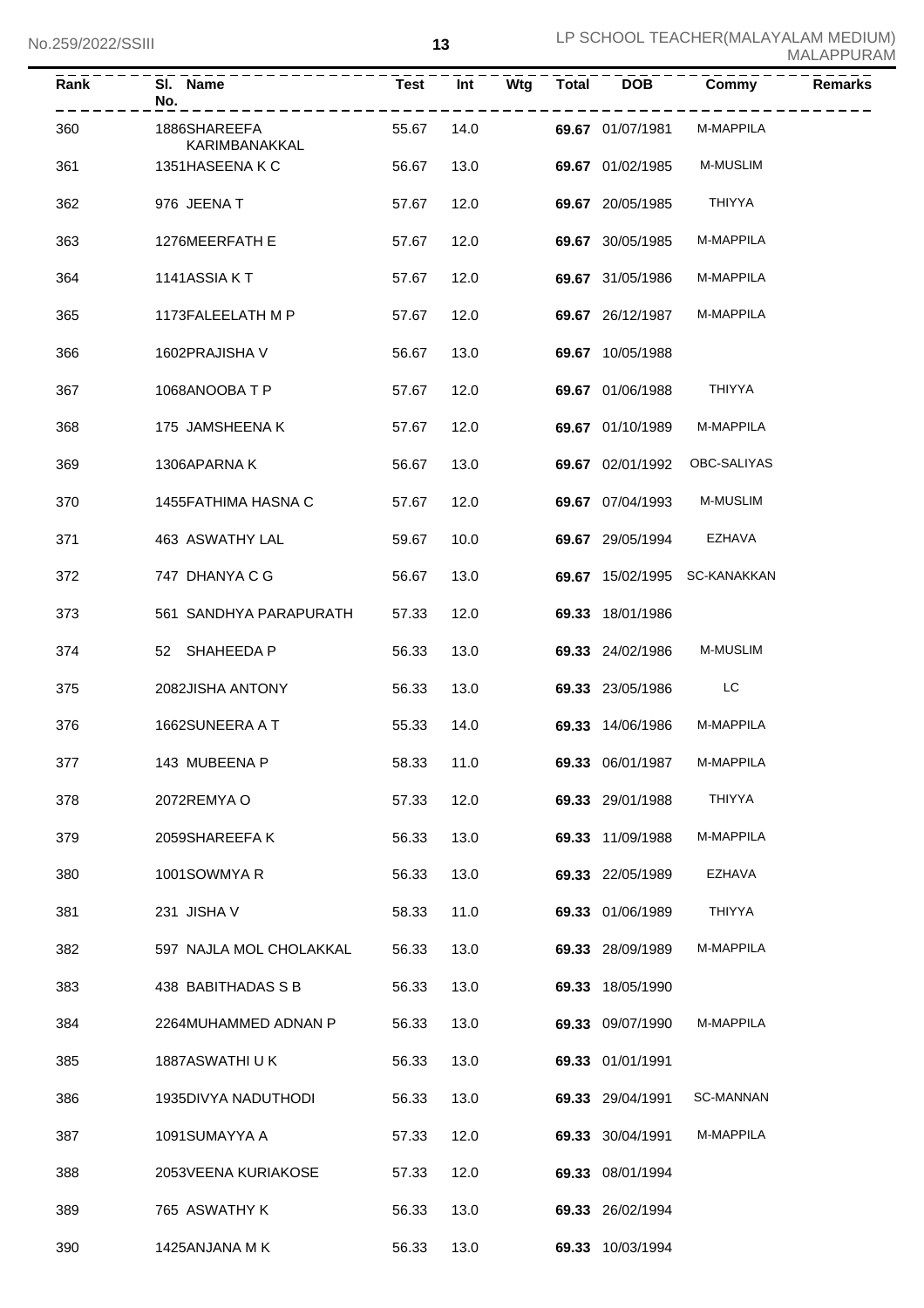| $\overline{\mathsf{Rank}}$ | SI. Name<br>No.<br>--------           | <b>Test</b> | Int  | Wtg | <b>Total</b> | <b>DOB</b>       | Commy                         | <b>Remarks</b> |
|----------------------------|---------------------------------------|-------------|------|-----|--------------|------------------|-------------------------------|----------------|
| 391                        | 1380ANJU GANESH                       | 57.33       | 12.0 |     |              | 69.33 19/07/1997 | THIYYA                        |                |
| 392                        | 2026SHIREEN                           | 55.33       | 14.0 |     |              | 69.33 24/11/1997 | M-MAPPILA                     |                |
| 393                        | 899 SHIJI KT                          | 56.00       | 13.0 |     |              | 69.00 28/05/1980 | THIYYA                        |                |
| 394                        | 1393SARITHA P S                       | 56.00       | 13.0 |     |              |                  | 69.00 05/05/1984 V-VISWAKARMA |                |
| 395                        | 478 LINDA MARIA FRANCIS               | 57.00       | 12.0 |     |              |                  | 69.00 24/05/1985 SCCC-PULAYA  |                |
| 396                        | 1920MANJUSHA P                        | 56.00       | 13.0 |     |              |                  | 69.00 04/11/1985 V-VISWAKARMA |                |
| 397                        | 948 SANDHYA P G                       | 56.00       | 13.0 |     |              | 69.00 06/01/1986 | THIYYA                        |                |
| 398                        | 204 BYJISHA N                         | 56.00       | 13.0 |     |              | 69.00 11/05/1986 | THIYYA                        |                |
| 399                        | 1981RASIDA CHANGANAKKATTIL 56.00      |             | 13.0 |     |              | 69.00 15/03/1987 | <b>M-MUSLIM</b>               |                |
| 400                        | 1136SARI C                            | 56.00       | 13.0 |     |              | 69.00 20/03/1987 |                               |                |
| 401                        | 1998RASEENA R                         | 57.00       | 12.0 |     |              | 69.00 19/05/1987 | M-MAPPILA                     |                |
| 402                        | 62 SAKKEENA ALUNGAL                   | 56.00       | 13.0 |     |              | 69.00 12/12/1987 | M-MAPPILA                     |                |
| 403                        | 1940FATHIMATH RASEENA P K             | 56.00       | 13.0 |     |              | 69.00 06/04/1988 | M-MAPPILA                     |                |
| 404                        | 1229BABY SHAKEELA P K                 | 55.00       | 14.0 |     |              | 69.00 23/09/1989 | M-MAPPILA                     |                |
| 405                        | 824 SAMEEMA P                         | 57.00       | 12.0 |     |              | 69.00 06/10/1990 | <b>M-MUSLIM</b>               |                |
| 406                        | 1562RESHMADAS P                       | 56.00       | 13.0 |     |              |                  | 69.00 22/03/1991 SC-MANNAN-SC |                |
| 407                        | 2216ANSHID V P                        | 56.00       | 13.0 |     |              | 69.00 23/07/1992 | M-MAPPILA                     |                |
| 408                        | 1863SOUMYA T                          | 57.00 12.0  |      |     |              |                  | 69.00 15/05/1993 SC-MANNAN    |                |
| 409                        | 1812SABIRA V V                        | 56.00       | 13.0 |     |              | 69.00 25/05/1994 | M-MAPPILA                     |                |
| 410                        | 1140SHAHINA P                         | 57.00       | 12.0 |     |              | 69.00 14/09/1994 | M-MAPPILA                     |                |
| 411                        | 911 RAMSHEEDA T K                     | 56.00       | 13.0 |     |              | 69.00 27/07/1997 | M-MUSLIM                      |                |
| 412                        | 989 SARITHA UNNI A                    | 56.00       | 13.0 |     |              | 69.00 26/08/1997 |                               |                |
| 413                        | 201 ANJALI KRISHNA P S                | 57.00       | 12.0 |     |              | 69.00 14/04/1999 | THIYYA                        |                |
| 414                        | 627 JISHA V                           | 55.67       | 13.0 |     |              | 68.67 19/12/1981 | M-MUSLIM                      |                |
| 415                        | 2116SHYNOJ THYKKANDY                  | 55.67       | 13.0 |     |              | 68.67 06/02/1983 | <b>THIYYA</b>                 |                |
| 416                        | 203 HAMEEDA VALAPRA                   | 57.67       | 11.0 |     |              | 68.67 26/02/1984 | M-MAPPILA                     |                |
| 417                        | 2144NUSRA P                           | 56.67       | 12.0 |     |              | 68.67 11/11/1985 | M-MAPPILA                     |                |
| 418                        | 2232MOHAMMED RIYAS<br><b>POOKODAN</b> | 55.67       | 13.0 |     |              | 68.67 22/08/1987 | M-MAPPILA                     |                |
| 419                        | 612 DHANYA K V                        | 55.67       | 13.0 |     |              | 68.67 05/11/1987 |                               |                |
| 420                        | 624 SHAFNA P                          | 56.67       | 12.0 |     |              | 68.67 21/12/1987 | M-MUSLIM                      |                |
| 421                        | 823 RESNAMG                           | 56.67       | 12.0 |     |              | 68.67 16/05/1988 | THIYYA                        |                |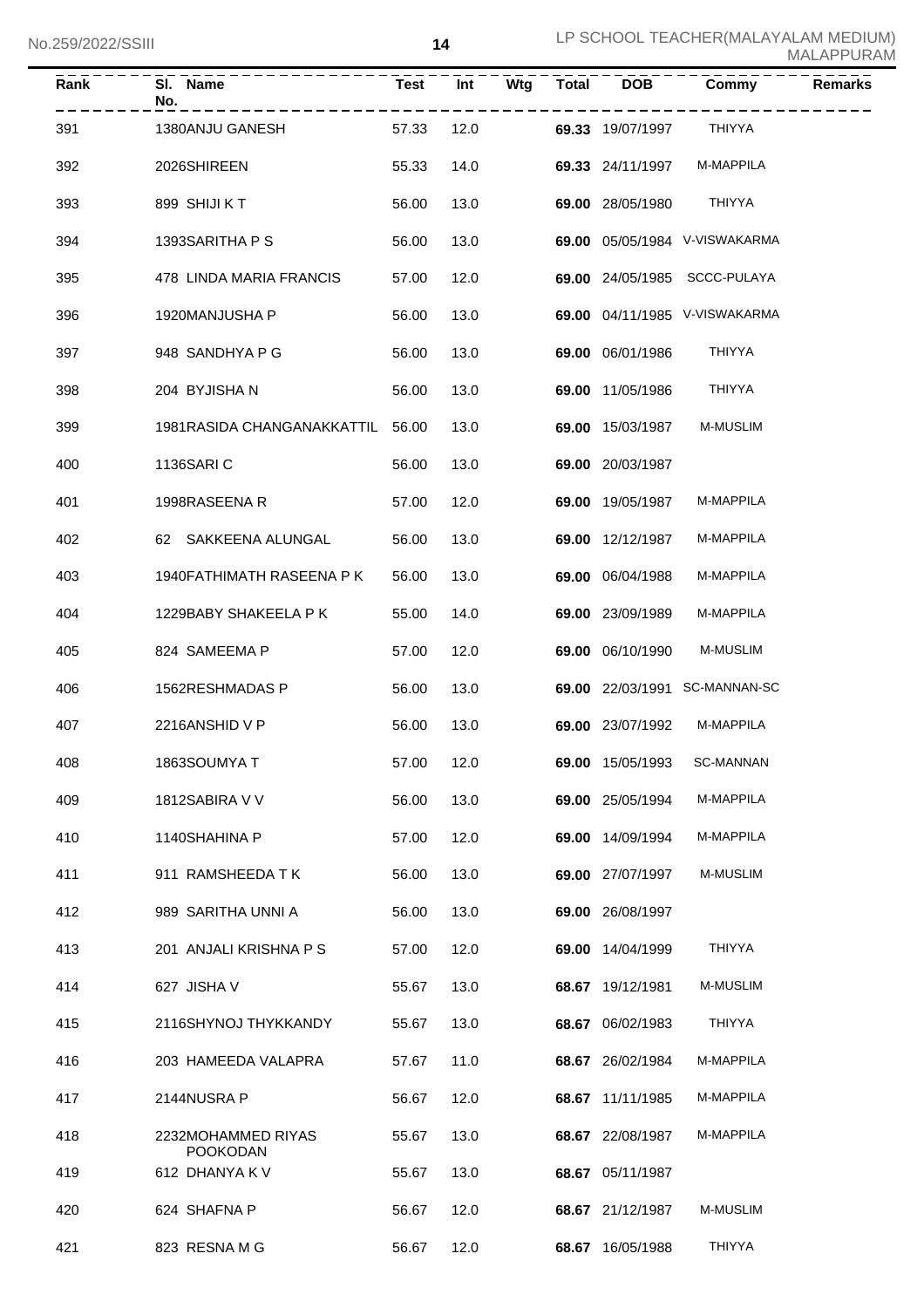| <b>ZUSIZUZZIOOIII</b> |                                      |             | IJ   |     |       |                  |                                 | MALAPPURAM     |
|-----------------------|--------------------------------------|-------------|------|-----|-------|------------------|---------------------------------|----------------|
| Rank                  | SI. Name<br>No.                      | <b>Test</b> | Int  | Wtg | Total | <b>DOB</b>       | Commy                           | <b>Remarks</b> |
| 422                   | 2114REMYA P                          | 55.67       | 13.0 |     |       |                  | 68.67 25/05/1988 OBC-VELUTHEDAN |                |
| 423                   | 1964JAMSEENA E                       | 55.67       | 13.0 |     |       | 68.67 20/02/1989 | <b>M-MUSLIM</b>                 |                |
| 424                   | 1392ANCYROSE K F                     | 55.67       | 13.0 |     |       | 68.67 12/03/1989 |                                 |                |
| 425                   | 1966JEESHMA A M                      | 55.67       | 13.0 |     |       | 68.67 25/10/1989 | V-KARUVAN                       |                |
| 426                   | 1811REMYACP                          | 56.67       | 12.0 |     |       | 68.67 07/04/1990 | THIYYA                          |                |
| 427                   | 147 SHAREEFA PARAMBADAN              | 55.67       | 13.0 |     |       | 68.67 25/04/1990 | M-MAPPILA                       |                |
| 428                   | 685 DEEPA P                          | 55.67       | 13.0 |     |       | 68.67 15/05/1990 |                                 |                |
| 429                   | 2087FEBIN K P                        | 55.67       | 13.0 |     |       | 68.67 31/05/1990 | M-MAPPILA                       |                |
| 430                   | 1918HABEERA PATTUPARA                | 55.67       | 13.0 |     |       | 68.67 01/07/1990 | M-MUSLIM                        |                |
| 431                   | 1931BAREEKATH P                      | 56.67       | 12.0 |     |       | 68.67 21/07/1990 | M-MAPPILA                       |                |
| 432                   | 1634FATHIMATH BINSIYA K              | 54.67       | 14.0 |     |       | 68.67 24/02/1991 | M-MUSLIM                        |                |
| 433                   | 1290SHAHEELA P K                     | 56.67       | 12.0 |     |       | 68.67 01/05/1991 | M-MUSLIM                        |                |
| 434                   | 1377RAJITHA K                        | 55.67       | 13.0 |     |       | 68.67 31/05/1992 |                                 |                |
| 435                   | 1541 VINITHA M                       | 55.67       | 13.0 |     |       | 68.67 08/03/1993 | THIYYA                          |                |
| 436                   | 156 SAFNA K                          | 56.67       | 12.0 |     |       | 68.67 10/03/1995 | M-MAPPILA                       |                |
| 437                   | 1182NANDANA SAROVA T                 | 56.67       | 12.0 |     |       | 68.67 14/05/2000 | THIYYA                          |                |
| 438                   | 421 HARITHA K                        | 54.67       | 14.0 |     |       | 68.67 01/06/2000 | THIYYA                          |                |
| 439                   | 1218SOBHANA KS                       | 55.33       | 13.0 |     |       | 68.33 20/05/1981 |                                 |                |
| 440                   | 883 SUNEERA KOTTA                    | 55.33       | 13.0 |     |       | 68.33 20/05/1981 | M-MUSLIM                        |                |
| 441                   | 1626DHANYA K                         | 55.33       | 13.0 |     |       | 68.33 18/10/1983 | OBC-SALIYAS                     |                |
| 442                   | 261 DEEPTHIK                         | 57.33       | 11.0 |     |       | 68.33 26/12/1983 | THIYYA                          |                |
| 443                   | 866 ASHA P                           | 56.33       | 12.0 |     |       | 68.33 23/03/1984 | THIYYA                          |                |
| 444                   | 1563RAJEENA C K                      | 55.33       | 13.0 |     |       | 68.33 15/03/1985 | M-MAPPILA                       |                |
| 445                   | 992 THASNEEM K P                     | 55.33       | 13.0 |     |       | 68.33 10/05/1985 | M-MUSLIM                        |                |
| 446                   | 840 RASHEEDATP                       | 54.33       | 14.0 |     |       | 68.33 04/12/1985 | M-MUSLIM                        |                |
| 447                   | 161 SAFIYA P                         | 55.33       | 13.0 |     |       | 68.33 05/01/1986 | M-MUSLIM                        |                |
| 448                   | 389 RAMYA V P                        | 55.33       | 13.0 |     |       | 68.33 24/02/1986 |                                 |                |
| 449                   | 1725HASEENA K                        | 56.33       | 12.0 |     |       | 68.33 30/05/1986 | M-MAPPILA                       |                |
| 450                   | 338 RAJITHA M P                      | 55.33       | 13.0 |     |       | 68.33 15/04/1987 | THIYYA                          |                |
| 451                   | 1621AYISHUMMU<br><b>EDATHADATHIL</b> | 55.33       | 13.0 |     |       | 68.33 14/12/1987 | M-MAPPILA                       |                |
| 452                   | 1181NOUSHATH C                       | 55.33       | 13.0 |     |       | 68.33 12/03/1988 | M-MAPPILA                       |                |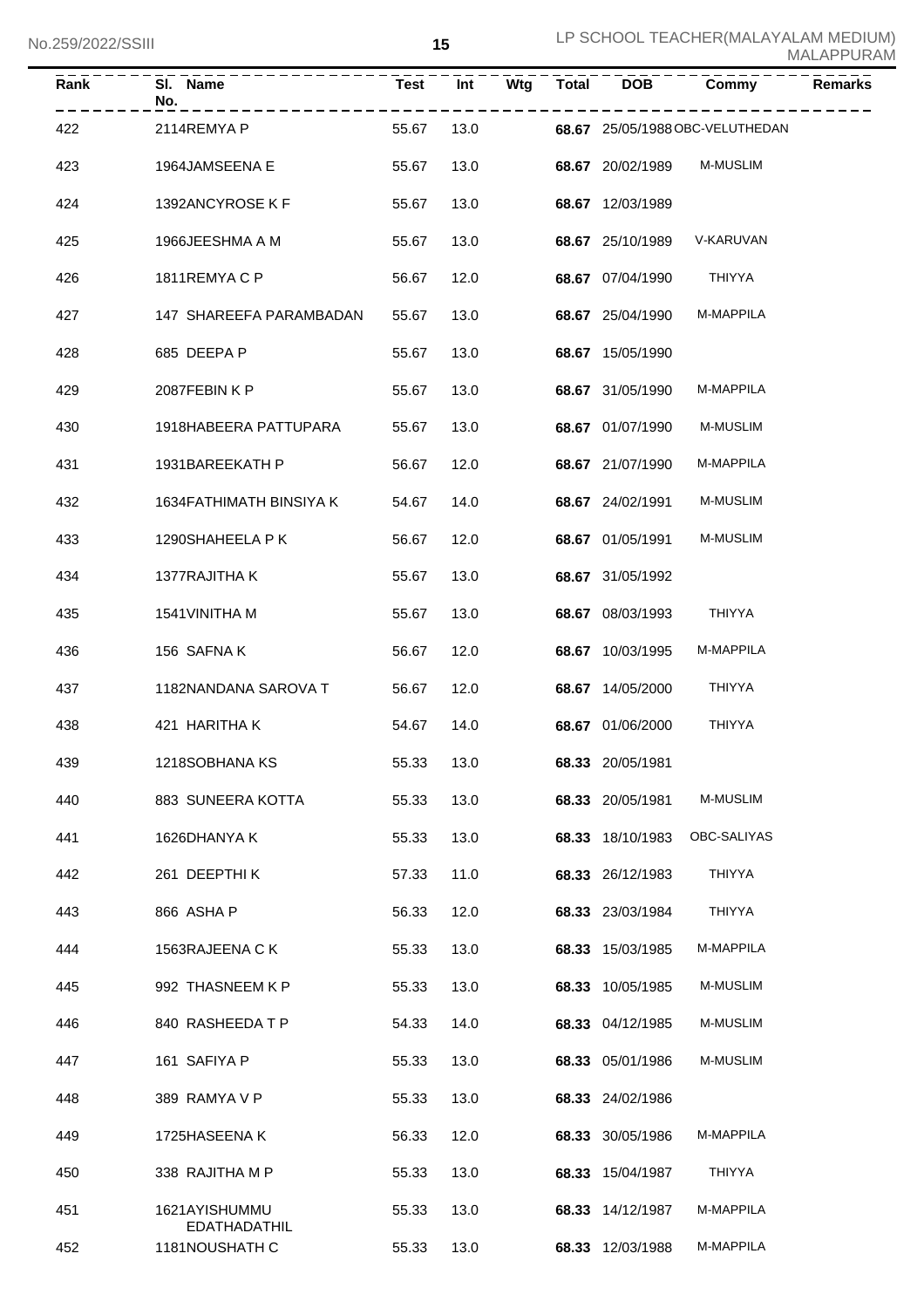| Rank | SI.<br><b>Name</b><br>No. | <b>Test</b> | Wtg<br>Int | <b>Total</b> | <b>DOB</b>       | Commy                         | <b>Remarks</b> |
|------|---------------------------|-------------|------------|--------------|------------------|-------------------------------|----------------|
| 453  | 1107LINITHA V             | 57.33       | 11.0       |              | 68.33 10/04/1988 |                               |                |
| 454  | 929 RISANATH P            | 56.33       | 12.0       |              | 68.33 20/08/1988 | M-MAPPILA                     |                |
| 455  | 1845SHAHARBAN C P         | 55.33       | 13.0       |              | 68.33 17/05/1989 | M-MUSLIM                      |                |
| 456  | 872 SANGEETHA P           | 56.33       | 12.0       |              | 68.33 09/02/1990 |                               |                |
| 457  | 1094FASNA K               | 56.33       | 12.0       |              | 68.33 03/03/1990 | M-MAPPILA                     |                |
| 458  | 1916PRAJITHA C            | 55.33       | 13.0       |              | 68.33 19/03/1990 |                               |                |
| 459  | 1766KHADEEJA E K          | 55.33       | 13.0       |              | 68.33 14/11/1990 | M-MAPPILA                     |                |
| 460  | 2097FASEELA K P           | 55.33       | 13.0       |              | 68.33 02/11/1991 | M-MAPPILA                     |                |
| 461  | 702 SHAMEENA P K          | 55.33       | 13.0       |              | 68.33 28/11/1991 | M-MAPPILA                     |                |
| 462  | 1844MURSHIDA K P          | 55.33       | 13.0       |              | 68.33 30/12/1991 | M-MAPPILA                     |                |
| 463  | 704 NEETHU M K            | 55.33       | 13.0       |              | 68.33 26/04/1992 |                               |                |
| 464  | 1349BASILA BEEGUM K       | 55.33       | 13.0       |              | 68.33 04/11/1992 | M-MAPPILA                     |                |
| 465  | 1513FAREEDA THASNI P K    | 55.33       | 13.0       |              | 68.33 14/09/1994 | M-MAPPILA                     |                |
| 466  | 1212THANSEERA FAYISA U    | 55.33       | 13.0       |              | 68.33 04/01/1997 | M-MAPPILA                     |                |
| 467  | 625 SEEMA G S             | 54.00       | 14.0       |              | 68.00 12/05/1984 |                               | ,Wife of Jawan |
| 468  | 912 SHEEBAK               | 55.00       | 13.0       |              | 68.00 02/01/1977 | <b>THIYYA</b>                 |                |
| 469  | 1197SABINA K P            | 55.00       | 13.0       |              |                  | 68.00 08/01/1980 V-VISWAKARMA |                |
| 470  | 266 SAYINA T              | 54.00       | 14.0       |              | 68.00 21/09/1983 | M-MAPPILA                     |                |
| 471  | 780 ANITHA MOL L          | 55.00       | 13.0       |              | 68.00 13/10/1983 | LC                            |                |
| 472  | 730 SHAMLA E              | 56.00       | 12.0       |              | 68.00 02/02/1985 | M-MUSLIM                      |                |
| 473  | 1023SUBEENA P             | 56.00       | 12.0       |              | 68.00 04/03/1985 | M-MAPPILA                     |                |
| 474  | 2038ANISHA A              | 56.00       | 12.0       |              | 68.00 24/05/1985 | <b>THIYYA</b>                 |                |
| 475  | 554 REVATHI S             | 55.00       | 13.0       |              | 68.00 28/05/1985 |                               |                |
| 476  | 1451ANJANA S R            | 58.00       | 10.0       |              | 68.00 24/04/1986 |                               |                |
| 477  | 2112SAUMYA A              | 56.00       | 12.0       |              | 68.00 17/10/1986 |                               |                |
| 478  | 529 BUSHRAK               | 55.00       | 13.0       |              | 68.00 16/11/1986 | M-MAPPILA                     |                |
| 479  | 2010SHABNAM P             | 56.00       | 12.0       |              | 68.00 21/05/1987 | M-MAPPILA                     |                |
| 480  | 148 PRAJISHA E P          | 54.00       | 14.0       |              | 68.00 06/06/1987 | THIYYA                        |                |
| 481  | 1650SHABILA K P KAIPPADA  | 55.00       | 13.0       |              | 68.00 05/10/1987 | <b>THIYYA</b>                 |                |
| 482  | 930 RAJULA C              | 55.00       | 13.0       |              | 68.00 16/04/1988 | M-MAPPILA                     |                |
| 483  | 524 SAFOORA A P           | 55.00       | 13.0       |              | 68.00 06/03/1989 | M-MAPPILA                     |                |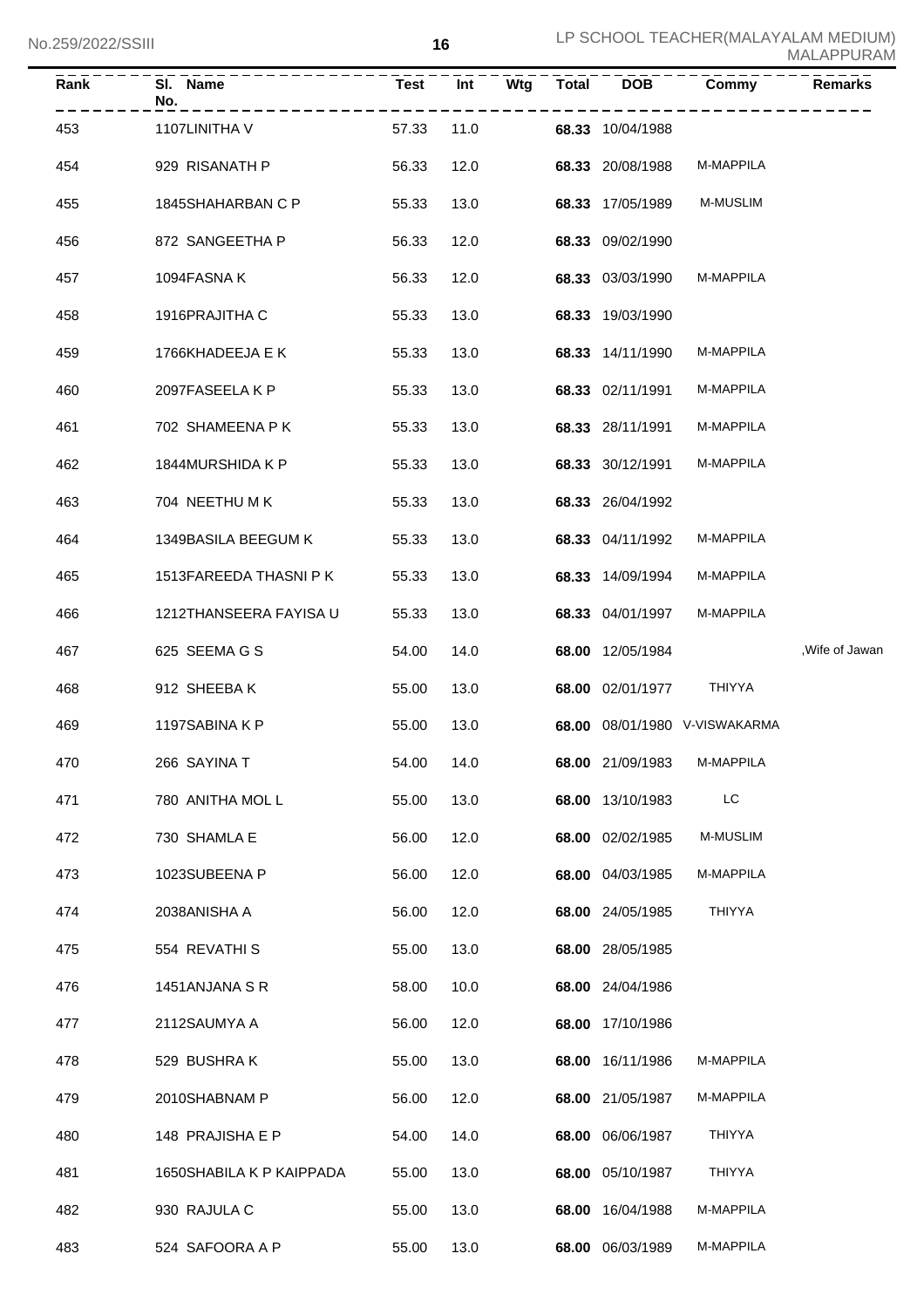| Rank | SI. Name<br>No.                        | <b>Test</b> | Int        | Wtg | <b>Total</b> | <b>DOB</b>       | Commy         | <b>Remarks</b> |
|------|----------------------------------------|-------------|------------|-----|--------------|------------------|---------------|----------------|
| 484  | 65 KRISHNA THULASI L V                 | 55.00       | 13.0       |     |              | 68.00 06/10/1989 |               |                |
| 485  | 339 ASWATHY A V                        | 55.00       | 13.0       |     |              | 68.00 25/04/1990 |               |                |
| 486  | 1664SHAHLA M                           | 55.00       | 13.0       |     |              | 68.00 11/05/1990 | M-MUSLIM      |                |
| 487  | 791 SHAMEELA T                         | 56.00       | 12.0       |     |              | 68.00 23/07/1990 | M-MAPPILA     |                |
| 488  | 1962BAVITHA K                          | 55.00       | 13.0       |     |              | 68.00 22/02/1991 | THIYYA        |                |
| 489  | 611 SHABANA K                          | 56.00       | 12.0       |     |              | 68.00 26/02/1991 | M-MUSLIM      |                |
| 490  | 841 FATHIMATH THASNEEM K K             | 55.00       | 13.0       |     |              | 68.00 16/09/1991 | M-MAPPILA     |                |
| 491  | 450 ARSHIDA NALAKATH                   | 55.00       | 13.0       |     |              | 68.00 26/05/1992 | M-MAPPILA     |                |
| 492  | 944 SARIGA M                           | 54.00       | 14.0       |     |              | 68.00 27/09/1992 | THIYYA        |                |
| 493  | 1092ATHIRA NATH E                      | 57.00       | 11.0       |     |              | 68.00 07/05/1993 |               |                |
| 494  | 1814MUBASHINA NECHIYAN                 | 55.00       | 13.0       |     |              | 68.00 30/05/1994 | M-MAPPILA     |                |
| 495  | 2149MOHAMMED UNAIS K                   | 55.00       | 13.0       |     |              | 68.00 30/06/1994 | M-MAPPILA     |                |
| 496  | 1802SHABNA V K                         | 54.67       | 13.0       |     |              | 67.67 07/05/1980 | M-MUSLIM      |                |
| 497  | 1472MUHSINA KT                         | 54.67       | 13.0       |     |              | 67.67 29/03/1985 | M-MAPPILA     |                |
| 498  | 2041SHEEJAN                            | 54.67       | 13.0       |     |              | 67.67 03/05/1985 | LC            |                |
| 499  | 1977THASNEEMA V                        | 54.67       | 13.0       |     |              | 67.67 22/10/1985 | M-MAPPILA     |                |
| 500  | 2261MOHAMMED SHAFIKM                   | 55.67       | 12.0       |     |              | 67.67 08/04/1986 | M-MAPPILA     |                |
| 501  | 1121SAJNA K                            |             | 54.67 13.0 |     |              | 67.67 14/04/1986 |               |                |
| 502  | 1214MUHSINA K                          | 54.67       | 13.0       |     |              | 67.67 04/06/1986 | M-MUSLIM      |                |
| 503  | 2085PRAJISHA K                         | 54.67       | 13.0       |     |              | 67.67 15/05/1987 | <b>THIYYA</b> |                |
| 504  | 1183SARITHA N                          | 54.67       | 13.0       |     |              | 67.67 29/05/1987 |               |                |
| 505  | 570 NASREEN P                          | 54.67       | 13.0       |     |              | 67.67 10/08/1987 | M-MAPPILA     |                |
| 506  | 1440SHIJI K                            | 54.67       | 13.0       |     |              | 67.67 30/05/1988 | <b>THIYYA</b> |                |
| 507  | 1049VIDYA C P                          | 55.67       | 12.0       |     |              | 67.67 07/02/1989 | V-THATTAN     |                |
| 508  | 237 NEETHU RAJ K R                     | 55.67       | 12.0       |     |              | 67.67 09/03/1990 |               |                |
| 509  | 1305SIMI S S                           | 55.67       | 12.0       |     |              | 67.67 25/04/1990 | <b>THIYYA</b> |                |
| 510  | 1391SANGEETHA                          | 54.67       | 13.0       |     |              | 67.67 03/05/1990 | <b>THIYYA</b> |                |
| 511  | <b>MARAKKATUTHODI</b><br>141 BABITHA K | 55.67       | 12.0       |     |              | 67.67 29/03/1991 | <b>THIYYA</b> |                |
| 512  | 1316SAMILA T                           | 54.67       | 13.0       |     |              | 67.67 12/04/1991 | M-MUSLIM      |                |
| 513  | 309 VINEETHA VIJAYAN                   | 53.67       | 14.0       |     |              | 67.67 13/10/1991 | <b>THIYYA</b> |                |
| 514  | 1019VINEETHATP                         | 55.67       | 12.0       |     |              | 67.67 29/05/1993 | THIYYA        |                |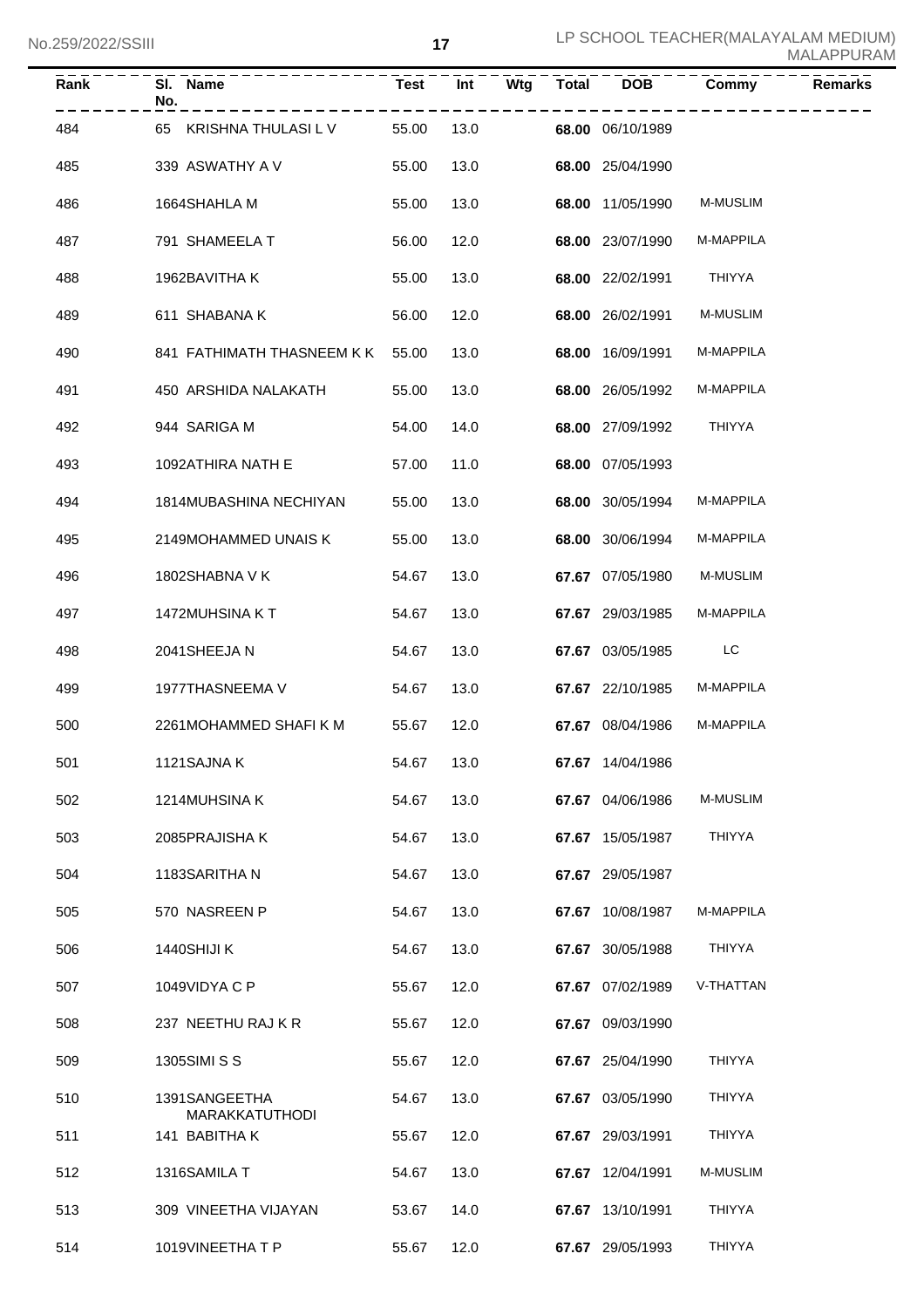| Rank | SI. Name<br>No.                      | <b>Test</b> | Int  | Wtg<br>--------- | Total | <b>DOB</b>       | Commy                           | Remarks         |
|------|--------------------------------------|-------------|------|------------------|-------|------------------|---------------------------------|-----------------|
| 515  | 1174FANSHA THENSIL C 55.67           |             |      |                  |       |                  | 12.0 67.67 31/01/1995 M-MAPPILA |                 |
| 516  | 789 RESHMI K                         | 55.33       | 12.0 |                  |       | 67.33 08/02/1983 |                                 | Wife of Jawan,  |
| 517  | 1018PRAJITHA LAKSHMI T P             | 54.33       | 13.0 |                  |       | 67.33 20/05/1990 |                                 | , Wife of Jawan |
| 518  | 1558SANTHI K P                       | 54.33       | 13.0 |                  |       | 67.33 02/10/1979 |                                 |                 |
| 519  | 374 MUMTHAS KALATHINGAL<br>PALLIYALI | 54.33       | 13.0 |                  |       | 67.33 13/07/1980 | M-MAPPILA                       |                 |
| 520  | 507 SABNA CHELLAPPURATH<br>VADAKKAN  | 55.33       | 12.0 |                  |       | 67.33 09/05/1984 | M-MAPPILA                       |                 |
| 521  | 1004BUSHRA V                         | 55.33       | 12.0 |                  |       | 67.33 03/09/1984 | M-MUSLIM                        |                 |
| 522  | 278 RAJILA P M                       | 54.33       | 13.0 |                  |       | 67.33 30/12/1984 | THIYYA                          |                 |
| 523  | 1803RESHMIKR                         | 54.33       | 13.0 |                  |       | 67.33 23/05/1985 |                                 |                 |
| 524  | 522 JUNAINA PERUMANNIL               | 54.33       | 13.0 |                  |       | 67.33 25/05/1986 | M-MAPPILA                       |                 |
| 525  | 1439SANGEETHA N M                    | 53.33       | 14.0 |                  |       | 67.33 30/05/1986 |                                 |                 |
| 526  | 698 SHABNA KAMPURAVAN                | 55.33       | 12.0 |                  |       | 67.33 23/10/1986 | <b>M-MUSLIM</b>                 |                 |
| 527  | 344 SHAREEFAKP                       | 54.33       | 13.0 |                  |       | 67.33 20/01/1987 | M-MAPPILA                       |                 |
| 528  | 40 SHABNA M O                        | 55.33       | 12.0 |                  |       | 67.33 04/05/1987 | M-MAPPILA                       |                 |
| 529  | 853 SAYI ARCHANA V                   | 55.33       | 12.0 |                  |       | 67.33 23/12/1987 |                                 |                 |
| 530  | 788 MAJIDA V                         | 54.33       | 13.0 |                  |       | 67.33 10/04/1988 | M-MAPPILA                       |                 |
| 531  | 1707ASEELA K K                       | 54.33       | 13.0 |                  |       | 67.33 14/05/1988 | M-MAPPILA                       |                 |
| 532  | 1665SHAHIDA CT<br>56.33              |             | 11.0 |                  |       | 67.33 20/05/1989 | M-MAPPILA                       |                 |
| 533  | 38 KHADEEJATHUL KUBRA K              | 55.33       | 12.0 |                  |       | 67.33 28/09/1990 | M-MAPPILA                       |                 |
| 534  | 586 SREEBIKA C T                     | 55.33       | 12.0 |                  |       | 67.33 12/11/1990 | THIYYA                          |                 |
| 535  | 1096SHEMIN CK                        | 55.33       | 12.0 |                  |       | 67.33 03/01/1991 | M-MAPPILA                       |                 |
| 536  | 2081SHAMLA A P                       | 55.33       | 12.0 |                  |       | 67.33 30/05/1991 | M-MAPPILA                       |                 |
| 537  | 1740THASNIMOL M K                    | 54.33       | 13.0 |                  |       | 67.33 27/09/1993 | M-MAPPILA                       |                 |
| 538  | 1813NIKHITHA K C                     | 54.33       | 13.0 |                  |       | 67.33 10/01/1994 | OBC-SALIYA                      |                 |
| 539  | 1171 FATHIMA RISANA TN               | 56.33       | 11.0 |                  |       | 67.33 11/05/1995 | M-MAPPILA                       |                 |
| 540  | 126 SAFA SHERIN MK                   | 56.33       | 11.0 |                  |       | 67.33 03/02/1998 | M-MUSLIM                        |                 |
| 541  | 1228SABEENA V                        | 54.00       | 13.0 |                  |       | 67.00 03/01/1979 | M-MAPPILA                       |                 |
| 542  | 1122PREETHAK                         | 54.00       | 13.0 |                  |       | 67.00 12/11/1983 |                                 |                 |
| 543  | 2174SAFARUDHEEN M                    | 54.00       | 13.0 |                  |       | 67.00 05/10/1984 | M-MUSLIM                        |                 |
| 544  | 265 RUBIYA PULIKKUTH                 | 55.00       | 12.0 |                  |       | 67.00 10/12/1984 | M-MAPPILA                       |                 |
| 545  | 479 SHEMIL L                         | 56.00       | 11.0 |                  |       | 67.00 12/04/1986 | LC                              |                 |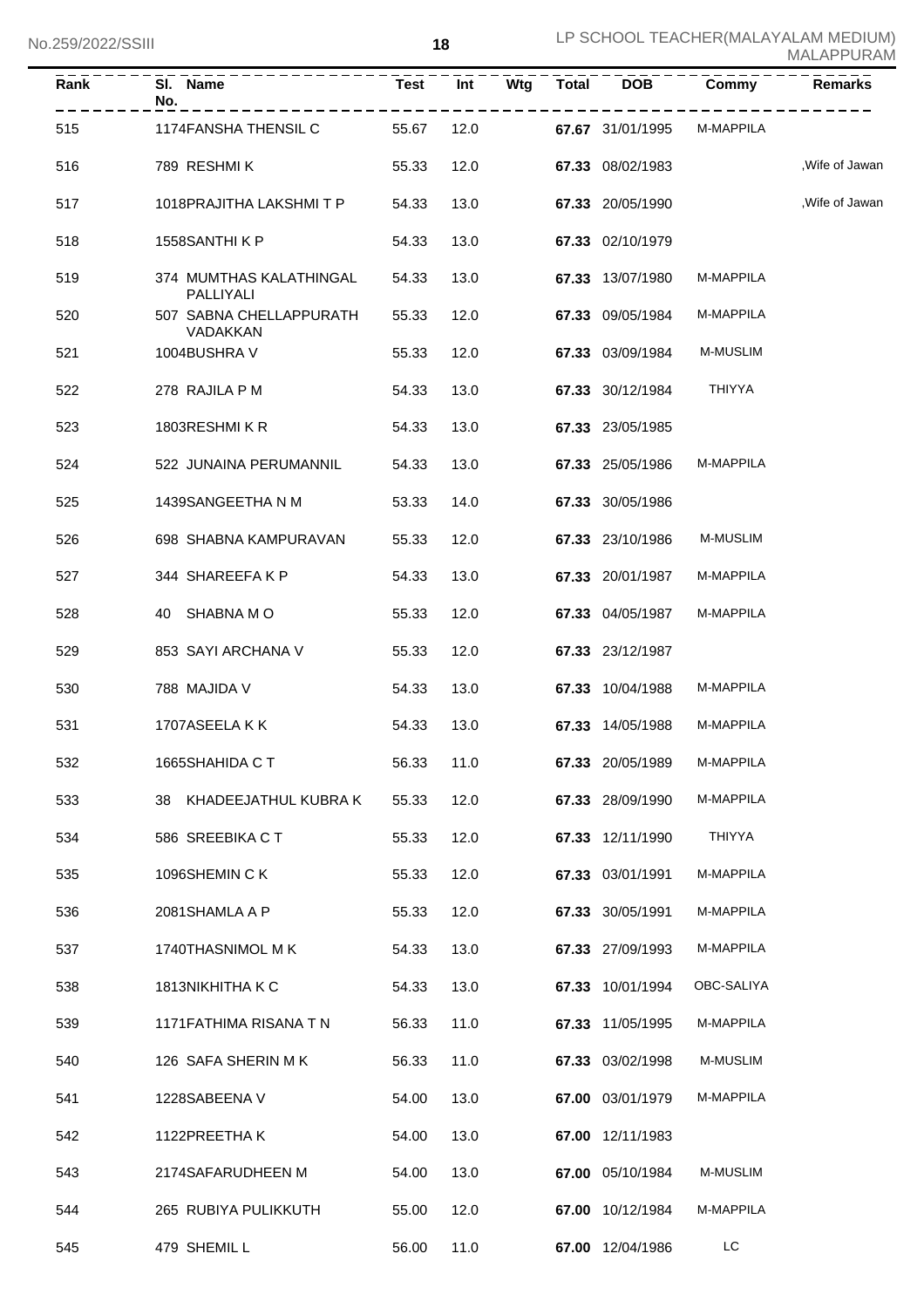| Rank | SI. Name<br>No.      | Test  | Int  | Wtg<br><b>Total</b> | <b>DOB</b>              | Commy                         | <b>Remarks</b>     |
|------|----------------------|-------|------|---------------------|-------------------------|-------------------------------|--------------------|
| 546  | 187 FOUSIYA K P      | 55.00 | 12.0 |                     |                         | 67.00 16/04/1987 M-MAPPILA    |                    |
| 547  | 1407ANSALNA K Y      | 54.00 | 13.0 |                     | <b>67.00</b> 25/05/1987 | M-MAPPILA                     |                    |
| 548  | 2006SAJNA A P        | 55.00 | 12.0 |                     | 67.00 09/03/1988        | M-MAPPILA                     |                    |
| 549  | 205 IRFANA K         | 56.00 | 11.0 |                     | 67.00 14/10/1988        | <b>M-MUSLIM</b>               |                    |
| 550  | 867 SINDHU V P       | 54.00 | 13.0 |                     | 67.00 30/12/1988        |                               |                    |
| 551  | 1452SHIJI P          | 53.00 | 14.0 |                     | 67.00 15/04/1989        |                               |                    |
| 552  | 202 FASEELA K M      | 56.00 | 11.0 |                     | 67.00 30/08/1989        | M-MAPPILA                     |                    |
| 553  | 776 MUFEEDA K        | 54.00 | 13.0 |                     | <b>67.00</b> 16/11/1989 | M-MAPPILA                     |                    |
| 554  | 1575SHIJITHA P       | 55.00 | 12.0 |                     | 67.00 26/04/1990        | THIYYA                        |                    |
| 555  | 251 UBAIDATH K K     | 55.00 | 12.0 |                     | 67.00 05/06/1990        | M-MAPPILA                     |                    |
| 556  | 1497MEERA M          | 54.00 | 13.0 |                     | 67.00 17/12/1992        | OBC-<br><b>EZHUTHACHAN</b>    |                    |
| 557  | 2043RESHMA M         | 54.00 | 13.0 |                     | 67.00 29/05/1993        |                               |                    |
| 558  | 2127SUBID P          | 55.00 | 12.0 |                     | 67.00 01/07/2000        |                               |                    |
| 559  | 2098RIMU JOSE K      | 53.67 | 13.0 |                     | 66.67 12/05/1986        |                               | ,Rashtrapati Guide |
| 560  | 1800PREETHA M        | 54.67 | 12.0 |                     | 66.67 04/05/1980        | V-ASARI                       |                    |
| 561  | 540 LIJI V           | 53.67 | 13.0 |                     | <b>66.67</b> 10/02/1984 | THIYYA                        |                    |
| 562  | 608 SHIJA C          | 54.67 | 12.0 |                     |                         | 66.67 05/05/1984 V-VISWAKARMA |                    |
| 563  | 1876DIVYA P<br>54.67 |       | 12.0 |                     | 66.67 12/05/1984        |                               |                    |
| 564  | 790 SHYNI K          | 54.67 | 12.0 |                     | 66.67 22/05/1984        | THIYYA                        |                    |
| 565  | 98 DHANYA P          | 53.67 | 13.0 |                     | 66.67 06/09/1984        |                               |                    |
| 566  | 1050NASIYA BEEGAM K  | 54.67 | 12.0 |                     | 66.67 01/06/1986        | M-MAPPILA                     |                    |
| 567  | 1631SHAMEERA C V     | 54.67 | 12.0 |                     | 66.67 19/10/1986        | M-MAPPILA                     |                    |
| 568  | 81 VIDYAK            | 54.67 | 12.0 |                     | 66.67 28/04/1987        |                               |                    |
| 569  | 1769NEJUMA A V       | 53.67 | 13.0 |                     | 66.67 25/05/1987        | M-MAPPILA                     |                    |
| 570  | 1437NAJEENA K P      | 53.67 | 13.0 |                     | 66.67 01/05/1988        | M-MAPPILA                     |                    |
| 571  | 419 JASNA C          | 54.67 | 12.0 |                     | 66.67 04/08/1988        | M-MAPPILA                     |                    |
| 572  | 1332FABIYA P         | 54.67 | 12.0 |                     | 66.67 28/08/1988        | M-MAPPILA                     |                    |
| 573  | 2027NASBIYA A        | 53.67 | 13.0 |                     | 66.67 30/10/1988        | M-MUSLIM                      |                    |
| 574  | 113 NASEEHAK         | 54.67 | 12.0 |                     | 66.67 03/01/1989        | M-MAPPILA                     |                    |
| 575  | 100 SAFA BABY M P    | 53.67 | 13.0 |                     | 66.67 26/04/1989        | M-MAPPILA                     |                    |
| 576  | 700 VIBITHA TV       | 53.67 | 13.0 |                     | 66.67 30/05/1989        | THIYYA                        |                    |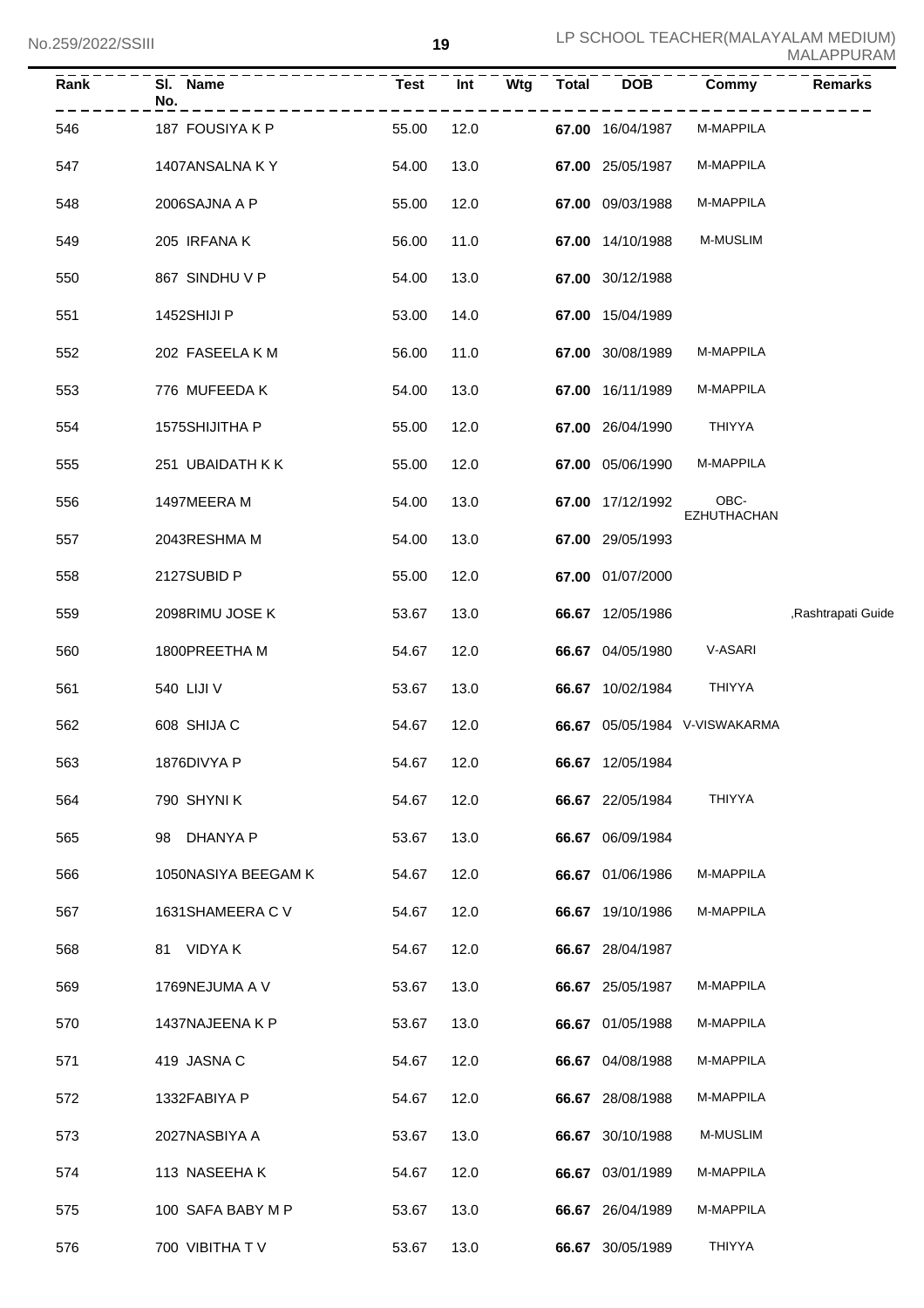| <b>Rank</b> | SI. Name<br>No.       |       | $Test$ $Int$ |      | Wtg Total DOB    | Commy                                             | <b>Remarks</b> |
|-------------|-----------------------|-------|--------------|------|------------------|---------------------------------------------------|----------------|
| 577         | 2262NASEEF V P        | 53.67 |              | 13.0 | 66.67 24/01/1990 | M-MAPPILA                                         |                |
| 578         | 1241LIJITHA K P       | 53.67 | 13.0         |      |                  | 66.67 19/05/1990 OBC-WAYANADAN<br><b>CHETTIES</b> |                |
| 579         | 1022ELCY O            | 54.67 | 12.0         |      | 66.67 25/05/1990 | THIYYA                                            |                |
| 580         | 2089KHAIRUNNISA MT    | 53.67 | 13.0         |      | 66.67 31/05/1990 | M-MUSLIM                                          |                |
| 581         | 1427AISWARYA P K      | 53.67 | 13.0         |      | 66.67 15/08/1990 | THIYYA                                            |                |
| 582         | 1826ASWATHI M M       | 53.67 | 13.0         |      | 66.67 31/01/1992 | <b>THIYYA</b>                                     |                |
| 583         | 688 BABINA A P        | 54.67 | 12.0         |      | 66.67 16/05/1992 | <b>THIYYA</b>                                     |                |
| 584         | 97 SNEHA RAVI         | 54.67 | 12.0         |      | 66.67 22/08/1995 | <b>THIYYA</b>                                     |                |
| 585         | 2069ASHNA MANUVAL     | 53.67 | 13.0         |      | 66.67 15/11/1995 | LC                                                |                |
| 586         | 639 SHAHANAS M        | 56.67 | 10.0         |      | 66.67 16/01/1996 | <b>M-MAPPILA</b>                                  |                |
| 587         | 1586ANJANA K          | 53.67 | 13.0         |      | 66.67 22/02/1996 |                                                   |                |
| 588         | 1676NEJIYYA V         | 53.67 | 13.0         |      | 66.67 01/10/1996 | M-MAPPILA                                         |                |
| 589         | 763 NISA N P          | 52.33 | 14.0         |      | 66.33 09/04/1981 | OBC-<br>EZHUTHACHAN                               |                |
| 590         | 1527SHERINE KA        | 54.33 | 12.0         |      | 66.33 17/05/1981 | M-MAPPILA                                         |                |
| 591         | 1996RAHIYANATH K      | 54.33 | 12.0         |      | 66.33 21/10/1983 | M-MAPPILA                                         |                |
| 592         | 531 SARABI P P        | 54.33 | 12.0         |      | 66.33 08/09/1985 | M-MAPPILA                                         |                |
| 593         | 1949AJITHA C P        | 53.33 | 13.0         |      | 66.33 09/01/1986 | <b>THIYYA</b>                                     |                |
| 594         | 408 RASEENA P         | 53.33 | 13.0         |      | 66.33 20/02/1986 | M-MUSLIM                                          |                |
| 595         | 2054SOUMYA P          | 54.33 | 12.0         |      | 66.33 21/03/1986 | <b>THIYYA</b>                                     |                |
| 596         | 1066SANGEETHA A C     | 54.33 | 12.0         |      | 66.33 10/05/1986 | <b>THIYYA</b>                                     |                |
| 597         | 943 DHIVYA K P        | 53.33 | 13.0         |      | 66.33 05/07/1986 | EZHAVA                                            |                |
| 598         | 2202SADIQUE ALI P     | 53.33 | 13.0         |      | 66.33 03/12/1986 | M-MAPPILA                                         |                |
| 599         | 1278SURAMYA V         | 53.33 | 13.0         |      | 66.33 11/10/1987 | <b>THIYYA</b>                                     |                |
| 600         | 973 BEEGAM SAHILA M T | 54.33 | 12.0         |      | 66.33 20/04/1988 | M-MUSLIM                                          |                |
| 601         | 1242SHAMNA E          | 53.33 | 13.0         |      | 66.33 13/05/1988 | M-MAPPILA                                         |                |
| 602         | 337 ASWATHY S S       | 54.33 | 12.0         |      | 66.33 18/05/1988 | EZHAVA                                            |                |
| 603         | 1721RAFNA R T         | 54.33 | 12.0         |      | 66.33 30/05/1988 | M-MAPPILA                                         |                |
| 604         | 53 SHIJI C P          | 53.33 | 13.0         |      | 66.33 19/02/1989 | V-THATTAN                                         |                |
| 605         | 206 REJITHA V         | 53.33 | 13.0         |      | 66.33 25/05/1990 | LC                                                |                |
| 606         | 792 LIJISHA M         | 53.33 | 13.0         |      | 66.33 06/09/1990 | THIYYA                                            |                |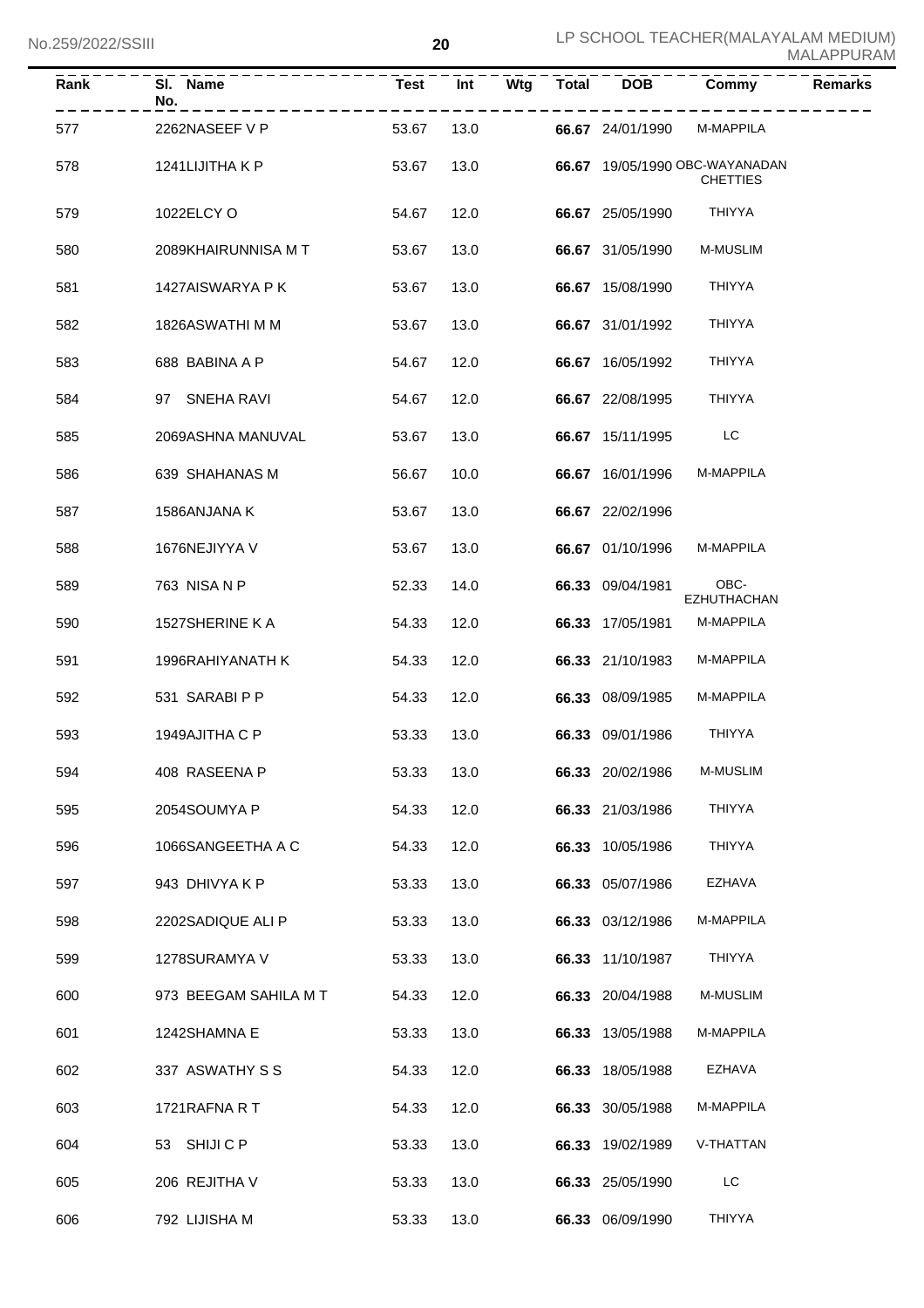| Rank | SI. Name<br>No.        | <b>Test</b> | Int  | Wtg | Total | <b>DOB</b>       | Commy                        | <b>Remarks</b>     |
|------|------------------------|-------------|------|-----|-------|------------------|------------------------------|--------------------|
| 607  | 1152SHAREENA M P       | 55.33       | 11.0 |     |       | 66.33 15/12/1990 | M-MAPPILA                    |                    |
| 608  | 590 NIKHILA P          | 53.33       | 13.0 |     |       | 66.33 25/12/1991 | THIYYA                       |                    |
| 609  | 1587NITHYA E           | 53.33       | 13.0 |     |       | 66.33 22/02/1992 | OBC-<br><b>EZHUTHACHAN</b>   |                    |
| 610  | 207 BABY SHAHLA A P    | 54.33       | 12.0 |     |       | 66.33 16/04/1992 | M-MAPPILA                    |                    |
| 611  | 1666SHAMEENA K         | 54.33       | 12.0 |     |       | 66.33 13/07/1992 | M-MAPPILA                    |                    |
| 612  | 628 GREESHMA P K       | 53.33       | 13.0 |     |       | 66.33 08/05/1993 | V-KAMMALA                    |                    |
| 613  | 560 SRUTHI K           | 53.33       | 13.0 |     |       | 66.33 30/05/1994 | <b>THIYYA</b>                |                    |
| 614  | 1382JISHMA SUNDHAR     | 53.33       | 13.0 |     |       | 66.33 24/02/1995 | <b>THIYYA</b>                |                    |
| 615  | 2206RICHARDS T VINCENT | 53.33       | 13.0 |     |       | 66.33 10/10/1995 |                              |                    |
| 616  | 1291MAYA SURENDRAN M K | 53.33       | 13.0 |     |       | 66.33 31/03/1996 | <b>THIYYA</b>                |                    |
| 617  | 993 SREEREKHAN         | 52.33       | 14.0 |     |       |                  | 66.33 30/05/1998 SC-CHERUMAN |                    |
| 618  | 16 SHINI M             | 54.00       | 12.0 |     |       | 66.00 10/05/1984 |                              | , Wife of Jawan    |
| 619  | 1232NAJMA P            | 53.00       | 13.0 |     |       | 66.00 05/06/1996 | M-MAPPILA                    | ,Rashtrapati Guide |
| 620  | 360 UMMUL FASLA V A    | 54.00       | 12.0 |     |       | 66.00 06/01/1982 | M-MAPPILA                    |                    |
| 621  | 781 SUDHANNYA A S      | 53.00       | 13.0 |     |       | 66.00 03/05/1982 | THIYYA                       |                    |
| 622  | 2011SHABNA P K         | 54.00       | 12.0 |     |       | 66.00 25/05/1983 | M-MAPPILA                    |                    |
| 623  | 1484DIVYA K            | 53.00       | 13.0 |     |       | 66.00 11/11/1983 | <b>THIYYA</b>                |                    |
| 624  | 1772DHANYA M           | 53.00       | 13.0 |     |       | 66.00 04/07/1984 |                              |                    |
| 625  | 50 JISY K K            | 54.00       | 12.0 |     |       | 66.00 30/05/1985 |                              |                    |
| 626  | 311 SREEKALA MK        | 53.00       | 13.0 |     |       | 66.00 03/03/1986 | EZHAVA                       |                    |
| 627  | 1423LINTA JOSE         | 53.00       | 13.0 |     |       | 66.00 18/03/1986 |                              |                    |
| 628  | 530 DHANYA V K         | 53.00       | 13.0 |     |       | 66.00 14/05/1986 |                              |                    |
| 629  | 587 SOUMYA V S         | 53.00       | 13.0 |     |       | 66.00 25/05/1986 |                              |                    |
| 630  | 1334SHINI S            | 53.00       | 13.0 |     |       | 66.00 15/02/1987 | EZHAVA                       |                    |
| 631  | 1860MINNU K K          | 54.00       | 12.0 |     |       | 66.00 31/03/1987 | M-MUSLIM                     |                    |
| 632  | 839 SHAMEEMA T         | 53.00       | 13.0 |     |       | 66.00 29/04/1987 | M-MAPPILA                    |                    |
| 633  | 1137RAMYA C            | 53.00       | 13.0 |     |       | 66.00 25/05/1987 |                              |                    |
| 634  | 945 SREEJILA T         | 53.00       | 13.0 |     |       | 66.00 30/05/1987 | THIYYA                       |                    |
| 635  | 481 SHAMNA BEEVISS     | 54.00       | 12.0 |     |       | 66.00 02/09/1988 | M-MUSLIM                     |                    |
| 636  | 326 JOOBY K            | 53.00       | 13.0 |     |       | 66.00 07/05/1989 | THIYYA                       |                    |
| 637  | 328 STEPHY V           | 53.00       | 13.0 |     |       | 66.00 10/05/1989 | LC                           |                    |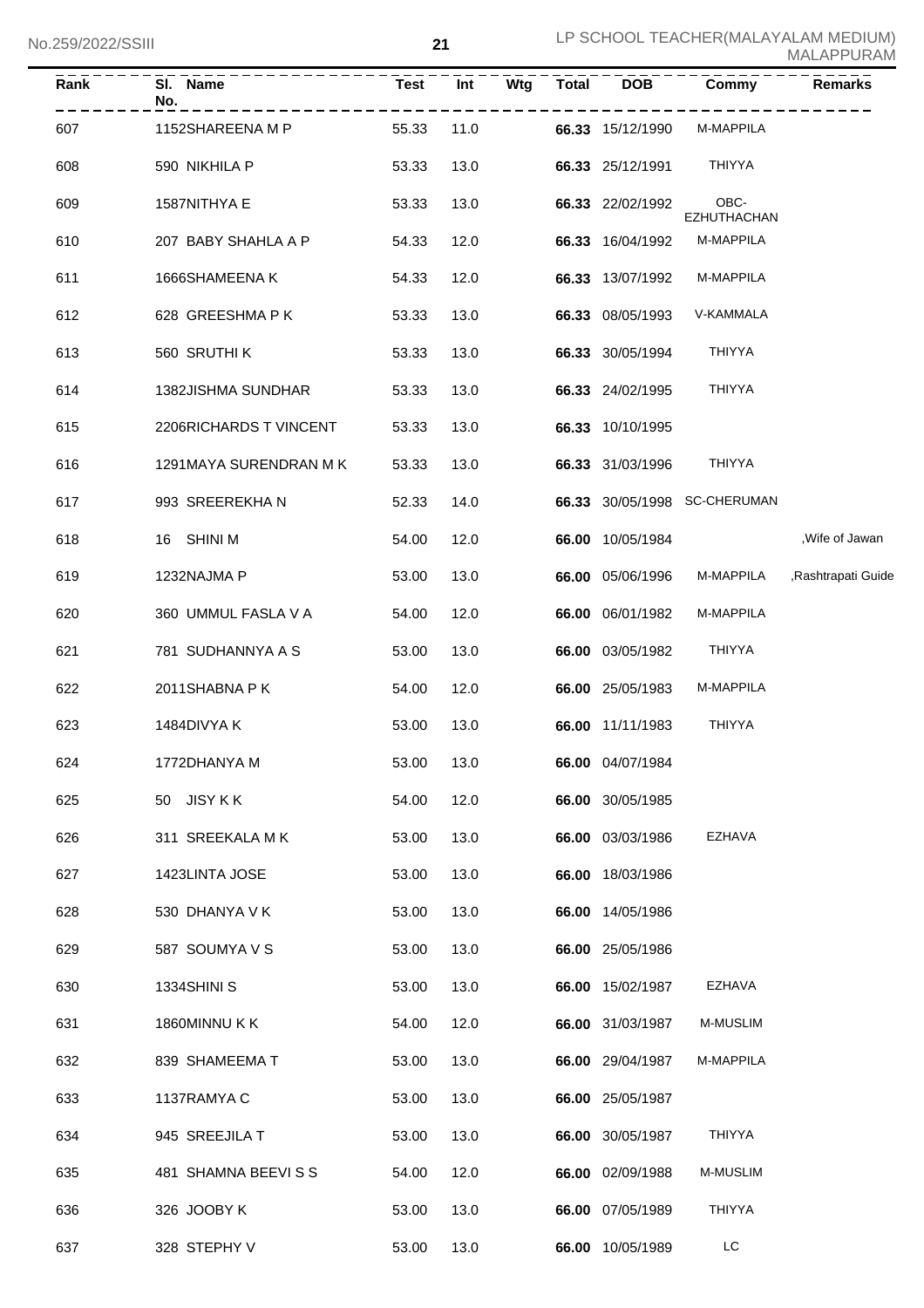| Rank | SI. Name<br>No.            | Test       | Int  | Wtg | Total | <b>DOB</b>       | Commy                         | <b>Remarks</b> |
|------|----------------------------|------------|------|-----|-------|------------------|-------------------------------|----------------|
| 638  | 1016NAFEELA K V            | 53.00      | 13.0 |     |       | 66.00 16/07/1989 | M-MAPPILA                     |                |
| 639  | 1257ARUNIMA C P            | 53.00      | 13.0 |     |       | 66.00 27/09/1989 | <b>THIYYA</b>                 |                |
| 640  | 1078SALAJA K               | 53.00      | 13.0 |     |       | 66.00 15/02/1990 | THIYYA                        |                |
| 641  | 1277SHABNAM E P            | 53.00      | 13.0 |     |       | 66.00 07/04/1990 | M-MAPPILA                     |                |
| 642  | 572 BINSI M                | 54.00      | 12.0 |     |       | 66.00 17/04/1990 | THIYYA                        |                |
| 643  | 1530SHIRIN SHAHANA K M     | 54.00      | 12.0 |     |       | 66.00 21/05/1990 | M-MAPPILA                     |                |
| 644  | 18 RANJULAKSHMI P T        | 54.00      | 12.0 |     |       | 66.00 25/05/1990 |                               |                |
| 645  | 2143FATHIMATH SUNEERA P T  | 53.00      | 13.0 |     |       | 66.00 29/08/1990 | M-MAPPILA                     |                |
| 646  | 1624JESINA E A             | 54.00      | 12.0 |     |       | 66.00 21/01/1991 | M-MAPPILA                     |                |
| 647  | 31 SHANI MOL V             | 55.00      | 11.0 |     |       | 66.00 30/05/1991 | LC                            |                |
| 648  | 1677KEERTHANA B            | 52.00      | 14.0 |     |       | 66.00 15/02/1995 | THIYYA                        |                |
| 649  | 2251JISHNUK                | 52.00      | 14.0 |     |       | 66.00 05/01/1996 | V-ASARI                       |                |
| 650  | 2173RIJIL T C              | 54.00      | 12.0 |     |       | 66.00 14/09/1996 | <b>THIYYA</b>                 |                |
| 651  | 407 ALFAKU                 | 53.00      | 13.0 |     |       | 66.00 12/10/1998 | M-MUSLIM                      |                |
| 652  | 987 SEEMA A                | 52.67      | 13.0 |     |       | 65.67 26/12/1982 | THIYYA                        |                |
| 653  | 1709RUKSANA BEEGUM P       | 51.67      | 14.0 |     |       | 65.67 27/05/1983 | M-MAPPILA                     |                |
| 654  | 1799SHIJI KOLATHU PARAMBIL | 53.67      | 12.0 |     |       |                  | 65.67 30/05/1983 V-VISWAKARMA |                |
| 655  | 1633NUSHRATH P K           | 53.67 12.0 |      |     |       | 65.67 07/03/1985 | M-MAPPILA                     |                |
| 656  | 1499JIJI PANOLI            | 52.67      | 13.0 |     |       | 65.67 27/05/1985 | THIYYA                        |                |
| 657  | 435 MAJITHA K              | 53.67      | 12.0 |     |       | 65.67 15/02/1986 | M-MAPPILA                     |                |
| 658  | 49 NASEERA P               | 52.67      | 13.0 |     |       | 65.67 05/08/1987 | M-MAPPILA                     |                |
| 659  | 210 SAJINI KK              | 54.67      | 11.0 |     |       | 65.67 13/08/1987 |                               |                |
| 660  | 101 MAHITHA M G            | 52.67      | 13.0 |     |       | 65.67 21/10/1987 |                               |                |
| 661  | 37 RAJITHA P P             | 53.67      | 12.0 |     |       | 65.67 01/05/1988 | THIYYA                        |                |
| 662  | 128 REMYA MOL S            | 54.67      | 11.0 |     |       | 65.67 10/05/1988 | <b>SIUC NADAR</b>             |                |
| 663  | 931 AFEELA C P             | 52.67      | 13.0 |     |       | 65.67 18/08/1988 | M-MAPPILA                     |                |
| 664  | 774 NEETHU P               | 52.67      | 13.0 |     |       | 65.67 19/11/1988 | THIYYA                        |                |
| 665  | 654 RASHIDA K              | 53.67      | 12.0 |     |       | 65.67 01/01/1989 | M-MUSLIM                      |                |
| 666  | 745 SHEEJA T               | 51.67      | 14.0 |     |       | 65.67 25/05/1989 | M-MAPPILA                     |                |
| 667  | 1651ATHIRA D               | 51.67      | 14.0 |     |       | 65.67 08/09/1989 |                               |                |
| 668  | 1333LAMEESATHU A P         | 52.67      | 13.0 |     |       | 65.67 20/02/1990 | M-MAPPILA                     |                |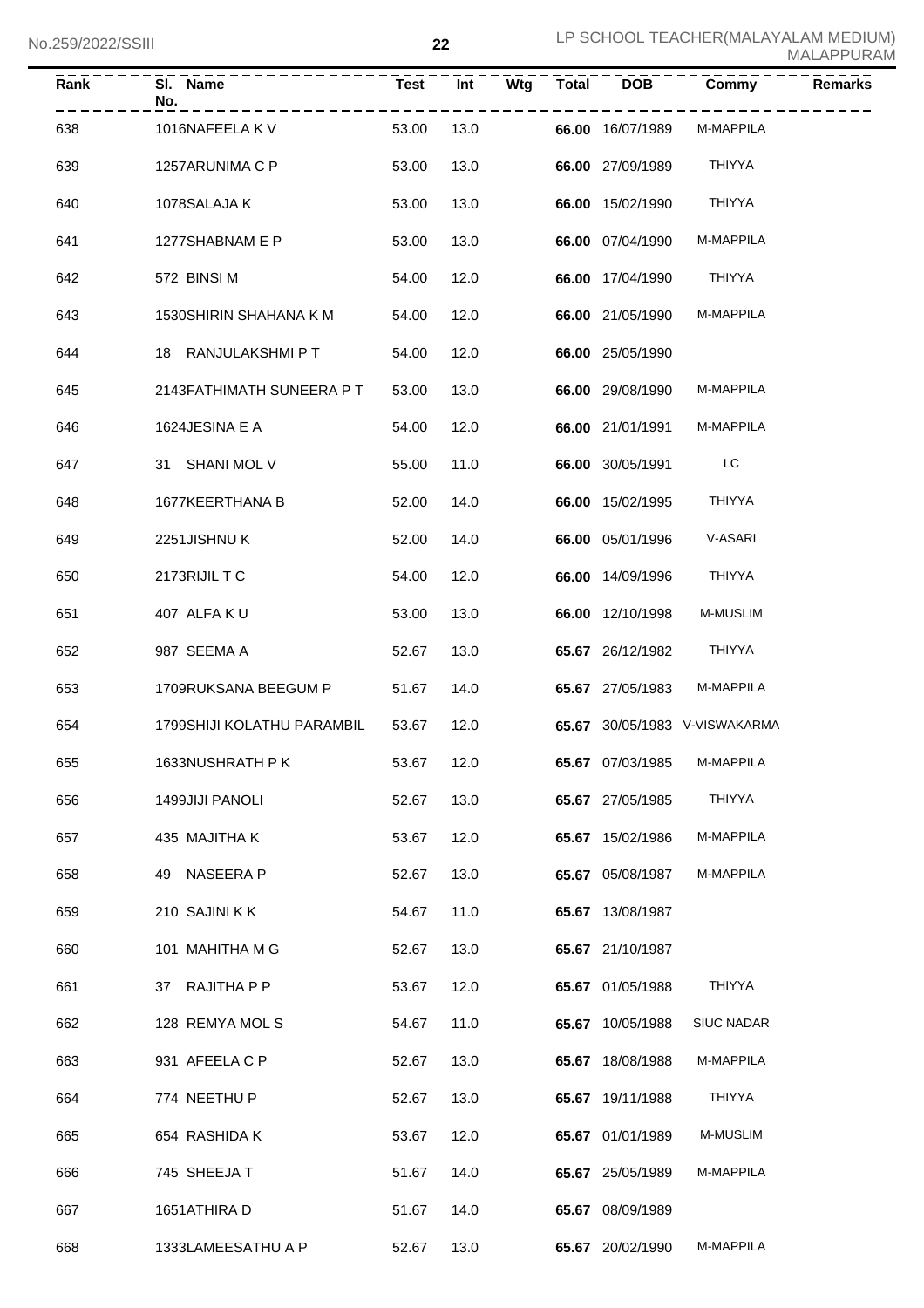| Rank | SI. Name<br>No.                     | Test       | Int  | Wtg Total | <b>DOB</b>       | Commy                         | <b>Remarks</b> |
|------|-------------------------------------|------------|------|-----------|------------------|-------------------------------|----------------|
| 669  | 869 MUFEEDA K V                     | 52.67      | 13.0 |           | 65.67 11/08/1990 | M-MAPPILA                     |                |
| 670  | 420 JINSHAK                         | 52.67      | 13.0 |           | 65.67 30/04/1992 | EZHAVA                        |                |
| 671  | 1796RASHA P                         | 53.67      | 12.0 |           | 65.67 23/01/1993 | M-MUSLIM                      |                |
| 672  | 1065SABINA KOPPILAN                 | 53.67      | 12.0 |           | 65.67 01/12/1993 | M-MAPPILA                     |                |
| 673  | 1496RESHMA P                        | 53.67      | 12.0 |           |                  | 65.67 05/05/1995 V-VISWAKARMA |                |
| 674  | 2158NIPUN P                         | 53.67      | 12.0 |           | 65.67 29/12/1996 | OBC-SALIYAS                   |                |
| 675  | 1231ASWATHITR                       | 52.67      | 13.0 |           | 65.67 05/10/1998 |                               |                |
| 676  | 669 ATHULYA THULASI                 | 51.67      | 14.0 |           | 65.67 04/04/1999 | V-THATTAN                     |                |
| 677  | 495 HANNA M K                       | 53.67      | 12.0 |           | 65.67 27/01/2000 | M-MAPPILA                     |                |
| 678  | 2248MOHAMED SUHAIB T K              | 52.33      | 13.0 |           | 65.33 31/05/1979 | M-MAPPILA                     |                |
| 679  | 1708ROSHNA M                        | 52.33      | 13.0 |           | 65.33 21/05/1983 | M-MAPPILA                     |                |
| 680  | 1545UMMU HABEEBA<br>KANNADIPARAMBAN | 53.33      | 12.0 |           | 65.33 21/12/1983 | M-MAPPILA                     |                |
| 681  | 162 JISNA K                         | 54.33      | 11.0 |           | 65.33 23/05/1984 | THIYYA                        |                |
| 682  | 1331SUHARABI K                      | 53.33      | 12.0 |           | 65.33 26/12/1985 | M-MUSLIM                      |                |
| 683  | 291 KADEEJA V                       | 53.33      | 12.0 |           | 65.33 11/07/1986 | M-MAPPILA                     |                |
| 684  | 1271ASWATHI M                       | 53.33      | 12.0 |           |                  | 65.33 14/08/1986 OBC-KAIKOLAN |                |
| 685  | 803 SUHAIRA MUSLIYARAKATH 52.33     |            | 13.0 |           | 65.33 18/12/1986 | M-MAPPILA                     |                |
| 686  | 83 HASLAMIYA POOKODAN               | 52.33 13.0 |      |           | 65.33 25/12/1986 | M-MAPPILA                     |                |
| 687  | 1213AROOBA V                        | 52.33      | 13.0 |           | 65.33 27/05/1987 | LC                            |                |
| 688  | 1247RASMI SETHU K P                 | 53.33      | 12.0 |           | 65.33 02/01/1988 |                               |                |
| 689  | 1142RUBAYYA N                       | 52.33      | 13.0 |           | 65.33 06/03/1988 | M-MAPPILA                     |                |
| 690  | 2052REMYAKV                         | 53.33      | 12.0 |           | 65.33 12/03/1988 | <b>THIYYA</b>                 |                |
| 691  | 2156RASHID KT                       | 52.33      | 13.0 |           | 65.33 05/05/1988 | M-MAPPILA                     |                |
| 692  | 1901PRASANTHIT                      | 52.33      | 13.0 |           | 65.33 23/02/1989 | V-KARUVAN                     |                |
| 693  | 1542RAKHINA K                       | 51.33      | 14.0 |           | 65.33 20/04/1989 | OBC-VANIAR                    |                |
| 694  | 1905SAMEENA P                       | 53.33      | 12.0 |           | 65.33 09/01/1990 | M-MAPPILA                     |                |
| 695  | 1635PRAVEENA K                      | 52.33      | 13.0 |           | 65.33 15/01/1990 | OBC-<br>EZHUTHACHAN           |                |
| 696  | 33 NISHITHAKP                       | 52.33      | 13.0 |           | 65.33 24/02/1990 |                               |                |
| 697  | 1605RESHMAK                         | 52.33      | 13.0 |           | 65.33 29/05/1990 | <b>THIYYA</b>                 |                |
| 698  | 1534NIMISHA KAVUMKUNNATH            | 52.33      | 13.0 |           | 65.33 23/09/1990 | <b>THIYYA</b>                 |                |
| 699  | 1961AJILA K                         | 52.33      | 13.0 |           | 65.33 30/12/1991 | OBC-<br>VELUTHEDATHU          |                |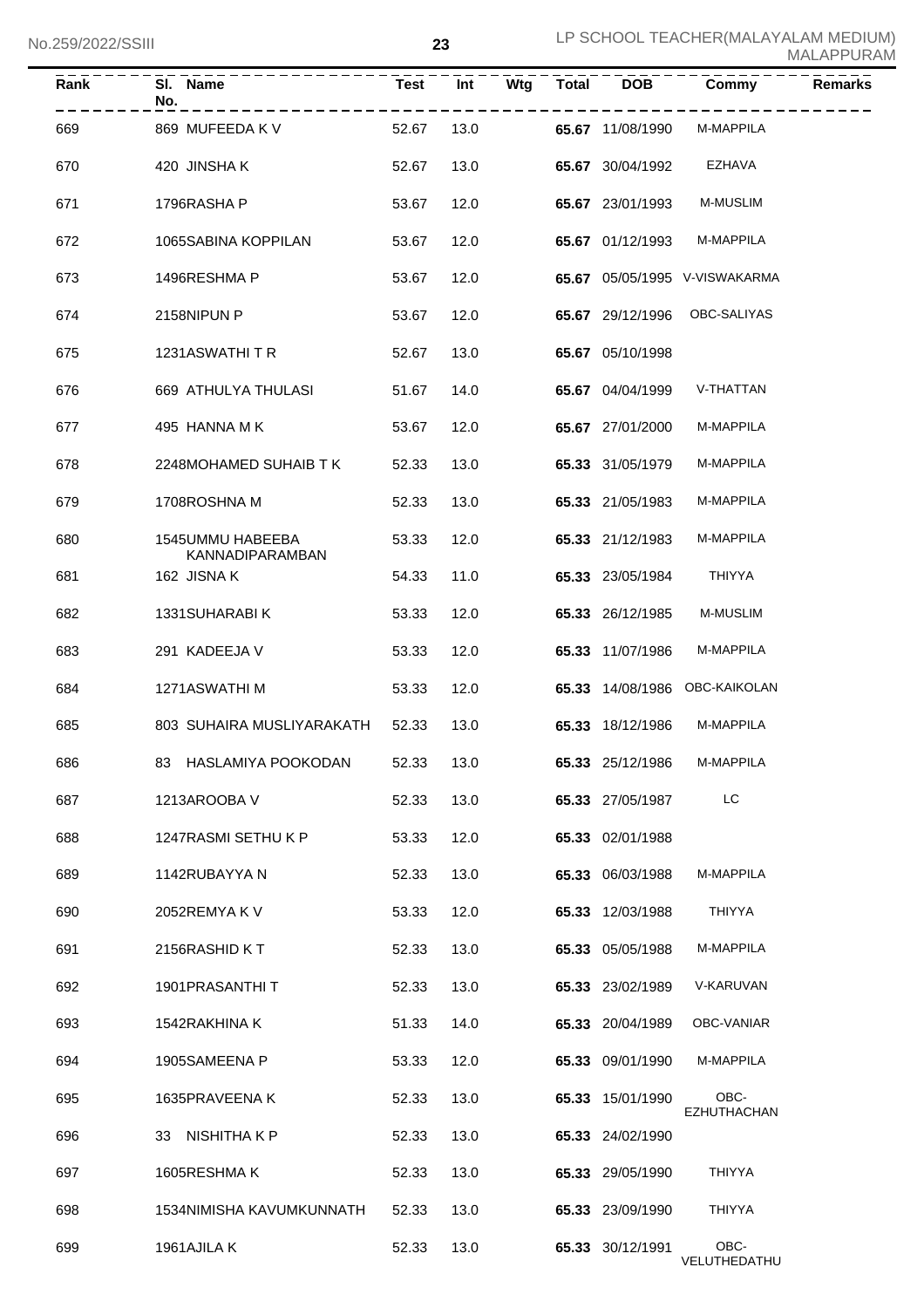| Rank | SI. Name<br>No.         | <b>Test</b> | Int  | $\overline{\mathsf{W}}$ tg | – – – – – –<br>g       Total | $\overline{DOB}$ | Commy                        | <b>Remarks</b>     |
|------|-------------------------|-------------|------|----------------------------|------------------------------|------------------|------------------------------|--------------------|
|      |                         |             |      |                            |                              |                  | <b>NAIR</b>                  |                    |
| 700  | 127 AMRUTHA RAJ K P     | 54.33       | 11.0 |                            |                              | 65.33 27/02/1992 | <b>THIYYA</b>                |                    |
| 701  | 1954RANJINI K R         | 52.33       | 13.0 |                            |                              | 65.33 29/10/1992 | OBC-<br><b>EZHUTHACHAN</b>   |                    |
| 702  | 468 SRINJU K            | 51.33       | 14.0 |                            |                              | 65.33 25/03/1994 | <b>THIYYA</b>                |                    |
| 703  | 1347SHIBLA PARI         | 52.33       | 13.0 |                            |                              |                  | 65.33 24/05/1994 SC-CHERUMAN |                    |
| 704  | 447 AFRA AFEEFA TV      | 52.33       | 13.0 |                            |                              | 65.33 29/05/1995 | M-MUSLIM                     |                    |
| 705  | 1457SHAFNA V            | 51.33       | 14.0 |                            |                              | 65.33 17/01/1996 | M-MUSLIM                     |                    |
| 706  | 2217MOHAMMED ERSHAD V   | 52.33       | 13.0 |                            |                              | 65.33 01/05/1999 | M-MAPPILA                    |                    |
| 707  | 112 NISHA P             | 52.00       | 13.0 |                            |                              | 65.00 01/05/1988 |                              | ,Rashtrapati Guide |
| 708  | 762 ANILATHA MK         | 52.00       | 13.0 |                            |                              | 65.00 25/05/1980 | <b>THIYYA</b>                |                    |
| 709  | 2145MUNEER KOORMATH     | 53.00       | 12.0 |                            |                              | 65.00 28/05/1980 | M-MAPPILA                    |                    |
| 710  | 1632SREEKALA K R        | 52.00       | 13.0 |                            |                              | 65.00 06/07/1982 |                              |                    |
| 711  | 1048SAKKEENA P          | 53.00       | 12.0 |                            |                              | 65.00 25/05/1984 | M-MAPPILA                    |                    |
| 712  | 1421 PREENA P V         | 52.00       | 13.0 |                            |                              | 65.00 27/06/1984 | OBC-SALIYAS                  |                    |
| 713  | 641 JALEELA M A         | 53.00       | 12.0 |                            |                              | 65.00 06/05/1986 | M-MAPPILA                    |                    |
| 714  | 915 RAIHANATH M         | 52.00       | 13.0 |                            |                              | 65.00 28/06/1986 | M-MAPPILA                    |                    |
| 715  | 764 SAVITHA CK          | 52.00       | 13.0 |                            |                              | 65.00 02/03/1987 | <b>THIYYA</b>                |                    |
| 716  | 778 REEBUNNISA VAKIYATH | 52.00       | 13.0 |                            |                              | 65.00 10/05/1987 | M-MAPPILA                    |                    |
| 717  | 61 SEENATH V T          | 53.00       | 12.0 |                            |                              | 65.00 03/01/1988 | M-MAPPILA                    |                    |
| 718  | 1753RAKHIRL             | 53.00       | 12.0 |                            |                              | 65.00 17/05/1988 | D-DHEEVARA                   |                    |
| 719  | 1995MONISHA U M         | 53.00       | 12.0 |                            |                              | 65.00 28/03/1989 | OBC-VANIYAN                  |                    |
| 720  | 268 NASHEEDA P          | 53.00       | 12.0 |                            |                              | 65.00 05/09/1989 | M-MUSLIM                     |                    |
| 721  | <b>1468ANJU K</b>       | 52.00       | 13.0 |                            |                              | 65.00 09/09/1989 | THIYYA                       |                    |
| 722  | 2203JOJI KRISHNAN A K   | 53.00       | 12.0 |                            |                              | 65.00 25/10/1989 | THIYYA                       |                    |
| 723  | 819 MANJULA P           | 52.00       | 13.0 |                            |                              | 65.00 25/05/1990 |                              |                    |
| 724  | 1411SHAREEFA K          | 53.00       | 12.0 |                            |                              | 65.00 03/05/1991 | M-MAPPILA                    |                    |
| 725  | 264 SARANYA A C         | 52.00       | 13.0 |                            |                              | 65.00 09/05/1991 | SC-PARAYAN                   |                    |
| 726  | 1047SRUTHI K            | 53.00       | 12.0 |                            |                              | 65.00 24/04/1992 |                              |                    |
| 727  | 971 THASNI CHOORAPPULAN | 52.00       | 13.0 |                            |                              | 65.00 14/07/1993 | M-MUSLIM                     |                    |
| 728  | 914 HAFISA THASNEEM T   | 53.00       | 12.0 |                            |                              | 65.00 04/04/1995 | M-MAPPILA                    |                    |
| 729  | 2129SIDHARTH S J        | 53.00       | 12.0 |                            |                              | 65.00 28/03/1996 | EZHAVA                       |                    |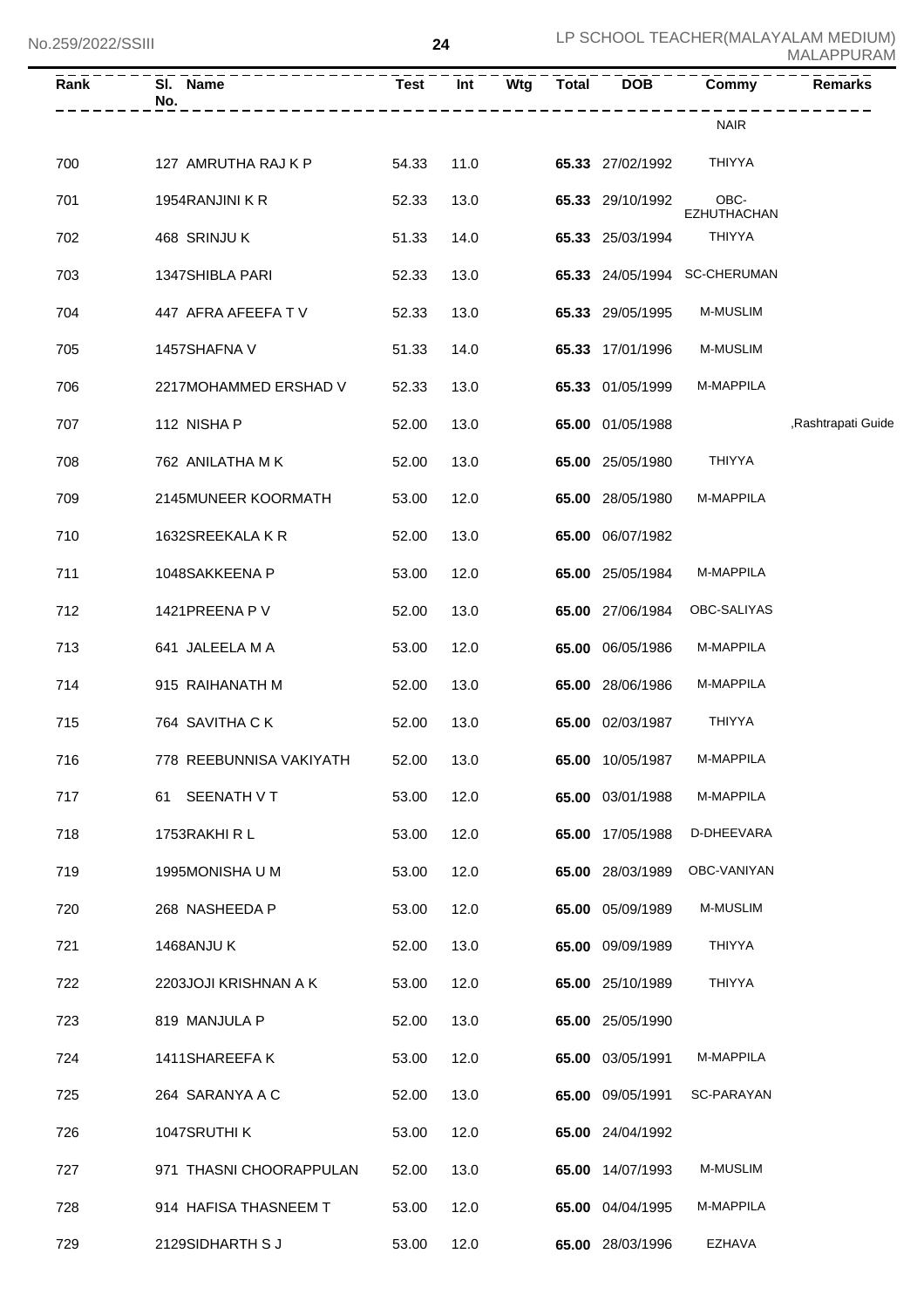| Rank | SI. Name<br>No.                       | <b>Test</b> | Int  | Wtg | <b>Total</b> | <b>DOB</b>       | Commy                         | Remarks       |
|------|---------------------------------------|-------------|------|-----|--------------|------------------|-------------------------------|---------------|
| 730  | 1770ANNA CHRISTEEN SUNNY T 52.00      |             | 13.0 |     |              | 65.00 28/10/1998 |                               |               |
| 731  | 2142SIDHARTH C S                      | 53.00       | 12.0 |     |              | 65.00 23/10/1999 | THIYYA                        |               |
| 732  | 1871SHAHADATH M T                     | 51.67       | 13.0 |     |              | 64.67 09/07/1982 | M-MAPPILA                     |               |
| 733  | 111 SHIMJA P                          | 52.67       | 12.0 |     |              | 64.67 16/05/1984 | THIYYA                        |               |
| 734  | 99 FASALUNNEESA C K                   | 53.67       | 11.0 |     |              | 64.67 26/08/1985 | <b>M-MUSLIM</b>               |               |
| 735  | 340 MINI M V                          | 51.67       | 13.0 |     |              |                  | 64.67 15/03/1986 V-VISWAKARMA |               |
| 736  | 2208SAJESH K M                        | 51.67       | 13.0 |     |              | 64.67 04/04/1986 | THIYYA                        |               |
| 737  | 1383DHANIA N                          | 51.67       | 13.0 |     |              | 64.67 01/05/1986 | SC-VELAN                      |               |
| 738  | 77 JAYASREE K                         | 52.67       | 12.0 |     |              | 64.67 21/12/1986 |                               |               |
| 739  | 1215PRAJITHA<br>PADINHAREVEETTIL      | 52.67       | 12.0 |     |              | 64.67 16/02/1987 | THIYYA                        |               |
| 740  | 642 SHYNIR                            | 54.67       | 10.0 |     |              | 64.67 25/05/1987 | LC                            |               |
| 741  | 957 BABY SAFREENA K                   | 52.67       | 12.0 |     |              | 64.67 01/07/1987 | M-MAPPILA                     |               |
| 742  | 1336BISNA V                           | 51.67       | 13.0 |     |              | 64.67 28/12/1987 | THIYYA                        |               |
| 743  | 782 VEENA VARIYATH                    | 51.67       | 13.0 |     |              | 64.67 06/01/1988 |                               |               |
| 744  | 235 FASEELA BINTH                     | 54.67       | 10.0 |     |              | 64.67 01/05/1988 | <b>M-MUSLIM</b>               |               |
| 745  | 36 SUBITHA A                          | 51.67       | 13.0 |     |              | 64.67 14/05/1988 | THIYYA                        |               |
| 746  | 1184RASNA VARIKKODAN                  | 51.67       | 13.0 |     |              | 64.67 31/03/1989 | M-MAPPILA                     |               |
| 747  | 279 RAMSEENA M                        | 50.67 14.0  |      |     |              | 64.67 17/03/1990 | M-MAPPILA                     |               |
| 748  | 1243SHAHLA K P                        | 51.67       | 13.0 |     |              | 64.67 31/12/1990 | M-MUSLIM                      |               |
| 749  | <b>MUMTHAZ P</b><br>$\overline{2}$    | 51.67       | 13.0 |     |              | 64.67 13/05/1991 | M-MAPPILA                     |               |
| 750  | 758 FAHISA PM                         | 52.67       | 12.0 |     |              | 64.67 25/07/1991 | M-MAPPILA                     |               |
| 751  | 1035SALOOJA P                         | 52.67       | 12.0 |     |              | 64.67 30/09/1991 |                               |               |
| 752  | 1693NOORUNNEESA<br><b>PAINGANNOOR</b> | 53.67       | 11.0 |     |              | 64.67 26/07/1992 | M-MUSLIM                      |               |
| 753  | 827 JYOTHI K                          | 51.67       | 13.0 |     |              | 64.67 13/08/1994 |                               |               |
| 754  | 1245MANJUSHA M                        | 50.67       | 14.0 |     |              | 64.67 26/01/1995 |                               |               |
| 755  | 854 ANJALI R KRISHNA                  | 51.67       | 13.0 |     |              | 64.67 18/11/1995 | EZHAVA                        |               |
| 756  | 1095BINEESHA M                        | 52.67       | 12.0 |     |              | 64.67 22/03/1996 | M-MAPPILA                     |               |
| 757  | 2234ATHUL KRISHNA P R                 | 50.67       | 14.0 |     |              | 64.67 22/05/1999 |                               |               |
| 758  | 558 SREEJA TK                         | 51.33       | 13.0 |     |              | 64.33 17/09/1992 |                               | Wife of Jawan |
| 759  | 1667NISHILA M                         | 50.33       | 14.0 |     |              | 64.33 03/10/1981 | M-MAPPILA                     |               |
| 760  | 1517SHALU PT                          | 52.33       | 12.0 |     |              | 64.33 28/05/1985 | <b>HINDU NADAR</b>            |               |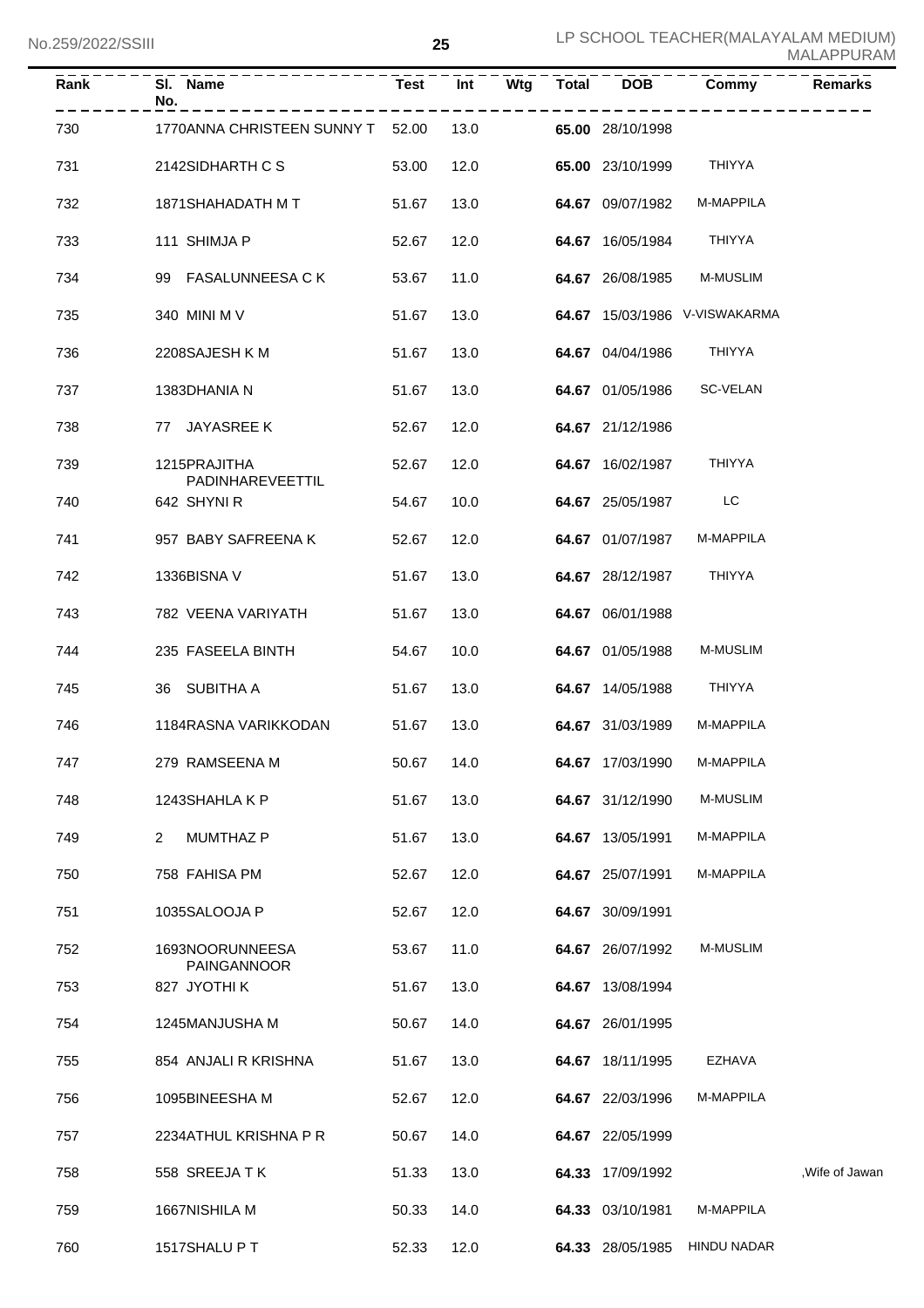| Rank | SI. Name<br>No.        | <b>Test</b> | Int  | Wtg | <b>Total</b> | <b>DOB</b>       | Commy                               | <b>Remarks</b> |
|------|------------------------|-------------|------|-----|--------------|------------------|-------------------------------------|----------------|
| 761  | 2250LUKMANUL HAKKEEM M | 51.33       | 13.0 |     |              | 64.33 26/12/1985 | M-MAPPILA                           |                |
| 762  | 946 RAHIYANATH K S     | 51.33       | 13.0 |     |              | 64.33 01/12/1986 | M-MAPPILA                           |                |
| 763  | 2266MUNEERUL ISLAM K   | 52.33       | 12.0 |     |              | 64.33 19/12/1986 | M-MAPPILA                           |                |
| 764  | 1170RAMYA C            | 52.33       | 12.0 |     |              | 64.33 13/01/1987 | <b>THIYYA</b>                       |                |
| 765  | 1436FULAILA T          | 51.33       | 13.0 |     |              | 64.33 24/02/1987 | M-MAPPILA                           |                |
| 766  | 3<br>SHAHA BANU TK     | 51.33       | 13.0 |     |              | 64.33 14/04/1987 | M-MAPPILA                           |                |
| 767  | 1528AYNURAHMATH K      | 51.33       | 13.0 |     |              | 64.33 31/08/1987 | M-MAPPILA                           |                |
| 768  | 1123NOUFIYA P          | 54.33       | 10.0 |     |              | 64.33 07/10/1987 | M-MAPPILA                           |                |
| 769  | 897 CHITHRA P          | 52.33       | 12.0 |     |              | 64.33 02/05/1988 | <b>THIYYA</b>                       |                |
| 770  | 1994JESNA KR           | 52.33       | 12.0 |     |              | 64.33 22/05/1988 | M-MUSLIM                            |                |
| 771  | 559 MOLY PANGOTTU      | 51.33       | 13.0 |     |              | 64.33 03/08/1988 | <b>THIYYA</b>                       |                |
| 772  | 1559SAFIYA CK          | 51.33       | 13.0 |     |              | 64.33 24/01/1989 | M-MAPPILA                           |                |
| 773  | 1422THESNEEMA M P      | 52.33       | 12.0 |     |              | 64.33 26/03/1989 | M-MAPPILA                           |                |
| 774  | 703 SIFATH SK          | 51.33       | 13.0 |     |              | 64.33 03/04/1989 | M-MUSLIM                            |                |
| 775  | 2051 PRIYA V V         | 51.33       | 13.0 |     |              | 64.33 11/04/1989 | OBC-<br>VILAKKITHALA<br><b>NAIR</b> |                |
| 776  | 805 HARSHA C           | 51.33       | 13.0 |     |              | 64.33 23/09/1989 | <b>EZHAVA</b>                       |                |
| 777  | 1364SAJNA U UOORAKATH  | 51.33       | 13.0 |     |              | 64.33 14/05/1990 | M-MAPPILA                           |                |
| 778  | 2036SHAHNAS C          | 51.33       | 13.0 |     |              | 64.33 25/05/1990 | M-MAPPILA                           |                |
| 779  | 567 REESHMA PK         | 51.33       | 13.0 |     |              | 64.33 12/08/1990 | OBC-VANIYAN                         |                |
| 780  | 1080SHAIMA N           | 52.33       | 12.0 |     |              | 64.33 15/03/1991 | M-MAPPILA                           |                |
| 781  | 1571SANDRA G           | 52.33       | 12.0 |     |              | 64.33 17/04/1991 |                                     |                |
| 782  | 1771NAJILA K           | 51.33       | 13.0 |     |              | 64.33 10/05/1991 | M-MAPPILA                           |                |
| 783  | 323 REVATHY K          | 51.33       | 13.0 |     |              | 64.33 12/05/1991 |                                     |                |
| 784  | 404 SHIBILITK          | 51.33       | 13.0 |     |              | 64.33 22/09/1991 | M-MAPPILA                           |                |
| 785  | 837 FASEELA CK         | 51.33       | 13.0 |     |              | 64.33 02/04/1992 | M-MAPPILA                           |                |
| 786  | 613 VANIKA V R         | 51.33       | 13.0 |     |              | 64.33 30/04/1992 |                                     |                |
| 787  | 116 RESHMAKM           | 51.33       | 13.0 |     |              | 64.33 10/05/1992 |                                     |                |
| 788  | 668 RUBSHANA A P       | 53.33       | 11.0 |     |              | 64.33 02/04/1993 | M-MAPPILA                           |                |
| 789  | 1079ANUSREE B          | 52.33       | 12.0 |     |              | 64.33 22/04/1994 |                                     |                |
| 790  | 1755ATHIRA O           | 52.33       | 12.0 |     |              | 64.33 10/05/1996 | THIYYA                              |                |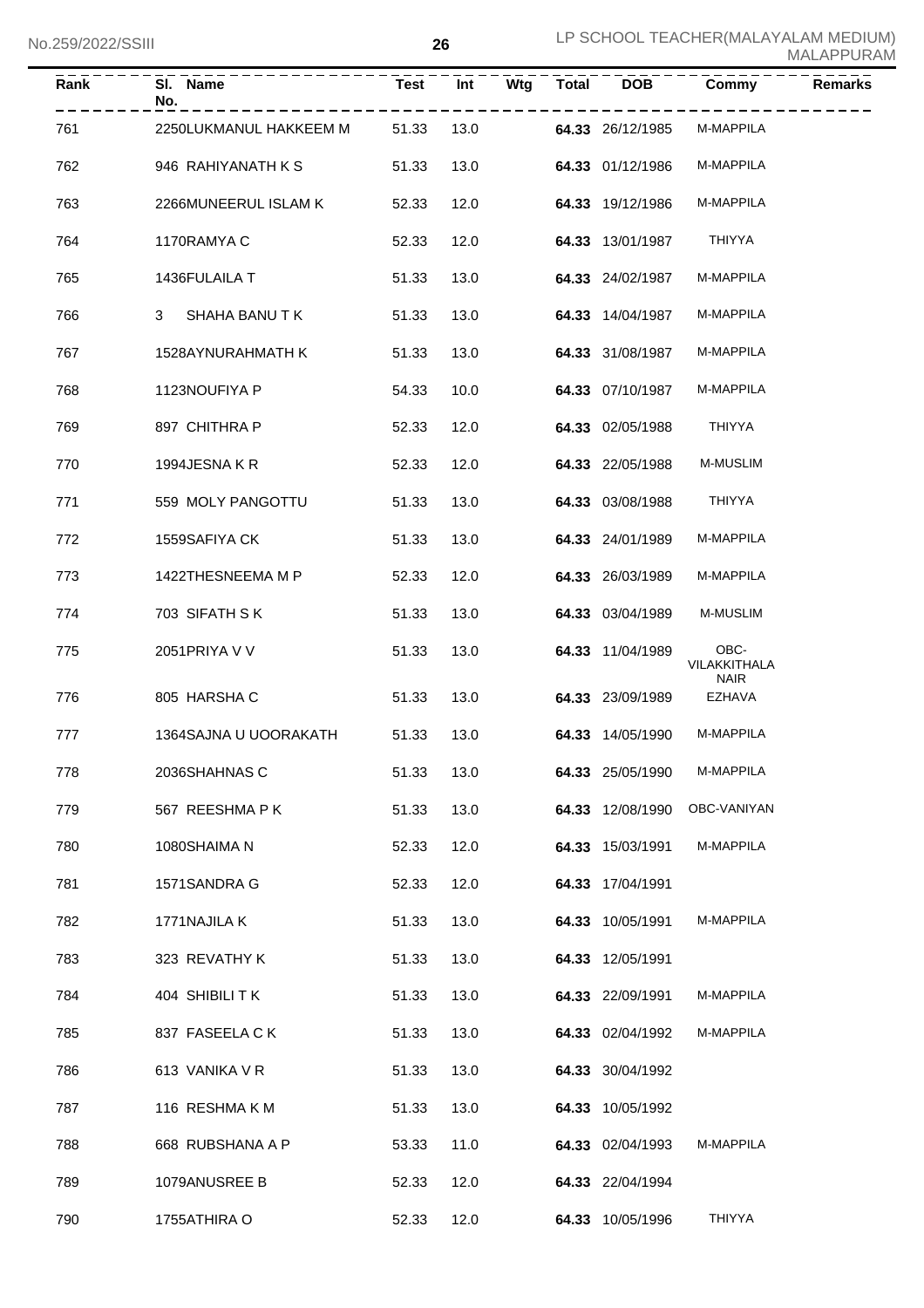| Rank | SI. Name<br>No.                   | <b>Test</b> | Int  | Wtg | Total | <b>DOB</b>       | Commy             | <b>Remarks</b> |
|------|-----------------------------------|-------------|------|-----|-------|------------------|-------------------|----------------|
| 791  | 1951SANEERA THOOMBATH             | 51.00       | 13.0 |     |       | 64.00 31/05/1980 | M-MUSLIM          |                |
| 792  | 157 SAMEERA K M                   | 52.00       | 12.0 |     |       | 64.00 22/08/1984 | M-MAPPILA         |                |
| 793  | 1946SMIJA E                       | 51.00       | 13.0 |     |       | 64.00 09/05/1986 |                   |                |
| 794  | 322 JUNAIRA K P                   | 51.00       | 13.0 |     |       | 64.00 26/05/1986 | M-MUSLIM          |                |
| 795  | 1817RASEENA ROSHNIK P             | 51.00       | 13.0 |     |       | 64.00 11/12/1986 | M-MAPPILA         |                |
| 796  | 1470REJITHA R S                   | 51.00       | 13.0 |     |       | 64.00 20/05/1987 | <b>SIUC NADAR</b> |                |
| 797  | 467 SHAHINA N                     | 53.00       | 11.0 |     |       | 64.00 20/05/1987 | M-MAPPILA         |                |
| 798  | 1965SHAMLA C                      | 51.00       | 13.0 |     |       | 64.00 30/05/1987 | <b>M-MUSLIM</b>   |                |
| 799  | 2101SHAMEENA N P                  | 53.00       | 11.0 |     |       | 64.00 26/04/1988 | M-MAPPILA         |                |
| 800  | 589 SURYA A                       | 51.00       | 13.0 |     |       | 64.00 11/08/1988 | THIYYA            |                |
| 801  | 1679REKHA RAMACHANDRAN            | 50.00       | 14.0 |     |       | 64.00 19/10/1988 | <b>EZHAVA</b>     |                |
| 802  | 1106SHAHARBANU E                  | 52.00       | 12.0 |     |       | 64.00 28/02/1990 | M-MAPPILA         |                |
| 803  | 1124SHAHLA T                      | 52.00       | 12.0 |     |       | 64.00 22/11/1990 | M-MAPPILA         |                |
| 804  | 1620SRUTHI P                      | 51.00       | 13.0 |     |       | 64.00 08/04/1991 |                   |                |
| 805  | 1454SABNA N                       | 51.00       | 13.0 |     |       | 64.00 24/04/1991 | M-MAPPILA         |                |
| 806  | 341 SURABHIM                      | 51.00       | 13.0 |     |       | 64.00 25/05/1991 | THIYYA            |                |
| 807  | 643 AMRUTHA R                     | 52.00       | 12.0 |     |       | 64.00 10/09/1991 |                   |                |
| 808  | 1353JIJILA K                      | 51.00 13.0  |      |     |       | 64.00 07/05/1992 | <b>THIYYA</b>     |                |
| 809  | 2190JISHNU K V                    | 50.00       | 14.0 |     |       | 64.00 31/05/1992 |                   |                |
| 810  | 1993SARANYA U                     | 52.00       | 12.0 |     |       | 64.00 10/11/1992 |                   |                |
| 811  | 1483ANUMOL P                      | 50.00       | 14.0 |     |       | 64.00 10/05/1993 | <b>SC-MANNAN</b>  |                |
| 812  | 277 ANJALI RAMAKRISHNAN N P 51.00 |             | 13.0 |     |       | 64.00 22/02/1995 |                   |                |
| 813  | 962 SHAHANAS T P                  | 51.00       | 13.0 |     |       | 64.00 28/02/1996 | M-MUSLIM          |                |
| 814  | 728 JUSAINA NARGEES K             | 51.00       | 13.0 |     |       | 64.00 15/05/1997 | M-MAPPILA         |                |
| 815  | 1604MUZAMMILA ANJUMA T            | 52.00       | 12.0 |     |       | 64.00 11/03/1998 | M-MAPPILA         |                |
| 816  | SABNA P V<br>1.                   | 51.67       | 12.0 |     |       | 63.67 23/05/1986 | M-MUSLIM          | DA-LD/CP       |
| 817  | 1616SHYNI M                       | 51.67       | 12.0 |     |       | 63.67 14/01/1981 | THIYYA            |                |
| 818  | 773 MANJU C                       | 51.67       | 12.0 |     |       | 63.67 20/05/1981 | <b>THIYYA</b>     |                |
| 819  | 464 REMYAT                        | 50.67       | 13.0 |     |       | 63.67 23/05/1985 |                   |                |
| 820  | 359 HADIYA P                      | 50.67       | 13.0 |     |       | 63.67 25/05/1985 | M-MAPPILA         |                |
| 821  | 868 JAMSHITHA P                   | 51.67       | 12.0 |     |       | 63.67 24/04/1986 | M-MUSLIM          |                |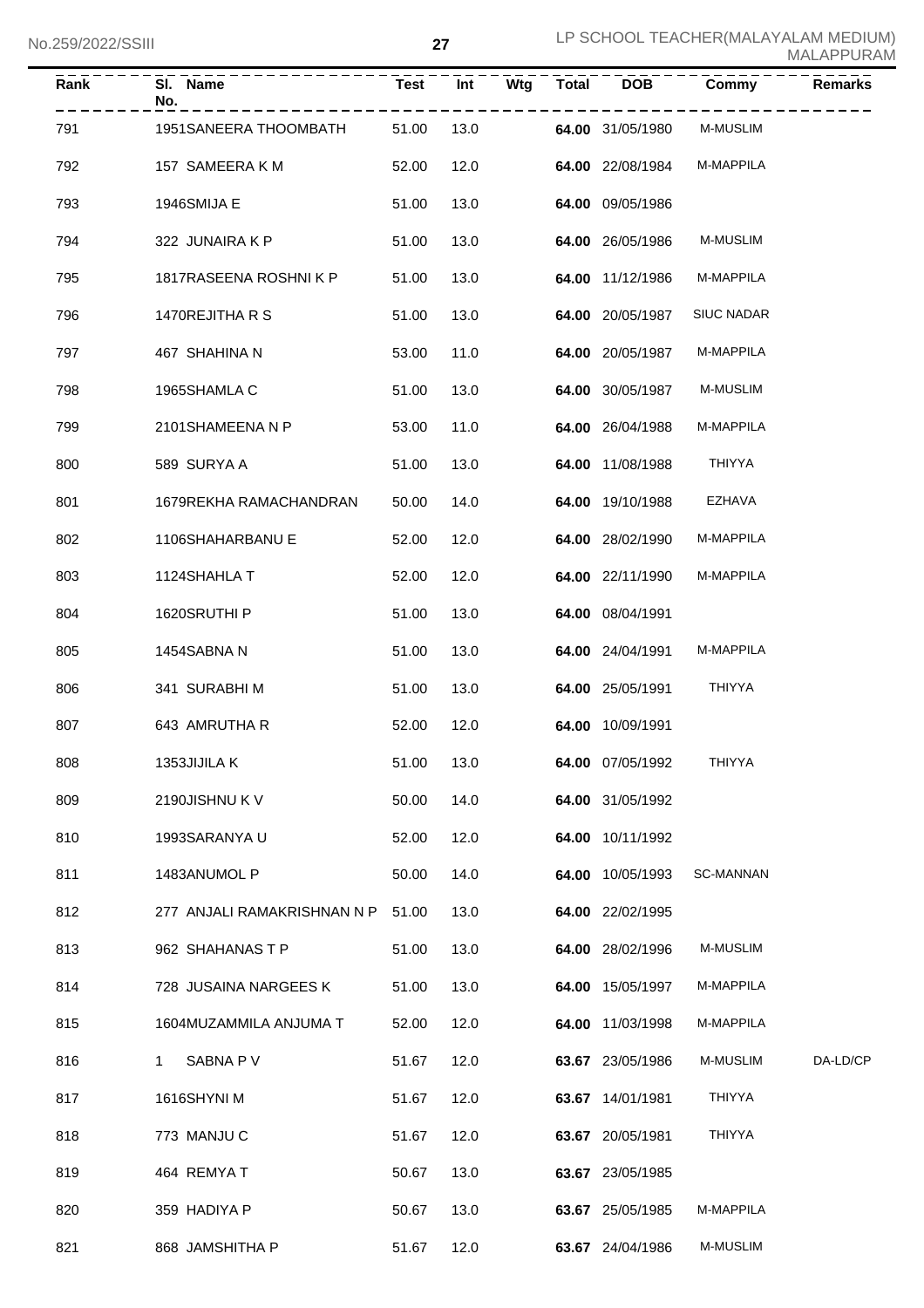| Rank | SI. Name<br>No.                  | <b>Test</b> | Int  | Wtg | <b>Total</b> | <b>DOB</b>       | Commy                  | <b>Remarks</b> |
|------|----------------------------------|-------------|------|-----|--------------|------------------|------------------------|----------------|
| 822  | 2100SURAJA K                     | 50.67       | 13.0 |     |              | 63.67 06/05/1986 |                        |                |
| 823  | 538 SAFNAKC                      | 50.67       | 13.0 |     |              | 63.67 30/05/1986 | <b>M-MUSLIM</b>        |                |
| 824  | 1125SINOOJA K                    | 51.67       | 12.0 |     |              | 63.67 25/05/1987 | THIYYA                 |                |
| 825  | 882 REMYAC                       | 50.67       | 13.0 |     |              | 63.67 30/05/1987 | <b>THIYYA</b>          |                |
| 826  | 432 BABITHATC                    | 51.67       | 12.0 |     |              | 63.67 31/05/1987 | OBC-SALIYA             |                |
| 827  | 1098RANJUSHA P                   | 52.67       | 11.0 |     |              | 63.67 22/07/1987 | OBC-SALIYAS            |                |
| 828  | 571 ANUPAMA K                    | 50.67       | 13.0 |     |              | 63.67 31/08/1987 | THIYYA                 |                |
| 829  | 1556ATHULYA M K                  | 50.67       | 13.0 |     |              | 63.67 07/01/1988 | OBC-<br>SALIYA/SALIYAS |                |
| 830  | 1511ANISHA MOHAN S               | 50.67       | 13.0 |     |              | 63.67 21/03/1988 |                        |                |
| 831  | 96 SHEENAK                       | 52.67       | 11.0 |     |              | 63.67 11/04/1988 | THIYYA                 |                |
| 832  | 674 SRIJINA A C                  | 51.67       | 12.0 |     |              | 63.67 01/05/1988 | <b>THIYYA</b>          |                |
| 833  | 2189MOHAMED IDREES SHAFI V 50.67 |             | 13.0 |     |              | 63.67 23/05/1988 | M-MAPPILA              |                |
| 834  | 623 NAFEESA K                    | 52.67       | 11.0 |     |              | 63.67 29/01/1989 | <b>M-MUSLIM</b>        |                |
| 835  | 1482LIJITHA M K                  | 50.67       | 13.0 |     |              | 63.67 02/03/1989 | THIYYA                 |                |
| 836  | 1081JUNAISA K                    | 50.67       | 13.0 |     |              | 63.67 25/03/1989 | M-MAPPILA              |                |
| 837  | 1877SEENATH P                    | 51.67       | 12.0 |     |              | 63.67 31/03/1989 | M-MAPPILA              |                |
| 838  | 248 SREESHMACK                   | 52.67       | 11.0 |     |              | 63.67 02/04/1989 | THIYYA                 |                |
| 839  | 1093ANJU A                       | 50.67 13.0  |      |     |              | 63.67 04/05/1989 | THIYYA                 |                |
| 840  | 1227DHANYA K K                   | 51.67       | 12.0 |     |              | 63.67 23/05/1989 | OBC-VANIYAN            |                |
| 841  | 874 RAMEESA P                    | 50.67       | 13.0 |     |              | 63.67 09/06/1989 | M-MAPPILA              |                |
| 842  | 640 RAMYA P                      | 53.67       | 10.0 |     |              | 63.67 01/03/1990 | <b>THIYYA</b>          |                |
| 843  | 510 DISYA P                      | 50.67       | 13.0 |     |              | 63.67 28/03/1990 | <b>THIYYA</b>          |                |
| 844  | 761 SHAMNA M                     | 51.67       | 12.0 |     |              | 63.67 30/08/1990 | M-MUSLIM               |                |
| 845  | 391 FARSANA P                    | 50.67       | 13.0 |     |              | 63.67 20/10/1990 | M-MAPPILA              |                |
| 846  | 1603FOUSIYA M                    | 52.67       | 11.0 |     |              | 63.67 25/01/1991 | M-MAPPILA              |                |
| 847  | 1861SARANYA K                    | 51.67       | 12.0 |     |              | 63.67 16/04/1991 |                        |                |
| 848  | 1064VIDYASREE M                  | 51.67       | 12.0 |     |              | 63.67 08/11/1991 |                        |                |
| 849  | 671 ANU ML                       | 51.67       | 12.0 |     |              | 63.67 23/04/1992 | <b>SIUC NADAR</b>      |                |
| 850  | 209 ASMABIK                      | 51.67       | 12.0 |     |              | 63.67 14/07/1992 | M-MAPPILA              |                |
| 851  | 553 BISIRIYA E K                 | 51.67       | 12.0 |     |              | 63.67 09/08/1992 | M-MAPPILA              |                |
| 852  | 716 SHAHIDA MOL P                | 51.67       | 12.0 |     |              | 63.67 10/12/1993 | M-MAPPILA              |                |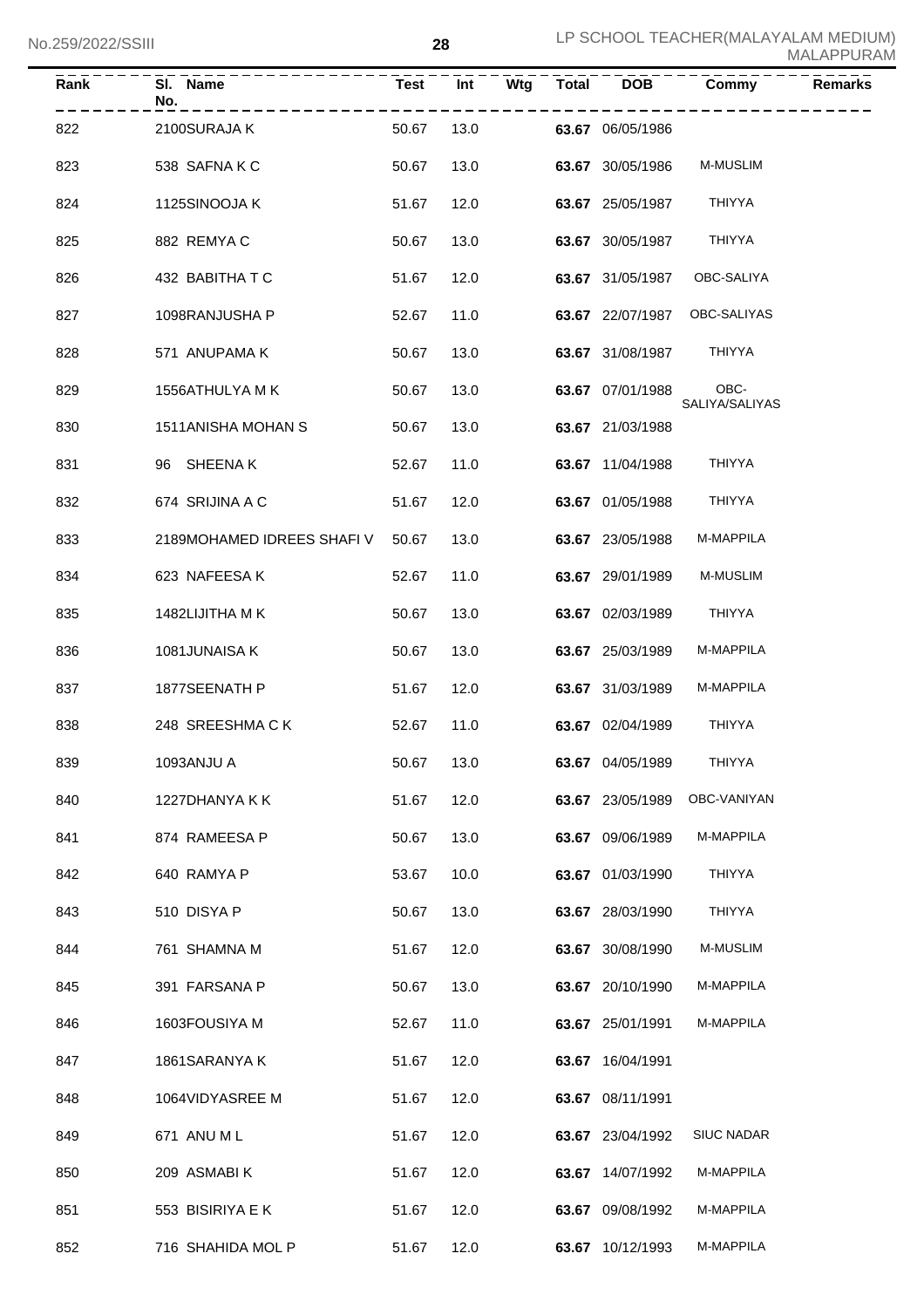| Rank | SI. Name<br>No.          | <b>Test</b> | Int  | Wtg | <b>Total</b> | <b>DOB</b>       | Commy                         | Remarks         |
|------|--------------------------|-------------|------|-----|--------------|------------------|-------------------------------|-----------------|
| 853  | 2128LABEEB P             | 50.67       | 13.0 |     |              | 63.67 25/12/1995 | M-MAPPILA                     |                 |
| 854  | 826 DIVYA K              | 50.33       | 13.0 |     |              | 63.33 19/04/1991 | THIYYA                        | , Wife of Jawan |
| 855  | 2148VIVEKANANDAN C M     | 51.33       | 12.0 |     |              | 63.33 15/03/1983 |                               |                 |
| 856  | 511 ASHIJA NALAKATH      | 50.33       | 13.0 |     |              | 63.33 28/05/1983 | M-MAPPILA                     |                 |
| 857  | 748 NASEERA M            | 51.33       | 12.0 |     |              | 63.33 30/05/1983 | M-MAPPILA                     |                 |
| 858  | 746 NUSAIBA E S          | 50.33       | 13.0 |     |              | 63.33 27/09/1983 | M-MAPPILA                     |                 |
| 859  | 1888NISHA K              | 51.33       | 12.0 |     |              |                  | 63.33 10/09/1984 V-VISWAKARMA |                 |
| 860  | 884 VIJINA P             | 51.33       | 12.0 |     |              | 63.33 21/01/1986 |                               |                 |
| 861  | 1051BINILA K P           | 52.33       | 11.0 |     |              | 63.33 15/02/1986 | <b>THIYYA</b>                 |                 |
| 862  | 686 ABEERAK              | 53.33       | 10.0 |     |              | 63.33 30/05/1986 | M-MAPPILA                     |                 |
| 863  | 1352NASHEEDA C K         | 50.33       | 13.0 |     |              | 63.33 12/11/1986 | M-MUSLIM                      |                 |
| 864  | 160 SHYMA C M            | 52.33       | 11.0 |     |              | 63.33 08/12/1986 | LC                            |                 |
| 865  | 1619RAIHANATH C K        | 50.33       | 13.0 |     |              | 63.33 15/05/1987 | M-MAPPILA                     |                 |
| 866  | 1933RATHIKA R            | 50.33       | 13.0 |     |              | 63.33 20/05/1987 |                               |                 |
| 867  | 941 PRAJITHA T           | 50.33       | 13.0 |     |              | 63.33 27/05/1987 |                               |                 |
| 868  | 1062SHIJILA K P          | 51.33       | 12.0 |     |              | 63.33 30/05/1987 | V-KAMMALA                     |                 |
| 869  | 1936FASEELA AMBALANCHERI | 50.33       | 13.0 |     |              | 63.33 02/05/1988 | M-MAPPILA                     |                 |
| 870  | 991 NUBLAKC              | 50.33       | 13.0 |     |              | 63.33 31/08/1988 | <b>M-MUSLIM</b>               |                 |
| 871  | 2088NASHEEDA KT          | 51.33       | 12.0 |     |              | 63.33 08/10/1988 | M-MAPPILA                     |                 |
| 872  | 159 FATHIMA BEEGUM K T   | 51.33       | 12.0 |     |              | 63.33 01/12/1988 | M-MAPPILA                     |                 |
| 873  | 656 NUSRATH P P          | 51.33       | 12.0 |     |              | 63.33 30/05/1989 | M-MAPPILA                     |                 |
| 874  | 1286CHITRA GOPINATH P    | 50.33       | 13.0 |     |              | 63.33 03/07/1989 |                               |                 |
| 875  | 238 DEEPTHIN             | 51.33       | 12.0 |     |              | 63.33 20/01/1990 | <b>THIYYA</b>                 |                 |
| 876  | 1738ASWATHI V            | 51.33       | 12.0 |     |              | 63.33 04/03/1990 | OBC-<br>KANIYAN[GANAKA]       |                 |
| 877  | 1198ASWATHY M            | 50.33       | 13.0 |     |              |                  | 63.33 30/05/1990 V-VISWAKARMA |                 |
| 878  | 896 KARTHIKA P           | 51.33       | 12.0 |     |              | 63.33 01/07/1990 | <b>THIYYA</b>                 |                 |
| 879  | 525 FATHIMA MAHJABIN M   | 50.33       | 13.0 |     |              | 63.33 08/08/1991 | M-MAPPILA                     |                 |
| 880  | 1487SUNAINA C H          | 50.33       | 13.0 |     |              | 63.33 10/10/1991 | M-MAPPILA                     |                 |
| 881  | 2099RUKKIYA KT           | 50.33       | 13.0 |     |              | 63.33 06/12/1991 | M-MAPPILA                     |                 |
| 882  | 2060DEEPA P              | 50.33       | 13.0 |     |              | 63.33 29/02/1992 | OBC-SALIYAS                   |                 |
| 883  | 19 MUHSINATP             | 50.33       | 13.0 |     |              | 63.33 21/05/1992 | M-MAPPILA                     |                 |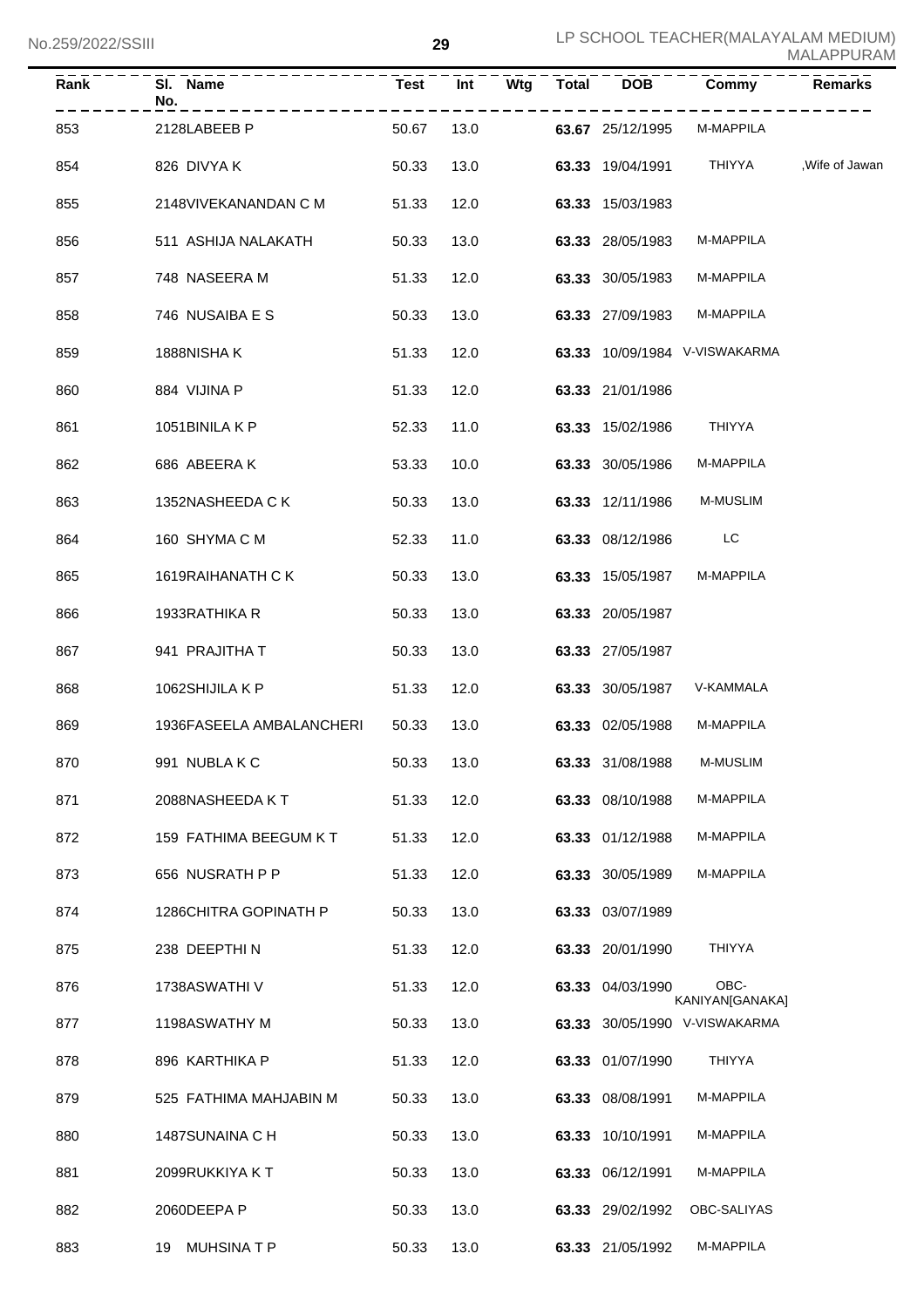| Rank | SI. Name<br>No.         | <b>Test</b> | Int  | Wtg | <b>Total</b> | DOB              | Commy                         | <b>Remarks</b> |
|------|-------------------------|-------------|------|-----|--------------|------------------|-------------------------------|----------------|
| 884  | 1046JAMSHEENA C K       | 51.33       | 12.0 |     |              | 63.33 21/04/1993 | M-MAPPILA                     |                |
| 885  | 1529JAHANA SHERIN V K   | 52.33       | 11.0 |     |              | 63.33 04/04/1994 | M-MAPPILA                     |                |
| 886  | 252 SISIRA S R          | 51.33       | 12.0 |     |              | 63.33 31/05/1994 |                               |                |
| 887  | 1890FARSANA PALOLI      | 50.33       | 13.0 |     |              | 63.33 16/09/1995 | M-MAPPILA                     |                |
| 888  | 186 THOYYIBA KARUTHODAN | 51.33       | 12.0 |     |              | 63.33 01/01/1999 | M-MAPPILA                     |                |
| 889  | 927 REEMA THASNI P K    | 50.33       | 13.0 |     |              | 63.33 08/02/1999 | M-MAPPILA                     |                |
| 890  | 836 NASHEEDA D          | 51.33       | 12.0 |     |              | 63.33 09/06/1999 | M-MAPPILA                     |                |
| 891  | 555 SUNITHA BABY K      | 51.00       | 12.0 |     |              | 63.00 25/03/1978 | OBC-<br><b>MARUTHUVAR</b>     |                |
| 892  | 2118MINI V B            | 50.00       | 13.0 |     |              | 63.00 15/12/1979 |                               |                |
| 893  | 387 RAIJA V C           | 51.00       | 12.0 |     |              | 63.00 18/03/1981 | <b>THIYYA</b>                 |                |
| 894  | 1519PRIYA P R           | 50.00       | 13.0 |     |              |                  | 63.00 30/03/1983 V-VISWAKARMA |                |
| 895  | 393 ANUSHA V            | 50.00       | 13.0 |     |              | 63.00 31/05/1983 |                               |                |
| 896  | 958 SANDHYA K           | 51.00       | 12.0 |     |              | 63.00 29/12/1983 | <b>THIYYA</b>                 |                |
| 897  | 2115ANEESH KRISHNAN K   | 50.00       | 13.0 |     |              | 63.00 04/01/1985 |                               |                |
| 898  | 881 JASIYA P            | 50.00       | 13.0 |     |              | 63.00 17/03/1985 | M-MAPPILA                     |                |
| 899  | 47 JASEELA A            | 50.00       | 13.0 |     |              | 63.00 05/05/1985 | M-MAPPILA                     |                |
| 900  | 1216SHARFANA G P        | 50.00       | 13.0 |     |              | 63.00 29/01/1986 | M-MAPPILA                     |                |
| 901  | 80 RASIYA T             | 50.00 13.0  |      |     |              | 63.00 10/05/1986 | M-MAPPILA                     |                |
| 902  | 1722FASEELA T K         | 51.00       | 12.0 |     |              | 63.00 24/05/1987 | M-MUSLIM                      |                |
| 903  | 885 RADHIKA S R         | 50.00       | 13.0 |     |              | 63.00 30/05/1987 | <b>EZHAVA</b>                 |                |
| 904  | 2187NOUFAL M            | 50.00       | 13.0 |     |              | 63.00 26/09/1987 | M-MAPPILA                     |                |
| 905  | 216 MONISHA P P         | 52.00       | 11.0 |     |              | 63.00 30/09/1987 | <b>THIYYA</b>                 |                |
| 906  | 1301RAMYAKP             | 50.00       | 13.0 |     |              | 63.00 15/10/1987 | V-THATTAN                     |                |
| 907  | 1003VARNYA M            | 50.00       | 13.0 |     |              | 63.00 17/10/1987 | <b>THIYYA</b>                 |                |
| 908  | 1737MONISHA T           | 51.00       | 12.0 |     |              | 63.00 21/12/1987 | <b>THIYYA</b>                 |                |
| 909  | 436 VINISHA P           | 51.00       | 12.0 |     |              | 63.00 08/01/1988 |                               |                |
| 910  | 1500 ANITHA MK          | 51.00       | 12.0 |     |              | 63.00 31/01/1988 | OBC-<br>VEERASAIVAS           |                |
| 911  | 2040SHAMNA M            | 51.00       | 12.0 |     |              | 63.00 07/02/1988 | OBC-SALIYAS                   |                |
| 912  | 526 SUJITHA OU          | 50.00       | 13.0 |     |              | 63.00 24/02/1988 | <b>THIYYA</b>                 |                |
| 913  | 699 DEEPA P             | 50.00       | 13.0 |     |              | 63.00 30/05/1988 | OBC-SALIYA                    |                |
| 914  | 1781NITHYA B            | 52.00       | 11.0 |     |              | 63.00 14/01/1989 | THIYYA                        |                |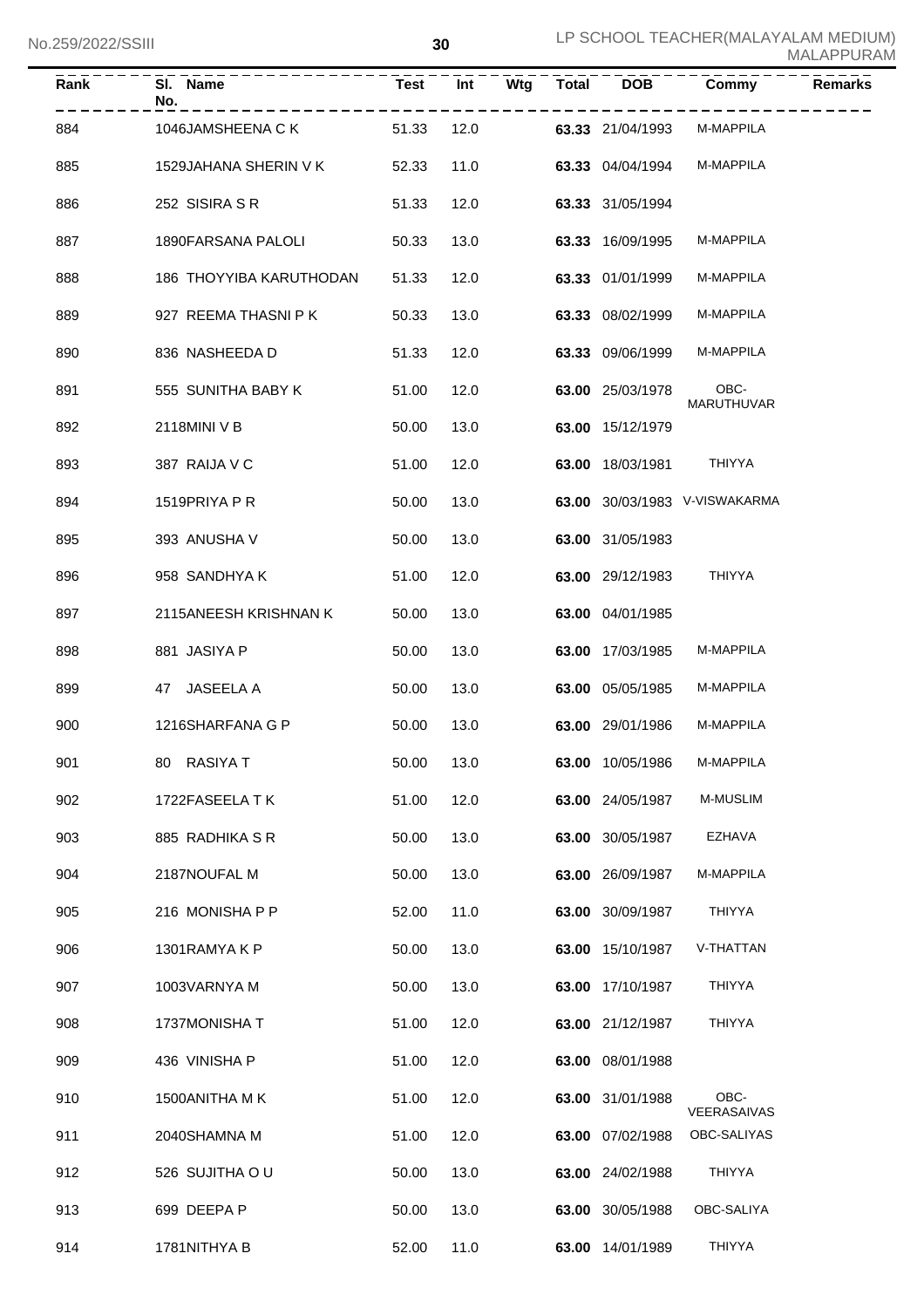| <b>Rank</b> | SI. Name<br>No.          | <b>Test</b> | Int  | Wtg | <b>Total</b> | DOB              | Commy                          | <b>Remarks</b> |
|-------------|--------------------------|-------------|------|-----|--------------|------------------|--------------------------------|----------------|
| 915         | 2235SARATH LAL KATTIL    | 51.00       | 12.0 |     |              | 63.00 28/03/1989 | THIYYA                         |                |
| 916         | 870 SAMEENA P            | 51.00       | 12.0 |     |              | 63.00 12/04/1989 | M-MAPPILA                      |                |
| 917         | 1532JINSHA MK            | 51.00       | 12.0 |     |              | 63.00 20/05/1989 | OBC-KANIYAR<br><b>PANICKER</b> |                |
| 918         | 715 SINVA M K            | 52.00       | 11.0 |     |              | 63.00 29/05/1989 | M-MAPPILA                      |                |
| 919         | 1939ASWATHI K            | 50.00       | 13.0 |     |              | 63.00 03/09/1989 | THIYYA                         |                |
| 920         | 1858MUBEENA P V          | 50.00       | 13.0 |     |              | 63.00 07/02/1990 | M-MAPPILA                      |                |
| 921         | 1906JASEENA M P          | 50.00       | 13.0 |     |              | 63.00 18/04/1991 | M-MAPPILA                      |                |
| 922         | 1498DIVYA M              | 50.00       | 13.0 |     |              | 63.00 20/02/1992 | OBC-<br><b>EZHUTHACHAN</b>     |                |
| 923         | 1426DIVYA P              | 50.00       | 13.0 |     |              | 63.00 18/01/1993 | THIYYA                         |                |
| 924         | 498 ASWATHIVP            | 50.00       | 13.0 |     |              | 63.00 13/05/1994 | V-ASARI                        |                |
| 925         | 2146SAJIN THOMAS         | 52.00       | 11.0 |     |              | 63.00 23/09/1994 |                                |                |
| 926         | 358 AYISHA NUFLA M P     | 50.00       | 13.0 |     |              | 63.00 30/03/1995 | M-MAPPILA                      |                |
| 927         | 527 SALEENA P            | 51.00       | 12.0 |     |              | 63.00 10/01/1996 | M-MUSLIM                       |                |
| 928         | 2265ADARSH M             | 50.00       | 13.0 |     |              | 63.00 23/10/1998 |                                |                |
| 929         | 373 ANUSREE M P          | 50.00       | 13.0 |     |              | 63.00 17/03/1999 | THIYYA                         |                |
| 930         | 1574MUHSINA UP           | 50.67       | 12.0 |     |              | 62.67 17/05/1984 | M-MAPPILA                      |                |
| 931         | 2071SHAMMY J             | 51.67       | 11.0 |     |              | 62.67 19/05/1984 | <b>SIUC NADAR</b>              |                |
| 932         | 978 AISWARYA P           | 50.67 12.0  |      |     |              | 62.67 23/01/1985 | <b>THIYYA</b>                  |                |
| 933         | 1021SURABHI P            | 50.67       | 12.0 |     |              | 62.67 25/05/1986 | THIYYA                         |                |
| 934         | 749 SUMITHRA CK          | 50.67       | 12.0 |     |              | 62.67 29/05/1986 |                                |                |
| 935         | 2204VIPIN CK             | 50.67       | 12.0 |     |              | 62.67 18/06/1987 | THIYYA                         |                |
| 936         | 1153ASMABIO              | 52.67       | 10.0 |     |              | 62.67 03/05/1990 | M-MAPPILA                      |                |
| 937         | 851 FAIROOSA V           | 50.67       | 12.0 |     |              | 62.67 15/10/1990 | M-MAPPILA                      |                |
| 938         | 2067AYISHA NASRIKC       | 50.67       | 12.0 |     |              | 62.67 28/11/1990 | M-MAPPILA                      |                |
| 939         | 871 BINCY B G            | 50.67       | 12.0 |     |              | 62.67 09/03/1991 | <b>SIUC NADAR</b>              |                |
| 940         | 494 FEBINA SUBAIR        | 50.67       | 12.0 |     |              | 62.67 29/04/1991 | M-MAPPILA                      |                |
| 941         | 1752HAJIRA P P           | 50.67       | 12.0 |     |              | 62.67 11/04/1992 | M-MAPPILA                      |                |
| 942         | 220 ANJU K MATHEW        | 52.67       | 10.0 |     |              | 62.67 09/05/1992 |                                |                |
| 943         | 821 SHAKKIRA PARAMBIL    | 50.67       | 12.0 |     |              | 62.67 03/04/1994 | M-MAPPILA                      |                |
| 944         | 2042SABEELA THASNEEM V V | 50.67       | 12.0 |     |              | 62.67 16/04/1994 | M-MAPPILA                      |                |
| 945         | 218 ANJUSHA M P          | 52.67       | 10.0 |     |              | 62.67 24/07/1994 | THIYYA                         |                |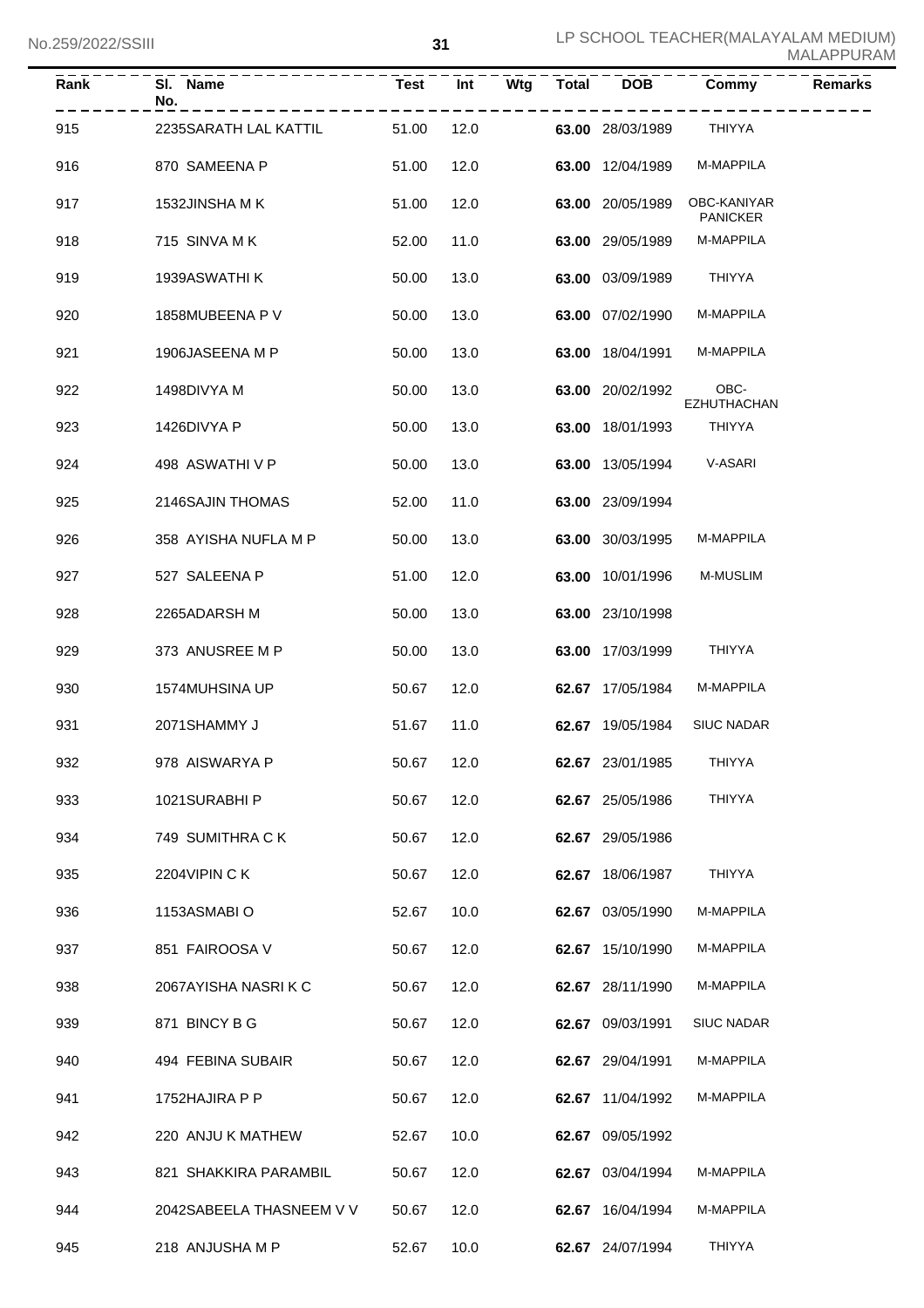| <b>Rank</b> | SI. Name<br>No.            | <b>Test</b> | Int  | Wtg | <b>Total</b> | <b>DOB</b>       | Commy            | <b>Remarks</b> |
|-------------|----------------------------|-------------|------|-----|--------------|------------------|------------------|----------------|
| 946         | 417 SUNITHA K V            | 51.33       | 11.0 |     |              | 62.33 15/12/1977 | OBC-SALIYA       |                |
| 947         | 1622FOUSIYA P              | 50.33       | 12.0 |     |              | 62.33 08/05/1986 | M-MAPPILA        |                |
| 948         | 658 RAFIYATH P             | 51.33       | 11.0 |     |              | 62.33 02/06/1986 | M-MAPPILA        |                |
| 949         | 2171SHIJU PUTHALATH        | 50.33       | 12.0 |     |              | 62.33 08/10/1986 | <b>THIYYA</b>    |                |
| 950         | 254 MANAL P P              | 50.33       | 12.0 |     |              | 62.33 13/05/1989 | M-MAPPILA        |                |
| 951         | 1797MARJAN NOTTATH         | 50.33       | 12.0 |     |              | 62.33 07/04/1990 | M-MAPPILA        |                |
| 952         | 1138FASLABI VADAKKAYIL     | 50.33       | 12.0 |     |              | 62.33 01/07/1991 | M-MAPPILA        |                |
| 953         | 433 SOUMYA M               | 53.33       | 9.0  |     |              | 62.33 03/05/1992 |                  |                |
| 954         | 1017SUJISHATP              | 50.33       | 12.0 |     |              | 62.33 17/05/1992 | <b>SC-MANNAN</b> |                |
| 955         | 1636RAHMATH K P            | 50.33       | 12.0 |     |              | 62.33 05/07/1995 | <b>M-MUSLIM</b>  |                |
| 956         | 1739AISWARYA P             | 50.33       | 12.0 |     |              | 62.33 01/07/1996 |                  |                |
| 957         | 2086NOUSHIDA P             | 50.33       | 12.0 |     |              | 62.33 01/10/1996 | M-MAPPILA        |                |
| 958         | 1456RAJEENA K              | 51.00       | 11.0 |     |              | 62.00 26/11/1980 | M-MAPPILA        |                |
| 959         | 232 JISMI N ABRAHAM        | 51.00       | 11.0 |     |              | 62.00 20/05/1983 |                  |                |
| 960         | 174 PRASEETHA N K          | 50.00       | 12.0 |     |              | 62.00 17/11/1983 |                  |                |
| 961         | 39 RAMYA RAJKK             | 50.00       | 12.0 |     |              | 62.00 01/08/1984 | OBC-VANIYAN      |                |
| 962         | 1691SAJEENA P              | 50.00       | 12.0 |     |              | 62.00 20/01/1985 | M-MAPPILA        |                |
| 963         | 714 PRAVITHA T             | 50.00 12.0  |      |     |              | 62.00 19/04/1985 | <b>THIYYA</b>    |                |
| 964         | 145 SAVITHA V C            | 50.00       | 12.0 |     |              | 62.00 05/05/1985 | <b>THIYYA</b>    |                |
| 965         | 292 HASEENA P              | 50.00       | 12.0 |     |              | 62.00 13/05/1985 | M-MAPPILA        |                |
| 966         | 76 JIFFY JOSE              | 52.00       | 10.0 |     |              | 62.00 13/08/1986 |                  |                |
| 967         | 1953NAJWA N U              | 50.00       | 12.0 |     |              | 62.00 02/02/1988 | M-MAPPILA        |                |
| 968         | 1980NOUSHIYA E             | 50.00       | 12.0 |     |              | 62.00 31/05/1988 | M-MAPPILA        |                |
| 969         | 1997MURSHIDA P T           | 51.00       | 11.0 |     |              | 62.00 10/03/1989 | M-MUSLIM         |                |
| 970         | 308 SUJITHA M P            | 50.00       | 12.0 |     |              | 62.00 12/03/1989 | THIYYA           |                |
| 971         | <b>1874SHIJITHA CHALIL</b> | 50.00       | 12.0 |     |              | 62.00 28/04/1989 | <b>THIYYA</b>    |                |
| 972         | 1875PRASEENA A             | 50.00       | 12.0 |     |              | 62.00 25/04/1990 | <b>THIYYA</b>    |                |
| 973         | 1304ASWATHI C              | 50.00       | 12.0 |     |              | 62.00 23/01/1991 | THIYYA           |                |
| 974         | 1362BINSY PK               | 50.00       | 12.0 |     |              | 62.00 21/06/1991 | SC-KANAKKAN      |                |
| 975         | 325 HYFA KAPPAN            | 50.00       | 12.0 |     |              | 62.00 10/01/1992 | M-MAPPILA        |                |
| 976         | 492 MUHSINA T              | 50.00       | 12.0 |     |              | 62.00 21/04/1994 | M-MAPPILA        |                |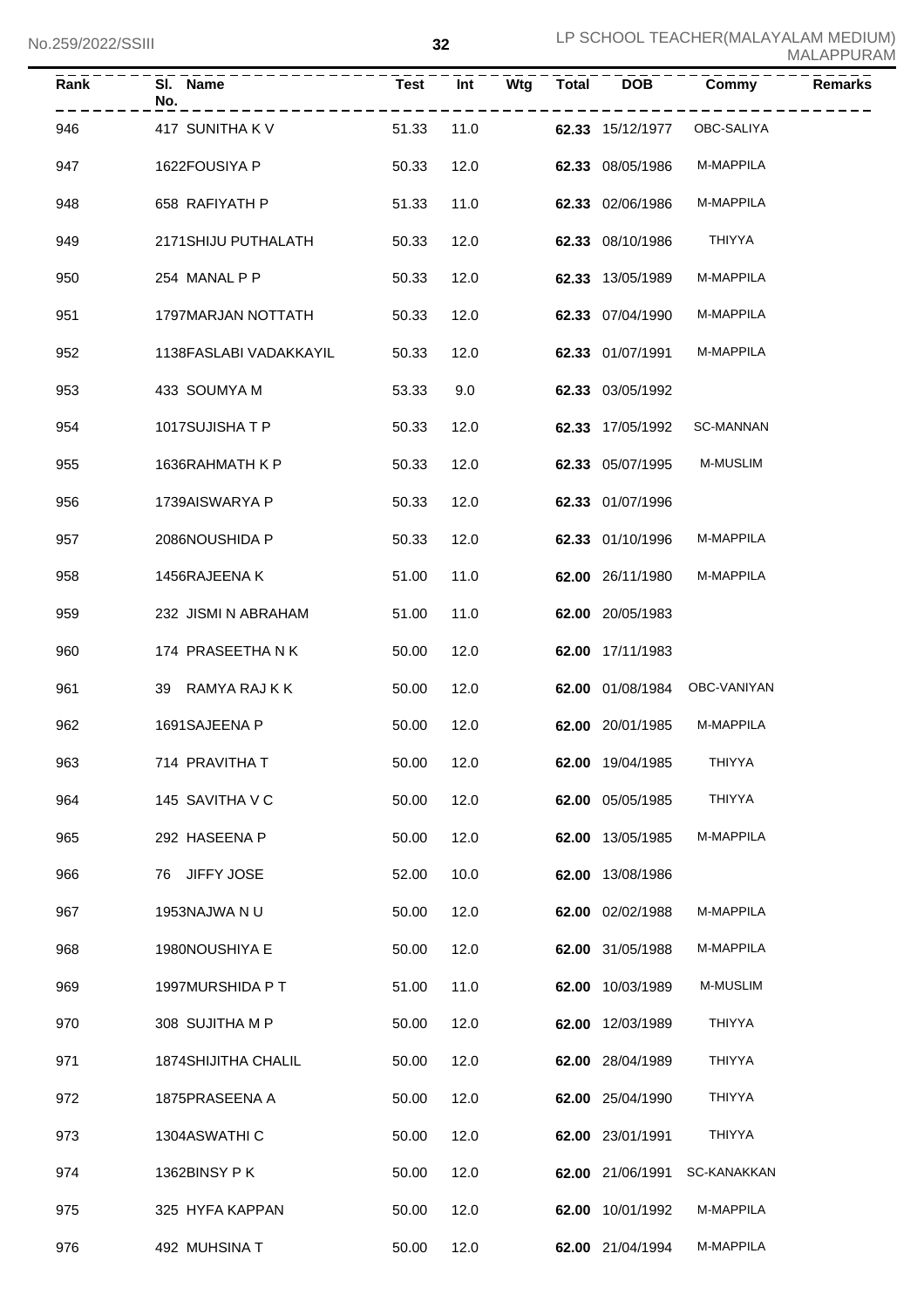| Rank | SI. Name<br>No.     | <b>Test</b> | Int  | Wtg | Total | <b>DOB</b>       | Commy                               | <b>Remarks</b> |
|------|---------------------|-------------|------|-----|-------|------------------|-------------------------------------|----------------|
| 977  | 683 SAMEERATP       | 52.00       | 10.0 |     |       | 62.00 25/05/1994 | <b>M-MUSLIM</b>                     |                |
| 978  | 451 JINSHAKT        | 50.00       | 12.0 |     |       | 62.00 06/06/1994 | <b>THIYYA</b>                       |                |
| 979  | 2113ARCHANA JAYARAJ | 50.00       | 12.0 |     | 62.00 | 30/03/1999       | OBC-<br>VELUTHEDATHU<br><b>NAIR</b> |                |
| 980  | 493 SHAHANA P       | 50.00       | 12.0 |     |       | 62.00 04/07/1999 | <b>M-MAPPILA</b>                    |                |
| 981  | 434 RENUKA M        | 50.33       | 11.0 |     |       | 61.33 14/04/1981 |                                     |                |
| 982  | 684 SAHEERA M M     | 53.00       | 8.0  |     |       | 61.00 13/06/1986 | <b>M-MAPPILA</b>                    |                |
| 983  | 439 RESHMIK         | 50.00       | 11.0 |     |       | 61.00 25/05/1988 |                                     |                |
| 984  | 263 ARCHANA VINOD   | 50.00       | 11.0 |     |       | 61.00 30/11/1998 |                                     |                |
| 985  | 188 NABEELA C       | 50.67       | 10.0 |     |       | 60.67 08/11/1986 | <b>M-MAPPILA</b>                    |                |
| 986  | 2024SHADIYA C       | 50.67       | 10.0 |     |       | 60.67 30/11/1992 | <b>M-MAPPILA</b>                    |                |
| 987  | 657 NASEERANK       | 51.00       | 9.0  |     |       | 60.00 20/05/1986 | <b>M-MAPPILA</b>                    |                |

## **Supplementary List**

## **Ezhava/Thiyya/Billava**

| 1  | 892 ASWANI V T                 | 49.67 | 13.0 | 62.67 10/05/1994 | <b>THIYYA</b> |          |
|----|--------------------------------|-------|------|------------------|---------------|----------|
| 2  | 2102HARIPRIYA S                | 49.67 | 12.0 | 61.67 30/05/1982 | <b>EZHAVA</b> |          |
| 3  | 1758SANYA MT                   | 49.67 | 12.0 | 61.67 01/03/1987 | THIYYA        |          |
| 4  | 1412JINSHI U                   | 49.67 | 12.0 | 61.67 22/04/1991 | THIYYA        |          |
| 5  | 1684VARSHA KRISHNAKUMAR M<br>P | 49.67 | 12.0 | 61.67 22/11/1999 | <b>THIYYA</b> |          |
| 6  | <b>VINEESH K</b><br>4          | 48.33 | 13.0 | 61.33 30/11/1993 | <b>THIYYA</b> | DA-LD/CP |
| 7  | 255 PRAJISHA K P               | 49.33 | 12.0 | 61.33 21/08/1986 | <b>THIYYA</b> |          |
| 8  | 256 SRUTHI MOL C               | 49.33 | 12.0 | 61.33 08/06/1990 | <b>THIYYA</b> |          |
| 9  | 1848CHITHRA A                  | 49.33 | 12.0 | 61.33 22/11/1990 | <b>THIYYA</b> |          |
| 10 | 2159MANOJ KUMAR G              | 49.00 | 12.0 | 61.00 21/01/1981 | <b>EZHAVA</b> |          |
| 11 | 1967SHYNI P K                  | 49.00 | 12.0 | 61.00 30/12/1981 | <b>THIYYA</b> |          |
| 12 | 705 SUKANYA<br>KANNAMPARAMBIL  | 49.00 | 12.0 | 61.00 30/05/1989 | <b>THIYYA</b> |          |
| 13 | 1307DHANYA P                   | 49.00 | 12.0 | 61.00 01/06/1989 | THIYYA        |          |
| 14 | 1248SHILJI K                   | 49.00 | 12.0 | 61.00 18/09/1989 | <b>THIYYA</b> |          |
| 15 | 1787ASWATHY V S                | 49.00 | 12.0 | 61.00 24/02/1991 | <b>EZHAVA</b> |          |
| 16 | 1711NEETHUMOL R K              | 49.00 | 12.0 | 61.00 10/05/1992 | <b>THIYYA</b> |          |
| 17 | 1697REEJA P K                  | 48.67 | 12.0 | 60.67 24/11/1982 | <b>THIYYA</b> |          |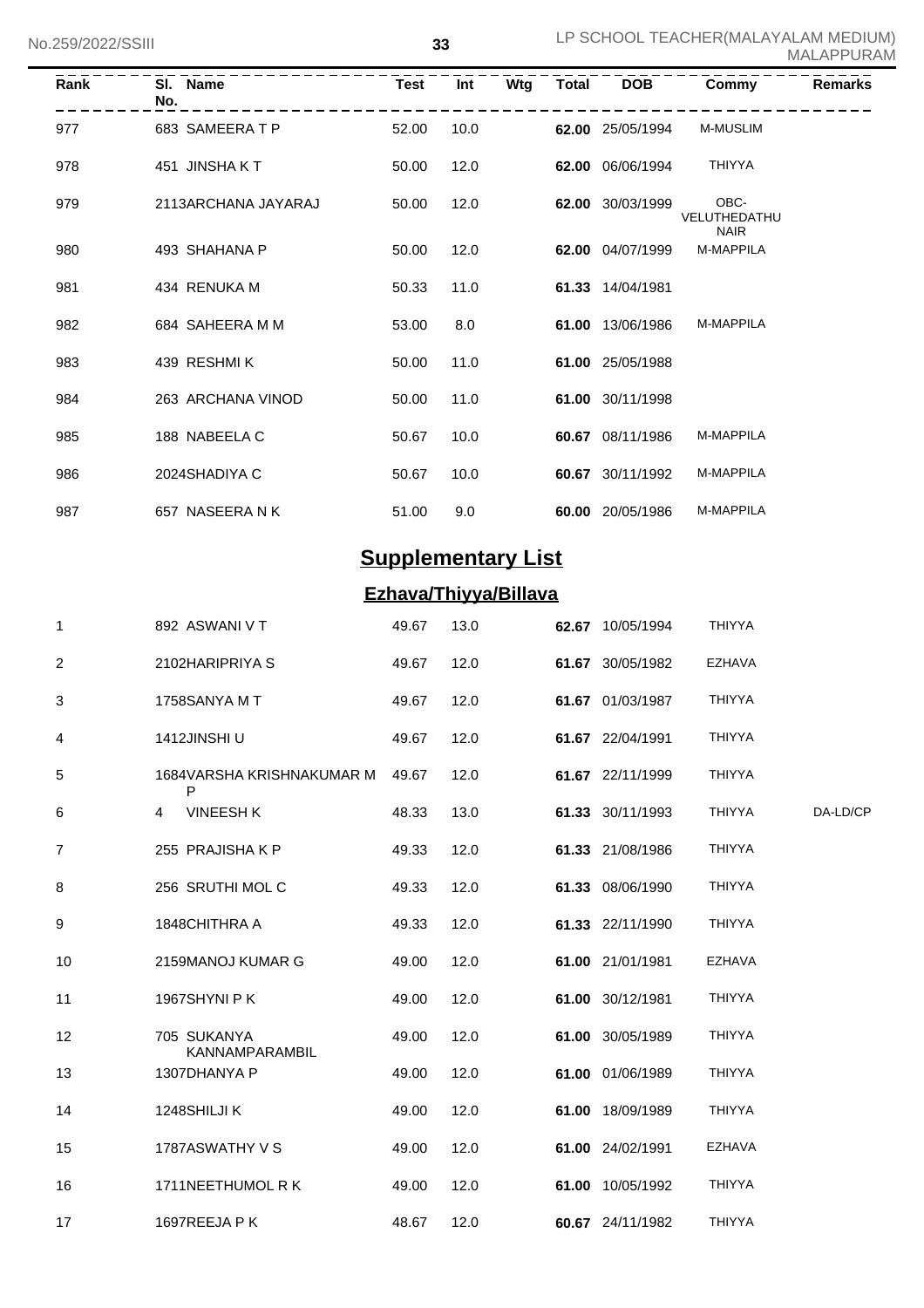| Rank | SI. Name<br>No.<br>- - - - - - - - - - - - - |            |            |                  | Test Int Wtg Total DOB Commy | <b>Remarks</b> |
|------|----------------------------------------------|------------|------------|------------------|------------------------------|----------------|
| 18   | 1637SUCHITHRA C                              |            | 48.67 12.0 | 60.67 24/01/1985 | THIYYA                       |                |
| 19   | 562 SANDHYA DEVI CHERUKAT 49.67              |            | 11.0       | 60.67 23/02/1987 | THIYYA                       |                |
| 20   | 533 ANUSHA N                                 | 48.67      | 12.0       | 60.67 10/01/1988 | THIYYA                       |                |
| 21   | 1941SUBISHAK                                 | 48.67      | 12.0       | 60.67 11/08/1992 | THIYYA                       |                |
| 22   | 901 JISHA M                                  | 48.67      | 12.0       | 60.67 25/02/1993 | THIYYA                       |                |
| 23   | 398 SHEENA C                                 | 49.33      | 11.0       | 60.33 27/01/1984 | THIYYA                       |                |
| 24   | 919 REMYA M                                  | 48.33      | 12.0       | 60.33 20/05/1987 | THIYYA                       |                |
| 25   | 891 SHIBINA A V                              | 48.33      | 12.0       | 60.33 06/10/1988 | THIYYA                       |                |
| 26   | 2028ASWATHI PRABHAKAR                        | 49.33      | 11.0       | 60.33 15/12/1989 | <b>EZHAVA</b>                |                |
| 27   | REMYA C<br>6                                 | 48.33      | 12.0       | 60.33 27/01/1991 | THIYYA                       |                |
| 28   | 1907ASWATHI U                                | 48.33      | 12.0       | 60.33 08/10/1992 | THIYYA                       |                |
| 29   | 1892RINSHA MUTHALAVEETIL                     | 48.33      | 12.0       | 60.33 25/07/1995 | THIYYA                       |                |
| 30   | 422 MANEESHA M K                             | 48.33      | 12.0       | 60.33 16/05/1996 | <b>EZHAVA</b>                |                |
| 31   | 88 SHYAMALA V                                | 49.00      | 11.0       | 60.00 30/05/1980 | THIYYA                       |                |
| 32   | 348 SALISS                                   | 49.00      | 11.0       | 60.00 20/05/1988 | <b>EZHAVA</b>                |                |
| 33   | 886 SOUMYA S                                 | 48.00      | 12.0       | 60.00 30/05/1988 | THIYYA                       |                |
| 34   | 890 DIVYA T C                                | 49.00      | 11.0       | 60.00 21/05/1989 | THIYYA                       |                |
| 35   | 349 RASNA V                                  | 48.67 11.0 |            | 59.67 23/10/1985 | THIYYA                       |                |
| 36   | 1520SHIMI M                                  | 48.67      | 11.0       | 59.67 18/12/1985 | THIYYA                       |                |
| 37   | 395 DHANYA DHARMAN                           | 47.67      | 12.0       | 59.67 30/05/1988 | EZHAVA                       |                |
| 38   | 604 ASWATHY MOHANDAS                         | 48.67      | 11.0       | 59.67 21/01/1990 | EZHAVA                       |                |
| 39   | 2103DHANYA C                                 | 48.67      | 11.0       | 59.67 22/05/1991 | THIYYA                       |                |
| 40   | 269 RESHMA RAVEENDRANATH<br>N                | 48.67      | 11.0       | 59.67 21/05/1992 | THIYYA                       |                |
| 41   | 24 SHIMSHI P                                 | 48.67      | 11.0       | 59.67 01/05/1997 | THIYYA                       |                |
| 42   | 1775SHANI K M                                | 47.33      | 12.0       | 59.33 14/11/1981 | THIYYA                       |                |
| 43   | 632 RAKHIMOL V                               | 47.33      | 12.0       | 59.33 23/05/1984 | THIYYA                       |                |
| 44   | 1053SOUMYA A K                               | 49.33      | 10.0       | 59.33 25/04/1986 | THIYYA                       |                |
| 45   | 22 PRAJITHA P                                | 47.33      | 12.0       | 59.33 21/12/1988 | THIYYA                       |                |
| 46   | 363 SUJITHA M S                              | 47.33      | 12.0       | 59.33 28/01/1990 | THIYYA                       |                |
| 47   | 1999SUJANYA M P                              | 49.33      | 10.0       | 59.33 31/05/1996 | THIYYA                       |                |
| 48   | 1627ANIMA BHASKAR S B                        | 47.33      | 12.0       | 59.33 19/06/1999 | THIYYA                       |                |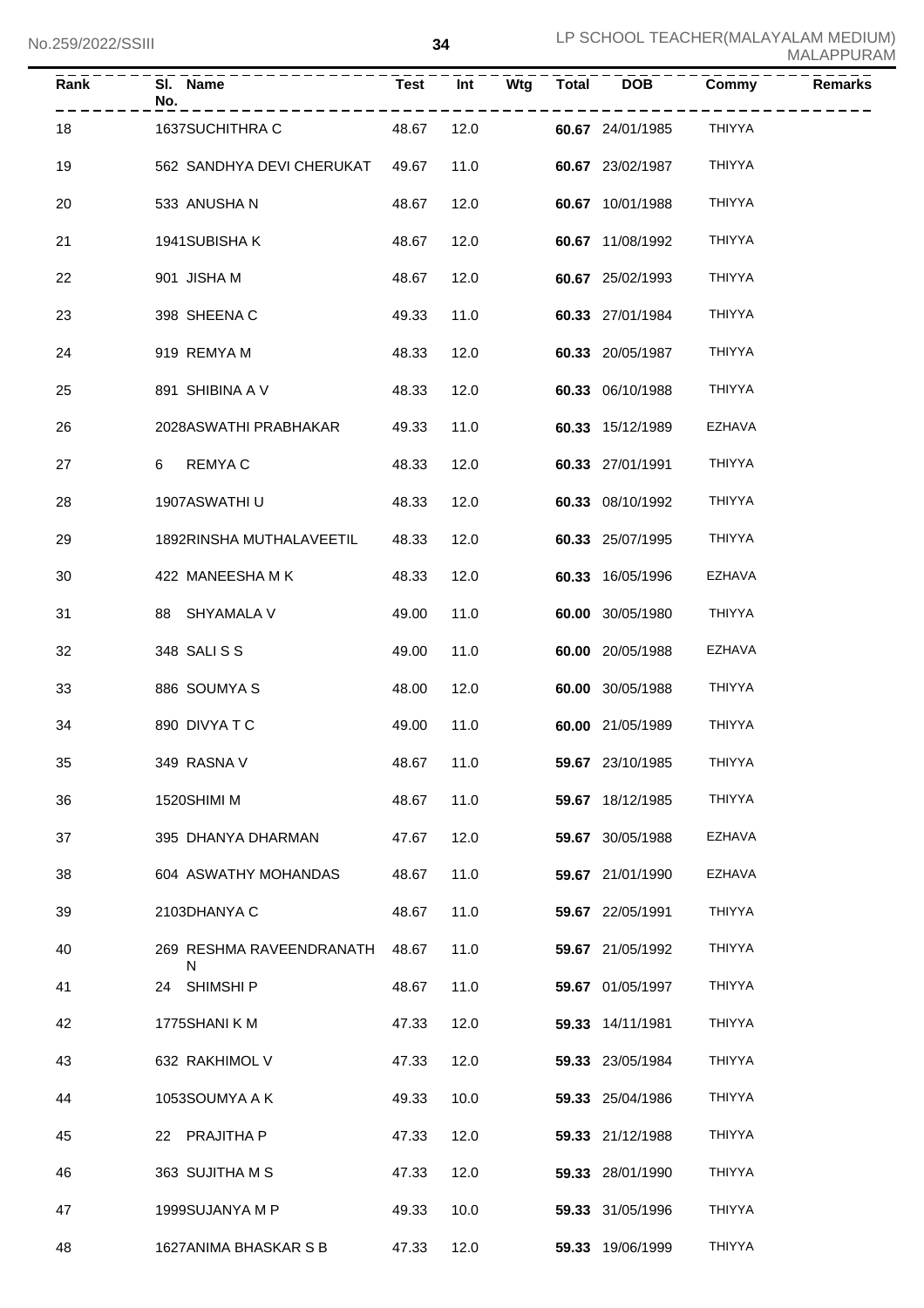| Rank | SI. Name<br>No.           | Test  | $\overline{Int}$ | $\overline{W}$ tg $\overline{V}$ Total $\overline{V}$ | $\overline{DOB}$        | Commy         | Remarks |
|------|---------------------------|-------|------------------|-------------------------------------------------------|-------------------------|---------------|---------|
| 49   | 153 BIJULA K              | 48.00 | 11.0             |                                                       | <b>59.00</b> 07/01/1981 | <b>THIYYA</b> |         |
| 50   | 2133RAMYA PARAKKUYYATIYIL | 47.00 | 12.0             |                                                       | 59.00 23/03/1987        | <b>THIYYA</b> |         |
| 51   | 1037MANJU M               | 48.00 | 11.0             |                                                       | 59.00 03/11/1987        | <b>THIYYA</b> |         |
| 52   | 104 HIMA R                | 48.00 | 11.0             |                                                       | 59.00 25/05/1988        | <b>THIYYA</b> |         |
| 53   | 1384ANUSREE C S           | 47.00 | 12.0             |                                                       | 59.00 29/05/1988        | <b>THIYYA</b> |         |
| 54   | 1710RASNAK                | 48.00 | 11.0             |                                                       | 59.00 12/11/1990        | <b>THIYYA</b> |         |
| 55   | 377 NANDINI K             | 47.00 | 12.0             |                                                       | 59.00 24/05/1991        | <b>THIYYA</b> |         |
| 56   | 1084JEESHNAK              | 48.00 | 11.0             |                                                       | 59.00 06/02/1992        | <b>THIYYA</b> |         |
| 57   | 1082PRASEENA C            | 47.67 | 11.0             |                                                       | 58.67 20/05/1981        | <b>THIYYA</b> |         |
| 58   | 1592MAYAMOL P             | 46.67 | 12.0             |                                                       | 58.67 17/02/1986        | <b>THIYYA</b> |         |
| 59   | 1943DIVYA C               | 47.67 | 11.0             |                                                       | 58.67 21/05/1987        | <b>THIYYA</b> |         |
| 60   | 1956ANUSHA V P            | 46.67 | 12.0             |                                                       | 58.67 09/09/1987        | <b>THIYYA</b> |         |
| 61   | 949 SHASEEGA KRISHNAN P   | 46.67 | 12.0             |                                                       | 58.67 15/02/1988        | <b>THIYYA</b> |         |
| 62   | 1488NIMMI K P             | 47.67 | 11.0             |                                                       | 58.67 05/05/1989        | <b>THIYYA</b> |         |
| 63   | 1191SHINJU K              | 47.67 | 11.0             |                                                       | 58.67 15/12/1989        | <b>THIYYA</b> |         |
| 64   | 513 SUREKHATR             | 47.67 | 11.0             |                                                       | 58.67 02/05/1990        | <b>THIYYA</b> |         |
| 65   | 129 RESHMA C              | 47.67 | 11.0             |                                                       | 58.67 11/02/1991        | <b>THIYYA</b> |         |
| 66   | 68 ANUSHAK                |       | 47.67 11.0       |                                                       | 58.67 05/01/1992        | THIYYA        |         |
| 67   | 615 BINCY P M             | 47.67 | 11.0             |                                                       | 58.67 06/07/1993        | THIYYA        |         |
| 68   | 1473SUNITHA K             | 47.33 | 11.0             |                                                       | 58.33 19/10/1982        | THIYYA        |         |
| 69   | 1175ASHAP                 | 46.33 | 12.0             |                                                       | 58.33 01/05/1985        | EZHAVA        |         |
| 70   | 2152SMITHA O P            | 47.33 | 11.0             |                                                       | 58.33 07/05/1987        | <b>THIYYA</b> |         |
| 71   | 1921DEEPA V V             | 46.33 | 12.0             |                                                       | 58.33 16/12/1987        | <b>THIYYA</b> |         |
| 72   | 857 SHIJI M               | 46.33 | 12.0             |                                                       | 58.33 17/02/1988        | THIYYA        |         |
| 73   | 455 HANI HARIDAS          | 46.33 | 12.0             |                                                       | 58.33 07/05/1988        | THIYYA        |         |
| 74   | 67 RANJI A P              | 46.33 | 12.0             |                                                       | 58.33 26/03/1990        | THIYYA        |         |
| 75   | 164 BABITHA L             | 47.33 | 11.0             |                                                       | 58.33 04/05/1990        | EZHAVA        |         |
| 76   | 602 VIDHYA M              | 46.33 | 12.0             |                                                       | 58.33 22/01/1991        | THIYYA        |         |
| 77   | 1249DIVYA C               | 46.33 | 12.0             |                                                       | 58.33 01/05/1992        | THIYYA        |         |
| 78   | 1741BRIJITHA P            | 46.33 | 12.0             |                                                       | 58.33 10/05/1992        | <b>THIYYA</b> |         |
| 79   | 1176BINISHAK              | 45.33 | 13.0             |                                                       | 58.33 09/12/1994        | THIYYA        |         |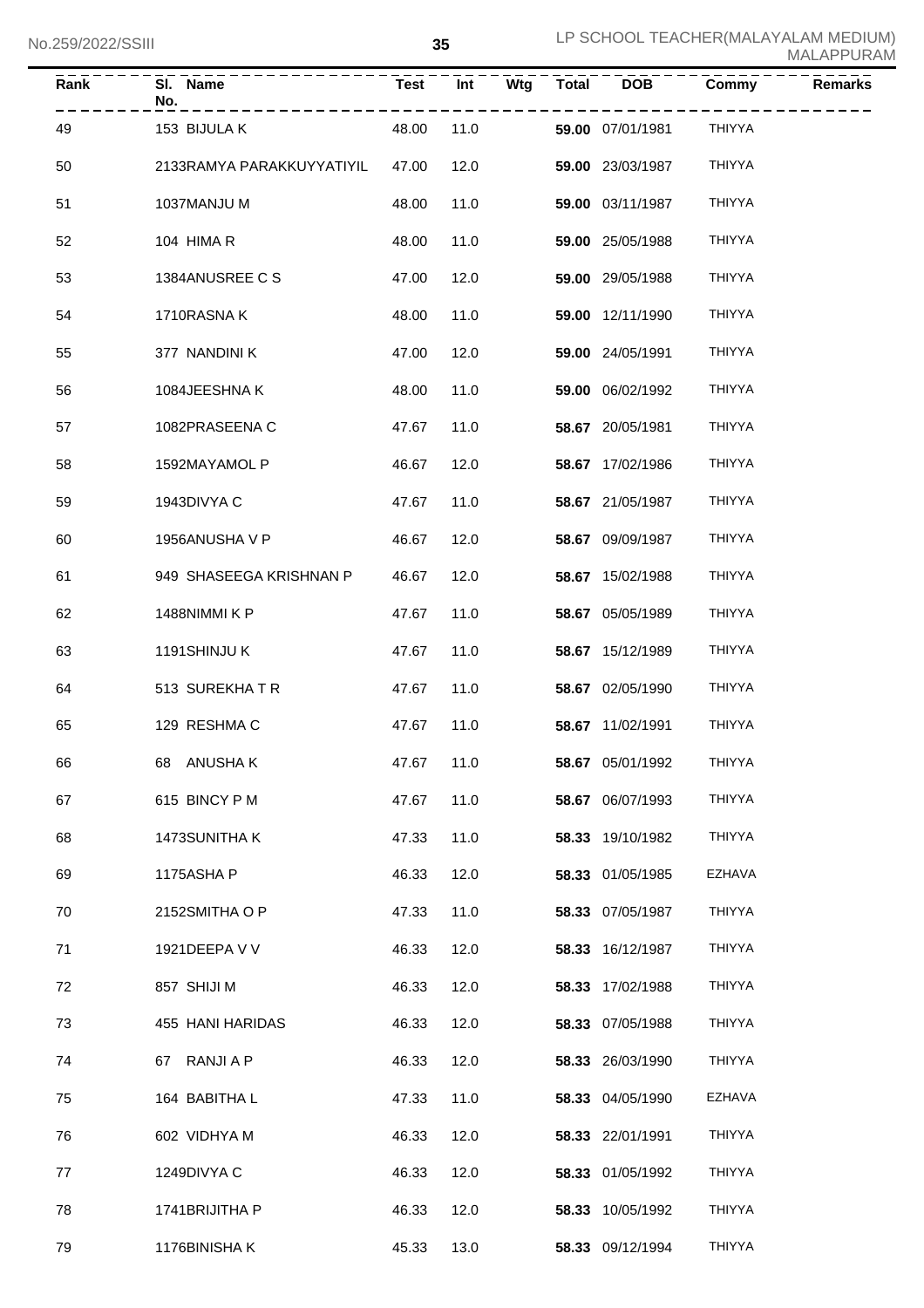| Rank | SI. Name<br>No. | <b>Test</b> | Int  | Wtg | $\overline{\text{Total}}$ | $\overline{DOB}$        | Commy         | <b>Remarks</b> |
|------|-----------------|-------------|------|-----|---------------------------|-------------------------|---------------|----------------|
| 80   | 1806SHANI C     | 46.00       | 12.0 |     |                           | <b>58.00</b> 06/03/1983 | <b>THIYYA</b> |                |
| 81   | 2253VINOOP T    | 46.00       | 12.0 |     |                           | 58.00 08/05/1986        | <b>THIYYA</b> |                |
| 82   | 644 REKHA P     | 47.00       | 11.0 |     |                           | 58.00 07/10/1987        | <b>EZHAVA</b> |                |
| 83   | 633 JISHA A K   | 45.00       | 13.0 |     |                           | 58.00 27/11/1987        | <b>THIYYA</b> |                |
| 84   | 751 RAJENY E S  | 46.00       | 12.0 |     |                           | 58.00 30/05/1990        | <b>EZHAVA</b> |                |
| 85   | 280 AMRUTHA C   | 48.00       | 10.0 |     |                           | 58.00 02/01/1992        | <b>THIYYA</b> |                |
| 86   | 1338ASHITHA T   | 47.00       | 11.0 |     |                           | 58.00 09/05/1992        | <b>THIYYA</b> |                |
| 87   | 601 SNEHA P     | 46.00       | 12.0 |     |                           | 58.00 12/11/1996        | <b>THIYYA</b> |                |
| 88   | 1367DEEPTHIE    | 46.67       | 11.0 |     |                           | 57.67 28/02/1979        | <b>THIYYA</b> |                |
| 89   | 423 SHYNIK      | 47.67       | 10.0 |     |                           | 57.67 28/05/1986        | <b>THIYYA</b> |                |
| 90   | 645 SREESHMAUK  | 46.67       | 11.0 |     |                           | 57.67 09/02/1988        | <b>THIYYA</b> |                |
| 91   | 1474DIVYA V S   | 47.67       | 10.0 |     |                           | 57.67 28/05/1988        | <b>THIYYA</b> |                |
| 92   | 809 JISNA A V   | 46.67       | 11.0 |     |                           | 57.67 07/12/1988        | <b>THIYYA</b> |                |
| 93   | 312 DINUT       | 46.67       | 11.0 |     |                           | 57.67 20/03/1989        | <b>THIYYA</b> |                |
| 94   | 1188SREEYA P    | 46.67       | 11.0 |     |                           | 57.67 19/05/1990        | <b>THIYYA</b> |                |
| 95   | 917 BINCY V T   | 46.67       | 11.0 |     |                           | 57.67 23/05/1991        | <b>THIYYA</b> |                |
| 96   | 350 ANJUN       | 45.67       | 12.0 |     |                           | 57.67 27/04/1992        | THIYYA        |                |
| 97   | 1339AGINA G A   | 46.67 11.0  |      |     |                           | 57.67 07/01/1993        | <b>THIYYA</b> |                |
| 98   | 963 RESHMAK     | 46.67       | 11.0 |     |                           | 57.67 08/03/1993        | THIYYA        |                |
| 99   | 1909LAGI G L    | 45.33       | 12.0 |     |                           | 57.33 10/03/1981        | THIYYA        |                |
| 100  | 56 PRASEETHA V  | 46.33       | 11.0 |     |                           | 57.33 16/10/1985        | THIYYA        |                |
| 101  | 983 RESHMAK     | 45.33       | 12.0 |     |                           | 57.33 24/02/1988        | THIYYA        |                |
| 102  | 1847DIVYA P     | 45.33       | 12.0 |     |                           | 57.33 29/05/1988        | THIYYA        |                |
| 103  | 1397NIMITHA A M | 46.33       | 11.0 |     |                           | 57.33 03/02/1990        | THIYYA        |                |
| 104  | 514 THREESHNA N | 46.33       | 11.0 |     |                           | 57.33 24/07/1991        | THIYYA        |                |
| 105  | 2220JIJIL C K   | 45.33       | 12.0 |     |                           | 57.33 09/03/1993        | THIYYA        |                |
| 106  | 720 BIJI K      | 46.33       | 11.0 |     |                           | 57.33 25/02/1994        | THIYYA        |                |
| 107  | 795 SAVITHA K   | 45.33       | 12.0 |     |                           | 57.33 20/10/1994        | THIYYA        |                |
| 108  | 902 ANJU C      | 44.33       | 13.0 |     |                           | 57.33 15/11/1995        | THIYYA        |                |
| 109  | 933 SHYJATK     | 45.00       | 12.0 |     |                           | 57.00 01/04/1978        | THIYYA        |                |
| 110  | 575 REKHAKP     | 46.00       | 11.0 |     |                           | 57.00 04/09/1980        | EZHAVA        |                |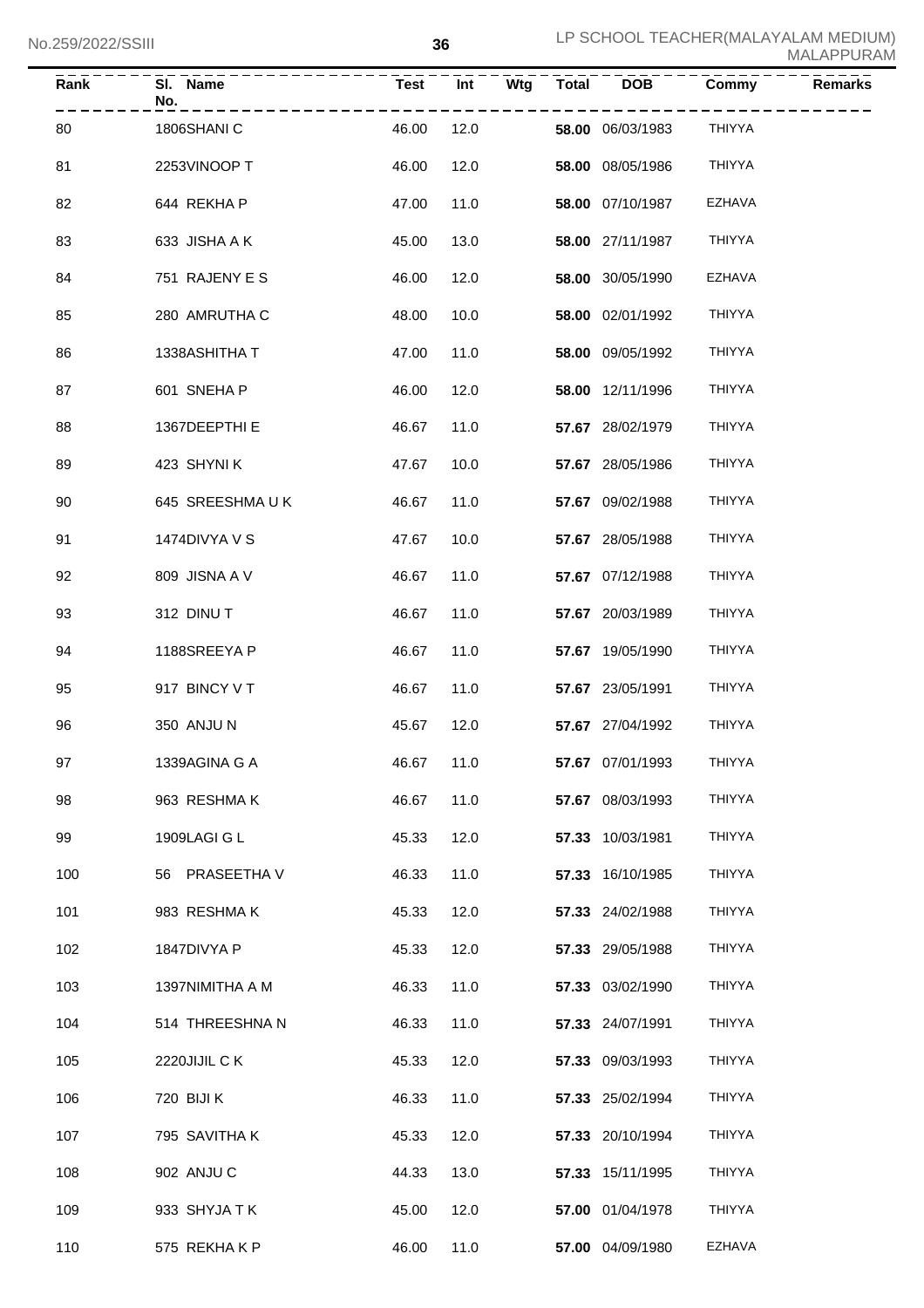| $\overline{Rank}$ | SI. Name<br>No.      | <b>Test</b> | Int  | Wtg | $\overline{\text{Total}}$ | <b>DOB</b>       | Commy         | <b>Remarks</b> |
|-------------------|----------------------|-------------|------|-----|---------------------------|------------------|---------------|----------------|
| 111               | 1536REJANI C P       | 45.00       | 12.0 |     |                           | 57.00 16/04/1981 | <b>THIYYA</b> |                |
| 112               | 2160RANJITH U        | 46.00       | 11.0 |     |                           | 57.00 27/03/1986 | <b>THIYYA</b> |                |
| 113               | 2268VIJINK           | 45.00       | 12.0 |     |                           | 57.00 31/05/1987 | <b>THIYYA</b> |                |
| 114               | 1818SAVITHA C        | 45.00       | 12.0 |     |                           | 57.00 02/01/1988 | <b>THIYYA</b> |                |
| 115               | 1865ASWATHY C A      | 45.00       | 12.0 |     |                           | 57.00 12/03/1988 | <b>THIYYA</b> |                |
| 116               | 1685DHANISHA V C     | 46.00       | 11.0 |     |                           | 57.00 26/05/1989 | <b>THIYYA</b> |                |
| 117               | 676 ASWATHY M D      | 44.00       | 13.0 |     |                           | 57.00 12/11/1989 | <b>EZHAVA</b> |                |
| 118               | 2119SREETHUV         | 45.00       | 12.0 |     |                           | 57.00 31/08/1990 | <b>THIYYA</b> |                |
| 119               | 410 SHYNARK          | 44.67       | 12.0 |     |                           | 56.67 30/05/1979 | <b>THIYYA</b> |                |
| 120               | 1832SUDHA P          | 44.67       | 12.0 |     |                           | 56.67 05/01/1982 | <b>THIYYA</b> |                |
| 121               | 691 SHAIJA A V       | 46.67       | 10.0 |     |                           | 56.67 28/05/1984 | <b>THIYYA</b> |                |
| 122               | 239 RENJUSHA P       | 47.67       | 9.0  |     |                           | 56.67 28/10/1987 | <b>THIYYA</b> |                |
| 123               | 1568SOUMYA P L       | 44.67       | 12.0 |     |                           | 56.67 13/02/1988 | <b>EZHAVA</b> |                |
| 124               | 1968SNEHA B          | 44.67       | 12.0 |     |                           | 56.67 25/05/1988 | <b>THIYYA</b> |                |
| 125               | 1396VICHITHRA NATH C | 44.67       | 12.0 |     |                           | 56.67 13/11/1989 | <b>THIYYA</b> |                |
| 126               | 179 JINISHA MURALI   | 46.67       | 10.0 |     |                           | 56.67 18/07/1990 | <b>EZHAVA</b> |                |
| 127               | 293 SHIJILA P        | 45.67       | 11.0 |     |                           | 56.67 22/03/1991 | <b>THIYYA</b> |                |
| 128               | 1070SAGINA K M       | 46.67 10.0  |      |     |                           | 56.67 25/08/1992 | <b>THIYYA</b> |                |
| 129               | 21 NISHA ADIYOLIL    | 44.33       | 12.0 |     |                           | 56.33 23/04/1976 | THIYYA        |                |
| 130               | 1190LEKHA AMBILY M   | 45.33       | 11.0 |     |                           | 56.33 20/05/1983 | THIYYA        |                |
| 131               | 647 DIVIYA K         | 44.33       | 12.0 |     |                           | 56.33 19/04/1984 | THIYYA        |                |
| 132               | 177 DEEPA A K        | 46.33       | 10.0 |     |                           | 56.33 27/02/1985 | <b>THIYYA</b> |                |
| 133               | 1428SHIBINAM K       | 45.33       | 11.0 |     |                           | 56.33 28/05/1986 | THIYYA        |                |
| 134               | 453 BIJI P M         | 45.33       | 11.0 |     |                           | 56.33 18/05/1988 | THIYYA        |                |
| 135               | 1233BABITHA C        | 45.33       | 11.0 |     |                           | 56.33 25/05/1988 | THIYYA        |                |
| 136               | 574 HARISREE V V     | 46.33       | 10.0 |     |                           | 56.33 02/05/1989 | THIYYA        |                |
| 137               | 767 SHIJI V          | 44.33       | 12.0 |     |                           | 56.33 21/05/1990 | THIYYA        |                |
| 138               | 20 ATHIRA A K        | 45.33       | 11.0 |     |                           | 56.33 24/09/1990 | THIYYA        |                |
| 139               | 766 UNNIMAYA C       | 44.33       | 12.0 |     |                           | 56.33 22/04/1998 | THIYYA        |                |
| 140               | 516 NIMISHA B        | 45.00       | 11.0 |     |                           | 56.00 16/11/1992 | THIYYA        |                |
| 141               | SOORYAKP<br>5        | 44.00       | 12.0 |     |                           | 56.00 23/10/1994 | THIYYA        |                |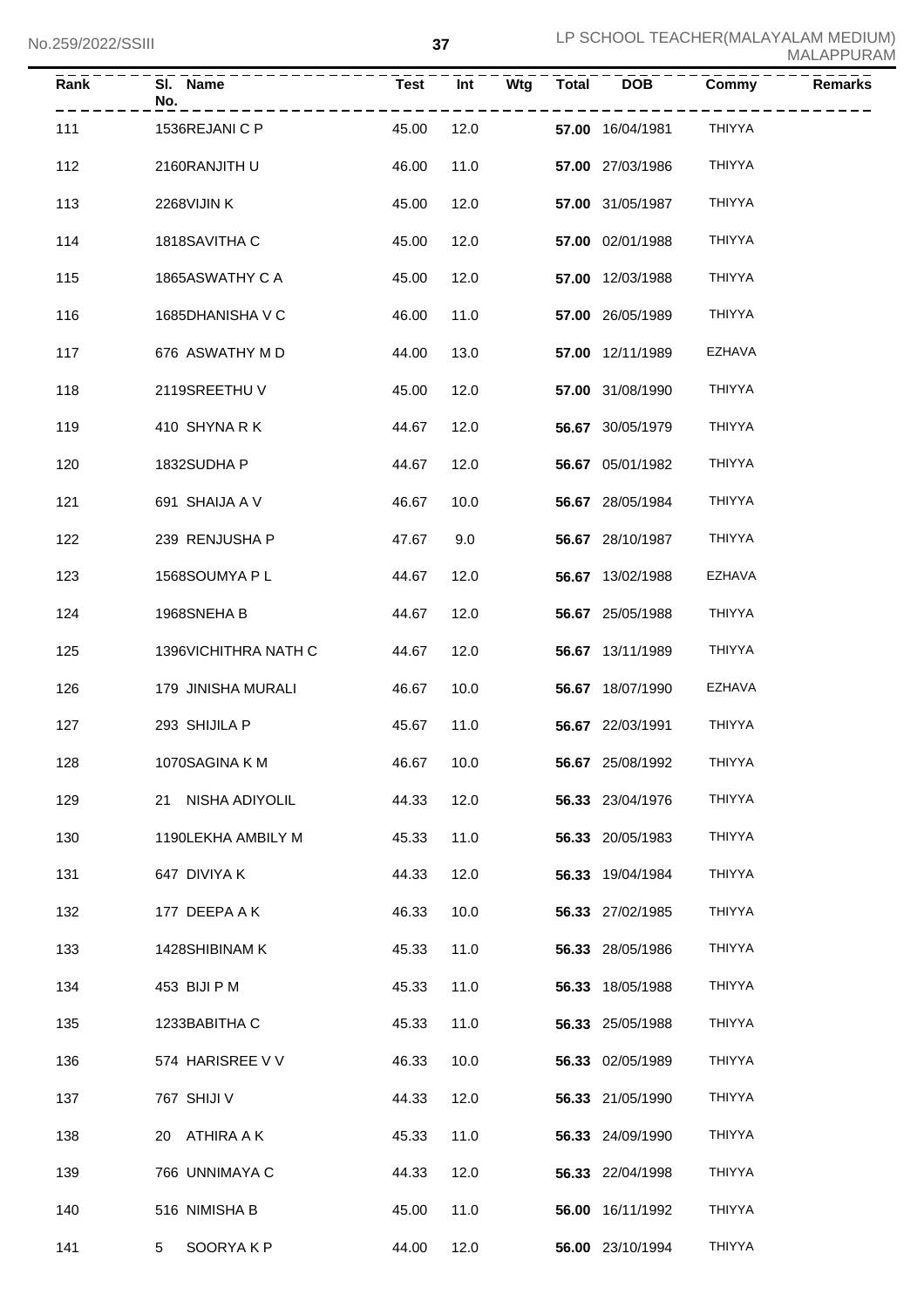| <b>Rank</b> | SI. Name<br>No.                | <b>Test</b> | Int  | Wtg | Total | <b>DOB</b>       | $\overline{\mathrm{Commy}}$ | <b>Remarks</b> |
|-------------|--------------------------------|-------------|------|-----|-------|------------------|-----------------------------|----------------|
| 142         | 440 VRINDHA P                  | 46.00       | 10.0 |     |       | 56.00 19/06/1999 | <b>THIYYA</b>               |                |
| 143         | 1729PREVISHA P                 | 44.67       | 11.0 |     |       | 55.67 30/05/1988 | <b>THIYYA</b>               |                |
| 144         | 719 SRUTHI P C                 | 45.67       | 10.0 |     |       | 55.67 20/01/1992 | <b>THIYYA</b>               |                |
| 145         | 1501ATHIRA K                   | 43.67       | 12.0 |     |       | 55.67 18/01/1993 | <b>THIYYA</b>               |                |
| 146         | 934 RINSIK                     | 43.67       | 12.0 |     |       | 55.67 05/02/1993 | <b>THIYYA</b>               |                |
| 147         | 2267ARJUN JAYAN                | 43.67       | 12.0 |     |       | 55.67 09/10/1995 | <b>EZHAVA</b>               |                |
| 148         | 631 SHIKHA M                   | 43.33       | 12.0 |     |       | 55.33 24/05/1980 | <b>THIYYA</b>               |                |
| 149         | 2237NIKHIL O P                 | 43.33       | 12.0 |     |       | 55.33 15/03/1984 | <b>THIYYA</b>               |                |
| 150         | 750 SHYNI P                    | 44.33       | 11.0 |     |       | 55.33 21/05/1985 | <b>THIYYA</b>               |                |
| 151         | 1355SUVINA V                   | 43.33       | 12.0 |     |       | 55.33 21/03/1987 | <b>THIYYA</b>               |                |
| 152         | 1537LIJI V K                   | 44.33       | 11.0 |     |       | 55.33 08/12/1987 | <b>THIYYA</b>               |                |
| 153         | 1878RAJISHA<br>CHOONDAKUZHIYIL | 44.33       | 11.0 |     |       | 55.33 30/05/1989 | <b>THIYYA</b>               |                |
| 154         | 131 JAYANI T                   | 44.33       | 11.0 |     |       | 55.33 06/09/1989 | <b>THIYYA</b>               |                |
| 155         | 964 SUDHIMOL P                 | 44.33       | 11.0 |     |       | 55.33 20/04/1990 | <b>EZHAVA</b>               |                |
| 156         | 1922SUKANYA K                  | 43.33       | 12.0 |     |       | 55.33 12/05/1990 | THIYYA                      |                |
| 157         | 454 DHANYA RAJAN               | 45.33       | 10.0 |     |       | 55.33 20/05/1991 | <b>EZHAVA</b>               |                |
| 158         | 1320NIMISHAKC                  | 44.33       | 11.0 |     |       | 55.33 23/05/1991 | <b>THIYYA</b>               |                |
| 159         | 1829GREESHMA E K               | 43.33 12.0  |      |     |       | 55.33 06/09/1993 | THIYYA                      |                |
| 160         | 180 SEESHNA V P                | 47.33       | 8.0  |     |       | 55.33 05/01/1995 | THIYYA                      |                |
| 161         | 1828AYANA KV                   | 44.33       | 11.0 |     |       | 55.33 16/05/1997 | <b>THIYYA</b>               |                |
| 162         | 1819SMITHAKP                   | 42.00       | 13.0 |     |       | 55.00 08/05/1982 | <b>THIYYA</b>               |                |
| 163         | 2030SHITHA PK                  | 44.00       | 11.0 |     |       | 55.00 30/05/1985 | <b>THIYYA</b>               |                |
| 164         | 1219SUMITHA E                  | 43.00       | 12.0 |     |       | 55.00 07/11/1985 | <b>THIYYA</b>               |                |
| 165         | 2236NIMESH A K                 | 43.00       | 12.0 |     |       | 55.00 10/04/1987 | <b>THIYYA</b>               |                |
| 166         | 2045VIJILA K                   | 43.00       | 12.0 |     |       | 55.00 02/02/1988 | <b>THIYYA</b>               |                |
| 167         | 1154ANJALI M D                 | 43.00       | 12.0 |     |       | 55.00 10/07/1989 | <b>THIYYA</b>               |                |
| 168         | 855 SHILPA S B                 | 43.00       | 12.0 |     |       | 55.00 07/02/1990 | <b>THIYYA</b>               |                |
| 169         | 1322SAYOOJYA V                 | 45.00       | 10.0 |     |       | 55.00 09/12/1990 | THIYYA                      |                |
| 170         | 1776ATHIRA E                   | 44.00       | 11.0 |     |       | 55.00 22/04/1992 | THIYYA                      |                |
| 171         | 336 RESHMA PA                  | 45.00       | 10.0 |     |       | 55.00 31/05/1992 | THIYYA                      |                |
| 172         | 690 SRUTHI K                   | 44.00       | 11.0 |     |       | 55.00 10/12/1993 | THIYYA                      |                |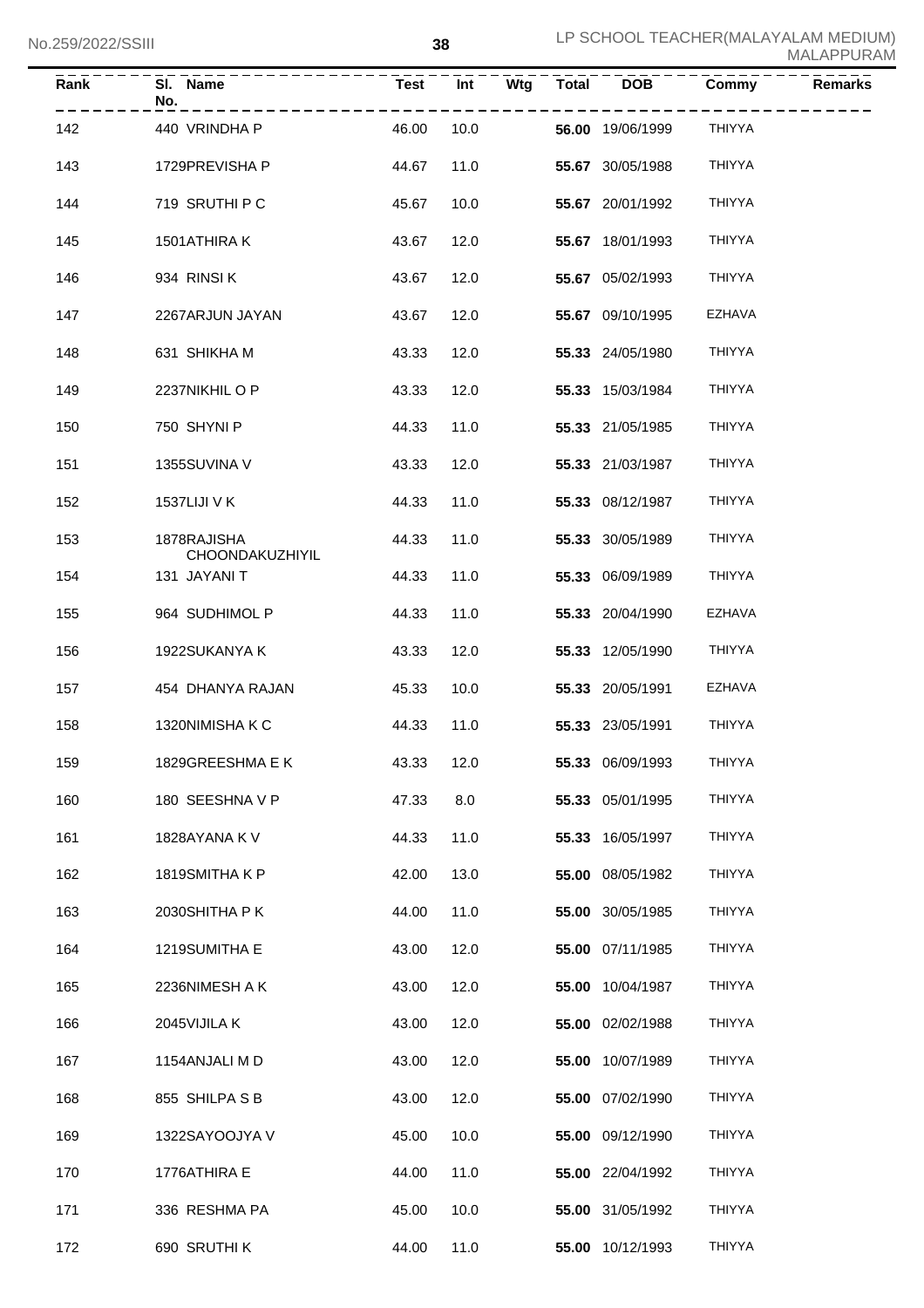| Rank | SI. Name<br>No.<br>. <u>.</u> . |            | Test Int |  | $Wtg$ Total DOB  | Commy         | <b>Remarks</b> |
|------|---------------------------------|------------|----------|--|------------------|---------------|----------------|
| 173  | 1430SHAJIMA M                   | 42.67      | 12.0     |  | 54.67 30/04/1983 | THIYYA        |                |
| 174  | 2176VISHNU DINESH N P           | 42.67      | 12.0     |  | 54.67 01/06/1983 | <b>THIYYA</b> |                |
| 175  | 544 RAMYA P                     | 43.67      | 11.0     |  | 54.67 09/03/1985 | <b>THIYYA</b> |                |
| 176  | 1005SAJITHA K P                 | 42.67      | 12.0     |  | 54.67 10/05/1985 | <b>THIYYA</b> |                |
| 177  | 240 SHYNY MELADAN               | 44.67      | 10.0     |  | 54.67 14/06/1985 | <b>THIYYA</b> |                |
| 178  | 1830SHIBILA P                   | 43.67      | 11.0     |  | 54.67 18/01/1986 | <b>THIYYA</b> |                |
| 179  | 1054LEKSHMIC                    | 44.67      | 10.0     |  | 54.67 02/03/1986 | EZHAVA        |                |
| 180  | 1354REEBARANI K K               | 42.67      | 12.0     |  | 54.67 28/04/1989 | <b>THIYYA</b> |                |
| 181  | 1535NIMISHA P                   | 42.67      | 12.0     |  | 54.67 20/05/1990 | <b>THIYYA</b> |                |
| 182  | 221 RESHMA P                    | 45.67      | 9.0      |  | 54.67 06/03/1991 | <b>THIYYA</b> |                |
| 183  | 7 SHANILA K                     | 42.67      | 12.0     |  | 54.67 22/11/1995 | <b>THIYYA</b> |                |
| 184  | 2132ROHITH M                    | 42.67      | 12.0     |  | 54.67 03/01/1997 | <b>THIYYA</b> |                |
| 185  | 470 NITHA E                     | 42.33      | 12.0     |  | 54.33 20/01/1986 | <b>THIYYA</b> |                |
| 186  | 1942NITHYA P P                  | 42.33      | 12.0     |  | 54.33 12/05/1986 | <b>THIYYA</b> |                |
| 187  | 692 ANOOJA C P                  | 44.33      | 10.0     |  | 54.33 01/05/1988 | <b>THIYYA</b> |                |
| 188  | 1220DILSHAKS                    | 42.33      | 12.0     |  | 54.33 23/01/1989 | <b>THIYYA</b> |                |
| 189  | <b>1567SUNU V</b>               | 42.33      | 12.0     |  | 54.33 30/06/1989 | <b>THIYYA</b> |                |
| 190  | 375 BINITHA P K                 | 43.33 11.0 |          |  | 54.33 04/02/1990 | THIYYA        |                |
| 191  | 563 NEETHU E                    | 43.33      | 11.0     |  | 54.33 30/05/1990 | THIYYA        |                |
| 192  | 1864NEENU K                     | 42.33      | 12.0     |  | 54.33 15/08/1992 | THIYYA        |                |
| 193  | 1608AMRUTHA K                   | 43.33      | 11.0     |  | 54.33 08/01/1997 | THIYYA        |                |
| 194  | 2091JESSIC                      | 42.00      | 12.0     |  | 54.00 21/06/1985 | THIYYA        |                |
| 195  | 1324SHIMNA K P                  | 43.00      | 11.0     |  | 54.00 19/05/1988 | THIYYA        |                |
| 196  | 1728JEENA P M                   | 43.00      | 11.0     |  | 54.00 30/05/1988 | THIYYA        |                |
| 197  | 1398RANJU KRISHNA K             | 42.00      | 12.0     |  | 54.00 14/12/1988 | THIYYA        |                |
| 198  | 189 PRABISHA C V                | 44.00      | 10.0     |  | 54.00 18/01/1989 | THIYYA        |                |
| 199  | 1323BINSI V                     | 43.00      | 11.0     |  | 54.00 20/04/1989 | THIYYA        |                |
| 200  | 1280SOUMYA A V                  | 44.00      | 10.0     |  | 54.00 15/07/1989 | THIYYA        |                |
| 201  | 1100SHYBA P                     | 43.00      | 11.0     |  | 54.00 07/05/1990 | THIYYA        |                |
| 202  | 1292ANISHA K K                  | 43.00      | 11.0     |  | 54.00 27/05/1990 | THIYYA        |                |
| 203  | 1145AMRUTHA KRISHNAN A          | 43.00      | 11.0     |  | 54.00 31/12/1991 | THIYYA        |                |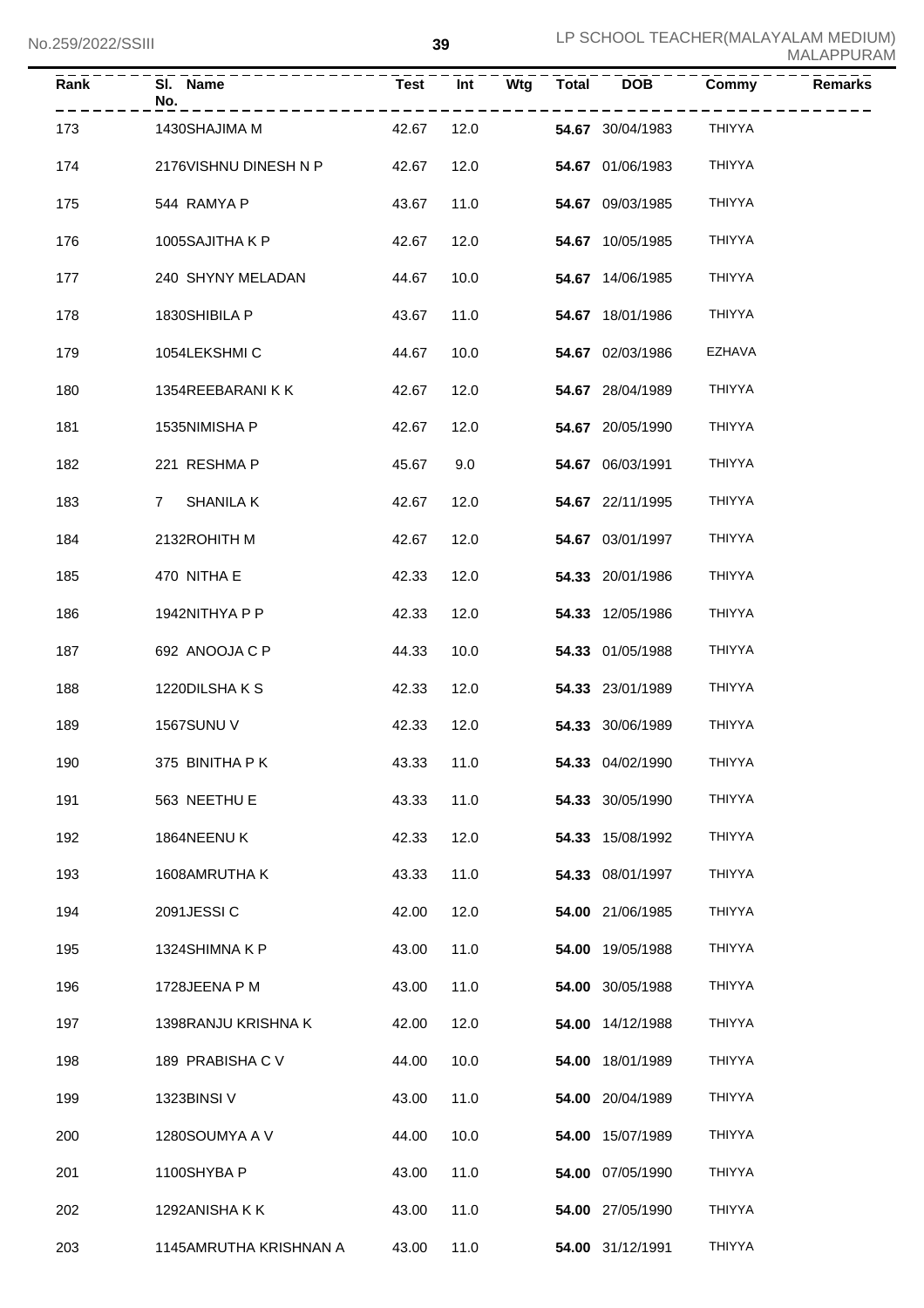| Rank | SI. Name<br>No.        | <b>Test</b> | Int  | Wtg | <b>Total</b> | <b>DOB</b>       | Commy                                           | <b>Remarks</b>  |
|------|------------------------|-------------|------|-----|--------------|------------------|-------------------------------------------------|-----------------|
| 204  | 150 REKHA A            | 42.00       | 12.0 |     |              | 54.00 08/01/1993 | THIYYA                                          |                 |
| 205  | 1638NEETHU P           | 42.00       | 12.0 |     |              | 54.00 20/02/1993 | <b>THIYYA</b>                                   |                 |
| 206  | 1785RESHMAR            | 43.00       | 11.0 |     |              | 54.00 08/02/1994 | <b>THIYYA</b>                                   |                 |
| 207  | 794 JINI P N           | 41.67       | 12.0 |     |              | 53.67 25/01/1982 | <b>THIYYA</b>                                   |                 |
| 208  | 103 SUSHIDA U K        | 41.67       | 12.0 |     |              | 53.67 08/05/1985 | <b>THIYYA</b>                                   |                 |
| 209  | 163 VIJEEDAS P M       | 41.67       | 12.0 |     |              | 53.67 24/06/1985 | <b>THIYYA</b>                                   |                 |
| 210  | 2074JEESHNAKR          | 42.67       | 11.0 |     |              | 53.67 15/12/1987 | <b>THIYYA</b>                                   |                 |
| 211  | 675 MAYA P             | 43.67       | 10.0 |     |              | 53.67 12/01/1988 | <b>THIYYA</b>                                   |                 |
| 212  | 397 SARITHA V          | 41.67       | 12.0 |     |              | 53.67 18/05/1989 | <b>THIYYA</b>                                   |                 |
| 213  | 646 MANEESHA POTTAMMAL | 42.67       | 11.0 |     |              | 53.67 24/11/1990 | <b>THIYYA</b>                                   |                 |
| 214  | 1698ANASWARA G         | 42.67       | 11.0 |     |              | 53.67 07/04/1992 | <b>THIYYA</b>                                   |                 |
| 215  | 425 SINDHU P THAMPI    | 42.33       | 11.0 |     |              | 53.33 24/09/1979 | <b>EZHAVA</b>                                   |                 |
| 216  | 1261SONY KP            | 41.33       | 12.0 |     |              | 53.33 20/05/1980 | <b>THIYYA</b>                                   |                 |
| 217  | 151 SAJINI P R         | 43.33       | 10.0 |     |              |                  | 53.33 10/05/1982 THANDAN [COCHI<br>AND MALABAR] |                 |
| 218  | 1955NISHA K            | 41.33       | 12.0 |     |              | 53.33 11/05/1982 | <b>THIYYA</b>                                   |                 |
| 219  | 364 SHIJNATP           | 42.33       | 11.0 |     |              | 53.33 17/05/1987 | <b>THIYYA</b>                                   |                 |
| 220  | 1321LISSY K            | 43.33       | 10.0 |     |              | 53.33 31/05/1987 | <b>THIYYA</b>                                   |                 |
| 221  | 1281SUNITHA E          | 42.33       | 11.0 |     |              | 53.33 02/11/1987 | <b>THIYYA</b>                                   |                 |
| 222  | <b>SITHARA M</b><br>41 | 42.33       | 11.0 |     |              | 53.33 25/11/1987 | <b>THIYYA</b>                                   |                 |
| 223  | 965 BIMISHA K          | 41.33       | 12.0 |     |              | 53.33 21/05/1988 | <b>THIYYA</b>                                   |                 |
| 224  | 1566SILPAC             | 41.33       | 12.0 |     |              | 53.33 03/11/1988 | <b>THIYYA</b>                                   |                 |
| 225  | 689 RAMYA T            | 42.33       | 11.0 |     |              | 53.33 05/05/1989 | <b>THIYYA</b>                                   |                 |
| 226  | 1155SOUMYA C P         | 43.33       | 10.0 |     |              | 53.33 20/05/1993 | <b>THIYYA</b>                                   |                 |
| 227  | 997 RINJURAJ C         | 41.33       | 12.0 |     |              | 53.33 02/11/1996 | <b>THIYYA</b>                                   |                 |
| 228  | 981 MANJUSHA T         | 42.00       | 11.0 |     |              | 53.00 20/05/1988 | THIYYA                                          | , Wife of Jawan |
| 229  | 1259JIJITHA K          | 41.00       | 12.0 |     |              | 53.00 30/05/1983 | <b>THIYYA</b>                                   |                 |
| 230  | 222 DHANYA P           | 42.00       | 11.0 |     |              | 53.00 27/05/1985 | <b>THIYYA</b>                                   |                 |
| 231  | 469 NEETHU N V         | 43.00       | 10.0 |     |              | 53.00 06/04/1988 | <b>EZHAVA</b>                                   |                 |
| 232  | 294 VIJISHA PK         | 40.00       | 13.0 |     |              | 53.00 27/05/1988 | <b>THIYYA</b>                                   |                 |
| 233  | 90 BINDHYA M           | 44.00       | 9.0  |     |              | 53.00 07/06/1988 | <b>THIYYA</b>                                   |                 |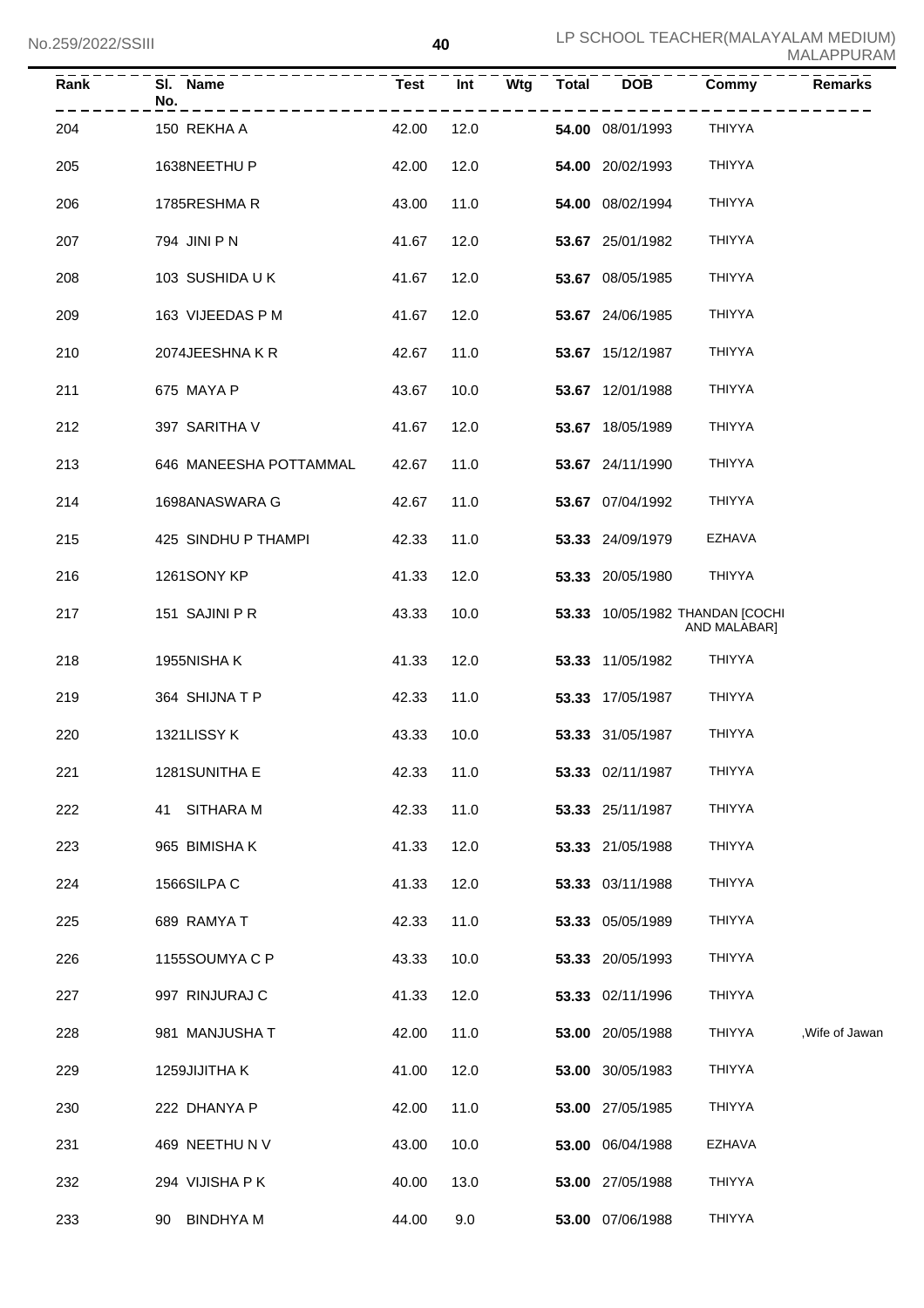| Rank | SI. Name<br>No.<br>- - - - - - - - - - - |            |                |  |                  | Commy          | <b>Remarks</b> |
|------|------------------------------------------|------------|----------------|--|------------------|----------------|----------------|
| 234  | 362 ASWATHY V P                          | 41.00      | $   -$<br>12.0 |  | 53.00 16/09/1989 | ----<br>THIYYA |                |
| 235  | 918 JINSYTP                              | 42.00      | 11.0           |  | 53.00 11/03/1990 | <b>THIYYA</b>  |                |
| 236  | 1607SREESHA A                            | 42.00      | 11.0           |  | 53.00 14/05/1990 | <b>THIYYA</b>  |                |
| 237  | 807 AMITHA A P                           | 42.00      | 11.0           |  | 53.00 16/05/1990 | <b>THIYYA</b>  |                |
| 238  | 843 DEEPA A                              | 41.00      | 12.0           |  | 53.00 25/05/1991 | <b>THIYYA</b>  |                |
| 239  | 936 ANU KALANGADAN                       | 42.00      | 11.0           |  | 53.00 28/01/1992 | <b>THIYYA</b>  |                |
| 240  | 1908CHAITHANYA C                         | 42.00      | 11.0           |  | 53.00 10/03/1993 | <b>THIYYA</b>  |                |
| 241  | 1969DIVYA CK                             | 40.67      | 12.0           |  | 52.67 04/05/1986 | <b>THIYYA</b>  |                |
| 242  | 996 MANJULA T                            | 40.67      | 12.0           |  | 52.67 19/02/1988 | <b>THIYYA</b>  |                |
| 243  | 2105SHEEJA E                             | 41.67      | 11.0           |  | 52.67 26/01/1989 | <b>THIYYA</b>  |                |
| 244  | 2151SUJEESH S                            | 40.67      | 12.0           |  | 52.67 12/03/1990 | <b>EZHAVA</b>  |                |
| 245  | 1833NAVYA V                              | 41.67      | 11.0           |  | 52.67 30/05/1992 | <b>THIYYA</b>  |                |
| 246  | 1127ARUNDHATHI T K                       | 41.67      | 11.0           |  | 52.67 27/02/1995 | <b>THIYYA</b>  |                |
| 247  | 1695SREEDEVI P                           | 40.33      | 12.0           |  | 52.33 30/04/1983 | <b>EZHAVA</b>  |                |
| 248  | 2046NISHAK                               | 40.33      | 12.0           |  | 52.33 16/05/1984 | <b>THIYYA</b>  |                |
| 249  | 1110PREETHU C                            | 41.33      | 11.0           |  | 52.33 09/09/1988 | <b>THIYYA</b>  |                |
| 250  | 1109LEKHA V S                            | 41.33      | 11.0           |  | 52.33 01/04/1989 | <b>EZHAVA</b>  |                |
| 251  | 1385LINI KAMMUTH                         | 41.33 11.0 |                |  | 52.33 02/05/1989 | THIYYA         |                |
| 252  | 808 ASWATHI P                            | 40.33      | 12.0           |  | 52.33 27/12/1990 | <b>THIYYA</b>  |                |
| 253  | 329 AKHILA N                             | 41.33      | 11.0           |  | 52.33 20/05/1993 | <b>THIYYA</b>  |                |
| 254  | 1365GREESHMA V G                         | 41.33      | 11.0           |  | 52.33 28/08/1993 | <b>THIYYA</b>  |                |
| 255  | 394 MIDHUMOL M                           | 40.33      | 12.0           |  | 52.33 01/11/1993 | <b>THIYYA</b>  |                |
| 256  | 1083SARANYA SURESH C                     | 42.33      | 10.0           |  | 52.33 09/11/1995 | <b>THIYYA</b>  |                |
| 257  | 1308JAYANTHIT P                          | 40.00      | 12.0           |  | 52.00 01/05/1976 | THIYYA         |                |
| 258  | 829 NAGEESHA N                           | 40.00      | 12.0           |  | 52.00 31/05/1981 | THIYYA         |                |
| 259  | 1502RASMI A                              | 42.00      | 10.0           |  | 52.00 17/03/1985 | THIYYA         |                |
| 260  | 1804ANJANA JAYANANDAN P                  | 40.00      | 12.0           |  | 52.00 16/05/1987 | THIYYA         |                |
| 261  | 950 LIJI T                               | 41.00      | 11.0           |  | 52.00 22/03/1989 | THIYYA         |                |
| 262  | 376 ATHULYA C                            | 40.00      | 12.0           |  | 52.00 14/11/1990 | THIYYA         |                |
| 263  | 1893SRUTHI M K                           | 41.00      | 11.0           |  | 52.00 10/02/1992 | THIYYA         |                |
| 264  | 361 VIDYA T                              | 41.00      | 11.0           |  | 52.00 02/05/1993 | THIYYA         |                |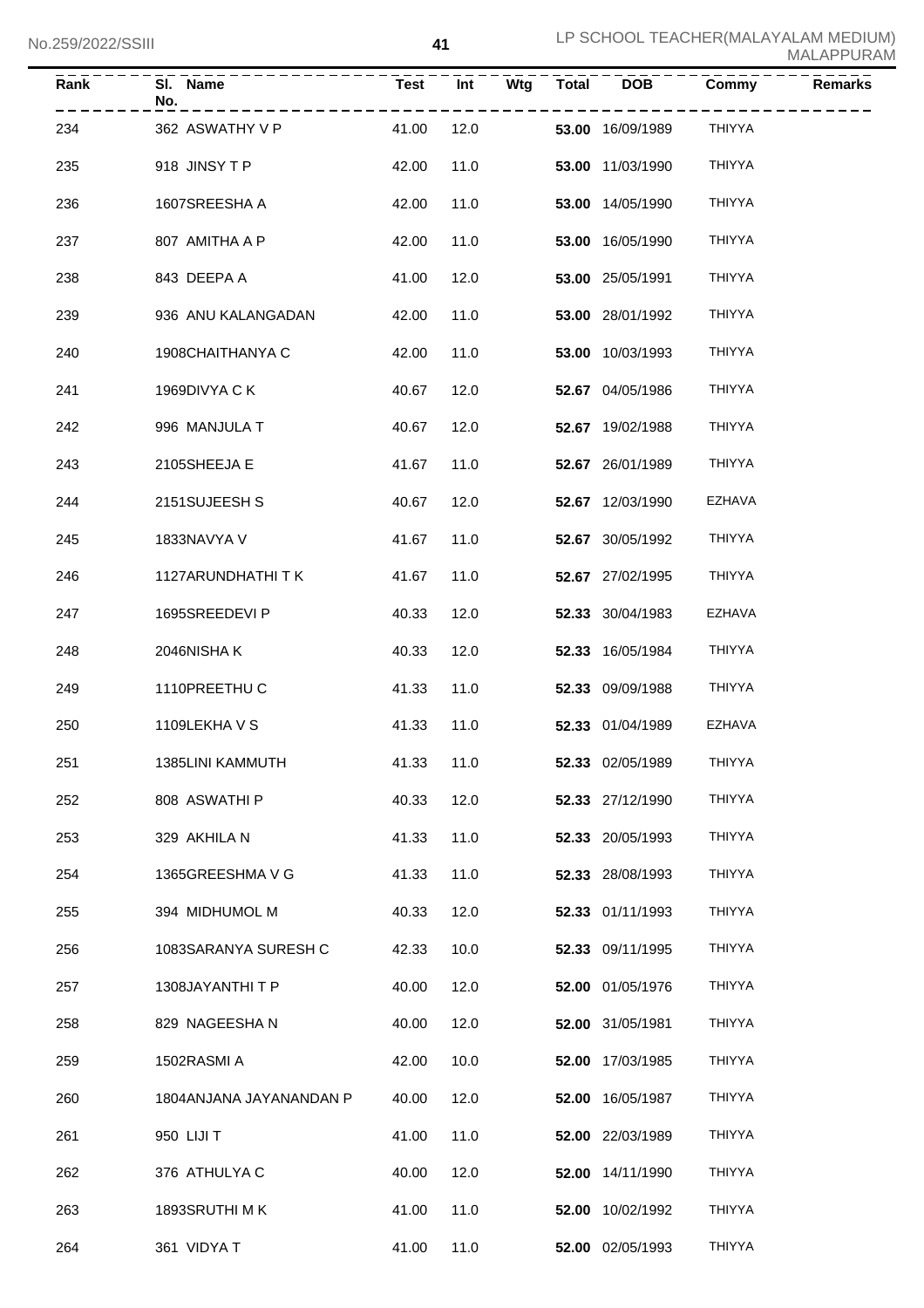| <b>Rank</b> | SI. Name<br>No.        | <b>Test</b> | Int  | Wtg $\overline{\phantom{a}}$ Total | $\overline{DOB}$        | Commy         | <b>Remarks</b> |
|-------------|------------------------|-------------|------|------------------------------------|-------------------------|---------------|----------------|
| 265         | 1668VIJITHA V          | 39.67       | 12.0 |                                    | <b>51.67</b> 10/12/1985 | <b>THIYYA</b> |                |
| 266         | 1805DEEPATP            | 39.67       | 12.0 |                                    | 51.67 24/03/1986        | <b>THIYYA</b> |                |
| 267         | 1189DHANYA K V         | 38.67       | 13.0 |                                    | 51.67 15/05/1986        | <b>THIYYA</b> |                |
| 268         | 2150VIJI MURIYANKANDAN | 40.67       | 11.0 |                                    | 51.67 17/12/1986        | <b>THIYYA</b> |                |
| 269         | 1356ALEENA T           | 40.67       | 11.0 |                                    | 51.67 05/04/1989        | <b>THIYYA</b> |                |
| 270         | 1099ROSHNARA R         | 41.67       | 10.0 |                                    | 51.67 22/10/1990        | <b>THIYYA</b> |                |
| 271         | 629 SANDHYA O          | 40.67       | 11.0 |                                    | 51.67 21/01/1991        | <b>THIYYA</b> |                |
| 272         | 1366NEETHU KRISHNA K   | 40.67       | 11.0 |                                    | 51.67 01/06/1991        | <b>THIYYA</b> |                |
| 273         | 1578ARYA S             | 40.67       | 11.0 |                                    | 51.67 18/08/1991        | <b>EZHAVA</b> |                |
| 274         | 995 JITHUSHA P         | 40.67       | 11.0 |                                    | 51.67 28/08/1993        | <b>THIYYA</b> |                |
| 275         | 889 GREESHMA K         | 40.67       | 11.0 |                                    | 51.67 04/02/1995        | <b>THIYYA</b> |                |
| 276         | 982 PRIYA V VADERI     | 39.33       | 12.0 |                                    | 51.33 26/05/1982        | <b>THIYYA</b> |                |
| 277         | 966 SANITHA M          | 40.33       | 11.0 |                                    | 51.33 24/09/1983        | <b>THIYYA</b> |                |
| 278         | 1006LIJI P             | 39.33       | 12.0 |                                    | 51.33 20/05/1984        | <b>THIYYA</b> |                |
| 279         | 2254AJITH M            | 39.33       | 12.0 |                                    | 51.33 12/04/1988        | <b>THIYYA</b> |                |
| 280         | 501 SARITHA P          | 39.33       | 12.0 |                                    | 51.33 23/07/1988        | <b>THIYYA</b> |                |
| 281         | 130 SUJA P             | 41.33       | 10.0 |                                    | 51.33 22/03/1989        | <b>THIYYA</b> |                |
| 282         | 102 SOUMYA P           | 39.33 12.0  |      |                                    | 51.33 17/04/1989        | <b>THIYYA</b> |                |
| 283         | 858 ATHIRA P           | 40.33       | 11.0 |                                    | 51.33 24/10/1993        | <b>THIYYA</b> |                |
| 284         | 2044ATHIRA O K         | 39.33       | 12.0 |                                    | 51.33 25/01/1994        | THIYYA        |                |
| 285         | 1441SUJISHA V K        | 39.33       | 12.0 |                                    | 51.33 16/05/1994        | THIYYA        |                |
| 286         | 903 JISHAKP            | 39.00       | 12.0 |                                    | 51.00 04/05/1984        | THIYYA        |                |
| 287         | 1760ANU M              | 40.00       | 11.0 |                                    | 51.00 26/05/1985        | THIYYA        |                |
| 288         | 1071DHANYA V           | 41.00       | 10.0 |                                    | 51.00 30/05/1986        | THIYYA        |                |
| 289         | 165 SARITHA A V        | 40.00       | 11.0 |                                    | 51.00 10/03/1987        | THIYYA        |                |
| 290         | 593 ASWATHI M          | 41.00       | 10.0 |                                    | 51.00 01/03/1991        | THIYYA        |                |
| 291         | 916 LIJI MA            | 40.00       | 11.0 |                                    | 51.00 31/05/1991        | <b>THIYYA</b> |                |
| 292         | 1831JINSY PK           | 39.00       | 12.0 |                                    | 51.00 24/05/1992        | <b>THIYYA</b> |                |
| 293         | <b>1547SINJU V C</b>   | 38.67       | 12.0 |                                    | 50.67 20/01/1981        | <b>THIYYA</b> |                |
| 294         | 396 JISHA P K          | 38.67       | 12.0 |                                    | 50.67 10/01/1984        | THIYYA        |                |
| 295         | 888 SHAIBA K           | 38.67       | 12.0 |                                    | 50.67 15/04/1984        | EZHAVA        |                |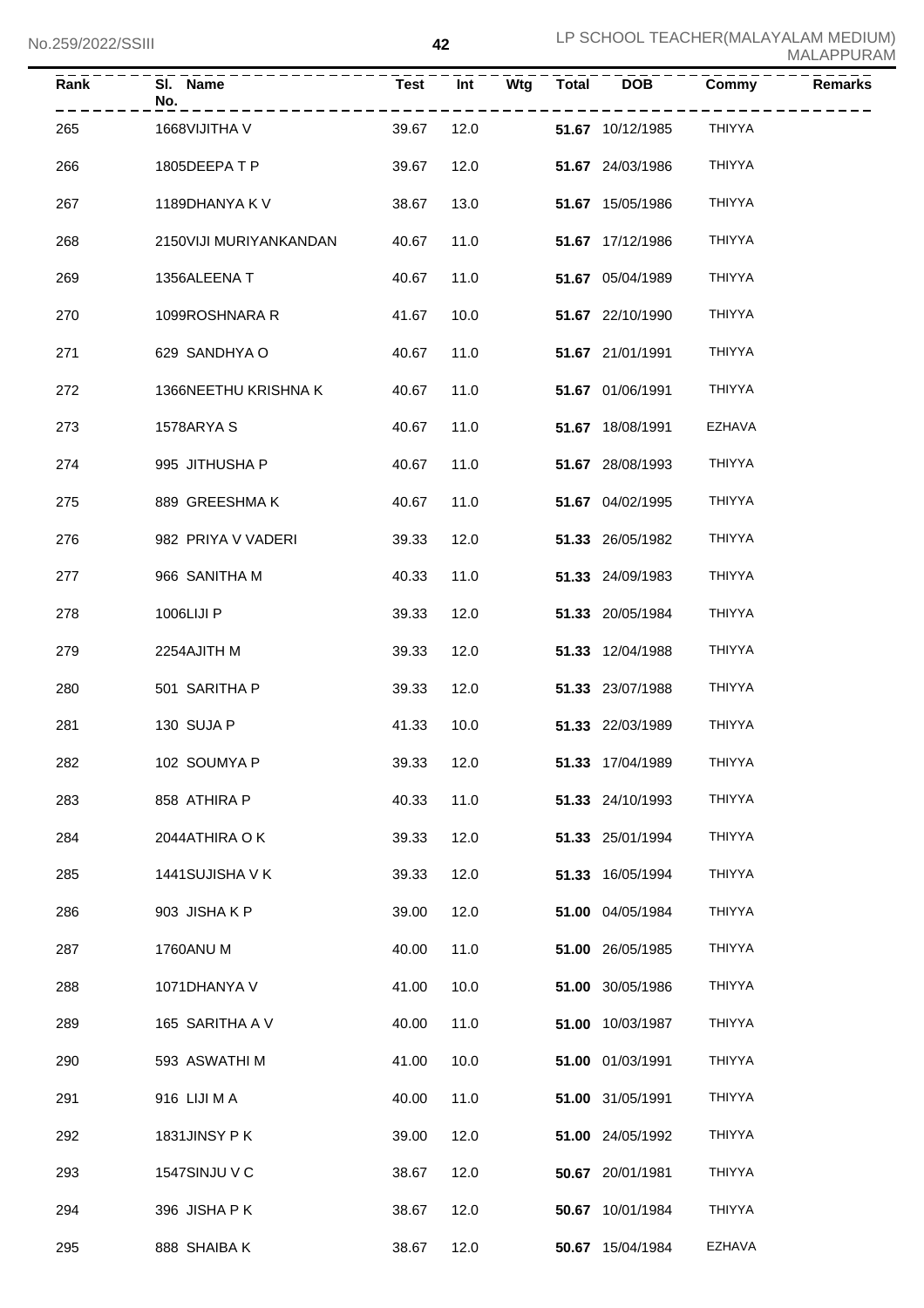| Rank | SI. Name<br>No.          | <b>Test</b> | Int<br>Wtg | <b>Total</b> | <b>DOB</b>       | Commy         | <b>Remarks</b>     |
|------|--------------------------|-------------|------------|--------------|------------------|---------------|--------------------|
| 296  | 1143BINSHAMM             | 38.67       | 12.0       |              | 50.67 14/01/1986 | <b>THIYYA</b> |                    |
| 297  | 2029SREESHMA V           | 38.67       | 12.0       |              | 50.67 15/05/1987 | THIYYA        |                    |
| 298  | 1742ANILA P              | 39.67       | 11.0       |              | 50.67 25/12/1988 | <b>THIYYA</b> |                    |
| 299  | 2062SAJITHA MOL C        | 40.67       | 10.0       |              | 50.67 25/05/1989 | <b>THIYYA</b> |                    |
| 300  | 1429DEEPTHIT             | 38.67       | 12.0       |              | 50.67 17/05/1991 | <b>THIYYA</b> |                    |
| 301  | 1475ANASWARA P K         | 38.67       | 12.0       |              | 50.67 09/12/1994 | <b>THIYYA</b> |                    |
| 302  | 345 SHINJU P             | 38.33       | 12.0       |              | 50.33 22/05/1986 | <b>THIYYA</b> |                    |
| 303  | 591 VIDYARANI C T        | 38.33       | 12.0       |              | 50.33 20/05/1987 | <b>THIYYA</b> |                    |
| 304  | 2012JEENA P N            | 39.33       | 11.0       |              | 50.33 01/09/1989 | <b>THIYYA</b> |                    |
| 305  | 152 JIMSHI M V           | 39.33       | 11.0       |              | 50.33 02/10/1989 | <b>THIYYA</b> |                    |
| 306  | 1260SRUTHI C R           | 38.33       | 12.0       |              | 50.33 30/05/1990 | <b>THIYYA</b> |                    |
| 307  | 876 SIJI K               | 38.33       | 12.0       |              | 50.33 15/05/1991 | <b>THIYYA</b> |                    |
| 308  | 281 SHINYA K M           | 39.33       | 11.0       |              | 50.33 08/04/1993 | <b>THIYYA</b> |                    |
| 309  | 1337SUJISHA SUNDARAN T S | 39.33       | 11.0       |              | 50.33 10/04/1993 | <b>EZHAVA</b> |                    |
| 310  | 1038ARYAM                | 40.33       | 10.0       |              | 50.33 24/08/1997 | THIYYA        |                    |
| 311  | 1413CHITHRA P R          | 39.00       | 11.0       |              | 50.00 25/05/1986 | THIYYA        | Rashtrapati Guide, |
| 312  | 603 REESHMAKP            | 39.00       | 11.0       |              | 50.00 24/04/1981 | THIYYA        |                    |
| 313  | 994 BINDU T P            | 38.00       | 12.0       |              | 50.00 19/11/1983 | THIYYA        |                    |
| 314  | 330 SHALIPL              | 38.00       | 12.0       |              | 50.00 17/03/1984 | <b>THIYYA</b> |                    |
| 315  | 411 SUDHARA K            | 38.00       | 12.0       |              | 50.00 25/05/1985 | <b>THIYYA</b> |                    |
| 316  | 592 DIVYA K G            | 39.00       | 11.0       |              | 50.00 30/05/1986 | <b>THIYYA</b> |                    |
| 317  | 532 RESHMA P             | 40.00       | 10.0       |              | 50.00 06/05/1987 | <b>THIYYA</b> |                    |
| 318  | 1126BHAVYA P             | 39.00       | 11.0       |              | 50.00 12/04/1988 | <b>THIYYA</b> |                    |
| 319  | 1609PREETHIV             | 39.00       | 11.0       |              | 50.00 20/05/1988 | <b>THIYYA</b> |                    |
| 320  | 347 SHYMA C P            | 39.00       | 11.0       |              | 50.00 16/11/1988 | <b>THIYYA</b> |                    |
| 321  | 1052SINI K               | 40.00       | 10.0       |              | 50.00 21/08/1991 | <b>THIYYA</b> |                    |
| 322  | 1279PRAJUSHA A           | 40.00       | 10.0       |              | 50.00 06/02/1992 | <b>THIYYA</b> |                    |
| 323  | 1696SREENITHYA A K       | 40.00       | 10.0       |              | 50.00 21/08/1993 | <b>THIYYA</b> |                    |
| 324  | 1399SHYNI I V            | 38.67       | 11.0       |              | 49.67 24/05/1979 | <b>THIYYA</b> |                    |
| 325  | 980 BINDU C              | 38.67       | 11.0       |              | 49.67 25/04/1986 | THIYYA        |                    |
| 326  | 1368SOUMYA P             | 38.67       | 11.0       |              | 49.67 09/09/1989 | <b>THIYYA</b> |                    |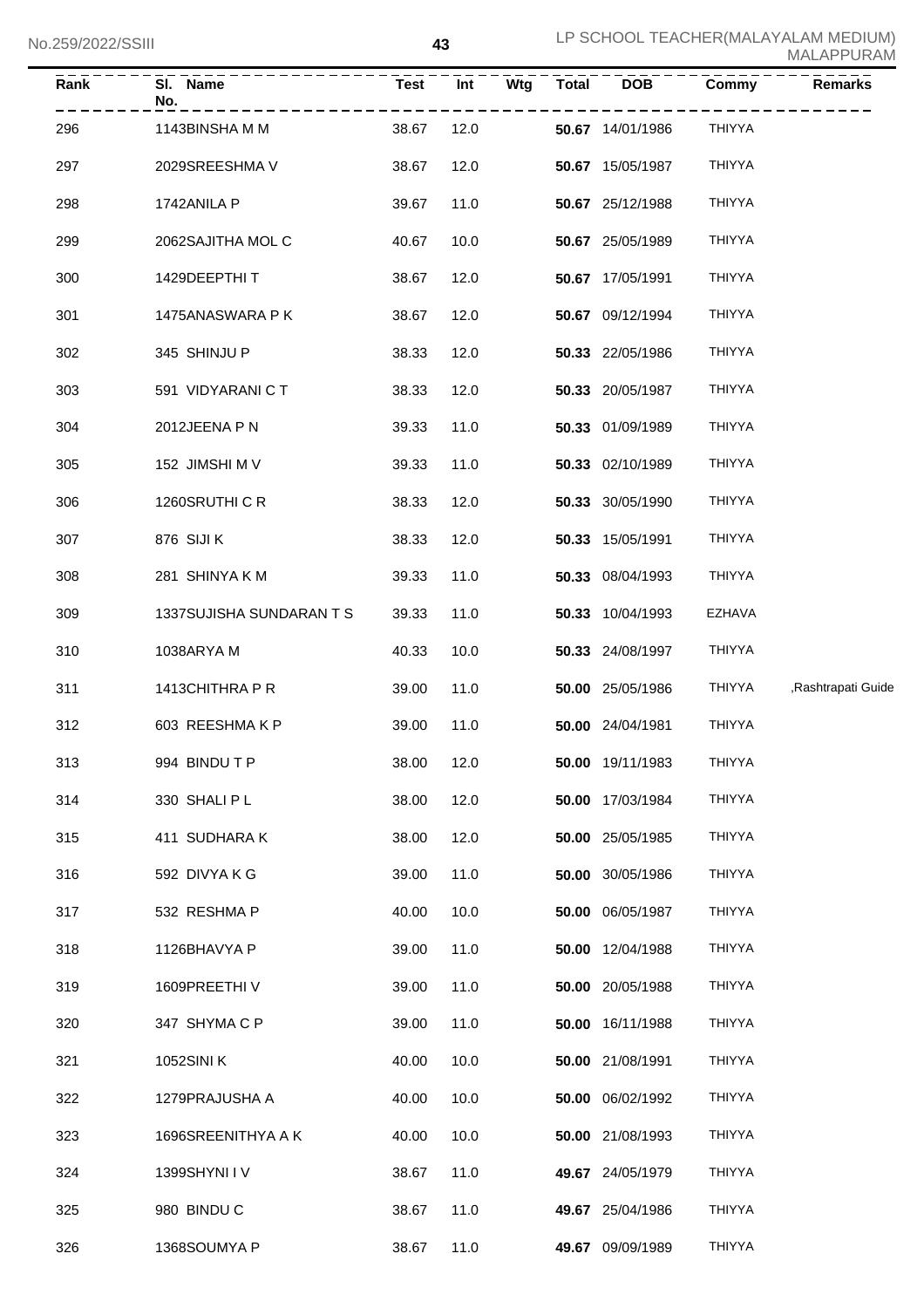| Rank | SI. Name<br>No.       | <b>Test</b> | Int                    | Wtg | <b>Total</b> | <b>DOB</b>       | Commy                         | <b>Remarks</b> |
|------|-----------------------|-------------|------------------------|-----|--------------|------------------|-------------------------------|----------------|
| 327  | 346 SHABILA CK        | 38.67       | 11.0                   |     |              | 49.67 22/09/1990 | THIYYA                        |                |
| 328  | 1759HARITHA T H       | 38.67       | 11.0                   |     |              | 49.67 25/05/1991 | <b>THIYYA</b>                 |                |
| 329  | 2061RESHMA KC         | 38.67       | 11.0                   |     |              | 49.67 25/05/1992 | <b>THIYYA</b>                 |                |
| 330  | 154 GEETHA PATTANATH  | 38.33       | 11.0                   |     |              | 49.33 11/05/1981 | <b>THIYYA</b>                 |                |
| 331  | 55 DHANYA V DAS       | 38.33       | 11.0                   |     |              | 49.33 10/04/1986 | <b>EZHAVA</b>                 |                |
| 332  | 1879SANITHA M         | 38.33       | 11.0                   |     |              | 49.33 30/04/1987 | <b>THIYYA</b>                 |                |
| 333  | 856 DEVIKA C S        | 38.33       | 11.0                   |     |              | 49.33 13/05/1987 | EZHAVA                        |                |
| 334  | 23 SHYNIPK            | 38.33       | 11.0                   |     |              | 49.33 26/05/1988 | <b>THIYYA</b>                 |                |
| 335  | 515 DARSANA DEVI M K  | 38.33       | 11.0                   |     |              | 49.33 10/04/1990 | <b>THIYYA</b>                 |                |
| 336  | 630 SHAINIMOL C       | 38.00       | 11.0                   |     |              | 49.00 07/07/1985 | <b>THIYYA</b>                 |                |
| 337  | 1712JINSHAT           | 38.00       | 11.0                   |     |              | 49.00 25/10/1988 | <b>THIYYA</b>                 |                |
| 338  | 806 BINITHA M         | 38.00       | 11.0                   |     |              | 49.00 28/04/1989 | <b>THIYYA</b>                 |                |
| 339  | 176 KRISHNA S ANAND   | 39.00       | 10.0                   |     |              | 49.00 27/05/1992 | EZHAVA                        |                |
| 340  | 1786PRAMEELA KUMARI K | 38.67       | 10.0                   |     |              | 48.67 14/04/1979 | EZHAVA                        |                |
| 341  | 482 SHYNIC            | 38.67       | 10.0                   |     |              | 48.67 13/09/1985 | <b>THIYYA</b>                 |                |
| 342  | 1577SRUTHI P          | 38.67       | 10.0                   |     |              | 48.67 02/08/1986 | <b>THIYYA</b>                 |                |
| 343  | 118 SOUMYAK           | 38.67       | 10.0                   |     |              | 48.67 16/05/1988 | <b>THIYYA</b>                 |                |
| 344  | 87 LIJI V             | 38.67 10.0  |                        |     |              | 48.67 03/02/1989 | <b>THIYYA</b>                 |                |
|      |                       |             | <b>Scheduled Caste</b> |     |              |                  |                               |                |
| 1    | 1200GEETHA TK         | 49.67       | 12.0                   |     |              |                  | 61.67 01/05/1989 SC-CHERUMAN  |                |
| 2    | 2075RANJINA M         | 49.33       | 12.0                   |     |              |                  | 61.33 31/05/1986 SC-MANNAN-SC |                |
| 3    | 1199VANITHA TV        | 48.00       | 13.0                   |     |              | 61.00 30/05/1980 | SC-VETTUVAN                   |                |
| 4    | 2178SABU C S          | 49.00       | 12.0                   |     |              | 61.00 04/05/1989 | SC-PARAYAN                    |                |
| 5    | 26 ATHIRA A           | 48.67       | 12.0                   |     |              | 60.67 16/03/1991 | SC-MANNAN                     |                |
| 6    | 443 RESHMAKP          | 49.67       | 11.0                   |     |              | 60.67 31/05/1991 | <b>SC-CHERUMAN</b>            |                |
| 7    | 1686ATHIRA C P        | 48.33       | 12.0                   |     |              | 60.33 03/03/1993 | SC-MANNAN                     |                |
| 8    | 1443SABITHA K P       | 48.00       | 12.0                   |     |              | 60.00 21/12/1989 | SC-MANNAN                     |                |
| 9    | 1970CHITRAK           | 48.00       | 12.0                   |     |              | 60.00 30/05/1991 | SC-KANAKKAN                   |                |
| 10   | 314 SRUTHY P          | 48.00       | 12.0                   |     |              | 60.00 15/11/1995 | SC-PANAN                      |                |
| 11   | 25 SAJINA K K         | 48.67       | 11.0                   |     |              | 59.67 02/02/1982 | SC-PARAVAN                    |                |
| 12   | 2211PRAMOD K P        | 46.67       | 13.0                   |     |              | 59.67 13/12/1987 | SC-KANAKKAN                   |                |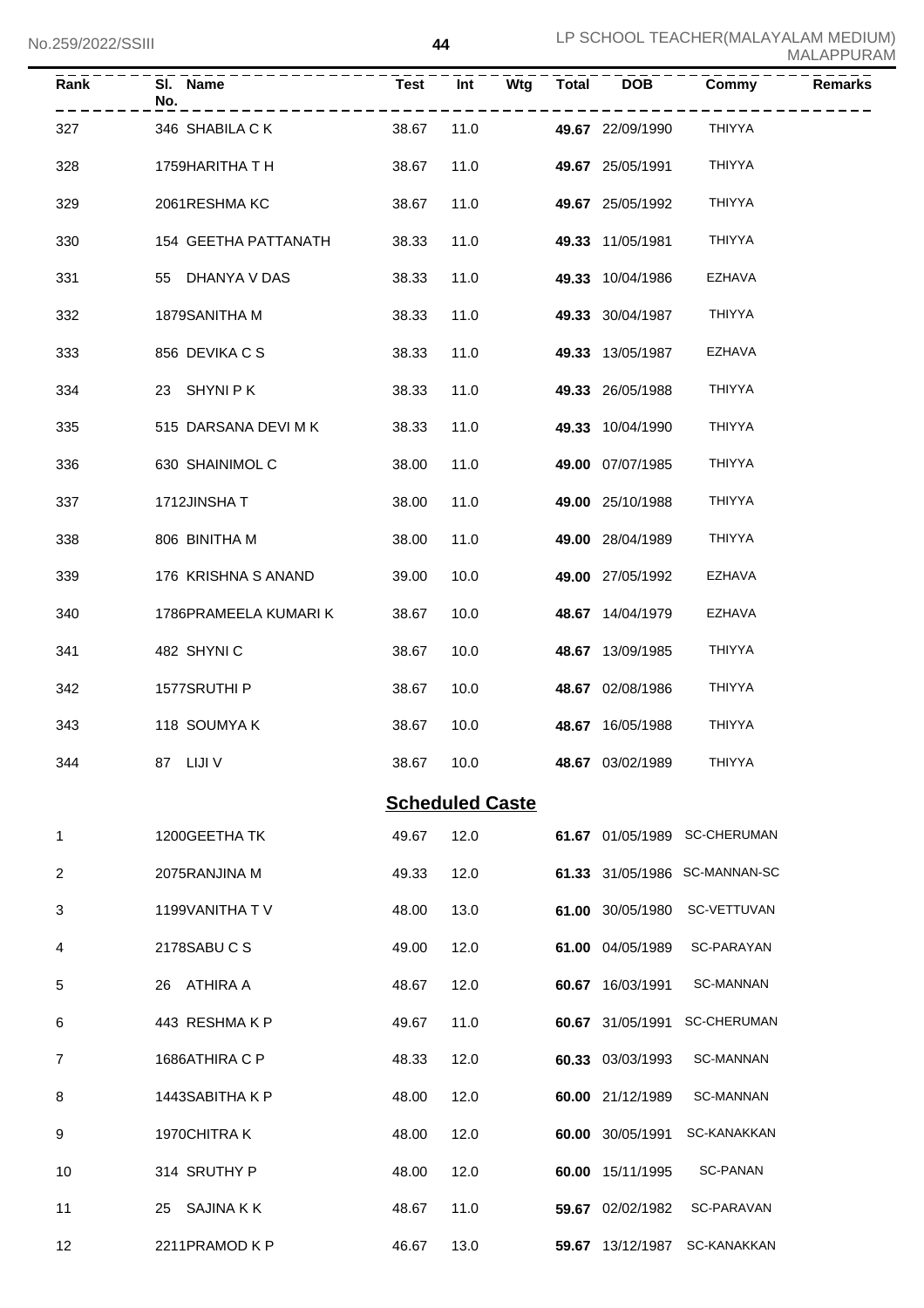| LZJYZUZZ/JJIII |                          |             | 40   |     |       |                         |                                | MALAPPURAM     |
|----------------|--------------------------|-------------|------|-----|-------|-------------------------|--------------------------------|----------------|
| Rank           | SI. Name<br>No.          | <b>Test</b> | Int  | Wtg | Total | <b>DOB</b>              | Commy                          | <b>Remarks</b> |
| 13             | 860 RENJITHAMOL P        | 47.67       | 12.0 |     |       |                         | 59.67 14/05/1996 SC-KANAKKAN   |                |
| 14             | 211 REKHAB               | 48.00       | 11.0 |     |       | 59.00 15/05/1982        | SC-PULAYAN                     |                |
| 15             | 270 DIVYA M              | 47.00       | 12.0 |     |       | <b>59.00</b> 25/05/1992 | <b>SC-MANNAN</b>               |                |
| 16             | 2134SASIDHARAN P         | 46.33       | 12.0 |     |       |                         | 58.33 20/04/1982 SC-PERUMANNAN |                |
| 17             | 920 SUMI K               | 46.33       | 12.0 |     |       |                         | 58.33 25/10/1987 SC-KANAKKAN   |                |
| 18             | 296 SUNU P               | 46.33       | 12.0 |     |       |                         | 58.33 15/01/1990 SC-KANAKKAN   |                |
| 19             | 365 SUDINA K P           | 47.33       | 11.0 |     |       |                         | 58.33 21/05/1993 SC-CHERUMAN   |                |
| 20             | 1101MINERVAKC            | 46.00       | 12.0 |     |       | 58.00 15/04/1989        | <b>SC-MANNAN</b>               |                |
| 21             | 1777NEETHU M             | 46.00       | 12.0 |     |       | 58.00 14/08/1991        | <b>SC-PANAN</b>                |                |
| 22             | 2014JISHA C              | 47.00       | 11.0 |     |       |                         | 58.00 15/10/1994 SC-KANAKKAN   |                |
| 23             | 1881DEEPATM              | 45.67       | 12.0 |     |       | 57.67 30/05/1985        | SC-MANNAN                      |                |
| 24             | 1156RAJANA K P           | 46.67       | 11.0 |     |       |                         | 57.67 26/12/1987 SC-KANAKKAN   |                |
| 25             | 91 HARIPRIYA A           | 45.67       | 12.0 |     |       | 57.67 07/02/1993        | SC-PULAYA                      |                |
| 26             | 564 ATHIRA V P           | 45.67       | 12.0 |     |       |                         | 57.67 17/01/1996 SC-KANAKKAN   |                |
| 27             | 906 RAJISHA E C          | 45.33       | 12.0 |     |       | 57.33 15/05/1984        | SC-MALAYAN                     |                |
| 28             | 378 BABY K M             | 45.33       | 12.0 |     |       | 57.33 20/04/1985        | SC-PANAN                       |                |
| 29             | 1007JISHI K P            | 45.33       | 12.0 |     |       | 57.33 29/04/1993        | <b>SC-MANNAN</b>               |                |
| 30             | 367 DIVYA K              | 45.33       | 12.0 |     |       | 57.33 01/07/1994        | SC-MANNAN                      |                |
| 31             | 331 RAJITHA K            | 46.00       | 11.0 |     |       |                         | 57.00 05/04/1988 SC-PERUMANNAN |                |
| 32             | 2000ROSHNA CK            | 46.00       | 11.0 |     |       | 57.00 20/11/1994        | SC-VELAN                       |                |
| 33             | 1371MEENU APPADA         | 45.33       | 11.0 |     |       | 56.33 23/02/1992        | SC-KANAKKAN                    |                |
| 34             | 1400RAMYA NEDUNGAT       | 42.67       | 13.0 |     |       | 55.67 12/11/1986        | SC-KANAKKAN                    |                |
| 35             | 413 JOJITHA K C          | 44.67       | 11.0 |     |       | 55.67 08/05/1990        | SC-KANAKKAN                    |                |
| 36             | 1923ANJUSHA N            | 44.67       | 11.0 |     |       | 55.67 06/06/1992        | SC-KANAKKAN                    |                |
| 37             | 399 PRIYANKA M           | 43.67       | 12.0 |     |       | 55.67 29/04/1993        | <b>SC-MANNAN</b>               |                |
| 38             | 1850MISRA MANJULA M      | 43.33       | 12.0 |     |       | 55.33 19/11/1982        | SC-KANAKKAN                    |                |
| 39             | 1820JIJI KAVUNGAPARAMBIL | 42.33       | 13.0 |     |       | 55.33 28/05/1989        | SC-KANAKKAN                    |                |
| 40             | 1548ANUROOPA C           | 43.33       | 12.0 |     |       | 55.33 05/03/1991        | SC-VELAN                       |                |
| 41             | 1593RUGMA T              | 43.33       | 12.0 |     |       |                         | 55.33 04/07/1994 SC-PERUMANNAN |                |
| 42             | 1699SANGEETHA N          | 44.00       | 11.0 |     |       |                         | 55.00 05/08/1989 SC-KANAKKAN   |                |
| 43             | 830 RADHIKA P            | 46.00       | 9.0  |     |       |                         | 55.00 15/05/1993 SC-CHERUMAN   |                |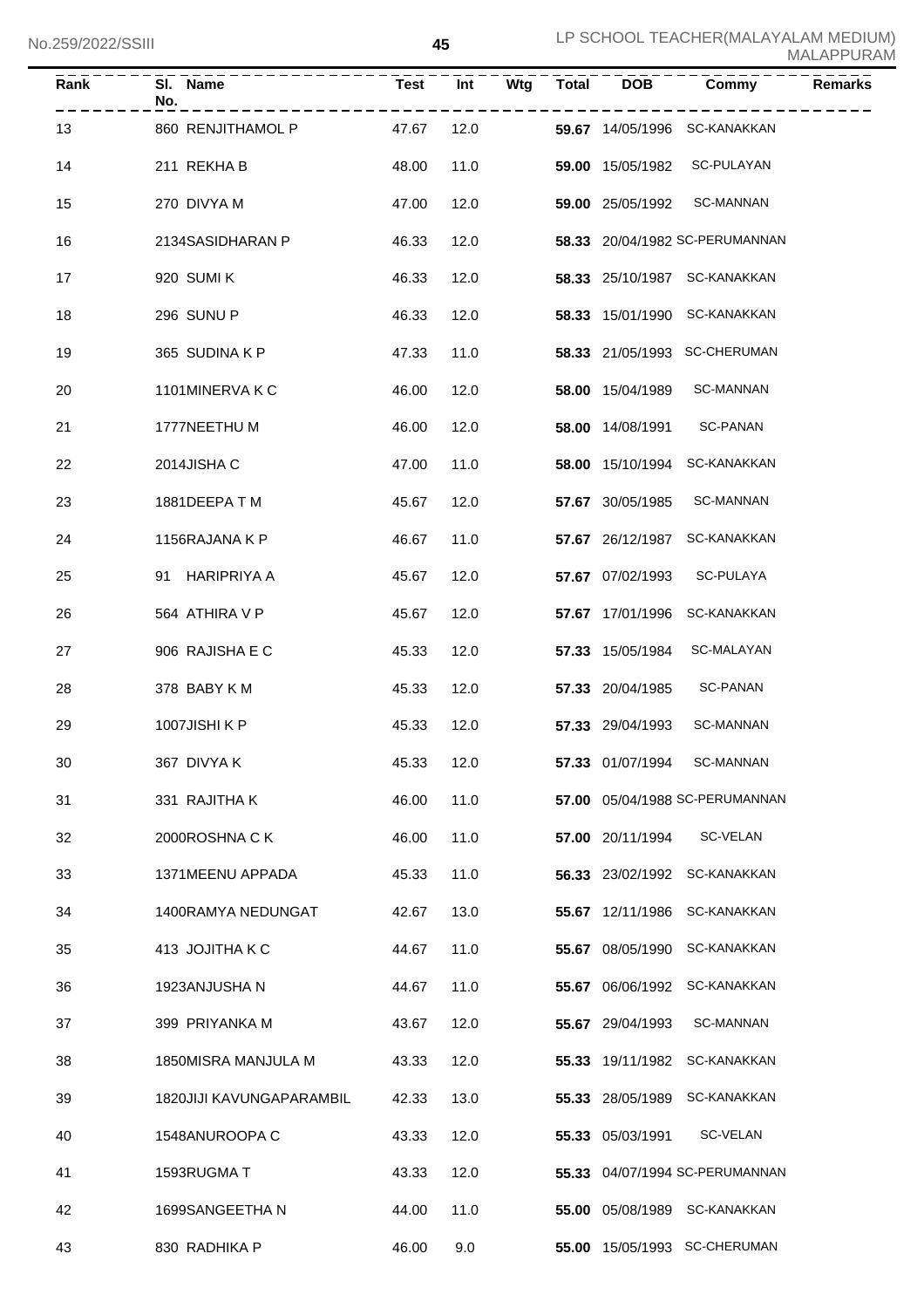| וווטט <i>ובבא</i> ראי |                          |             |      |     |              |                  |                                | MALAPPURAM     |
|-----------------------|--------------------------|-------------|------|-----|--------------|------------------|--------------------------------|----------------|
| Rank                  | SI. Name<br>No.          | <b>Test</b> | Int  | Wtg | <b>Total</b> | <b>DOB</b>       | Commy                          | <b>Remarks</b> |
| 44                    | 1896JINSI C GOPALAN      | 42.67       | 12.0 |     |              |                  | 54.67 31/05/1983 SC-CHERUMAN   |                |
| 45                    | 1325ANILA P              | 43.67       | 11.0 |     |              | 54.67 17/05/1991 | <b>SC-MANNAN</b>               |                |
| 46                    | 2013VIJI K               | 43.33       | 11.0 |     |              |                  | 54.33 14/05/1984 SC-PERUMANNAN |                |
| 47                    | 723 ANJU T               | 43.33       | 11.0 |     |              |                  | 54.33 25/05/1987 SC-KANAKKAN   |                |
| 48                    | 1745SIVAPRIYA A          | 42.00       | 12.0 |     |              | 54.00 21/02/1998 | SC-DOMBAN                      |                |
| 49                    | 1788SOSHIBA K            | 41.67       | 12.0 |     |              | 53.67 06/05/1990 | SC-KANAKKAN                    |                |
| 50                    | 1895DEEPTHIK             | 42.67       | 11.0 |     |              | 53.67 01/05/1991 | <b>SC-KANAKKAN</b>             |                |
| 51                    | 2161JINSH K P            | 42.67       | 11.0 |     |              |                  | 53.67 27/06/1991 SC-MANNAN-SC  |                |
| 52                    | 1569JYOTHI K K           | 41.67       | 12.0 |     |              |                  | 53.67 16/10/1993 SC-KANAKKAN   |                |
| 53                    | 1596KANAKA PRABHA A      | 41.33       | 12.0 |     |              | 53.33 30/05/1988 | <b>SC-MANNAN</b>               |                |
| 54                    | 2106SARANNIA MT          | 41.33       | 12.0 |     |              |                  | 53.33 06/11/1988 SC-CHERUMAN   |                |
| 55                    | 905 RAJI M               | 41.00       | 12.0 |     |              |                  | 53.00 21/05/1981 SC-PERUMANNAN |                |
| 56                    | 1458ASWATHY KURUVANCHERY | 40.00       | 13.0 |     |              | 53.00 22/03/1991 | <b>SC-MANNAN</b>               |                |
| 57                    | 953 SINDHU K V           | 41.67       | 11.0 |     |              | 52.67 20/05/1988 | SC-MANNAN                      |                |
| 58                    | 224 NISTHULA V P         | 40.67       | 12.0 |     |              | 52.67 28/10/1990 | SC-MANNAN                      |                |
| 59                    | 105 RAJITHA N P          | 40.67       | 12.0 |     |              | 52.67 09/03/1994 | SC-KANAKKAN                    |                |
| 60                    | 1489SUMITHRA M           | 39.33       | 13.0 |     |              |                  | 52.33 18/05/1986 SC-CHERUMAN   |                |
| 61                    | 648 SUNITHA C            | 40.00       | 12.0 |     |              |                  | 52.00 22/05/1983 SC-KANAKKAN   |                |
| 62                    | 984 JIJI K P             | 40.00       | 12.0 |     |              | 52.00 14/05/1990 | <b>SC-KANAKKAN</b>             |                |
| 63                    | 576 SALMA M              | 42.00       | 10.0 |     |              | 52.00 11/12/1990 | SC-VANNAN                      |                |
| 64                    | 1113ANOOPA P             | 41.00       | 11.0 |     |              | 52.00 29/08/1991 | SC-KALLADI                     |                |
| 65                    | 271 CHANDRIKA E C        | 41.00       | 11.0 |     |              |                  | 52.00 25/02/1995 SC-CHERUMAN   |                |
| 66                    | 1040SHEEBA M P           | 41.67       | 10.0 |     |              | 51.67 20/04/1989 | SC-KANAKKAN                    |                |
| 67                    | 1521DIVYA BALAN T N      | 39.67       | 12.0 |     |              | 51.67 09/05/1991 | SC-PULAYA                      |                |
| 68                    | 1102SAJITHA V            | 40.33       | 11.0 |     |              | 51.33 27/09/1983 | SC-KANAKKAN                    |                |
| 69                    | 1761 SHIJILA V P         | 39.33       | 12.0 |     |              | 51.33 26/04/1986 | SC-KANAKKAN                    |                |
| 70                    | 661 ANISHA K P           | 41.33       | 10.0 |     |              | 51.33 16/04/1990 | <b>SC-MANNAN</b>               |                |
| 71                    | 1910ANUSHA V             | 39.33       | 12.0 |     |              | 51.33 13/07/1990 | SC-KANAKKAN                    |                |
| 72                    | 798 NITHYA M             | 40.33       | 11.0 |     |              | 51.33 15/01/1992 | SC-KALLADI                     |                |
| 73                    | 1610ASWATHI E P          | 40.33       | 11.0 |     |              |                  | 51.33 27/04/1992 SC-PERUMANNAN |                |
| 74                    | 1341DIVYA K P            | 40.33       | 11.0 |     |              |                  | 51.33 05/07/1992 SC-CHERUMAN   |                |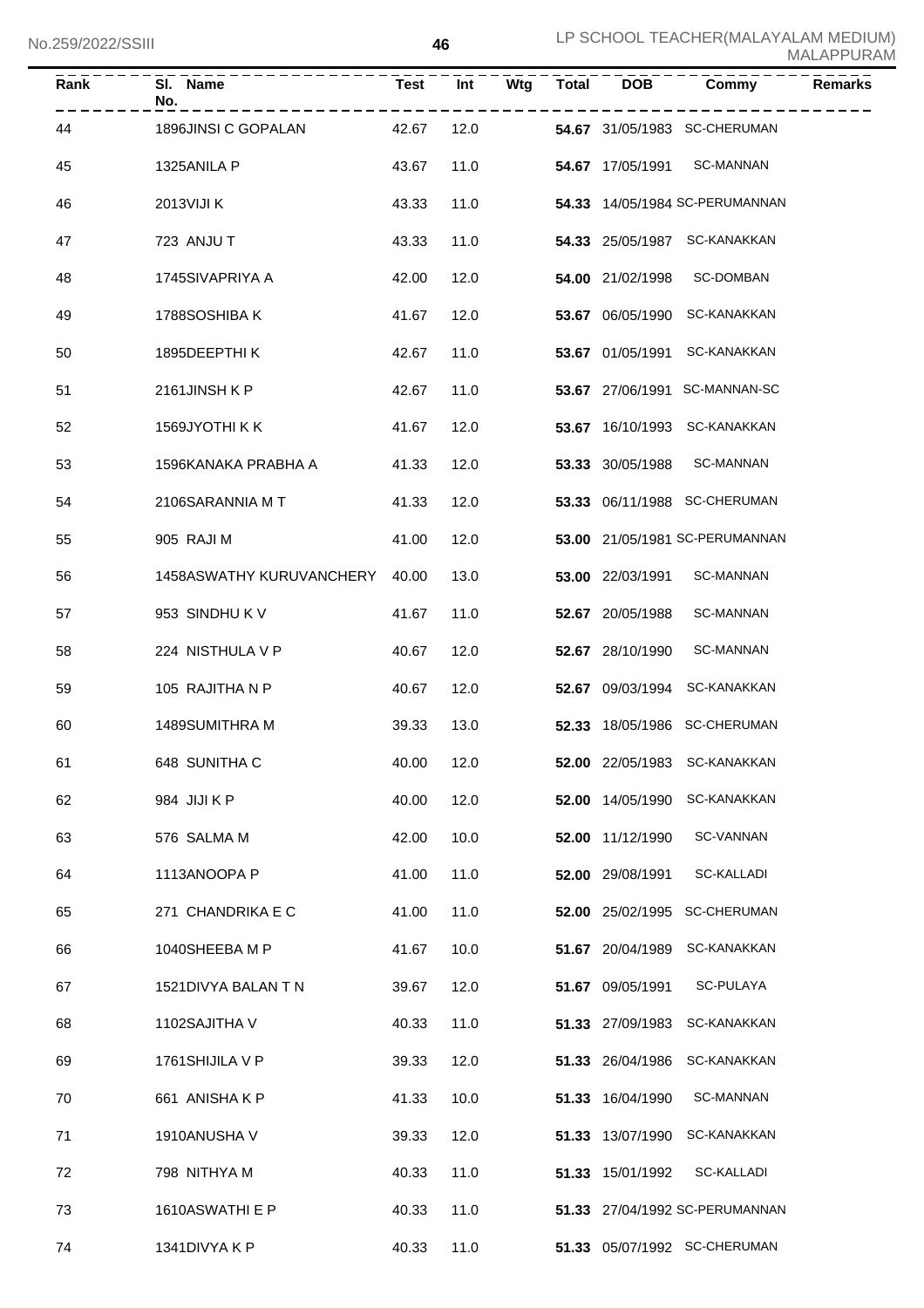| LUCC/SSUZZ/JU |                        |             |      |     |              |                  |                                | MALAPPURAM     |
|---------------|------------------------|-------------|------|-----|--------------|------------------|--------------------------------|----------------|
| Rank          | SI. Name<br>No.        | <b>Test</b> | Int  | Wtg | <b>Total</b> | <b>DOB</b>       | Commy                          | <b>Remarks</b> |
| 75            | 1310BINDUJA V          | 39.00       | 12.0 |     |              |                  | 51.00 12/05/1990 SC-KANAKKAN   |                |
| 76            | 1789SARANYA K J        | 39.00       | 12.0 |     |              | 51.00 08/11/1993 | SC-VELAN                       |                |
| 77            | 1897AISWARYA TV        | 38.67       | 12.0 |     |              | 50.67 19/07/1987 | SC-KANAKKAN                    |                |
| 78            | 831 RAJI K K           | 38.67       | 12.0 |     |              | 50.67 14/12/1989 | <b>SC-MANNAN</b>               |                |
| 79            | 1714PRAJUSHA M P       | 38.33       | 12.0 |     |              | 50.33 01/04/1987 | SC-MANNAN                      |                |
| 80            | 1055NITHYA MK          | 39.33       | 11.0 |     |              | 50.33 30/05/1990 | SC-KANAKKAN                    |                |
| 81            | 796 PRAJEESHA K C      | 39.00       | 11.0 |     |              | 50.00 05/09/1988 | SC-MANNAN                      |                |
| 82            | 241 NISHMA C           | 39.00       | 11.0 |     |              | 50.00 18/05/1993 | <b>SC-MANNAN</b>               |                |
| 83            | 502 SOBHANA KUMARI S   | 39.67       | 10.0 |     |              | 49.67 22/04/1983 | SC-KURAVA                      |                |
| 84            | 722 RAJILA K P         | 39.33       | 10.0 |     |              | 49.33 08/05/1986 | SC-VALLUVAN                    |                |
| 85            | 1311ARUNA P            | 38.33       | 11.0 |     |              | 49.33 23/01/1989 | SC-MANNAN                      |                |
| 86            | 1111BINEESHAT          | 39.33       | 10.0 |     |              | 49.33 07/02/1990 | SC-KANAKKAN                    |                |
| 87            | 1639NISHIDA KUMARI K P | 37.00       | 12.0 |     |              | 49.00 10/02/1987 | SC-KALLADI                     |                |
| 88            | 1358SUMA U             | 39.00       | 10.0 |     |              |                  | 49.00 07/04/1991 SC-PERUMANNAN |                |
| 89            | 484 RAJUSHA T          | 37.00       | 12.0 |     |              |                  | 49.00 28/11/1992 SC-CHERUMAN   |                |
| 90            | 1504DIVYA A P          | 36.67       | 12.0 |     |              | 48.67 30/04/1985 | SC-MANNAN                      |                |
| 91            | 1834SRUTHY M           | 36.67       | 12.0 |     |              | 48.67 13/03/1989 | <b>SC-PARAYAN</b>              |                |
| 92            | 471 ASWATHI P          | 37.67       | 11.0 |     |              | 48.67 21/01/1993 | SC-MANNAN                      |                |
| 93            | 2162AKHILJITH C        | 37.67       | 11.0 |     |              | 48.67 03/05/1993 | SC-VELAN                       |                |
| 94            | 1342ANJALI MANOJ       | 36.67       | 12.0 |     |              | 48.67 24/04/1996 | SC-VELAN                       |                |
| 95            | 1357SOUMYA K V         | 38.33       | 10.0 |     |              |                  | 48.33 27/12/1985 SC-PERUMANNAN |                |
| 96            | 1369SINISHA M          | 36.33       | 12.0 |     |              |                  | 48.33 21/04/1993 SC-KANAKKAN   |                |
| 97            | 1492DRISYA P           | 36.33       | 12.0 |     |              | 48.33 30/05/1994 | SC-PARAYAN                     |                |
| 98            | 2209BIJESH BAIJU       | 36.33       | 12.0 |     |              | 48.33 03/03/1997 | SC-PULAYA                      |                |
| 99            | 1807SHIJI S ARUN       | 36.00       | 12.0 |     |              |                  | 48.00 21/04/1987 SC-PERUMANNAN |                |
| 100           | 57 SAVITHA C           | 37.00       | 11.0 |     |              |                  | 48.00 20/01/1990 SC-PERUMANNAN |                |
| 101           | 190 SAVITHA A P        | 37.00       | 11.0 |     |              |                  | 48.00 21/03/1990 SC-KANAKKAN   |                |
| 102           | 752 SINY P V           | 36.00       | 12.0 |     |              |                  | 48.00 09/11/1991 SC-CHERUMAN   |                |
| 103           | 1431SUJITHA P          | 36.00       | 12.0 |     |              |                  | 48.00 28/07/1992 SC-PERUMANNAN |                |
| 104           | 1112NEETHUT            | 37.00       | 11.0 |     |              | 48.00 18/04/1993 | SC-MANNAN                      |                |
| 105           | 1701PREMEELAK          | 35.67       | 12.0 |     |              | 47.67 12/10/1979 | SC-VELAN                       |                |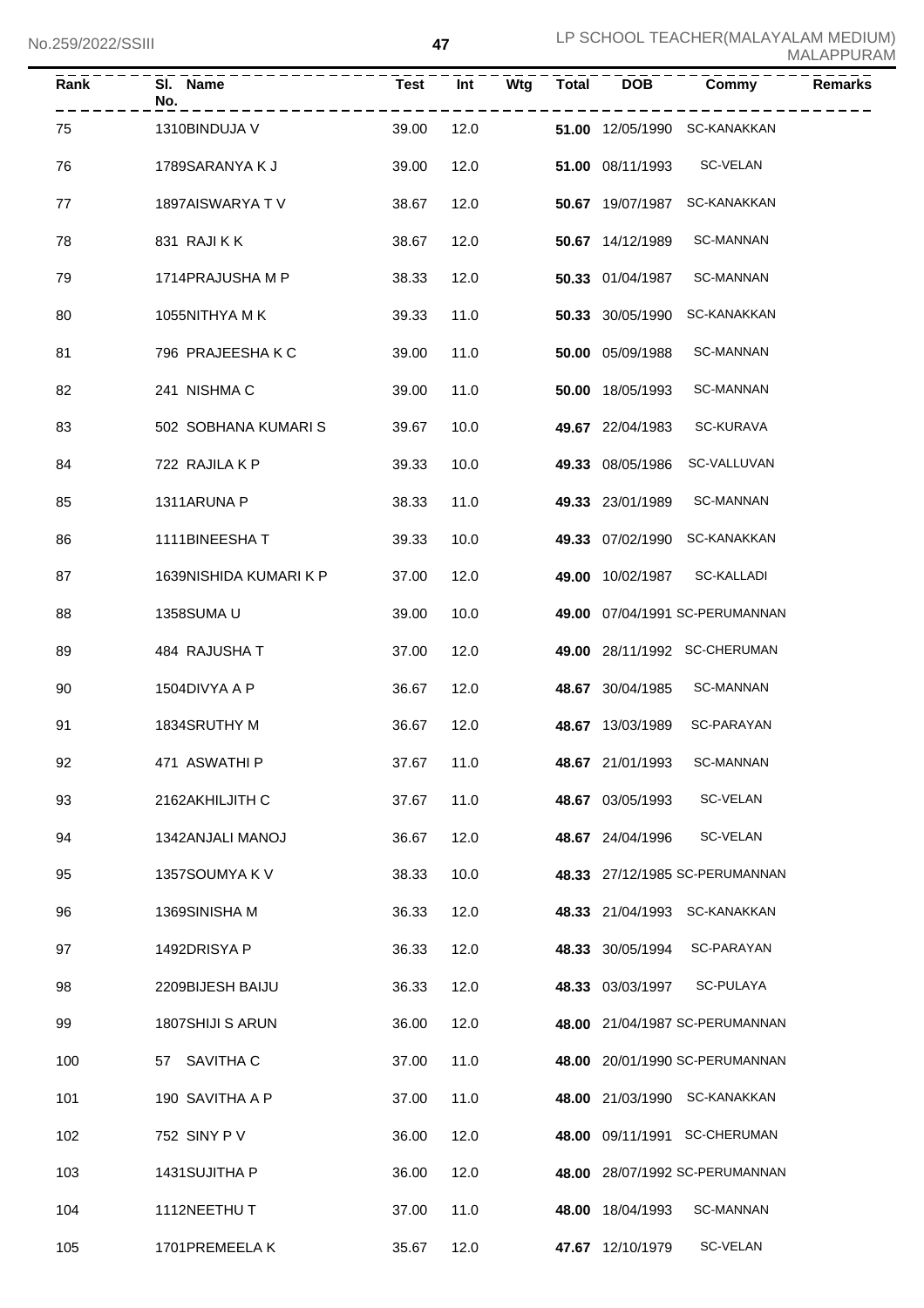| Rank | SI. Name<br>No.                   | Test       | Int  | Wtg | <b>Total</b> | <b>DOB</b>       | Commy                          | <b>Remarks</b> |
|------|-----------------------------------|------------|------|-----|--------------|------------------|--------------------------------|----------------|
| 106  | 106 PRAVEENA P                    | 36.67      | 11.0 |     |              |                  | 47.67 30/09/1982 SC-CHERUMAN   |                |
| 107  | 1414DEEPA K                       | 35.67      | 12.0 |     |              |                  | 47.67 17/12/1982 SC-CHERUMAN   |                |
| 108  | 2120SHAJI P K                     | 36.67      | 11.0 |     |              |                  | 47.67 13/01/1983 SC-KANAKKAN   |                |
| 109  | 810 SUBITHAK                      | 36.67      | 11.0 |     |              | 47.67 09/03/1986 | <b>SC-KALLADI</b>              |                |
| 110  | 660 SHYNI A V                     | 36.67      | 11.0 |     |              | 47.67 03/06/1989 | <b>SC-MANNAN</b>               |                |
| 111  | 42 BINSHAV                        | 35.67      | 12.0 |     |              | 47.67 04/01/1990 | <b>SC-MANNAN</b>               |                |
| 112  | 1262DIVYA P                       | 35.67      | 12.0 |     |              | 47.67 23/02/1991 | <b>SC-CHERUMAN</b>             |                |
| 113  | 1491NISHA S                       | 36.67      | 11.0 |     |              | 47.67 08/04/1995 | SC-KURAVA                      |                |
| 114  | 1743BINDU P C                     | 35.33      | 12.0 |     |              | 47.33 15/11/1975 | <b>SC-PANAN</b>                |                |
| 115  | 2064SANTHINI K                    | 36.33      | 11.0 |     |              |                  | 47.33 09/01/1993 SC-MANNAN-SC  |                |
| 116  | 2269VYSAKH M                      | 35.33      | 12.0 |     |              |                  | 47.33 17/05/1994 SC-KANAKKAN   |                |
| 117  | 2238SHAJI A                       | 36.00      | 11.0 |     |              |                  | 47.00 16/12/1981 SC-MANNAN-SC  |                |
| 118  | 166 VINIDHA P                     | 36.67      | 10.0 |     |              | 46.67 11/02/1987 | <b>SC-MANNAN</b>               |                |
| 119  | 693 RAMYA V                       | 35.67      | 11.0 |     |              | 46.67 19/06/1990 | SC-KANAKKAN                    |                |
| 120  | 1640ATHULYA C                     | 34.67      | 12.0 |     |              | 46.67 05/03/1994 | SC-KANAKKAN                    |                |
| 121  | 1836ANJALI C M                    | 33.67      | 13.0 |     |              | 46.67 27/10/1999 | SC-PARAYAN                     |                |
| 122  | 1326PREETHA<br>KUTTIPPALAPARAMBIL | 35.33      | 11.0 |     |              | 46.33 05/05/1984 | SC-VELAN                       |                |
| 123  | 1880PREETHA P                     | 35.33 11.0 |      |     |              |                  | 46.33 20/05/1984 SC-KANAKKAN   |                |
| 124  | 2121PRADEEP SOMAN A P             | 34.33      | 12.0 |     |              | 46.33 30/05/1990 | SC-KANAKKAN                    |                |
| 125  | 181 RABITHA M M                   | 37.33      | 9.0  |     |              | 46.33 25/05/1991 | SC-MANNAN                      |                |
| 126  | 1490VIJITHA K P                   | 34.33      | 12.0 |     |              | 46.33 30/05/1991 | SC-KANAKKAN                    |                |
| 127  | 2221SANOOJ V                      | 34.33      | 12.0 |     |              | 46.33 31/12/1993 | SC-KALLADI                     |                |
| 128  | 1702SUMISHA M                     | 34.00      | 12.0 |     |              | 46.00 08/10/1983 | SC-KANAKKAN                    |                |
| 129  | 58 SHYNIP                         | 34.00      | 12.0 |     |              | 46.00 31/05/1985 | SC-KANAKKAN                    |                |
| 130  | 483 NIMMI E                       | 34.00      | 12.0 |     |              | 46.00 06/02/1987 | SC-KANAKKAN                    |                |
| 131  | 937 RAMYA M P                     | 34.00      | 12.0 |     |              | 46.00 15/05/1993 | SC-KANAKKAN                    |                |
| 132  | 313 RANJITHA P                    | 35.00      | 11.0 |     |              | 46.00 26/05/1997 | SC-MANNAN                      |                |
| 133  | 921 SMITHA EDAVANKANDI            | 34.67      | 11.0 |     |              | 45.67 03/09/1984 | SC-KANAKKAN                    |                |
| 134  | 2240RANJITH P                     | 32.67      | 13.0 |     |              | 45.67 21/05/1986 | SC-KANAKKAN                    |                |
| 135  | 1370PRABHAVATHI C P               | 34.33      | 11.0 |     |              | 45.33 21/06/1985 | SC-KANAKKAN                    |                |
| 136  | 1628LINI E                        | 33.33      | 12.0 |     |              |                  | 45.33 11/11/1986 SC-PERUMANNAN |                |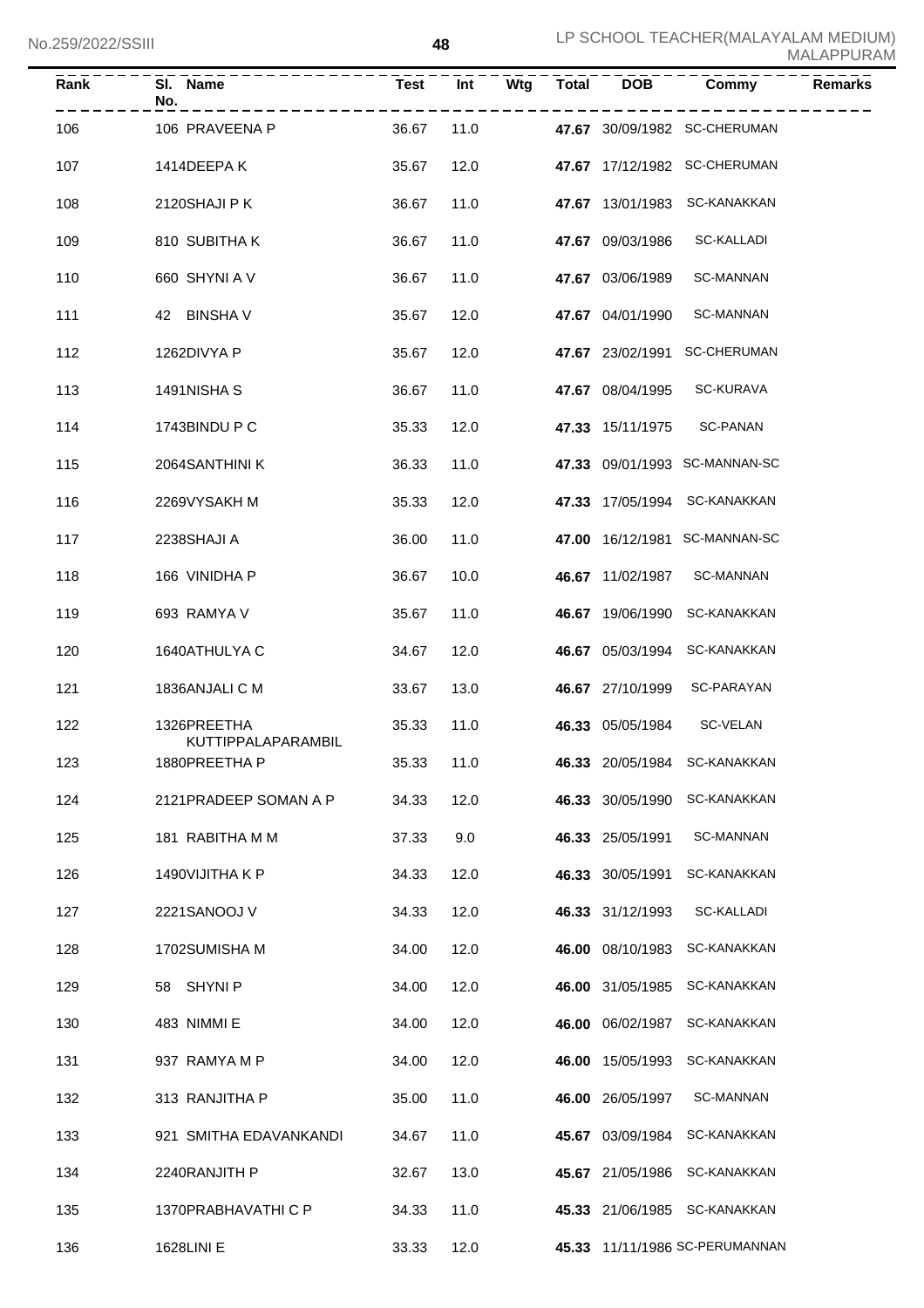| Rank | SI. Name<br>No.                     | <b>Test</b> | Int  | Wtg | <b>Total</b> | <b>DOB</b>       | Commy                          | <b>Remarks</b> |
|------|-------------------------------------|-------------|------|-----|--------------|------------------|--------------------------------|----------------|
| 137  | 893 PRABEENA K C                    | 33.33       | 12.0 |     |              | 45.33 11/12/1986 | SC-VELAN                       |                |
| 138  | 442 BINALEKSHMI B                   | 35.33       | 10.0 |     |              | 45.33 20/05/1987 | SC-Thandan                     |                |
| 139  | 1505SWATHI C                        | 34.00       | 11.0 |     |              | 45.00 15/01/1992 | <b>SC-PANAN</b>                |                |
| 140  | 1641GEETHU DAS<br>THAZHATHEPURAKKAL | 34.00       | 11.0 |     |              | 45.00 23/01/1992 | <b>SC-MANNAN</b>               |                |
| 141  | 1129SHILPA BABU N                   | 35.00       | 10.0 |     |              | 45.00 03/04/1994 | <b>SC-MANNAN</b>               |                |
| 142  | 1415RENUKA N                        | 32.67       | 12.0 |     |              | 44.67 05/02/1983 | SC-KANAKKAN                    |                |
| 143  | 1387SARIKA N K                      | 32.67       | 12.0 |     |              | 44.67 01/05/1987 | SC-PADANNA                     |                |
| 144  | 366 ANILA T                         | 31.67       | 13.0 |     |              |                  | 44.67 01/05/1989 SC-CHERUMAN   |                |
| 145  | 472 PRAJEESHA K                     | 32.67       | 12.0 |     |              | 44.67 28/05/1991 | SC-KANAKKAN                    |                |
| 146  | 1595RUBYDAS N M                     | 32.67       | 12.0 |     |              | 44.67 19/05/1995 | SC-PULAYA                      |                |
| 147  | 1957PRINCY K                        | 32.33       | 12.0 |     |              | 44.33 12/05/1983 | <b>SC-KANAKKAN</b>             |                |
| 148  | 1340SUBITHA M K                     | 33.33       | 11.0 |     |              | 44.33 07/02/1985 | SC-KALLADI                     |                |
| 149  | 182 NEETHU SUMITH                   | 34.33       | 10.0 |     |              |                  | 44.33 19/11/1989 SC-CHERAMAR   |                |
| 150  | 797 GREESHMA A                      | 33.33       | 11.0 |     |              | 44.33 21/11/1989 | SC-KALLADI                     |                |
| 151  | 456 JALAJA V P                      | 33.00       | 11.0 |     |              | 44.00 30/05/1985 | SC-KANAKKAN                    |                |
| 152  | 706 ARATHY MANOJ                    | 33.00       | 11.0 |     |              | 44.00 14/07/1992 | SC-VELAN                       |                |
| 153  | 1642NEETHU K P                      | 32.00       | 12.0 |     |              | 44.00 09/04/1993 | <b>SC-MANNAN</b>               |                |
| 154  | 427 SRUTHI P                        | 34.00 10.0  |      |     |              | 44.00 16/03/1995 | SC-KALLADI                     |                |
| 155  | 2177VAISAK C                        | 31.67       | 12.0 |     |              | 43.67 09/11/1987 | SC-VELAN                       |                |
| 156  | 1056CHITHRA V C                     | 32.67       | 11.0 |     |              | 43.67 10/04/1988 | SC-KANAKKAN                    |                |
| 157  | 1039SUJISHA K P                     | 33.67       | 10.0 |     |              |                  | 43.67 17/10/1991 SC-CHERUMAN   |                |
| 158  | 732 ROSHNI M P                      | 32.67       | 11.0 |     |              |                  | 43.67 06/09/1993 SC-KANAKKAN   |                |
| 159  | 1669SHANTHI K                       | 31.33       | 12.0 |     |              |                  | 43.33 24/03/1982 SC-CHERUMAN   |                |
| 160  | 678 RAMYA C                         | 35.33       | 8.0  |     |              |                  | 43.33 17/01/1985 SC-PERUMANNAN |                |
| 161  | 1629SHIJI I                         | 31.33       | 12.0 |     |              |                  | 43.33 06/12/1988 SC-KANAKKAN   |                |
| 162  | 1835RASHMITHA K P                   | 31.33       | 12.0 |     |              | 43.33 10/10/1990 | SC-KANAKKAN                    |                |
| 163  | 1744 PRAJISHA M                     | 31.33       | 12.0 |     |              |                  | 43.33 24/05/1993 SC-CHERUMAN   |                |
| 164  | 1157MANJULA P P                     | 31.33       | 12.0 |     |              | 43.33 30/05/1993 | SC-PARAYAN                     |                |
| 165  | 952 SALINI K                        | 31.00       | 12.0 |     |              |                  | 43.00 15/10/1984 SC-PERUMANNAN |                |
| 166  | 1866ANUPRIYA KUNIYANKATTIL          | 31.00       | 12.0 |     |              |                  | 43.00 30/03/1989 SC-KANAKKAN   |                |
| 167  | 1493KRISHNENDU MP                   | 31.00       | 12.0 |     |              | 43.00 02/04/1990 | <b>SC-MANNAN</b>               |                |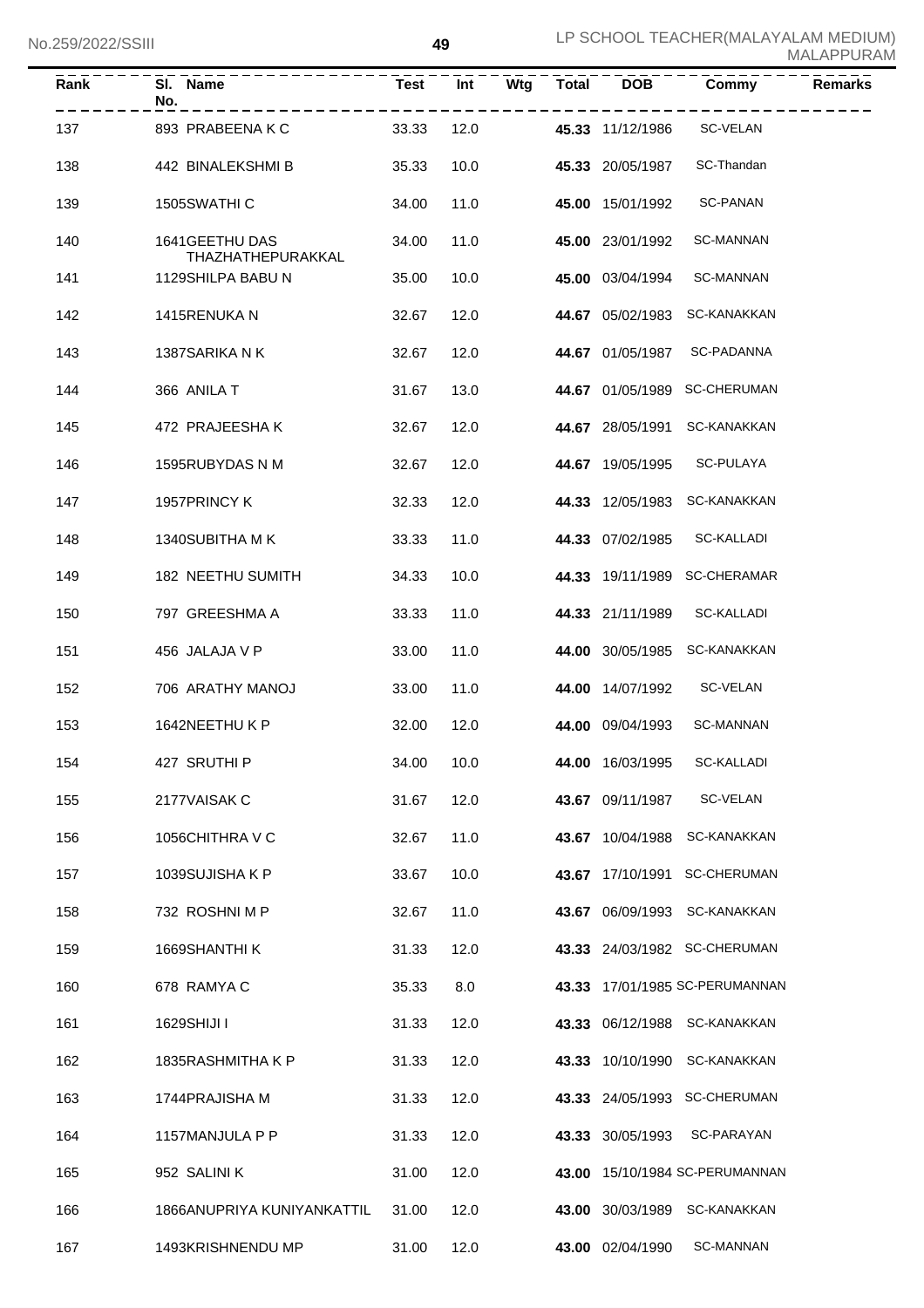| Rank | SI. Name<br>No.                 | <b>Test</b> | Int  | Wtg | <b>Total</b> | DOB              | Commy                          | <b>Remarks</b> |
|------|---------------------------------|-------------|------|-----|--------------|------------------|--------------------------------|----------------|
| 168  | 223 MINEESHASM                  | 33.00       | 10.0 |     |              | 43.00 20/11/1993 | SC-Thandan                     |                |
| 169  | 721 NEENUT                      | 33.00       | 10.0 |     |              | 43.00 10/02/1997 | <b>SC-MANNAN</b>               |                |
| 170  | 844 KOCHUMOL A                  | 30.67       | 12.0 |     |              | 42.67 25/07/1985 | SC-PULAYA                      |                |
| 171  | 616 LIJISHA P C                 | 31.67       | 11.0 |     |              | 42.67 05/01/1990 | SC-VALLUVAN                    |                |
| 172  | 295 VIJITHRA K                  | 30.67       | 12.0 |     |              | 42.67 07/11/1993 | SC-KALLADI                     |                |
| 173  | 904 SUREKHA P P                 | 30.33       | 12.0 |     |              |                  | 42.33 17/07/1983 SC-CHERUMAN   |                |
| 174  | 1386ANITHA P P                  | 30.33       | 12.0 |     |              |                  | 42.33 29/09/1983 SC-PERUMANNAN |                |
| 175  | 2255SUDHEEB M                   | 30.33       | 12.0 |     |              |                  | 42.33 12/03/1991 SC-CHERUMAN   |                |
| 176  | 2256ATHULESH V                  | 30.33       | 12.0 |     |              | 42.33 21/10/1995 | SC-VELAN                       |                |
| 177  | 1790AJITHA P                    | 30.00       | 12.0 |     |              |                  | 42.00 16/11/1981 SC-CHERUMAN   |                |
| 178  | <b>1594SINI ULLATTUPARAMBIL</b> | 30.00       | 12.0 |     |              |                  | 42.00 10/05/1984 SC-KANAKKAN   |                |
| 179  | 1503JISHA M                     | 30.00       | 12.0 |     |              | 42.00 05/05/1985 | SC-PANAN                       |                |
| 180  | 107 ANUSHA K                    | 31.00       | 11.0 |     |              |                  | 42.00 31/05/1987 SC-PERUMANNAN |                |
| 181  | 2210SUBINDEV KT                 | 30.00       | 12.0 |     |              | 42.00 30/04/1988 | SC-VANNAN                      |                |
| 182  | 859 RANJINI C                   | 30.00       | 12.0 |     |              | 42.00 20/06/1988 | <b>SC-MANNAN</b>               |                |
| 183  | 2239BIBINK                      | 29.67       | 12.0 |     |              |                  | 41.67 13/03/1991 SC-KANAKKAN   |                |
| 184  | <b>1445VIMA U</b>               | 29.67       | 12.0 |     |              |                  | 41.67 07/04/1991 SC-PERUMANNAN |                |
| 185  | 2076NIKHILA T P                 | 29.67 12.0  |      |     |              |                  | 41.67 31/05/1991 SC-CHERUMAN   |                |
| 186  | 8<br>ASWATHY P K                | 29.67       | 12.0 |     |              | 41.67 24/12/1991 | SC-MANNAN                      |                |
| 187  | 634 ABHIRAMI K B                | 29.67       | 12.0 |     |              | 41.67 29/05/1994 | SC-MANNAN                      |                |
| 188  | 1309DEEPIKA K                   | 31.67       | 10.0 |     |              | 41.67 20/05/1995 | SC-KANAKKAN                    |                |
| 189  | 2063ATHIRA M P                  | 29.67       | 12.0 |     |              | 41.67 28/05/1997 | SC-KANAKKAN                    |                |
| 190  | 1444SURAJA C                    | 29.33       | 12.0 |     |              | 41.33 03/12/1985 | SC-KANAKKAN                    |                |
| 191  | 845 ASWATHI P V                 | 30.33       | 11.0 |     |              | 41.33 30/05/1989 | SC-PULAYA                      |                |
| 192  | 951 RAGITHA K P                 | 30.33       | 11.0 |     |              | 41.33 28/05/1994 | SC-KANAKKAN                    |                |
| 193  | 412 ATHIRA K                    | 29.33       | 12.0 |     |              | 41.33 04/02/1997 | <b>SC-MANNAN</b>               |                |
| 194  | 1549SUNI V V                    | 29.00       | 12.0 |     |              | 41.00 03/01/1980 | <b>SC-KANAKKAN</b>             |                |
| 195  | 2153ANOOP K                     | 29.00       | 12.0 |     |              | 41.00 10/02/1985 | <b>SC-MANNAN</b>               |                |
| 196  | 1700ASWATHI M                   | 30.00       | 11.0 |     |              | 41.00 15/05/1991 | SC-VALLUVAN                    |                |
| 197  | 1442ARYA C P                    | 30.00       | 11.0 |     |              | 41.00 19/02/1992 | SC-VELAN                       |                |
| 198  | 707 RAJISHA K                   | 30.00       | 11.0 |     |              | 41.00 18/01/1994 | <b>SC-PANAN</b>                |                |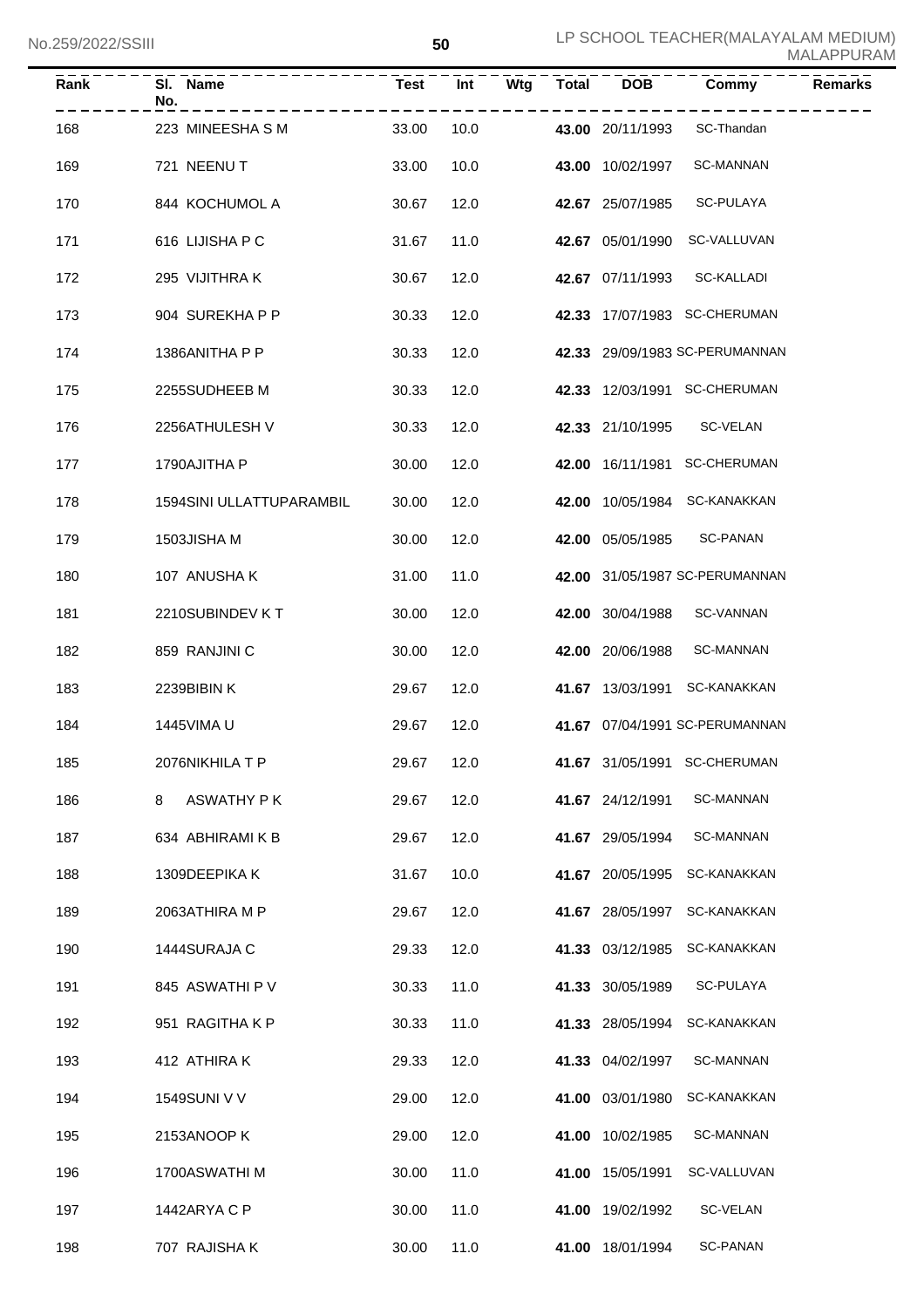No.259/2022/SSIII

| Rank | SI. Name<br>No.         | <b>Test</b> | Int                    | Wtg | <b>Total</b> | <b>DOB</b>              | Commy                           | <b>Remarks</b>                |
|------|-------------------------|-------------|------------------------|-----|--------------|-------------------------|---------------------------------|-------------------------------|
| 199  | 1579VARSHATR            | 30.67       | 10.0                   |     |              |                         | 40.67 17/01/1995 SC-CHERUMAN    |                               |
| 200  | 998 DIVYA P P           | 29.00       | 11.0                   |     |              | 40.00 22/05/1982        |                                 | SC-MANNAN , Rashtrapati Guide |
| 201  | 426 RANJITHA M          | 30.00       | 10.0                   |     |              |                         | 40.00 29/08/1994 SC-CHERUMAN    |                               |
| 202  | 1085DINSHAK             | 29.67       | 10.0                   |     |              | 39.67 15/05/1994        | <b>SC-MANNAN</b>                |                               |
| 203  | 677 CHALITHA CHANDRAN V | 30.33       | 8.0                    |     |              |                         | 38.33 10/05/1987 SC-VETTUVAN    |                               |
|      |                         |             | <b>Scheduled Tribe</b> |     |              |                         |                                 |                               |
| 1    | 1550NIMYA P             | 48.00       | 13.0                   |     |              |                         | 61.00 11/02/1996 ST-KURICHIYAN  |                               |
| 2    | 1911PRIYA CK            | 39.00       | 12.0                   |     |              |                         | 51.00 05/12/1988 ST-KURICHCHAN  |                               |
| 3    | 861 SOBHANP             | 36.33       | 12.0                   |     |              | 48.33 28/05/1990        | ST-MAVILAN                      |                               |
| 4    | 2258VISHNU V K          | 34.00       | 12.0                   |     |              |                         | 46.00 09/07/1994 ST-KURICHIYAN  |                               |
| 5    | 2257MIDHUN RAJ          | 31.00       | 13.0                   |     |              | 44.00 14/12/1999        | ST-MAVILAN                      |                               |
| 6    | 1312RESHMA M A          | 32.00       | 11.0                   |     |              |                         | 43.00 08/03/1992 ST-KURICHIYAN  |                               |
| 7    | 1715SINDHU M            | 30.33       | 12.0                   |     |              | 42.33 15/05/1986        | ST-MAVILAN                      |                               |
| 8    | 724 RESHMA A R          | 31.00       | 11.0                   |     |              |                         | 42.00 25/05/1994 ST-KURUMANS    |                               |
| 9    | 2122MITHUN T S          | 26.67       | 13.0                   |     |              |                         | 39.67 02/03/1995 ST-KURUMANS    |                               |
| 10   | 2163PRAJEESH CK         | 26.00       | 12.0                   |     |              |                         | 38.00 13/11/1993 ST-KURICHIYAN  |                               |
| 11   | 1158ANUPRIYA V A        | 26.00       | 11.0                   |     |              |                         | 37.00 22/05/1990 ST-KURUMANS    |                               |
| 12   | 503 ASHITHA C P         | 26.67       | 10.0                   |     |              |                         | 36.67 12/01/1998 ST-KURICHIYAN  |                               |
| 13   | 617 DHANYA P B          | 22.67       | 13.0                   |     |              | <b>35.67</b> 25/05/1997 | ST-PANIYAN                      |                               |
| 14   | 2135RAJU K              | 24.00       | 11.0                   |     |              |                         | 35.00 25/05/1997 ST-MUTHUVAN    |                               |
| 15   | 768 NEETHUMOL C R       | 22.00       | 12.0                   |     |              |                         | 34.00 02/05/1996 ST-KURICHIYAN  |                               |
| 16   | 1446SANITHA T C         | 21.33       | 12.0                   |     |              |                         | 33.33 23/05/1993 ST-KURUMANS    |                               |
| 17   | 1432ARYA V U            | 19.00       | 13.0                   |     |              |                         | 32.00 14/03/1997 ST-KURUMANS    |                               |
| 18   | 379 SHILPAKC            | 19.67       | 11.0                   |     |              |                         | 30.67 08/11/1993 ST-KURUMANS    |                               |
| 19   | 1433SRUTHY V K          | 18.67       | 12.0                   |     |              |                         | 30.67 31/05/1997 ST-KURUMANS    |                               |
| 20   | 2136ARJUNAN N M         | 17.00       | 13.0                   |     |              | 30.00 10/01/1995        | ST-PANIYAN                      |                               |
| 21   | 753 SAYOOJYA T          | 14.33       | 12.0                   |     |              |                         | 26.33 25/06/1999 ST-KURICHIYAN  |                               |
| 22   | 242 RENUKA TV           | 14.33       | 11.0                   |     |              |                         | 25.33 25/02/1995 ST-KURUMANS    |                               |
| 23   | 2271MARTIN P JOHN       | 11.00       | 11.0                   |     |              |                         | 22.00 03/12/1990 ST-MALA ARAYAN |                               |
|      |                         |             | <b>Muslim</b>          |     |              |                         |                                 |                               |
| -1   | 2179SIRAJ K             | 49.67       | 13.0                   |     |              | 62.67 07/10/1983        | M-MAPPILA                       |                               |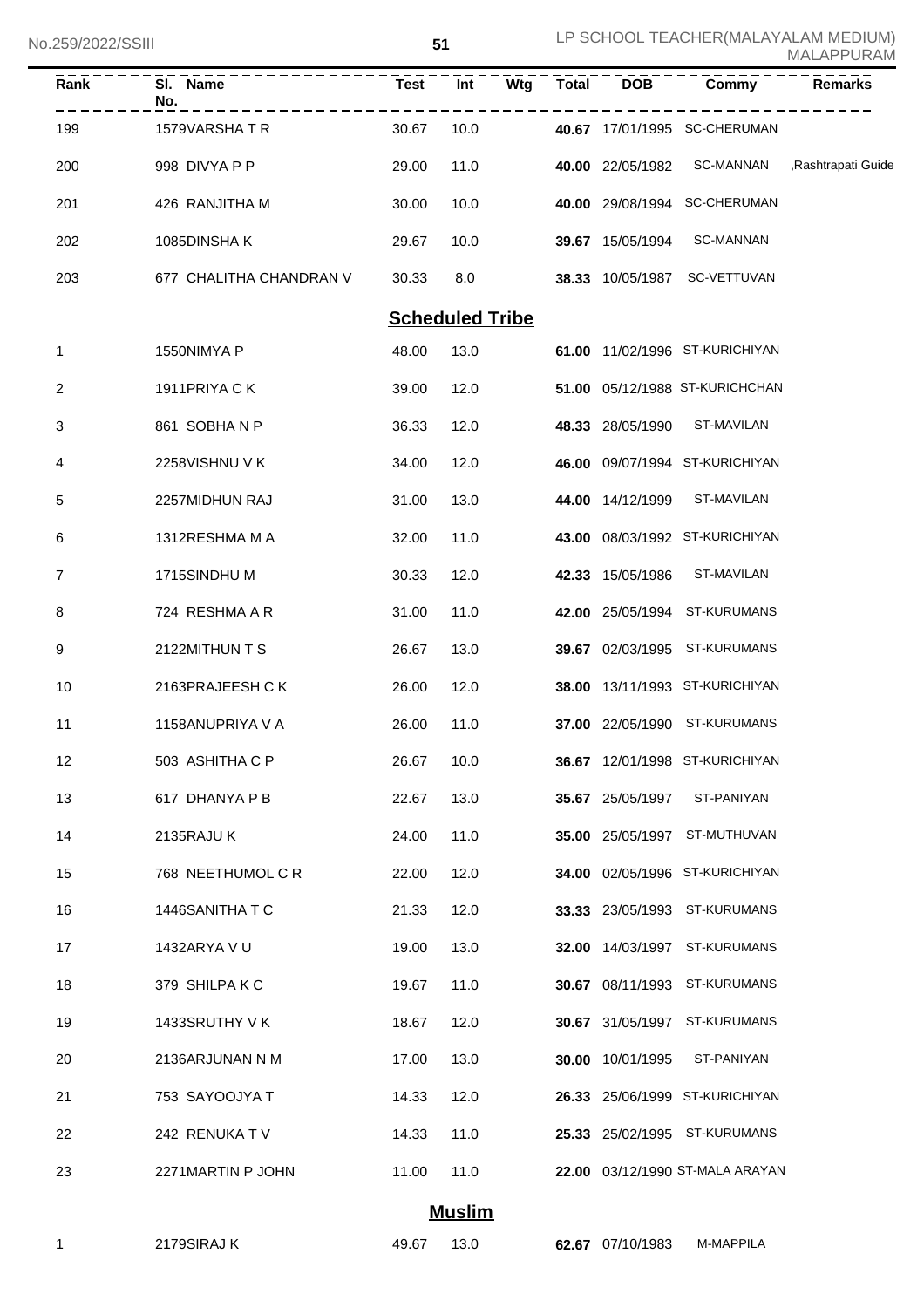| Rank           | SI. Name<br>No.<br>---------      | $Test$ <sup><math>-</math></sup> | $\overline{Int}$ | Wtg | <b>Total</b> | <b>DOB</b>       | Commy           | <b>Remarks</b> |
|----------------|-----------------------------------|----------------------------------|------------------|-----|--------------|------------------|-----------------|----------------|
| 2              | 2195SIRAJUDHEEN P                 | 49.00                            | 13.0             |     |              | 62.00 23/01/1992 | M-MAPPILA       |                |
| 3              | 1716SHAHIDA T                     | 49.67                            | 12.0             |     |              | 61.67 24/07/1984 | M-MAPPILA       |                |
| 4              | 134 SHABNAM K                     | 49.67                            | 12.0             |     |              | 61.67 28/09/1984 | M-MAPPILA       |                |
| 5              | 1266NASEEMA KIZHISSERY            | 48.67                            | 13.0             |     |              | 61.67 25/05/1987 | M-MAPPILA       |                |
| 6              | 132 MEHARBHANU P                  | 49.67                            | 12.0             |     |              | 61.67 03/09/1987 | M-MAPPILA       |                |
| $\overline{7}$ | 1234SAJITHA KT                    | 49.67                            | 12.0             |     |              | 61.67 11/11/1987 | <b>M-MUSLIM</b> |                |
| 8              | 1611AFEEFA SAJJADA P N            | 49.67                            | 12.0             |     |              | 61.67 18/02/1988 | M-MAPPILA       |                |
| 9              | 2192AYYOOB T                      | 49.67                            | 12.0             |     |              | 61.67 26/04/1990 | M-MAPPILA       |                |
| 10             | 1984MUMTHAS P                     | 49.33                            | 12.0             |     |              | 61.33 05/03/1980 | <b>M-MUSLIM</b> |                |
| 11             | 1283RUKIYA VALAKUNDIL             | 49.33                            | 12.0             |     |              | 61.33 14/05/1982 | M-MAPPILA       |                |
| 12             | 769 SAMEERA C T                   | 49.33                            | 12.0             |     |              | 61.33 05/12/1983 | M-MAPPILA       |                |
| 13             | 60 HASNA E                        | 49.33                            | 12.0             |     |              | 61.33 10/06/1984 | M-MAPPILA       |                |
| 14             | 832 RUBEENA P                     | 49.33                            | 12.0             |     |              | 61.33 11/02/1986 | M-MAPPILA       |                |
| 15             | 1580BUSHRAN                       | 49.33                            | 12.0             |     |              | 61.33 31/05/1987 | M-MAPPILA       |                |
| 16             | 1837SAHLA P T                     | 49.33                            | 12.0             |     |              | 61.33 06/02/1989 | M-MAPPILA       |                |
| 17             | 1985HASEENA P                     | 49.33                            | 12.0             |     |              | 61.33 03/05/1989 | M-MAPPILA       |                |
| 18             | 1327NASIYA K                      | 49.33                            | 12.0             |     |              | 61.33 16/05/1990 | M-MAPPILA       |                |
| 19             | 1612SHAMEELA K                    | 49.33 12.0                       |                  |     |              | 61.33 13/05/1991 | M-MAPPILA       |                |
| 20             | 2193NASEERUDHEEN P V              | 49.33                            | 12.0             |     |              | 61.33 06/02/1992 | M-MUSLIM        |                |
| 21             | 2164SADIQUALI A K                 | 49.33                            | 12.0             |     |              | 61.33 26/03/1994 | M-MAPPILA       |                |
| 22             | 1823HUSNA P                       | 49.33                            | 12.0             |     |              | 61.33 02/05/1995 | M-MUSLIM        |                |
| 23             | 1267RANIYA C                      | 49.33                            | 12.0             |     |              | 61.33 12/01/1997 | M-MAPPILA       |                |
| 24             | 535 FASEELAKK                     | 49.00                            | 12.0             |     |              | 61.00 23/11/1983 | M-MAPPILA       |                |
| 25             | 754 RAHEENA A K                   | 49.00                            | 12.0             |     |              | 61.00 28/05/1988 | M-MAPPILA       |                |
| 26             | 534 RASIYABI P                    | 49.00                            | 12.0             |     |              | 61.00 01/02/1989 | M-MUSLIM        |                |
| 27             | 369 SUMAYYA E                     | 49.00                            | 12.0             |     |              | 61.00 19/03/1990 | M-MAPPILA       |                |
| 28             | <b>SAJITHA T</b><br>71            | 49.00                            | 12.0             |     |              | 61.00 24/01/1991 | M-MUSLIM        |                |
| 29             | 1222FASEELA KARIMBANAKKAL         | 49.00                            | 12.0             |     |              | 61.00 01/03/1992 | M-MUSLIM        |                |
| 30             | 1655FAMITHA K                     | 48.67                            | 12.0             |     |              | 60.67 01/03/1984 | M-MAPPILA       |                |
| 31             | 1869THASNI V                      | 48.67                            | 12.0             |     |              | 60.67 21/05/1985 | M-MAPPILA       |                |
| 32             | 1264HASEENA KAVUNGAL<br>VILAKKATH | 48.67                            | 12.0             |     |              | 60.67 22/07/1985 | M-MAPPILA       |                |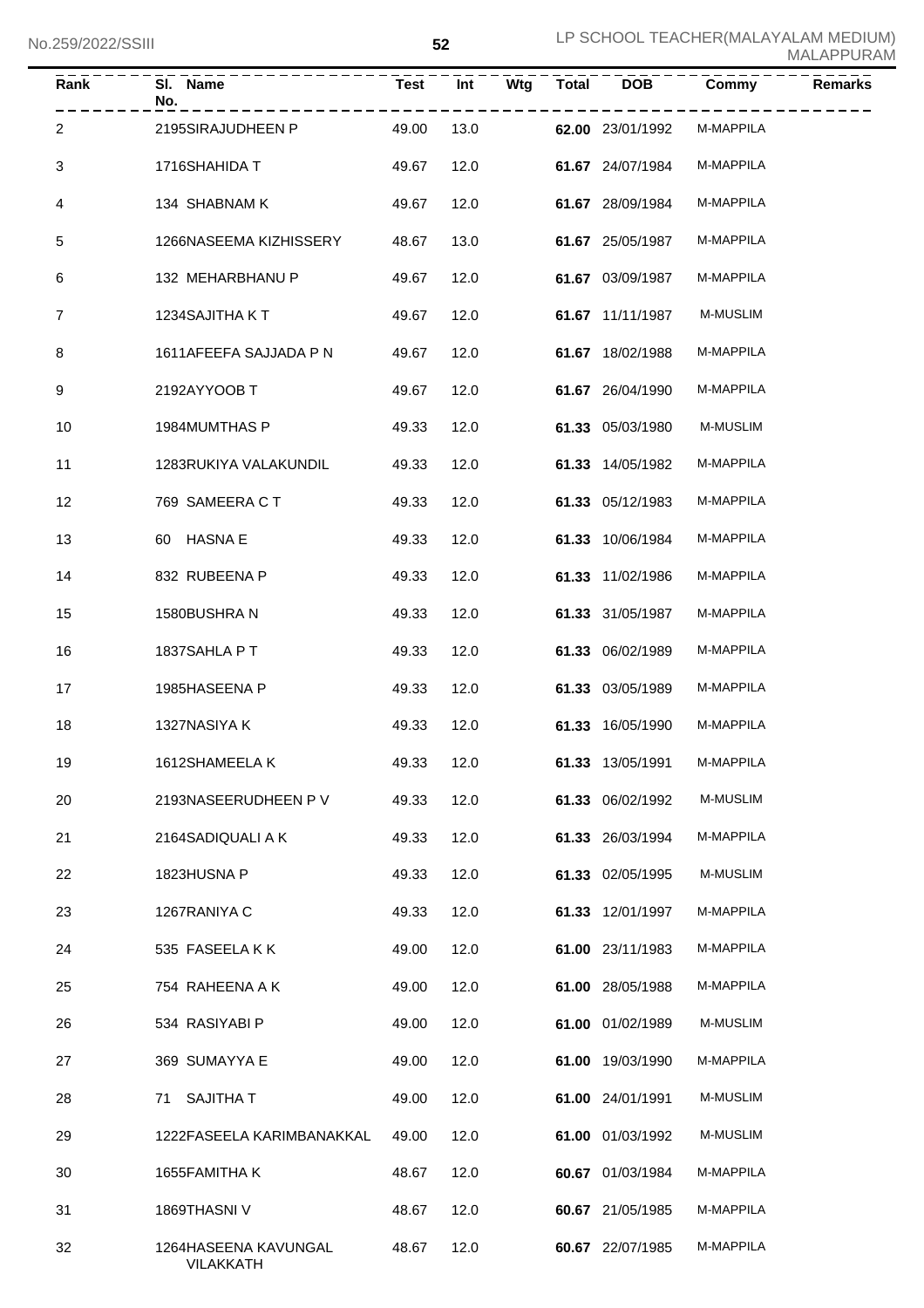| Rank | SI. Name<br>No.                         | <b>Test</b> | Int  | Wtg | <b>Total</b> | <b>DOB</b>       | Commy           | <b>Remarks</b> |
|------|-----------------------------------------|-------------|------|-----|--------------|------------------|-----------------|----------------|
| 33   | 370 SABEENA C P                         | 49.67       | 11.0 |     |              | 60.67 07/12/1985 | M-MAPPILA       |                |
| 34   | 1821SABNAKT                             | 48.67       | 12.0 |     |              | 60.67 14/05/1986 | M-MAPPILA       |                |
| 35   | 1105RUBEENA P                           | 49.67       | 11.0 |     |              | 60.67 30/05/1986 | M-MAPPILA       |                |
| 36   | 708 NAFLAK                              | 49.67       | 11.0 |     |              | 60.67 12/02/1989 | M-MUSLIM        |                |
| 37   | 1104NASIMOL K K                         | 49.67       | 11.0 |     |              | 60.67 22/06/1989 | M-MAPPILA       |                |
| 38   | 518 FASMINA C                           | 49.67       | 11.0 |     |              | 60.67 18/10/1993 | M-MAPPILA       |                |
| 39   | 316 SAFEEDA T P                         | 48.67       | 12.0 |     |              | 60.67 10/05/1995 | M-MAPPILA       |                |
| 40   | 1250JILSINA K G                         | 48.67       | 12.0 |     |              | 60.67 02/07/1999 | M-MAPPILA       |                |
| 41   | 1447SAKKEENA A V                        | 48.33       | 12.0 |     |              | 60.33 17/05/1986 | M-MAPPILA       |                |
| 42   | 847 BASIMA P                            | 48.33       | 12.0 |     |              | 60.33 25/05/1986 | <b>M-MUSLIM</b> |                |
| 43   | 1599RASHEENA C                          | 48.33       | 12.0 |     |              | 60.33 27/01/1989 | M-MAPPILA       |                |
| 44   | 2017UMMUSALMA P                         | 48.33       | 12.0 |     |              | 60.33 31/05/1990 | M-MUSLIM        |                |
| 45   | 2094NOORJAHAN AYINTHOOR                 | 48.33       | 12.0 |     |              | 60.33 25/03/1992 | M-MUSLIM        |                |
| 46   | <b>POKKATT</b><br>2223DILSHAD SHAMEEM C | 48.33       | 12.0 |     |              | 60.33 02/08/1992 | M-MAPPILA       |                |
| 47   | 770 BUSTHANA SHERIN C K                 | 48.33       | 12.0 |     |              | 60.33 05/07/1993 | M-MAPPILA       |                |
| 48   | 1868SHABANA T                           | 48.33       | 12.0 |     |              | 60.33 02/12/1993 | M-MAPPILA       |                |
| 49   | 2224MUHAMMED SAINUL ASIF K 47.00        |             | 13.0 |     |              | 60.00 19/07/1999 | <b>M-MUSLIM</b> | DA-LV          |
| 50   | т<br>1313FARSANA M                      | 49.00       | 11.0 |     |              | 60.00 13/02/1983 | M-MAPPILA       |                |
| 51   | 123 FOUSIYA T                           | 48.00       | 12.0 |     |              | 60.00 02/06/1984 | M-MAPPILA       |                |
| 52   | 72 SHAHIDA N                            | 49.00       | 11.0 |     |              | 60.00 30/01/1987 | M-MAPPILA       |                |
| 53   | 1523RAJINA T P                          | 49.00       | 11.0 |     |              | 60.00 30/05/1987 | M-MAPPILA       |                |
| 54   | 1328SABNA RUKSANA P K                   | 48.00       | 12.0 |     |              | 60.00 19/08/1987 | M-MAPPILA       |                |
| 55   | 1344FAMINA T                            | 49.00       | 11.0 |     |              | 60.00 08/05/1988 | M-MAPPILA       |                |
| 56   | 1924JASEELA M T                         | 49.00       | 11.0 |     |              | 60.00 04/04/1990 | M-MUSLIM        |                |
| 57   | 1025RASHIDA K P                         | 48.00       | 12.0 |     |              | 60.00 31/05/1990 | M-MAPPILA       |                |
| 58   | 1459ABIDA P P                           | 47.00       | 13.0 |     |              | 60.00 30/05/1991 | M-MAPPILA       |                |
| 59   | 1581HASANATH P                          | 48.00       | 12.0 |     |              | 60.00 12/05/1993 | M-MAPPILA       |                |
| 60   | 2274MUSHEER A                           | 48.00       | 12.0 |     |              | 60.00 28/10/1993 | M-MAPPILA       |                |
| 61   | 2107ASHIDA SAHVA P T                    | 48.00       | 12.0 |     |              | 60.00 01/04/1997 | M-MUSLIM        |                |
| 62   | 2222NIBRAS AMEEN P                      | 47.67       | 12.0 |     |              | 59.67 21/05/1981 | M-MUSLIM        |                |
| 63   | 1882REJUNA K P                          | 47.67       | 12.0 |     |              | 59.67 18/06/1984 | M-MUSLIM        |                |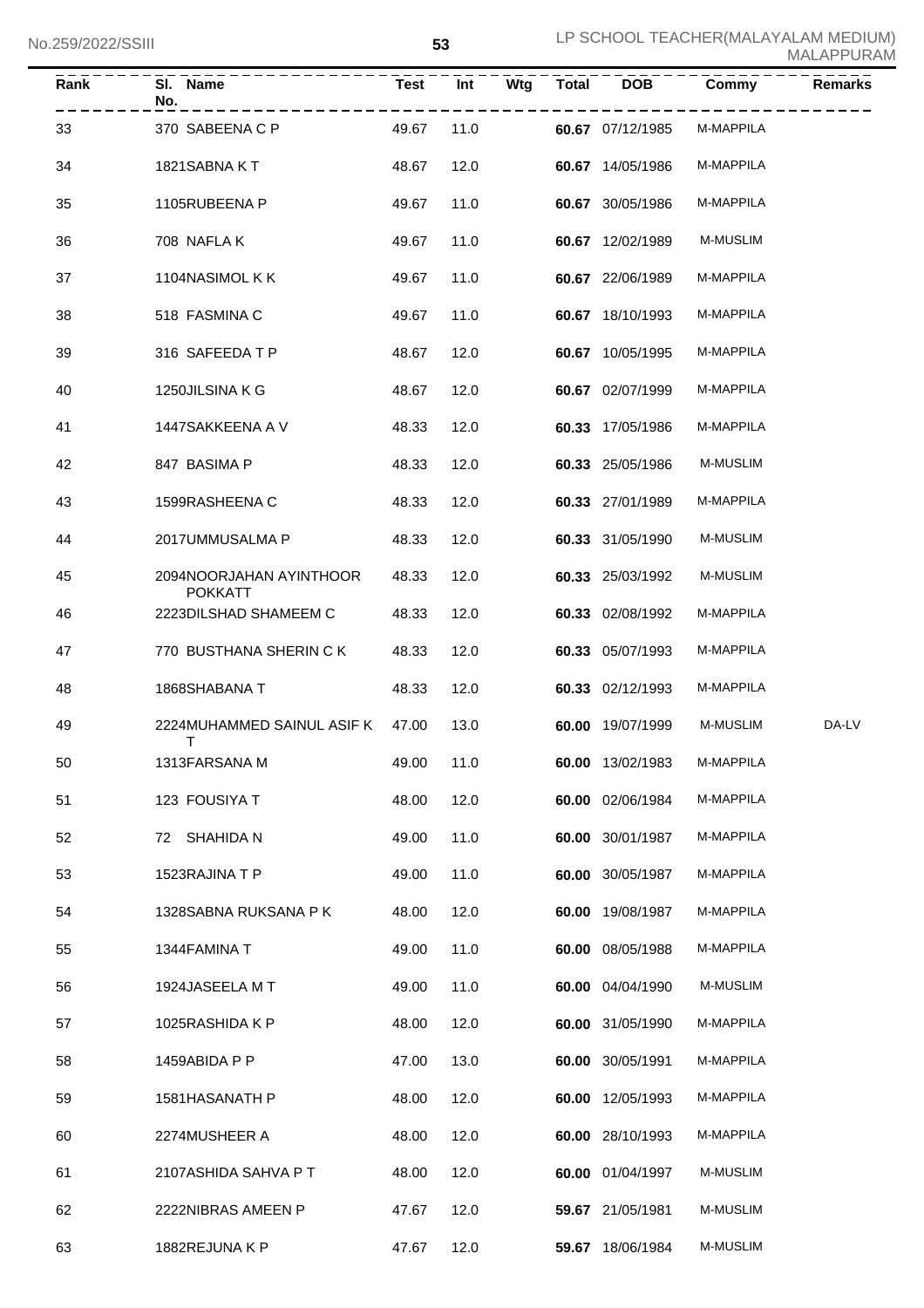| Rank | SI. Name<br>No.         | <b>Test</b> | Int  | Wtg | <b>Total</b> | <b>DOB</b>       | Commy     | <b>Remarks</b> |
|------|-------------------------|-------------|------|-----|--------------|------------------|-----------|----------------|
| 64   | 908 SALIMA M A          | 47.67       | 12.0 |     |              | 59.67 29/04/1986 | M-MAPPILA |                |
| 65   | 967 SHAHIDA P K         | 47.67       | 12.0 |     |              | 59.67 25/09/1986 | M-MAPPILA |                |
| 66   | 1912SAJILA P            | 47.67       | 12.0 |     |              | 59.67 19/06/1987 | M-MAPPILA |                |
| 67   | 1295FAHEEMA K           | 48.67       | 11.0 |     |              | 59.67 21/05/1989 | M-MAPPILA |                |
| 68   | 694 SAIFUL HASEENA P    | 49.67       | 10.0 |     |              | 59.67 31/10/1989 | M-MAPPILA |                |
| 69   | 546 SHABNA K            | 48.67       | 11.0 |     |              | 59.67 18/11/1990 | M-MAPPILA |                |
| 70   | 816 SABEEDA K           | 47.67       | 12.0 |     |              | 59.67 15/05/1991 | M-MAPPILA |                |
| 71   | 1867RAIHANATH M T       | 47.67       | 12.0 |     |              | 59.67 26/03/1992 | M-MAPPILA |                |
| 72   | 474 RASHIDA N           | 48.67       | 11.0 |     |              | 59.67 22/05/1993 | M-MUSLIM  |                |
| 73   | 1115RAMEESA V K         | 48.67       | 11.0 |     |              | 59.67 02/07/1993 | M-MAPPILA |                |
| 74   | 1235SULVANA I           | 48.67       | 11.0 |     |              | 59.67 02/01/1994 | M-MUSLIM  |                |
| 75   | 2212AHAMMED LUTHUFI V M | 47.67       | 12.0 |     |              | 59.67 06/11/1994 | M-MAPPILA |                |
| 76   | 1983HASEENAK            | 48.33       | 11.0 |     |              | 59.33 10/04/1984 | M-MAPPILA |                |
| 77   | 167 RASEENAKC           | 48.33       | 11.0 |     |              | 59.33 08/08/1984 | M-MAPPILA |                |
| 78   | 1688FOUZIYA CHOLAYIL    | 47.33       | 12.0 |     |              | 59.33 19/05/1985 | M-MAPPILA |                |
| 79   | 1294JUSNA MINNATH V P   | 48.33       | 11.0 |     |              | 59.33 05/03/1986 | M-MAPPILA |                |
| 80   | 1746SHAMILA A           | 48.33       | 11.0 |     |              | 59.33 29/05/1988 | M-MUSLIM  |                |
| 81   | 1851FASEELA C A         | 47.33 12.0  |      |     |              | 59.33 08/02/1989 | M-MAPPILA |                |
| 82   | 2137SHABEER ANSARIK V   | 48.33       | 11.0 |     |              | 59.33 11/06/1989 | M-MAPPILA |                |
| 83   | 2093SHAFEENA P          | 47.33       | 12.0 |     |              | 59.33 07/01/1991 | M-MAPPILA |                |
| 84   | 485 NAJMUNNEESA M M     | 48.33       | 11.0 |     |              | 59.33 01/09/1991 | M-MAPPILA |                |
| 85   | 1883JASNA PARVIN K      | 47.33       | 12.0 |     |              | 59.33 12/10/1994 | M-MUSLIM  |                |
| 86   | 1297MURSHIDA JASMIN P   | 49.33       | 10.0 |     |              | 59.33 04/05/1998 | M-MAPPILA |                |
| 87   | 191 SAFIYA C V          | 48.00       | 11.0 |     |              | 59.00 19/10/1986 | M-MAPPILA |                |
| 88   | 225 SAHARABI K          | 49.00       | 10.0 |     |              | 59.00 07/01/1987 | M-MAPPILA |                |
| 89   | 2078JASEERA K P         | 47.00       | 12.0 |     |              | 59.00 07/03/1988 | M-MAPPILA |                |
| 90   | 2273ARIF KHAN P T       | 47.00       | 12.0 |     |              | 59.00 20/06/1988 | M-MAPPILA |                |
| 91   | 877 UMMUL LAJNA K       | 47.00       | 12.0 |     |              | 59.00 28/02/1989 | M-MAPPILA |                |
| 92   | 333 SAINABATH SABIKA K  | 47.00       | 12.0 |     |              | 59.00 23/04/1989 | M-MAPPILA |                |
| 93   | 649 NOORJAHAN V         | 48.00       | 11.0 |     |              | 59.00 22/05/1990 | M-MAPPILA |                |
| 94   | 1551SHAMILA P           | 47.00       | 12.0 |     |              | 59.00 25/05/1990 | M-MUSLIM  |                |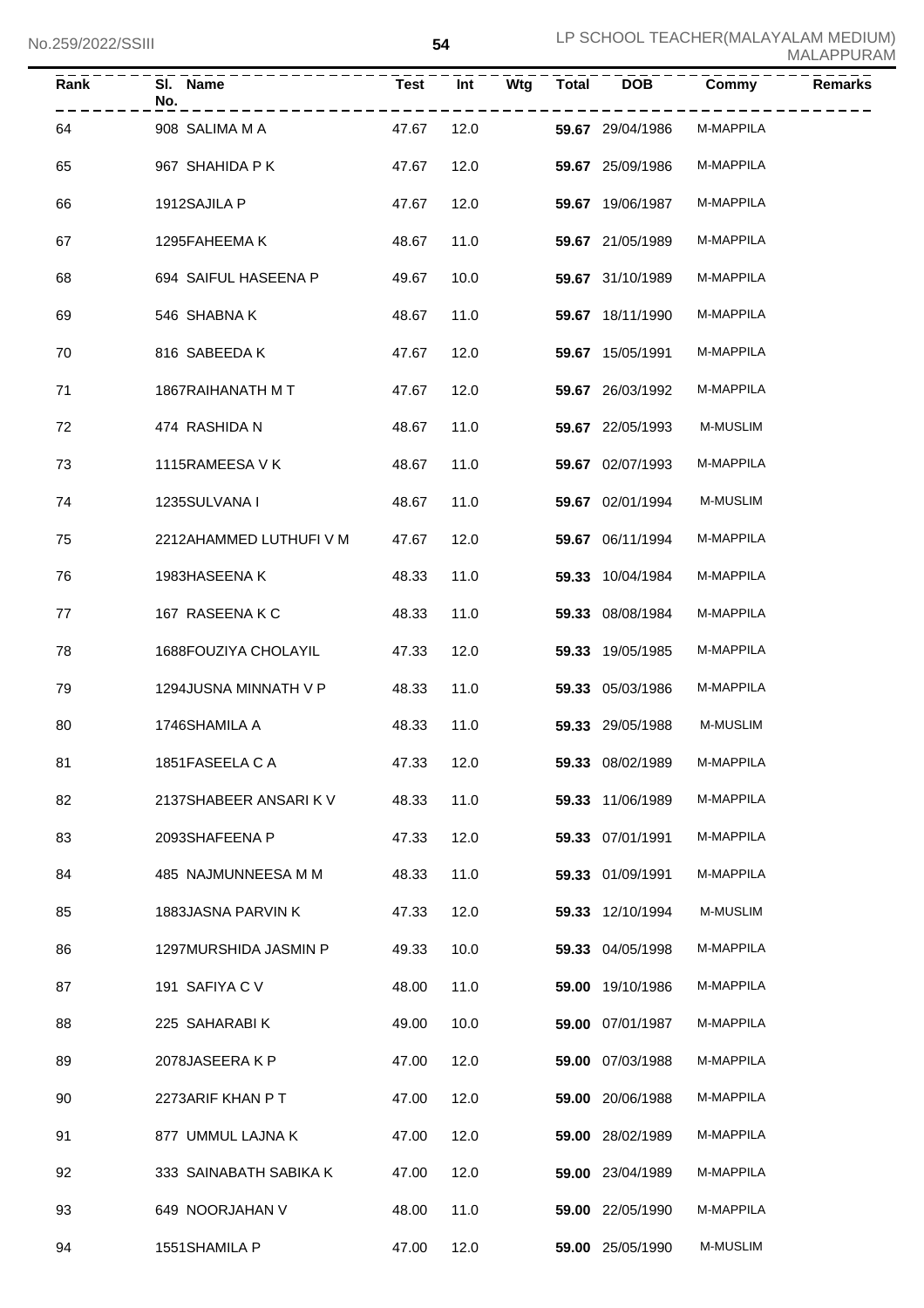| Rank | SI. Name<br>No.                     | <b>Test</b> | Int  | Wtg | <b>Total</b> | <b>DOB</b>       | Commy           | <b>Remarks</b> |
|------|-------------------------------------|-------------|------|-----|--------------|------------------|-----------------|----------------|
| 95   | 122 SALEENA KT                      | 47.00       | 12.0 |     |              | 59.00 29/05/1990 | <b>M-MUSLIM</b> |                |
| 96   | 381 SURDIMATH SUHRA<br>KUZHIKKATTIL | 47.00       | 12.0 |     |              | 59.00 28/11/1991 | M-MAPPILA       |                |
| 97   | 1809RAMSINA C                       | 47.00       | 12.0 |     |              | 59.00 26/10/1992 | M-MAPPILA       |                |
| 98   | 380 NUSRATH P P                     | 48.00       | 11.0 |     |              | 59.00 21/01/1993 | M-MAPPILA       |                |
| 99   | 1086SHAHIDA K K                     | 47.00       | 12.0 |     |              | 59.00 04/10/1993 | M-MAPPILA       |                |
| 100  | 734 JIHADA C                        | 47.00       | 12.0 |     |              | 59.00 12/10/1993 | <b>M-MUSLIM</b> |                |
| 101  | 1224HAJARUMMA C                     | 46.67       | 12.0 |     |              | 58.67 10/09/1982 | M-MAPPILA       |                |
| 102  | 1808RAMLA BEEGUM KANNIYAN           | 47.67       | 11.0 |     |              | 58.67 05/07/1983 | M-MAPPILA       |                |
| 103  | 504 FATHIMA JAMSHI M C              | 47.67       | 11.0 |     |              | 58.67 12/04/1986 | M-MAPPILA       |                |
| 104  | 315 NIKHILA P H                     | 46.67       | 12.0 |     |              | 58.67 20/10/1986 | <b>M-MUSLIM</b> |                |
| 105  | 109 RASEENA V P                     | 46.67       | 12.0 |     |              | 58.67 31/03/1987 | <b>M-MUSLIM</b> |                |
| 106  | 332 SAHLA CA                        | 48.67       | 10.0 |     |              | 58.67 30/06/1987 | M-MAPPILA       |                |
| 107  | 1268MUMTHAS C                       | 46.67       | 12.0 |     |              | 58.67 20/09/1987 | M-MAPPILA       |                |
| 108  | 282 NAJMUNNISA V                    | 47.67       | 11.0 |     |              | 58.67 01/09/1988 | M-MAPPILA       |                |
| 109  | 1687SAMEENATP                       | 46.67       | 12.0 |     |              | 58.67 05/01/1989 | M-MAPPILA       |                |
| 110  | 1598SINCY NILOFER P                 | 46.67       | 12.0 |     |              | 58.67 26/02/1989 | <b>M-MUSLIM</b> |                |
| 111  | 59 RUKSANA P                        | 46.67       | 12.0 |     |              | 58.67 15/03/1989 | M-MAPPILA       |                |
| 112  | 1159RAJEENA K                       | 46.67 12.0  |      |     |              | 58.67 30/05/1989 | M-MUSLIM        |                |
| 113  | 1223SAMEENAU                        | 47.67       | 11.0 |     |              | 58.67 08/12/1989 | <b>M-MUSLIM</b> |                |
| 114  | 1925JASEERA C                       | 47.67       | 11.0 |     |              | 58.67 31/03/1990 | M-MAPPILA       |                |
| 115  | 382 NAJIYA T                        | 46.67       | 12.0 |     |              | 58.67 18/05/1990 | M-MAPPILA       |                |
| 116  | 1853SAJNA NASAR P                   | 47.67       | 11.0 |     |              | 58.67 01/06/1990 | M-MAPPILA       |                |
| 117  | 300 MAJIDA KT                       | 47.67       | 11.0 |     |              | 58.67 22/03/1992 | M-MUSLIM        |                |
| 118  | 70 NOWFEELA P                       | 47.67       | 11.0 |     |              | 58.67 13/05/1992 | M-MAPPILA       |                |
| 119  | 1146RASIYA K P                      | 47.67       | 11.0 |     |              | 58.67 03/01/1993 | M-MAPPILA       |                |
| 120  | 353 MUFEEDA CHUNGATH                | 46.67       | 12.0 |     |              | 58.67 27/01/1994 | M-MAPPILA       |                |
| 121  | 1630NASILA JASMIN E                 | 46.67       | 12.0 |     |              | 58.67 29/12/1995 | M-MAPPILA       |                |
| 122  | 1971AFEEFA JASMIN A                 | 46.67       | 12.0 |     |              | 58.67 10/09/1999 | M-MUSLIM        |                |
| 123  | 137 BABY NUSRATH V                  | 46.33       | 12.0 |     |              | 58.33 15/09/1982 | M-MAPPILA       |                |
| 124  | 577 NASEEMA A K                     | 48.33       | 10.0 |     |              | 58.33 24/11/1984 | M-MUSLIM        |                |
| 125  | 475 MUBASHIRA P C                   | 47.33       | 11.0 |     |              | 58.33 10/05/1985 | M-MAPPILA       |                |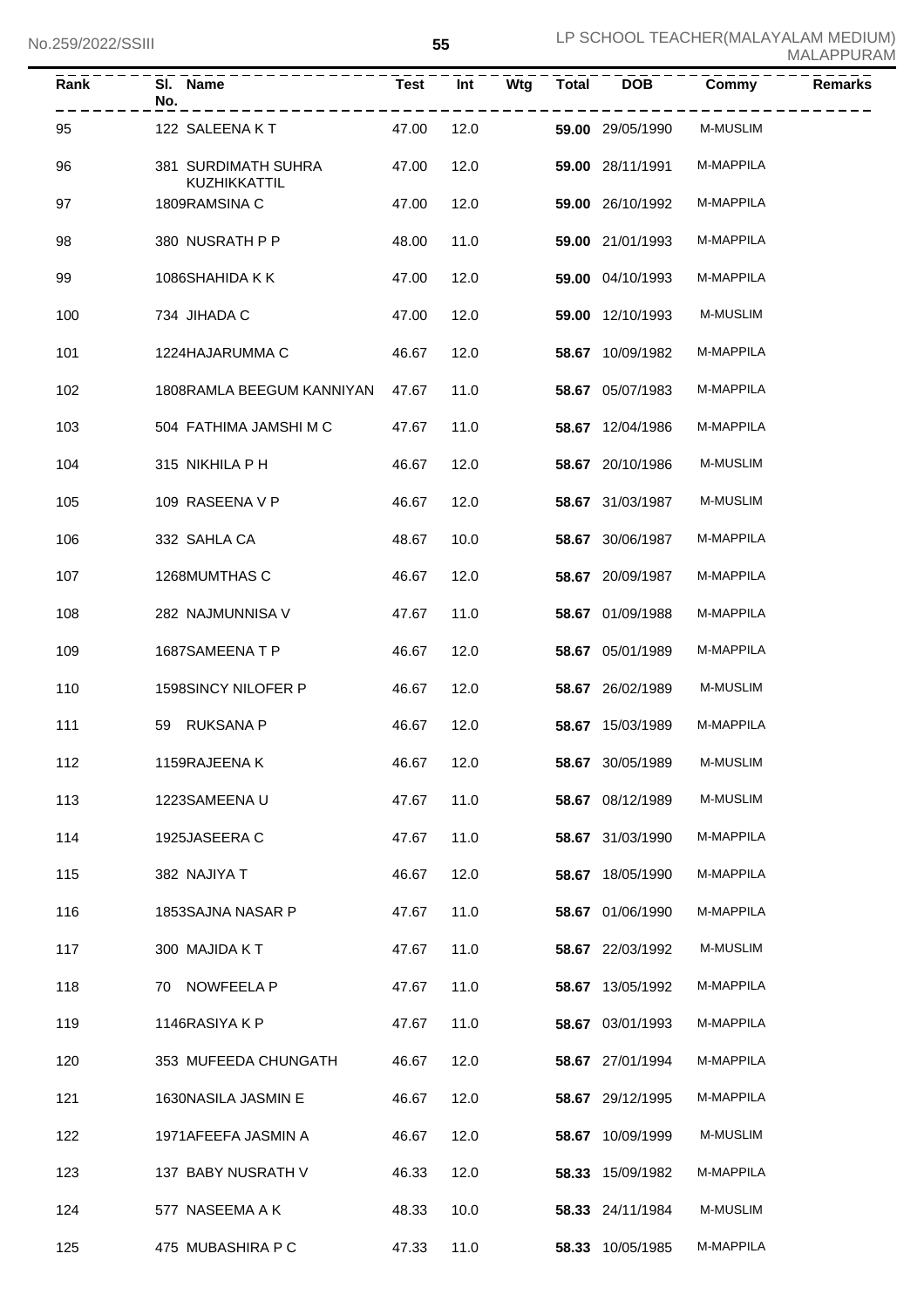| Rank | SI. Name<br>No.                | <b>Test</b> | Int  | Wtg | <b>Total</b> | <b>DOB</b>       | Commy     | <b>Remarks</b> |
|------|--------------------------------|-------------|------|-----|--------------|------------------|-----------|----------------|
| 126  | 1009JAMSIRA P                  | 46.33       | 12.0 |     |              | 58.33 02/03/1987 | M-MAPPILA |                |
| 127  | 184 SHAMNA KT                  | 48.33       | 10.0 |     |              | 58.33 17/05/1987 | M-MAPPILA |                |
| 128  | 1822SAMEERA KONDENGADEN        | 47.33       | 11.0 |     |              | 58.33 30/05/1987 | M-MAPPILA |                |
| 129  | 1204MUHSINA K                  | 46.33       | 12.0 |     |              | 58.33 03/12/1988 | M-MAPPILA |                |
| 130  | 1251RUSHDA K                   | 46.33       | 12.0 |     |              | 58.33 02/03/1990 | M-MAPPILA |                |
| 131  | 1732SHADIYA FIRDOUS M          | 46.33       | 12.0 |     |              | 58.33 29/08/1992 | M-MAPPILA |                |
| 132  | 1583RAFIYA V                   | 46.33       | 12.0 |     |              | 58.33 02/12/1992 | M-MAPPILA |                |
| 133  | 2241AHAMAD FAISAL K            | 46.33       | 12.0 |     |              | 58.33 27/05/1993 | M-MUSLIM  |                |
| 134  | 92 LIMSHA SERIN M T            | 48.33       | 10.0 |     |              | 58.33 30/11/1994 | M-MAPPILA |                |
| 135  | 1762NAHEEMA MUBASSIRA T        | 47.33       | 11.0 |     |              | 58.33 19/09/1999 | M-MAPPILA |                |
| 136  | 1160ARIFA M                    | 47.00       | 11.0 |     |              | 58.00 21/10/1979 | M-MAPPILA |                |
| 137  | 1403FASEELA T                  | 46.00       | 12.0 |     |              | 58.00 02/05/1982 | M-MAPPILA |                |
| 138  | 1522FOUSIYA K                  | 46.00       | 12.0 |     |              | 58.00 03/03/1984 | M-MAPPILA |                |
| 139  | 183 JAMSHEENA C M              | 48.00       | 10.0 |     |              | 58.00 13/04/1985 | M-MAPPILA |                |
| 140  | 352 HABEEBA MOL N              | 46.00       | 12.0 |     |              | 58.00 20/01/1986 | M-MAPPILA |                |
| 141  | 192 SAHLA MT                   | 47.00       | 11.0 |     |              | 58.00 10/06/1986 | M-MAPPILA |                |
| 142  | 815 AJNA K                     | 46.00       | 12.0 |     |              | 58.00 28/10/1986 | M-MAPPILA |                |
| 143  | 1265JASEELA P                  | 46.00 12.0  |      |     |              | 58.00 26/12/1986 | M-MAPPILA |                |
| 144  | 594 JASNATH C H                | 47.00       | 11.0 |     |              | 58.00 03/03/1988 | M-MAPPILA |                |
| 145  | 1653FATHIMA FEBIN C            | 46.00       | 12.0 |     |              | 58.00 23/03/1988 | M-MAPPILA |                |
| 146  | 2194ARSHAD AYYOOB K P          | 46.00       | 12.0 |     |              | 58.00 02/05/1988 | M-MAPPILA |                |
| 147  | 1644AHSANATH N T M             | 46.00       | 12.0 |     |              | 58.00 28/05/1989 | M-MAPPILA |                |
| 148  | 383 SAJNA N K                  | 46.00       | 12.0 |     |              | 58.00 30/05/1989 | M-MAPPILA |                |
| 149  | 938 SHAFINA P T                | 46.00       | 12.0 |     |              | 58.00 07/06/1989 | M-MUSLIM  |                |
| 150  | 1131 SHAHINA K                 | 47.00       | 11.0 |     |              | 58.00 27/07/1989 | M-MAPPILA |                |
| 151  | 923 SAMEERA<br>MELEPEEDIYAKKAL | 47.00       | 11.0 |     |              | 58.00 20/03/1990 | M-MAPPILA |                |
| 152  | 135 SABEELA BEEVI A            | 47.00       | 11.0 |     |              | 58.00 07/01/1992 | M-MAPPILA |                |
| 153  | 1263SHAMNA M                   | 46.00       | 12.0 |     |              | 58.00 18/03/1993 | M-MAPPILA |                |
| 154  | 1130SHAHINA K K                | 46.67       | 11.0 |     |              | 57.67 15/03/1989 | M-MAPPILA | DA-LD/CP       |
| 155  | 1252JABNA P                    | 45.67       | 12.0 |     |              | 57.67 03/10/1985 | M-MAPPILA |                |
| 156  | 1582JABEENA P P                | 47.67       | 10.0 |     |              | 57.67 09/11/1986 | M-MAPPILA |                |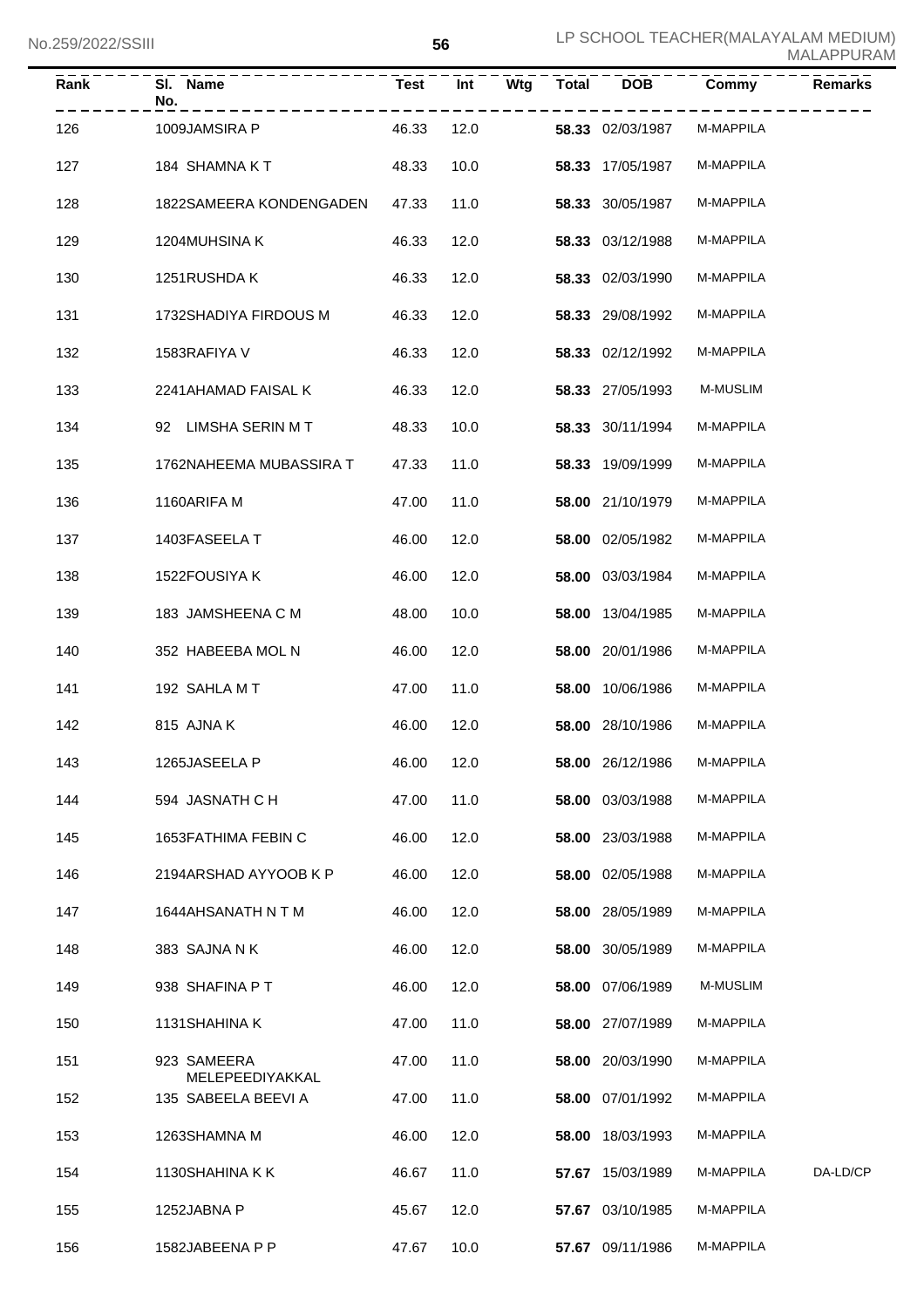| Rank | SI. Name<br>No.                 | Test       | Int  | Wtg | <b>Total</b> | <b>DOB</b>                 | Commy           | <b>Remarks</b> |
|------|---------------------------------|------------|------|-----|--------------|----------------------------|-----------------|----------------|
| 157  | 414 SHAHARBAN C                 | 46.67      | 11.0 |     |              | 57.67 12/02/1987           | M-MAPPILA       |                |
| 158  | 1838SAHEERA C                   | 44.67      | 13.0 |     |              | 57.67 24/02/1987           | M-MAPPILA       |                |
| 159  | 93 HASEENANK                    | 46.67      | 11.0 |     |              | 57.67 15/03/1987           | M-MAPPILA       |                |
| 160  | 605 KADEEJA K P                 | 46.67      | 11.0 |     |              | 57.67 20/07/1987           | M-MAPPILA       |                |
| 161  | 862 AYISHABI NECHIKANDAN        | 45.67      | 12.0 |     |              | 57.67 20/04/1988           | <b>M-MUSLIM</b> |                |
| 162  | 2065NAJNA M                     | 46.67      | 11.0 |     |              | 57.67 20/05/1988           | M-MAPPILA       |                |
| 163  | 486 ANEESA M P                  | 47.67      | 10.0 |     |              | 57.67 18/08/1988           | M-MAPPILA       |                |
| 164  | 846 SHAMEEJA U N                | 44.67      | 13.0 |     |              | 57.67 21/06/1989           | M-MUSLIM        |                |
| 165  | 1193SAINUL SIYANA T K           | 46.67      | 11.0 |     |              | 57.67 24/01/1990           | M-MAPPILA       |                |
| 166  | 27 MUFSEENATH M                 | 45.67      | 12.0 |     |              | 57.67 12/05/1990           | M-MAPPILA       |                |
| 167  | 2047SALMATH N V                 | 45.67      | 12.0 |     |              | 57.67 25/05/1990           | M-MAPPILA       |                |
| 168  | 1945AYISHA JASMIN K             | 45.67      | 12.0 |     |              | 57.67 17/06/1993           | M-MUSLIM        |                |
| 169  | 384 FARSEENATA                  | 46.67      | 11.0 |     |              | 57.67 02/12/1993           | M-MUSLIM        |                |
| 170  | 351 ANSIYA O A                  | 46.67      | 11.0 |     |              | 57.67 23/12/1993           | M-MAPPILA       |                |
| 171  | 2092BABY ASOORA                 | 45.33      | 12.0 |     |              | 57.33 03/05/1982           | M-MAPPILA       |                |
| 172  | 2015NADIRA N                    | 46.33      | 11.0 |     |              | 57.33 28/11/1984           | M-MAPPILA       |                |
| 173  | 299 UMMUSALMA P P               | 45.33      | 12.0 |     |              | 57.33 17/05/1987           | M-MAPPILA       |                |
| 174  | 907 SUMAYYA T                   | 45.33 12.0 |      |     |              | 57.33 10/07/1987 M-MAPPILA |                 |                |
| 175  | 2272SARAFUDHEEN Y P             | 46.33      | 11.0 |     |              | 57.33 13/05/1988           | <b>M-MUSLIM</b> |                |
| 176  | 297 NAFILA TK                   | 45.33      | 12.0 |     |              | 57.33 24/04/1989           | M-MAPPILA       |                |
| 177  | 1221MUFEEDHA C H                | 45.33      | 12.0 |     |              | 57.33 26/04/1989           | M-MAPPILA       |                |
| 178  | 1913REHMATH K                   | 46.33      | 11.0 |     |              | 57.33 03/01/1990           | M-MAPPILA       |                |
| 179  | 1238FATHIMATH SHAHLA P          | 45.33      | 12.0 |     |              | 57.33 22/01/1990           | M-MUSLIM        |                |
| 180  | 1852RASEENA THARAMMAL           | 44.33      | 13.0 |     |              | 57.33 01/04/1990           | M-MAPPILA       |                |
| 181  | 1597AFSATH O                    | 45.33      | 12.0 |     |              | 57.33 30/05/1990           | M-MAPPILA       |                |
| 182  | 1237RINEESHA P                  | 45.33      | 12.0 |     |              | 57.33 21/12/1990           | M-MAPPILA       |                |
| 183  | 813 FATHIMATH MUBEENA V         | 45.33      | 12.0 |     |              | 57.33 10/01/1991           | M-MAPPILA       |                |
| 184  | 833 SHAHANAS M K                | 45.33      | 12.0 |     |              | 57.33 15/05/1991           | M-MAPPILA       |                |
| 185  | 618 SHAMEEMA THASNEEM C T 46.33 |            | 11.0 |     |              | 57.33 04/09/1991           | M-MAPPILA       |                |
| 186  | 1059YASIRA T                    | 46.33      | 11.0 |     |              | 57.33 28/09/1991           | M-MAPPILA       |                |
| 187  | 139 SHAHNA M A                  | 45.33      | 12.0 |     |              | 57.33 08/10/1991           | M-MAPPILA       |                |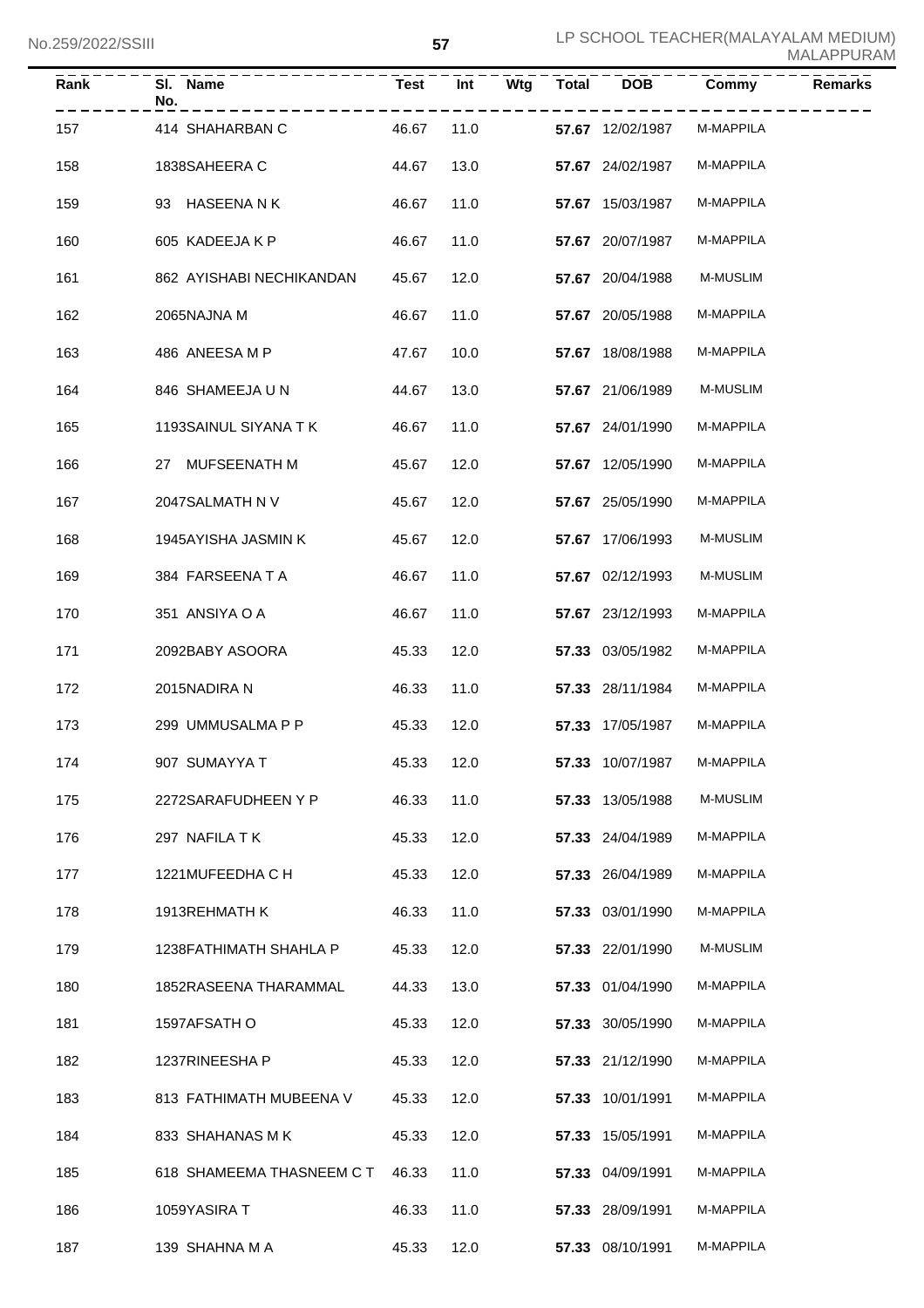| Rank | SI. Name<br>No.                           | Test       | Int  |  |                  | Wtg Total DOB Commy | <b>Remarks</b> |
|------|-------------------------------------------|------------|------|--|------------------|---------------------|----------------|
| 188  | 725 FASEELA NECHITHADATHIL 46.33          |            | 11.0 |  | 57.33 04/02/1993 | M-MUSLIM            |                |
| 189  | 428 ASMA HIBATHULLA M I                   | 47.33      | 10.0 |  | 57.33 10/04/1993 | M-MAPPILA           |                |
| 190  | 664 SHAMLA M                              | 48.33      | 9.0  |  | 57.33 20/04/1996 | <b>M-MUSLIM</b>     |                |
| 191  | 1402NABAHA C N                            | 45.33      | 12.0 |  | 57.33 19/04/2000 | M-MAPPILA           |                |
| 192  | 1388SHAHIDA K KOZHIPPADAN                 | 46.00      | 11.0 |  | 57.00 20/05/1984 | M-MAPPILA           |                |
| 193  | 606 FASEELA A                             | 46.00      | 11.0 |  | 57.00 29/05/1985 | M-MAPPILA           |                |
| 194  | 2077HASANATH V P                          | 46.00      | 11.0 |  | 57.00 01/01/1986 | M-MAPPILA           |                |
| 195  | 663 AYISHABI K                            | 47.00      | 10.0 |  | 57.00 05/02/1986 | M-MAPPILA           |                |
| 196  | 1389RAIHANATH T                           | 46.00      | 11.0 |  | 57.00 01/04/1986 | M-MAPPILA           |                |
| 197  | 1670FOUSIYA K                             | 45.00      | 12.0 |  | 57.00 15/04/1986 | M-MAPPILA           |                |
| 198  | 2180MUHAMMED SHAFI O P                    | 45.00      | 12.0 |  | 57.00 06/05/1988 | M-MAPPILA           |                |
| 199  | 354 SUMAYYA K                             | 45.00      | 12.0 |  | 57.00 23/12/1989 | M-MAPPILA           |                |
| 200  | 226 MUHSINA C A                           | 47.00      | 10.0 |  | 57.00 28/11/1991 | <b>M-MUSLIM</b>     |                |
| 201  | 635 ROSHNA CHAKKINGATHODI 45.00           |            | 12.0 |  | 57.00 25/03/1992 | M-MAPPILA           |                |
| 202  | 136 HAMNA RASHEED V                       | 46.00      | 11.0 |  | 57.00 05/07/1992 | M-MAPPILA           |                |
| 203  | 1072SHAHEEDA BEEGUM T                     | 47.00      | 10.0 |  | 57.00 13/10/1993 | <b>M-MUSLIM</b>     |                |
| 204  | 517 FIDA K                                | 46.00      | 11.0 |  | 57.00 01/12/1993 | M-MAPPILA           |                |
| 205  | 1671JASLA K K                             | 46.00 11.0 |      |  | 57.00 25/04/1995 | <b>M-MAPPILA</b>    |                |
| 206  | 2154MUHAMMED ABDUL ASKAR 45.00<br>Т       |            | 12.0 |  | 57.00 08/10/1996 | M-MAPPILA           |                |
| 207  | 814 HUDA NASRIN C                         | 45.00      | 12.0 |  | 57.00 02/04/1997 | M-MUSLIM            |                |
| 208  | 1524SABIRA K M KUNHOOSAM<br>MARAKKARAKATH | 45.67      | 11.0 |  | 56.67 19/10/1982 | M-MAPPILA           |                |
| 209  | 811 SHAHANAS O P                          | 44.67      | 12.0 |  | 56.67 20/03/1986 | M-MUSLIM            |                |
| 210  | 800 SHAMEERA P                            | 45.67      | 11.0 |  | 56.67 20/09/1987 | M-MAPPILA           |                |
| 211  | 1972SHAMNA K                              | 44.67      | 12.0 |  | 56.67 20/05/1988 | M-MAPPILA           |                |
| 212  | 999 SHAMEERA K M                          | 44.67      | 12.0 |  | 56.67 29/10/1988 | M-MAPPILA           |                |
| 213  | 1372HANEENA M                             | 45.67      | 11.0 |  | 56.67 22/05/1989 | M-MAPPILA           |                |
| 214  | 596 NAJIYA K                              | 45.67      | 11.0 |  | 56.67 15/11/1989 | M-MAPPILA           |                |
| 215  | 1293SHAMNA M P                            | 45.67      | 11.0 |  | 56.67 08/02/1990 | M-MUSLIM            |                |
| 216  | 784 MUHSEENA T                            | 44.67      | 12.0 |  | 56.67 10/12/1990 | M-MAPPILA           |                |
| 217  | 2001MUHSINA K                             | 46.67      | 10.0 |  | 56.67 18/02/1991 | M-MUSLIM            |                |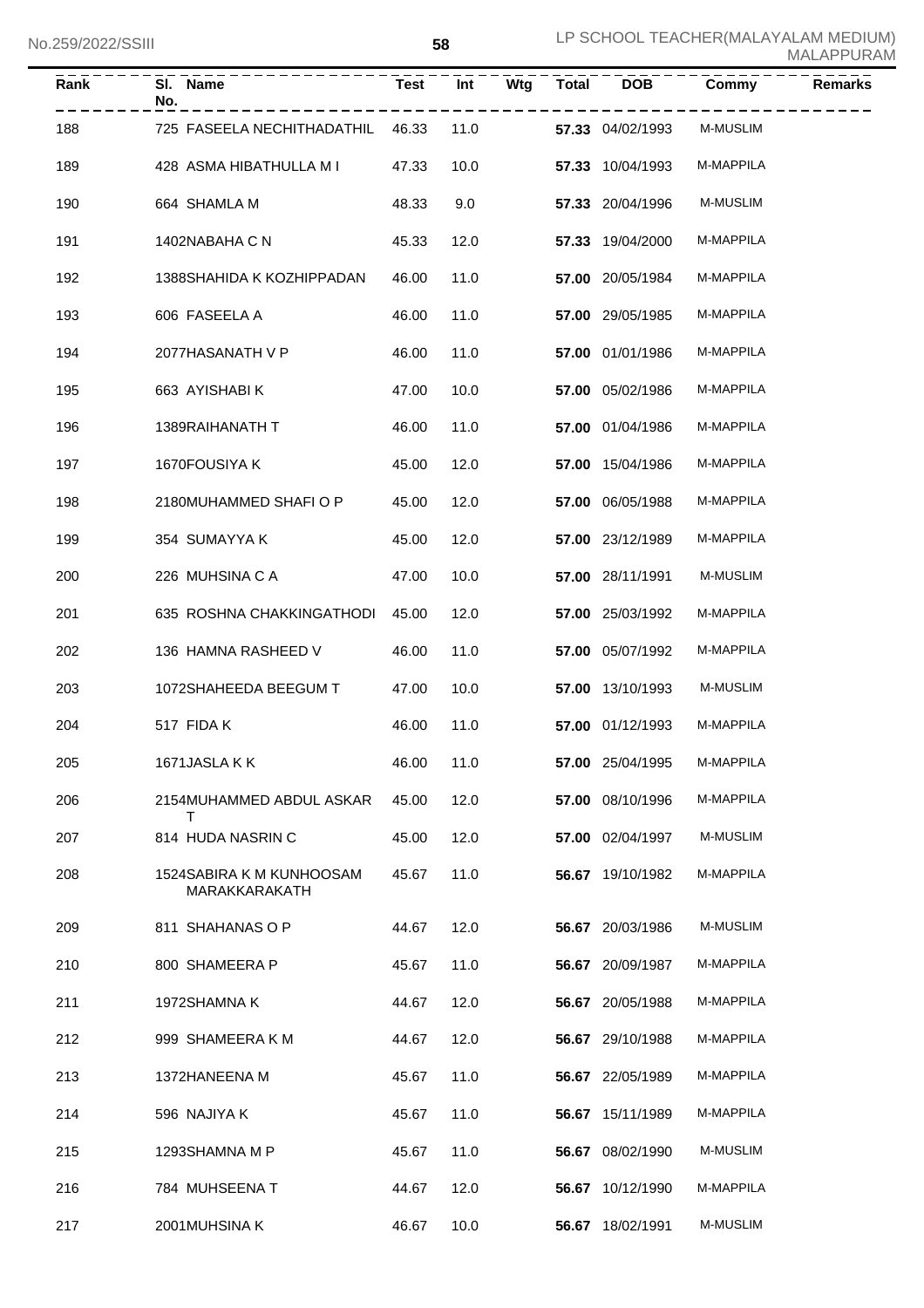| Rank | SI. Name<br>No.                            | <b>Test</b> | Int  | Wtg | <b>Total</b> | <b>DOB</b>       | Commy     | <b>Remarks</b> |
|------|--------------------------------------------|-------------|------|-----|--------------|------------------|-----------|----------------|
| 218  | 355 HASEENA P M                            | 44.67       | 12.0 |     |              | 56.67 20/01/1992 | M-MUSLIM  |                |
| 219  | 785 FASEELA E                              | 45.67       | 11.0 |     |              | 56.67 08/03/1992 | M-MUSLIM  |                |
| 220  | 799 THASNIN                                | 48.67       | 8.0  |     |              | 56.67 02/01/1993 | M-MUSLIM  |                |
| 221  | 1434SHAMNA A T                             | 44.67       | 12.0 |     |              | 56.67 31/03/1994 | M-MAPPILA |                |
| 222  | 473 IRFANA N                               | 44.67       | 12.0 |     |              | 56.67 10/12/1994 | M-MUSLIM  |                |
| 223  | 1314RYSHAD T                               | 45.67       | 11.0 |     |              | 56.67 18/12/1994 | M-MAPPILA |                |
| 224  | 1008HUSNA P N                              | 45.67       | 11.0 |     |              | 56.67 01/09/1999 | M-MUSLIM  |                |
| 225  | 1854NADEERA FARSANA V P                    | 44.67       | 12.0 |     |              | 56.67 10/06/2000 | M-MAPPILA |                |
| 226  | 457 MUNEERA P                              | 44.33       | 12.0 |     |              | 56.33 28/07/1979 | M-MAPPILA |                |
| 227  | 2181MUHAMMED SHAFI M                       | 44.33       | 12.0 |     |              | 56.33 28/05/1982 | M-MAPPILA |                |
| 228  | 429 RAMSHIDHA BEEVI A M                    | 47.33       | 9.0  |     |              | 56.33 01/05/1985 | M-MUSLIM  |                |
| 229  | 1654RASEENA KILIVALAN<br><b>MOOCHIKKAL</b> | 44.33       | 12.0 |     |              | 56.33 20/07/1985 | M-MAPPILA |                |
| 230  | 2018SHAHIDA ABOOBACKER M                   | 45.33       | 11.0 |     |              | 56.33 27/11/1985 | M-MUSLIM  |                |
| 231  | 1944NUSAIBA K                              | 45.33       | 11.0 |     |              | 56.33 15/05/1987 | M-MUSLIM  |                |
| 232  | 878 AKHILA P                               | 44.33       | 12.0 |     |              | 56.33 28/07/1988 | M-MAPPILA |                |
| 233  | 1345RASEENA M                              | 45.33       | 11.0 |     |              | 56.33 30/09/1988 | M-MAPPILA |                |
| 234  | 1416UMMUHABEEBA T                          | 44.33       | 12.0 |     |              | 56.33 17/12/1988 | M-MAPPILA |                |
| 235  | 1986SHAFEELA CK                            | 44.33 12.0  |      |     |              | 56.33 06/01/1989 | M-MUSLIM  |                |
| 236  | 1898NAFIYA P                               | 45.33       | 11.0 |     |              | 56.33 25/05/1989 | M-MUSLIM  |                |
| 237  | 1763SHAHANABI N                            | 45.33       | 11.0 |     |              | 56.33 09/01/1991 | M-MAPPILA |                |
| 238  | 1958SHABEEBA THASNEEM C T                  | 45.33       | 11.0 |     |              | 56.33 04/09/1991 | M-MAPPILA |                |
| 239  | 1839RAHILA P C                             | 44.33       | 12.0 |     |              | 56.33 01/05/1992 | M-MAPPILA |                |
| 240  | 2003JUBNA T A                              | 44.33       | 12.0 |     |              | 56.33 18/05/1993 | M-MAPPILA |                |
| 241  | 193 HIBA KM                                | 45.33       | 11.0 |     |              | 56.33 14/06/1993 | M-MAPPILA |                |
| 242  | 1689SHADIYA C K                            | 44.33       | 12.0 |     |              | 56.33 22/08/1993 | M-MUSLIM  |                |
| 243  | 1643THANSITP                               | 44.33       | 12.0 |     |              | 56.33 26/05/1997 | M-MAPPILA |                |
| 244  | 1476UMAIBAN T K                            | 44.33       | 12.0 |     |              | 56.33 15/07/1999 | M-MUSLIM  |                |
| 245  | 1435HAFSA M                                | 45.00       | 11.0 |     |              | 56.00 13/05/1984 | M-MAPPILA |                |
| 246  | 1730RASHEEDA P                             | 45.00       | 11.0 |     |              | 56.00 15/05/1984 | M-MUSLIM  |                |
| 247  | 1791RAHEELA P                              | 44.00       | 12.0 |     |              | 56.00 30/04/1985 | M-MAPPILA |                |
| 248  | 1044ARIFA P                                | 46.00       | 10.0 |     |              | 56.00 04/12/1986 | M-MAPPILA |                |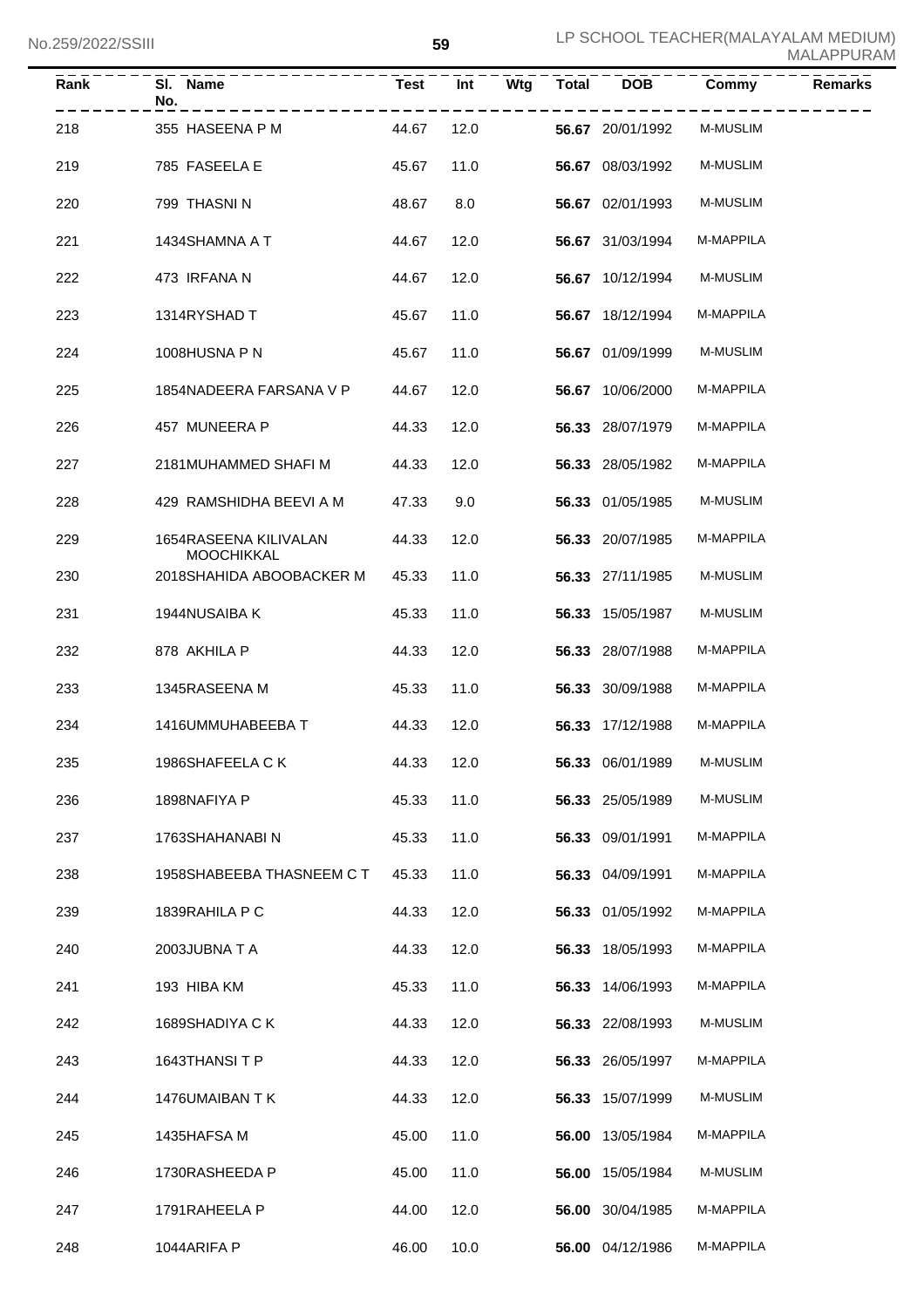| Rank | SI. Name<br>No.       | <b>Test</b> | Int  | Wtg | <b>Total</b> | <b>DOB</b>       | Commy     | <b>Remarks</b> |
|------|-----------------------|-------------|------|-----|--------------|------------------|-----------|----------------|
| 249  | 444 NISHEEHA M T      | 44.00       | 12.0 |     |              | 56.00 08/05/1987 | M-MUSLIM  |                |
| 250  | 1731SALMABI M         | 45.00       | 11.0 |     |              | 56.00 02/09/1988 | M-MAPPILA |                |
| 251  | 1899SAHLA C M         | 44.00       | 12.0 |     |              | 56.00 03/07/1989 | M-MUSLIM  |                |
| 252  | 298 NAJMUNNISA K      | 44.00       | 12.0 |     |              | 56.00 21/05/1990 | M-MAPPILA |                |
| 253  | 1043SHANIBA M         | 45.00       | 11.0 |     |              | 56.00 07/06/1990 | M-MUSLIM  |                |
| 254  | 801 FAHMIDA P         | 44.00       | 12.0 |     |              | 56.00 27/01/1992 | M-MAPPILA |                |
| 255  | 2123SADDAM HUSSAIN C  | 44.00       | 12.0 |     |              | 56.00 24/08/1992 | M-MUSLIM  |                |
| 256  | 1201AYISHA MUNEEBA K  | 45.00       | 11.0 |     |              | 56.00 08/05/1993 | M-MAPPILA |                |
| 257  | 1236FOUSIYA V T       | 45.00       | 11.0 |     |              | 56.00 05/05/1994 | M-MAPPILA |                |
| 258  | 138 NASNA BANU P K    | 46.00       | 10.0 |     |              | 56.00 21/04/1999 | M-MAPPILA |                |
| 259  | 1103HANEENA T         | 45.00       | 11.0 |     |              | 56.00 22/12/1999 | M-MUSLIM  |                |
| 260  | 922 ANNATH P P        | 44.67       | 11.0 |     |              | 55.67 22/04/1983 | M-MAPPILA |                |
| 261  | 579 RAZIA M           | 45.67       | 10.0 |     |              | 55.67 05/06/1984 | M-MAPPILA |                |
| 262  | 696 SALEEKHATP        | 45.67       | 10.0 |     |              | 55.67 12/01/1986 | M-MAPPILA |                |
| 263  | 662 MANSHIDA K        | 47.67       | 8.0  |     |              | 55.67 15/02/1986 | M-MUSLIM  |                |
| 264  | 834 SHABANA T         | 44.67       | 11.0 |     |              | 55.67 01/05/1986 | M-MUSLIM  |                |
| 265  | 1114MUHSINA E K       | 44.67       | 11.0 |     |              | 55.67 27/09/1986 | M-MUSLIM  |                |
| 266  | 121 NASLA K           | 45.67 10.0  |      |     |              | 55.67 12/02/1988 | M-MAPPILA |                |
| 267  | 458 THASLEEMA P       | 44.67       | 11.0 |     |              | 55.67 07/05/1988 | M-MAPPILA |                |
| 268  | 733 SAMEERAKP         | 44.67       | 11.0 |     |              | 55.67 17/01/1989 | M-MAPPILA |                |
| 269  | 1205ANEESA MUBARAKA T | 44.67       | 11.0 |     |              | 55.67 07/02/1989 | M-MAPPILA |                |
| 270  | 565 JESEENA K         | 44.67       | 11.0 |     |              | 55.67 28/03/1989 | M-MUSLIM  |                |
| 271  | 257 SHAHABANA M P     | 44.67       | 11.0 |     |              | 55.67 20/04/1990 | M-MUSLIM  |                |
| 272  | 1192MUBASSIRA C M     | 44.67       | 11.0 |     |              | 55.67 17/05/1991 | M-MAPPILA |                |
| 273  | 1401NASRIK            | 44.67       | 11.0 |     |              | 55.67 07/03/1992 | M-MUSLIM  |                |
| 274  | 1506SAMEEMA P         | 45.33       | 10.0 |     |              | 55.33 15/05/1983 | M-MUSLIM  |                |
| 275  | 1203SHAMEEMA NANAKKAL | 44.33       | 11.0 |     |              | 55.33 27/05/1985 | M-MAPPILA |                |
| 276  | 1282RUSNA P           | 45.33       | 10.0 |     |              | 55.33 10/12/1990 | M-MAPPILA |                |
| 277  | 273 FARHANA V         | 44.33       | 11.0 |     |              | 55.33 12/03/1991 | M-MAPPILA |                |
| 278  | 1161SHAMEELA HUSNA I  | 45.33       | 10.0 |     |              | 55.33 24/03/1991 | M-MAPPILA |                |
| 279  | 1343BUSHRA CK         | 45.33       | 10.0 |     |              | 55.33 28/05/1992 | M-MAPPILA |                |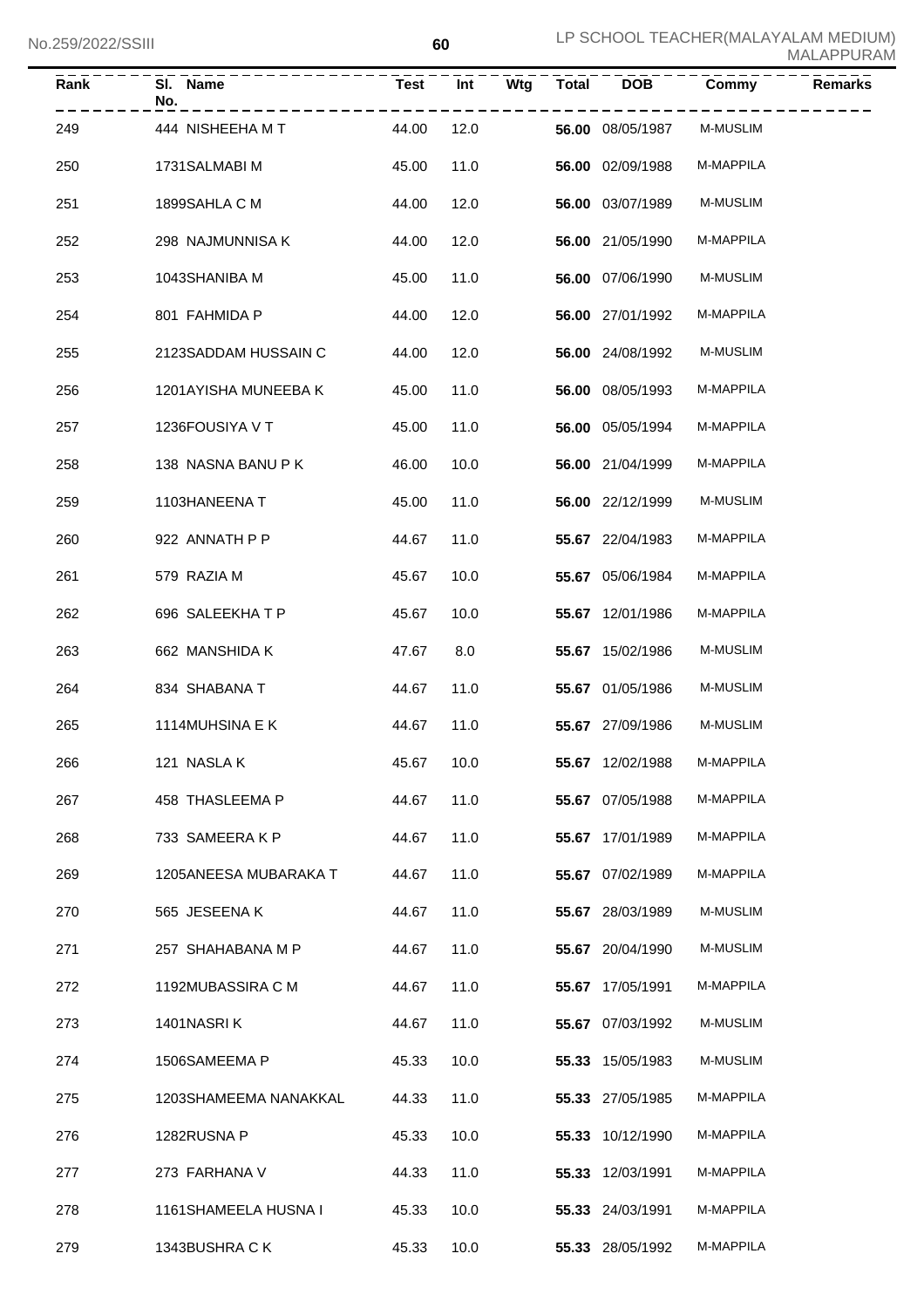| Rank           | SI. Name<br>No.                      | <b>Test</b> | Int<br>Wtg                 | <b>Total</b> | <b>DOB</b>       | Commy     | Remarks       |
|----------------|--------------------------------------|-------------|----------------------------|--------------|------------------|-----------|---------------|
| 280            | 1147SALMA P P                        | 44.33       | 11.0                       |              | 55.33 27/03/2000 | M-MAPPILA |               |
| 281            | 2002BABY SHEREENA P                  | 45.00       | 10.0                       |              | 55.00 30/05/1980 | M-MAPPILA |               |
| 282            | 755 FASEELA PARANGODATH              | 44.00       | 11.0                       |              | 55.00 05/07/1986 | M-MAPPILA |               |
| 283            | 1982SALMA P                          | 44.00       | 11.0                       |              | 55.00 12/01/1987 | M-MAPPILA |               |
| 284            | 1329MINSHABI P                       | 45.00       | 10.0                       |              | 55.00 29/02/1988 | M-MAPPILA |               |
| 285            | 894 RUSHDA M P                       | 44.00       | 11.0                       |              | 55.00 25/08/1989 | M-MAPPILA |               |
| 286            | 1041LISUNA C P                       | 44.00       | 11.0                       |              | 55.00 23/01/1990 | M-MUSLIM  |               |
| 287            | 272 NUSRATH CHEMMALA<br><b>MANAT</b> | 44.00       | 11.0                       |              | 55.00 28/03/1991 | M-MAPPILA |               |
| 288            | 2016MUFSIDA K                        | 45.00       | 10.0                       |              | 55.00 26/06/1991 | M-MAPPILA |               |
| 289            | 1057SUMAYYA V K                      | 45.00       | 10.0                       |              | 55.00 06/05/1993 | M-MAPPILA |               |
| 290            | 595 JAHANA THASNI P                  | 45.00       | 10.0                       |              | 55.00 22/05/1993 | M-MAPPILA |               |
| 291            | 1296ABIDA T                          | 44.00       | 11.0                       |              | 55.00 06/03/1996 | M-MAPPILA |               |
| 292            | 578 RISHANA SHIRIN K                 | 44.00       | 11.0                       |              | 55.00 13/04/1996 | M-MAPPILA |               |
| 293            | 665 SHAMEENA P P                     | 44.67       | 10.0                       |              | 54.67 28/03/1993 | M-MAPPILA |               |
| 294            | 1058FATHIMA M                        | 44.33       | 10.0                       |              | 54.33 16/11/1986 | M-MAPPILA |               |
| 295            | 1477SAREENA MANAPPATTIL              | 44.33       | 10.0                       |              | 54.33 21/04/1987 | M-MAPPILA |               |
| 296            | 194 SAFNA O                          | 45.33       | 9.0                        |              | 54.33 20/09/1990 | M-MAPPILA |               |
| 297            | 709 JASEENA P                        | 44.33       | 10.0                       |              | 54.33 24/12/1992 | M-MAPPILA |               |
| 298            | 695 FASEELA C                        | 44.33       | 9.0                        |              | 53.33 01/07/1989 | M-MAPPILA |               |
| 299            | 195 ARIFA V P                        | 45.00       | 8.0                        |              | 53.00 30/06/1988 | M-MAPPILA |               |
| 300            | 196 SHAFNA C                         | 44.00       | 9.0                        |              | 53.00 12/05/1989 | M-MUSLIM  |               |
|                |                                      |             | <b>Latin Catholics/A.I</b> |              |                  |           |               |
| 1              | 1507JISHADAS                         | 49.67       | 12.0                       |              | 61.67 15/05/1991 | LC        |               |
| 2              | 28 SHINY TV                          | 48.67       | 12.0                       |              | 60.67 19/05/1986 | LC        | Wife of Jawan |
| 3              | 820 BETTYMOL E B                     | 48.67       | 12.0                       |              | 60.67 19/04/1983 | LC        |               |
| 4              | 1404ANGEL M                          | 48.00       | 12.0                       |              | 60.00 31/05/1994 | LC        |               |
| 5              | 1552JEENA JOHNSON                    | 47.67       | 12.0                       |              | 59.67 05/03/1992 | LC        |               |
| 6              | 73 NIRMALA A                         | 48.33       | 11.0                       |              | 59.33 25/05/1987 | LC        |               |
| $\overline{7}$ | 2197BABU ANTONY K S                  | 47.33       | 12.0                       |              | 59.33 10/09/1992 | LC        |               |
| 8              | 1508LIJI JOSEPH                      | 48.00       | 11.0                       |              | 59.00 30/11/1988 | LC        |               |
| 9              | 1673AGNESTA                          | 48.00       | 11.0                       |              | 59.00 12/05/1989 | LC        |               |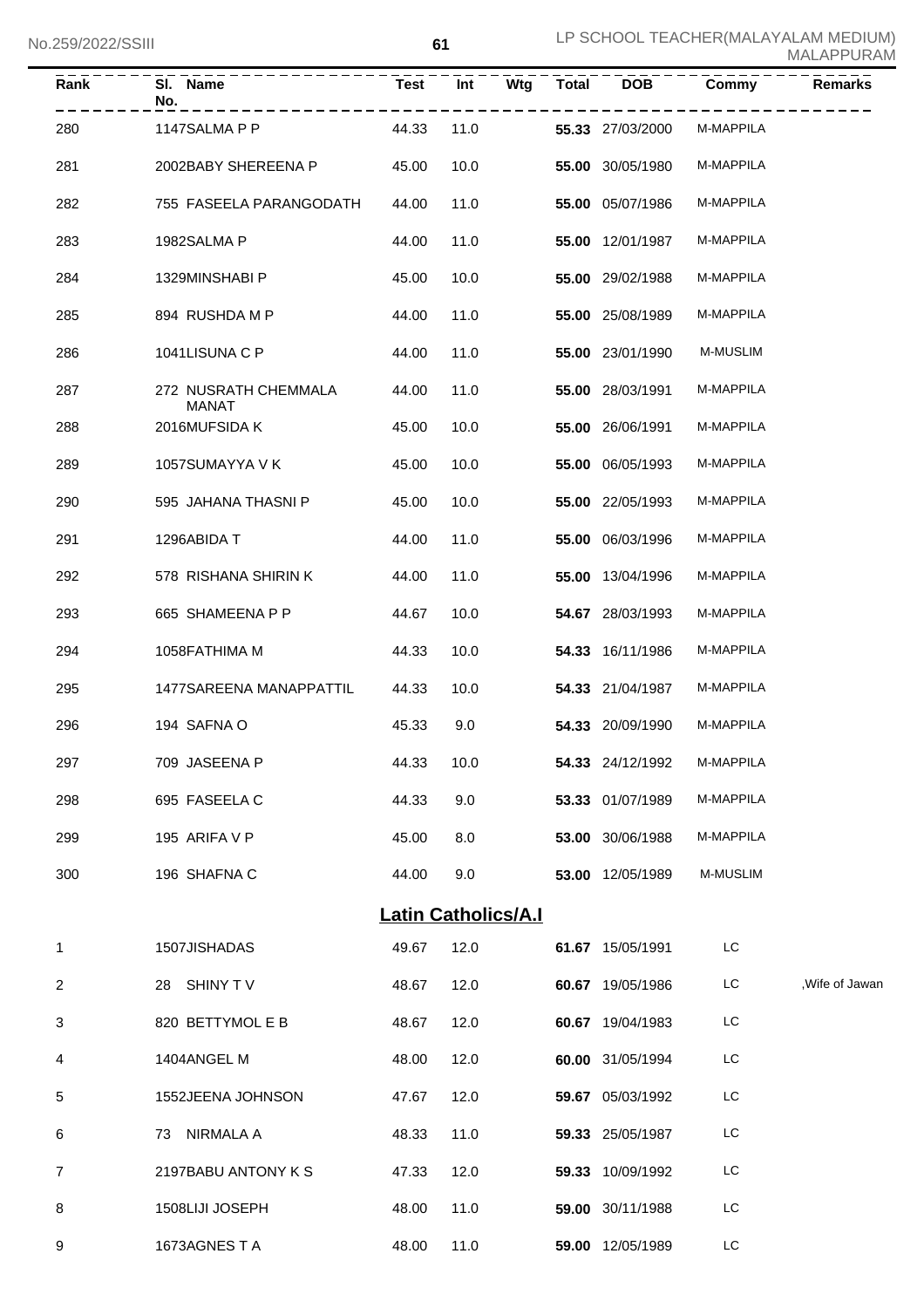| Rank | SI. Name<br>No.        |            | $\frac{1}{2}$ Test $\frac{1}{2}$ $\frac{1}{2}$ Test $\frac{1}{2}$ |  | $\overline{W}$ tg Total DOB | Commy     | <b>Remarks</b>  |
|------|------------------------|------------|-------------------------------------------------------------------|--|-----------------------------|-----------|-----------------|
| 10   | 459 JIJI G             | 47.67      | 11.0                                                              |  | 58.67 20/05/1990 LC         |           |                 |
| 11   | 619 ATHIRA S SURESH    | 45.67      | 13.0                                                              |  | 58.67 31/05/1991            | LC        |                 |
| 12   | 155 SHEELA N F         | 46.00      | 12.0                                                              |  | 58.00 29/05/1983            | LC        |                 |
| 13   | 1298JINCY ROBERT       | 45.67      | 12.0                                                              |  | 57.67 20/02/1989            | LC        |                 |
| 14   | 786 AKHILA P M         | 46.00      | 11.0                                                              |  | 57.00 21/05/1987            | LC        |                 |
| 15   | 848 DENILA GEORGE      | 45.00      | 12.0                                                              |  | 57.00 09/01/1990            | LC        |                 |
| 16   | 1117TINTU MOL P T      | 45.67      | 11.0                                                              |  | 56.67 30/10/1988            | LC        |                 |
| 17   | 168 JOLLY G V          | 45.33      | 11.0                                                              |  | 56.33 25/05/1987            | LC        |                 |
| 18   | 1087RENCY ALBERT       | 45.33      | 11.0                                                              |  | 56.33 13/06/1992            | LC        |                 |
| 19   | 488 HELEENA P D        | 45.00      | 11.0                                                              |  | 56.00 06/12/1987            | LC        |                 |
| 20   | 2109MARY SONIA P M     | 44.00      | 12.0                                                              |  | 56.00 19/12/1989            | LC        |                 |
| 21   | 94 ANITHA R MOHAN      | 44.67      | 11.0                                                              |  | 55.67 31/05/1986            | LC        |                 |
| 22   | 1448LALYMOL P J        | 43.33      | 12.0                                                              |  | 55.33 24/05/1990            | LC        |                 |
| 23   | 1900SWAPNA S           | 43.00      | 12.0                                                              |  | 55.00 28/05/1985            | LC        |                 |
| 24   | 2225BENEDICT A         | 44.00      | 11.0                                                              |  | 55.00 27/11/1986            | LC        |                 |
| 25   | 212 LINCY CJ           | 44.00      | 11.0                                                              |  | 55.00 14/05/1992            | LC        |                 |
| 26   | 1733SOJI K K           | 43.67      | 11.0                                                              |  | 54.67 05/02/1981            | LC        |                 |
| 27   | 1539MARY LINDA A S     | 44.33 10.0 |                                                                   |  | <b>54.33</b> 19/11/1985     | <b>LC</b> |                 |
| 28   | 1584ROSE DELIMA P L    | 42.00      | 12.0                                                              |  | 54.00 10/03/1982            | LC        |                 |
| 29   | 879 ROSE MARY KT       | 42.00      | 12.0                                                              |  | 54.00 08/02/1989            | LC        |                 |
| 30   | 650 NIMMY DONE V       | 43.33      | 10.0                                                              |  | 53.33 11/05/1988            | LC        | , Wife of Jawan |
| 31   | 2259VINOJ TITUS        | 41.33      | 12.0                                                              |  | 53.33 31/05/1990            | LC        |                 |
| 32   | 2108ANCY A F           | 42.33      | 11.0                                                              |  | 53.33 21/05/1993            | LC        |                 |
| 33   | 1672ANNIE WILLIAM P W  | 41.00      | 12.0                                                              |  | 53.00 22/05/1982            | LC        |                 |
| 34   | 2167SUJIN M S          | 43.00      | 10.0                                                              |  | 53.00 28/05/1992            | LC        |                 |
| 35   | 1926JULIET VARGHEESE C | 40.00      | 12.0                                                              |  | 52.00 29/03/1979            | LC        |                 |
| 36   | 1088AJITHA T M         | 41.33      | 10.0                                                              |  | 51.33 23/05/1981            | LC        |                 |
| 37   | 735 RINKUMOLE K        | 41.33      | 10.0                                                              |  | 51.33 06/05/1991            | LC        |                 |
| 38   | 2004 VINITHA RAJI V R  | 39.00      | 12.0                                                              |  | 51.00 28/05/1988            | LC        |                 |
| 39   | 2242JOHN VIANI V D     | 39.00      | 12.0                                                              |  | 51.00 10/12/1988            | LC        |                 |
| 40   | 1178REJITHA J          | 38.33      | 12.0                                                              |  | 50.33 22/05/1989            | LC        |                 |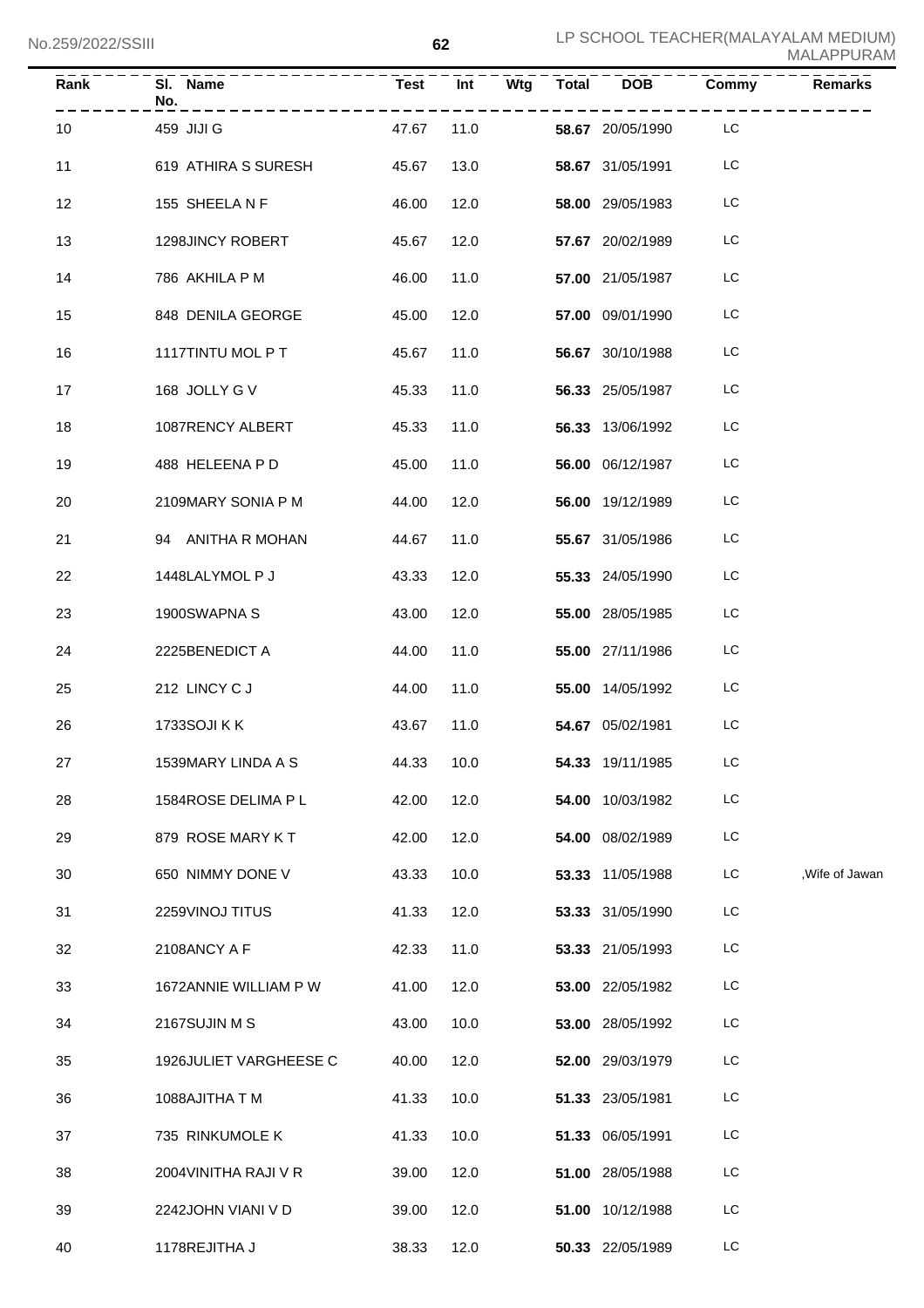| Rank | SI. Name<br>No.           | Test<br>. | <b>Int</b> |  | Wtg Total DOB Commy     |     | Remarks               |
|------|---------------------------|-----------|------------|--|-------------------------|-----|-----------------------|
| 41   | 566 BINNY MARIA I         | 39.00     | 11.0       |  | 50.00 23/03/1991 LC     |     |                       |
| 42   | 711 SUMALJ                | 37.67     | 12.0       |  | <b>49.67</b> 18/07/1990 |     | LC ,Rashtrapati Guide |
| 43   | 29 LEENA B                | 37.33     | 12.0       |  | 49.33 14/05/1983        | LC. |                       |
| 44   | 651 PRASEEDA B S          | 37.33     | 12.0       |  | 49.33 13/05/1986        | LC. |                       |
| 45   | 227 DIANA D               | 38.33     | 11.0       |  | 49.33 30/05/1990        | LC. |                       |
| 46   | 1177DALIA P A             | 37.00     | 12.0       |  | 49.00 24/05/1988        | LC  |                       |
| 47   | 1089LIBY MARY C           | 37.67     | 11.0       |  | 48.67 31/05/1986        | LC. |                       |
| 48   | 1206SMITHA W D            | 37.33     | 11.0       |  | 48.33 25/05/1982        | LC. |                       |
| 49   | 1132RENY AGNES            | 37.33     | 11.0       |  | 48.33 18/05/1983        | LC  |                       |
| 50   | 817 LIJIYA V J            | 36.33     | 12.0       |  | 48.33 02/11/1992        | LC. |                       |
| 51   | 169 DHANYA BABY           | 37.00     | 11.0       |  | 48.00 29/10/1984        | LC. |                       |
| 52   | 2166FERNANDEZ TV          | 36.00     | 12.0       |  | 48.00 05/05/1989        | LC. |                       |
| 53   | 580 AMALA AUGUSTINE       | 38.00     | 10.0       |  | 48.00 28/06/1992        | LC. |                       |
| 54   | 1373SINDHUMOL J           | 36.67     | 11.0       |  | 47.67 03/04/1980        | LC. |                       |
| 55   | 547 JASLIN MOHAN K        | 35.67     | 12.0       |  | 47.67 25/05/1981        | LC. |                       |
| 56   | 1478JOJIMARY J            | 34.67     | 13.0       |  | 47.67 26/10/1988        | LC. |                       |
| 57   | 283 SHANY N               | 36.00     | 11.0       |  | 47.00 30/05/1988        | LC. |                       |
| 58   | 487 ANGEL MARY A S        | 35.00     | 12.0       |  | 47.00 28/10/1996        | LC  |                       |
| 59   | 2124VARGHESE JOSEPH       | 34.67     | 12.0       |  | 46.67 04/05/1985        | LC  |                       |
| 60   | 2196SHAJI JACOB           | 34.33     | 12.0       |  | 46.33 17/10/1984        | LC. |                       |
| 61   | 1855BETTY P M             | 33.67     | 12.0       |  | 45.67 09/05/1992        | LC  |                       |
| 62   | <b>RINUTS</b><br>43       | 34.00     | 11.0       |  | 45.00 12/02/1991        | LC  |                       |
| 63   | 679 ANNAMMATS             | 34.67     | 10.0       |  | 44.67 16/04/1987        | LC  |                       |
| 64   | 1793AGNES C J             | 33.67     | 11.0       |  | 44.67 25/05/1987        | LC  |                       |
| 65   | 1792ELIZABETH JIYA        | 33.67     | 11.0       |  | 44.67 26/01/1990        | LC  |                       |
| 66   | 1253PRINCY ROSE P P       | 33.67     | 11.0       |  | 44.67 27/05/1991        | LC  |                       |
| 67   | <b>1988TINTU VARGHESE</b> | 32.33     | 12.0       |  | 44.33 15/01/1988        | LC  |                       |
| 68   | 1553 SAJITHAKUMARI S V    | 33.33     | 11.0       |  | 44.33 15/09/1994        | LC  |                       |
| 69   | 258 IRIN STEVENSON        | 32.00     | 12.0       |  | 44.00 11/10/1997        | LC  |                       |
| 70   | 2213SUMESH KOSHY M S      | 31.67     | 12.0       |  | 43.67 20/04/1978        | LC  |                       |
| 71   | 2199BEJOY JOSEPH K        | 31.67     | 12.0       |  | 43.67 12/05/1987        | LC. |                       |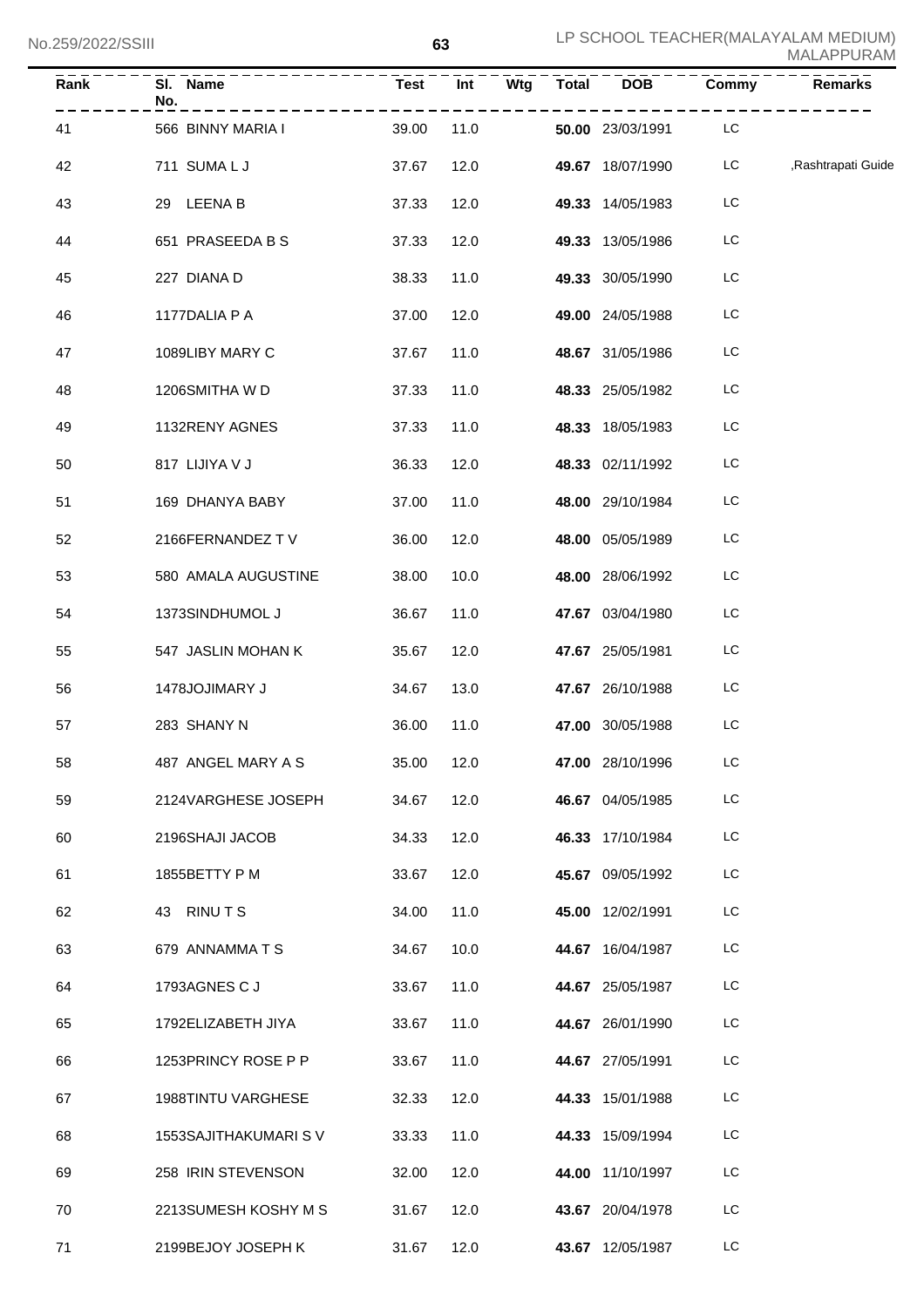| Rank           | SI. Name<br>No.<br>------------------------ |            |      |            |                     | Test Int Wtg Total DOB Commy<br>------- | <b>Remarks</b> |
|----------------|---------------------------------------------|------------|------|------------|---------------------|-----------------------------------------|----------------|
| 72             | 505 ANEESHA ANTONY                          |            |      | 33.67 10.0 | 43.67 26/04/1994 LC |                                         |                |
| 73             | 924 MINI R                                  | 32.33      |      | 11.0       | 43.33 20/04/1979    | LC                                      |                |
| 74             | 74 MARY RINY A J                            | 32.33      |      | 11.0       | 43.33 29/10/1981    | LC                                      |                |
| 75             | 939 MILDAMOL T M                            | 32.00      | 11.0 |            | 43.00 01/06/1987    | LC                                      |                |
| 76             | 1824MARY JASMIN K W                         | 30.67      | 12.0 |            | 42.67 19/03/1984    | LC                                      |                |
| 77             | 385 REENU SEBASTIAN                         | 30.67      | 12.0 |            | 42.67 08/02/1994    | LC                                      |                |
| 78             | <b>1987LINI S</b>                           | 30.67      | 12.0 |            | 42.67 07/03/1994    | LC                                      |                |
| 79             | 2005MANJU A                                 | 29.33      | 13.0 |            | 42.33 27/05/1980    | LC                                      |                |
| 80             | 301 SINTA VICTOR                            | 31.33      | 11.0 |            | 42.33 08/05/1981    | LC                                      |                |
| 81             | 863 SOUMYA J                                | 30.33      |      | 12.0       | 42.33 20/05/1990    | LC                                      |                |
| 82             | 1148MARY TESSY K S                          | 30.67      | 11.0 |            | 41.67 26/12/1984    | LC                                      |                |
| 83             | 430 SHIMYMOL M                              | 29.67      | 12.0 |            | 41.67 27/05/1987    | LC                                      |                |
| 84             | 1525TIGI T                                  | 30.33      | 11.0 |            | 41.33 28/04/1992    | LC                                      |                |
| 85             | 2198KIRAN C S                               | 29.00      | 12.0 |            | 41.00 13/05/1985    | LC                                      |                |
| 86             | <b>1778LIJI S S</b>                         | 29.00      | 12.0 |            | 41.00 25/05/1992    | LC                                      |                |
| 87             | 1284SMITHA XAVIER                           | 30.67      | 10.0 |            | 40.67 21/01/1985    | LC                                      |                |
| 88             | 1269SAYANA ANTONY                           | 27.67      | 12.0 |            | 39.67 13/05/1991    | LC                                      |                |
| 89             | 710 TELMA GABRIEL                           | 28.33 11.0 |      |            | 39.33 03/02/1990    | LC.                                     |                |
| 90             | 636 REEJA GEORGE<br><b>THAIPARAMBIL</b>     | 28.00      | 11.0 |            | 39.00 31/05/1987    | LC                                      |                |
| 91             | 1884DILNA SILVYA P V                        | 29.00      | 10.0 |            | 39.00 23/02/1988    | LC                                      |                |
| 92             | 756 SOUMYAKS                                | 27.67      | 11.0 |            | 38.67 21/04/1985    | LC                                      |                |
| 93             | 1116LINDA MARIA P M                         | 28.00      | 10.0 |            | 38.00 12/05/1997    | LC                                      |                |
|                |                                             |            | OBC  |            |                     |                                         |                |
| $\mathbf{1}$   | 1973HEERABAIT                               | 49.67      | 12.0 |            | 61.67 23/04/1986    | OBC-<br><b>EZHUTHACHAN</b>              |                |
| 2              | 536 REENA P                                 | 49.67      | 12.0 |            | 61.67 10/12/1986    | OBC-<br>VELUTHEDATHU<br><b>NAIR</b>     |                |
| 3              | 1194SRUTHI K S                              | 49.33      | 12.0 |            | 61.33 05/05/1992    | OBC-<br><b>EZHUTHACHAN</b>              |                |
| 4              | 1225DIVYA A T                               | 49.00      | 12.0 |            | 61.00 28/07/1989    | OBC-<br>EZHUTHACHAN                     |                |
| 5              | 2214PRASOBH P                               | 48.67      | 12.0 |            | 60.67 25/04/1981    | OBC-ANTHURU<br><b>NAIR</b>              |                |
| 6              | 2244SUJITH PK                               | 47.67      | 13.0 |            | 60.67 29/12/1988    | OBC-SALIYAS                             |                |
| $\overline{7}$ | 2032REEBAN                                  | 48.67      | 12.0 |            | 60.67 25/10/1991    | OBC-<br><b>EZHUTHACHAN</b>              |                |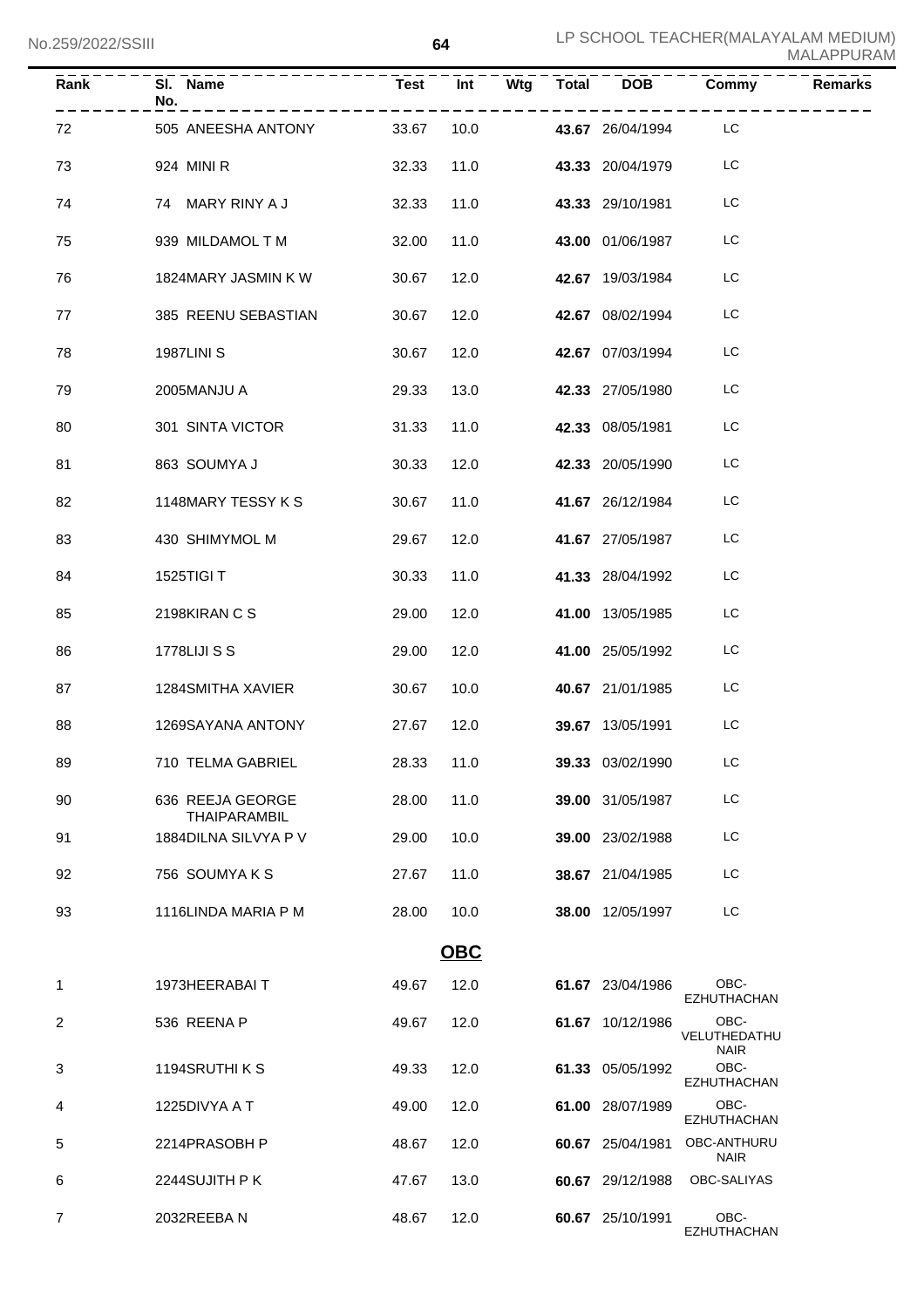| Rank              | SI. Name<br>No.<br>--------------------- |       |      |  |                       |                                                 |  |
|-------------------|------------------------------------------|-------|------|--|-----------------------|-------------------------------------------------|--|
| 8                 | 140 SRUTHI BABU T P 48.33 12.0           |       |      |  |                       | 60.33 25/03/1989 OBC-VANIYAN                    |  |
| 9                 | 1704ANUPRIYA S<br>47.67                  |       | 12.0 |  | 59.67 14/04/1990 OBC- | VELUTHEDATHU<br><b>NAIR</b>                     |  |
| 10                | 1299AKHILA T                             | 49.67 | 10.0 |  |                       | 59.67 20/04/1991 OBC-KULALA                     |  |
| 11                | 489 AISWARYA M K                         | 47.33 | 12.0 |  |                       | 59.33 07/01/1988 OBC-SALIYAS                    |  |
| $12 \overline{ }$ | 1011VIPINA P V                           | 48.33 | 11.0 |  |                       | 59.33 19/03/1991 OBC-VANIAN                     |  |
| 13                | 1717RAMYA P                              | 48.00 | 11.0 |  | 59.00 13/05/1988 OBC- | EZHUTHACHAN                                     |  |
| 14                | 680 SNEHA P                              | 49.00 | 10.0 |  |                       | 59.00 16/12/1994 OBC-SALIYA                     |  |
| 15                | 1208MINI R V                             | 45.33 | 13.0 |  |                       | 58.33 28/05/1978 OBC-VANIYAN                    |  |
| 16                | 431 NITHYA E K                           | 48.33 | 10.0 |  |                       | 58.33 25/05/1990 OBC-SALIYA                     |  |
| 17                | 400 DIVYA D                              | 47.00 | 11.0 |  |                       | 58.00 21/03/1990 OBC-VANIYAN                    |  |
| 18                | 2168SREERAG K                            | 47.00 | 11.0 |  |                       | 58.00 05/04/1990 OBC-SALIYAS                    |  |
| 19                | 548 SUJITHA E V                          | 47.00 | 11.0 |  |                       | 58.00 17/02/1991 OBC-SALIYAS                    |  |
| 20                | 259 JYOTHI K L                           | 45.67 | 12.0 |  | 57.67 23/05/1990 OBC- | KANIYAN[GANAKA]                                 |  |
| 21                | 1703ATHIRA P                             | 45.67 | 12.0 |  |                       | 57.67 18/11/1999 OBC-SALIYAS                    |  |
| 22                | 1554RESMIK                               | 45.33 | 12.0 |  | 57.33 23/05/1989 OBC- | VELUTHEDATHU<br><b>NAIR</b>                     |  |
| 23                | 880 CHINCHU M                            | 46.33 | 11.0 |  | 57.33 06/06/1991 OBC- | EZHUTHACHAN                                     |  |
| 24                | 2226SHIBUT                               | 46.00 | 11.0 |  | 57.00 16/04/1983      | OBC-<br>VILAKKITHALA<br><b>NAIR</b>             |  |
| 25                | 2155PRASAD TV                            | 46.00 | 11.0 |  | 57.00 19/05/1986      | OBC-VANIBHA<br><b>CHETTY</b>                    |  |
| 26                | 1163SHYAMILI V M                         | 45.00 | 12.0 |  | 57.00 30/05/1991      | OBC-<br>VILAKKITHALA<br><b>NAIR</b>             |  |
| 27                | 274 DAYANA MARY P P                      | 45.00 | 12.0 |  |                       | 57.00 01/01/1994 OBC-SIUC (OTHER<br>THAN NADAR) |  |
| 28                | 1674ANUPAMA P K                          | 46.67 | 10.0 |  | 56.67 15/05/1981      | OBC-KALARI<br><b>PANICKER</b>                   |  |
| 29                | 1613SOORYAMOL M                          | 43.33 | 13.0 |  | 56.33 25/01/1983      | OBC-<br><b>EZHUTHACHAN</b>                      |  |
| 30                | 1179SHINI C B                            | 44.33 | 12.0 |  | 56.33 28/06/1983      | OBC-SALIYAS                                     |  |
| 31                | 2033RAMYA P                              | 44.33 | 12.0 |  | 56.33 23/02/1991      | OBC-<br>VELUTHEDATHU<br><b>NAIR</b>             |  |
| 32                | 260 VALARMATHI S                         | 45.00 | 11.0 |  | 56.00 28/05/1985      | OBC-<br>VEERASAIVAS                             |  |
| 33                | 1748LINNET LOIS P                        | 44.00 | 12.0 |  |                       | 56.00 20/08/1986 OBC-SIUC (OTHER<br>THAN NADAR) |  |
| 34                | 1195SOUMYA T V                           | 43.67 | 12.0 |  | 55.67 13/08/1985      | OBC-SALIYAS                                     |  |
| 35                | 1885DIVYA KT                             | 43.67 | 12.0 |  | 55.67 19/03/1987      | OBC-<br><b>EZHUTHACHAN</b>                      |  |
| 36                | 581 ANJU P                               | 44.67 | 11.0 |  | 55.67 14/04/1992      | OBC-<br>KANIYAN[GANAKA]                         |  |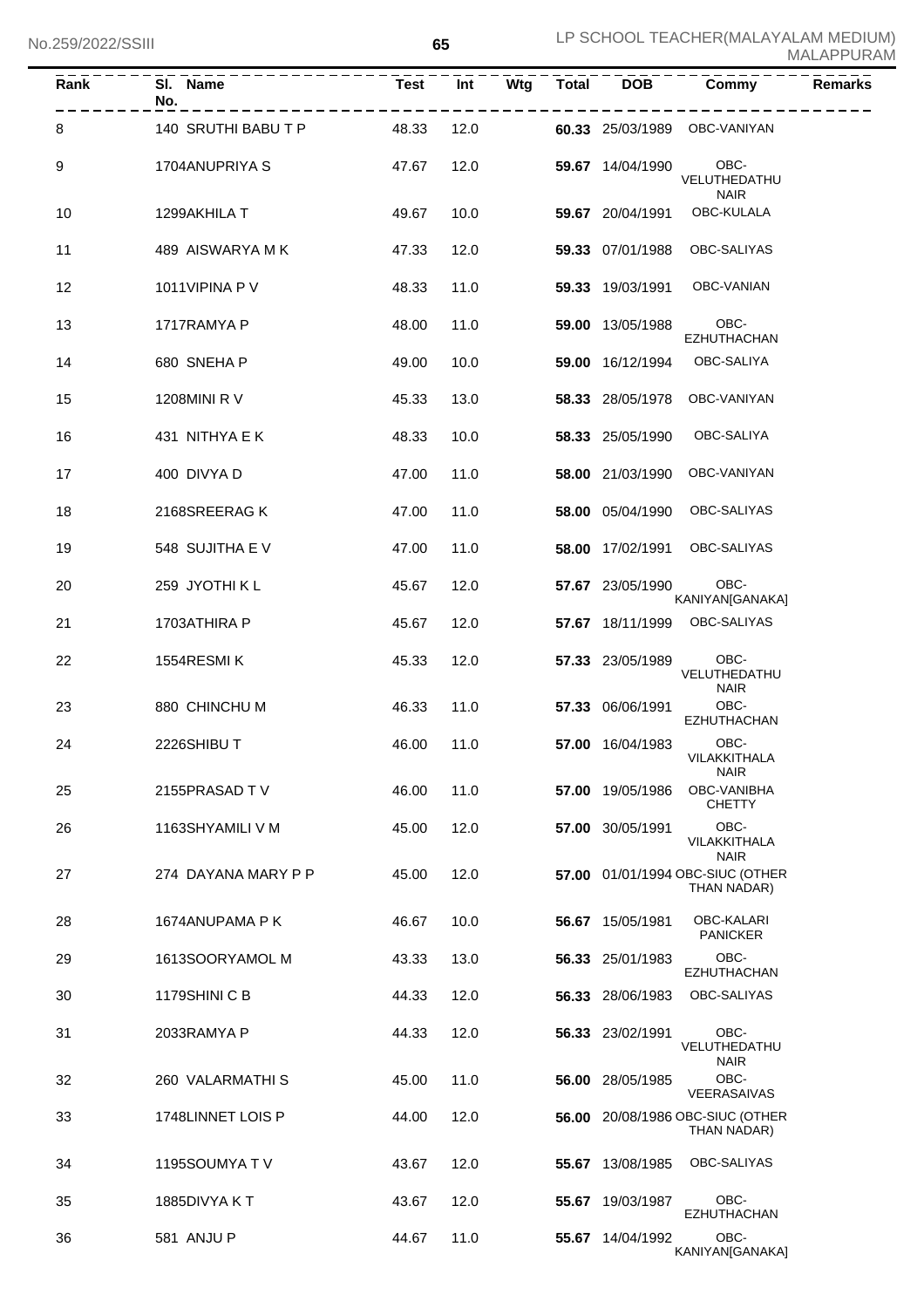| Rank | SI. Name<br>No.        | <b>Test</b> | Int  | Wtg | <b>Total</b> | <b>DOB</b>       | Commy                                           | <b>Remarks</b> |
|------|------------------------|-------------|------|-----|--------------|------------------|-------------------------------------------------|----------------|
| 37   | 620 AMRATHA SASI       | 43.67       | 12.0 |     |              |                  | 55.67 27/02/2000 OBC-VEERASAIVA                 |                |
| 38   | 519 SRUTHI E P         | 43.33       | 12.0 |     |              |                  | 55.33 14/04/1989 OBC-KUMBARANS                  |                |
| 39   | 213 SANDHYA M T        | 45.33       | 10.0 |     |              |                  | 55.33 01/06/1989 OBC-VANIYAN                    |                |
| 40   | 371 VIDYA M            | 42.33       | 13.0 |     |              | 55.33 04/01/1990 | OBC-<br><b>EZHUTHACHAN</b>                      |                |
| 41   | 1449SHYNI A            | 43.00       | 12.0 |     |              | 55.00 20/04/1984 | OBC-<br>VELUTHEDATHU<br><b>NAIR</b>             |                |
| 42   | 1494ASHA PRABHAKARAN A | 43.00       | 12.0 |     |              |                  | 55.00 21/01/1991 OBC-VANIAN                     |                |
| 43   | 1073REMYA V            | 43.33       | 11.0 |     |              | 54.33 23/12/1985 | OBC-<br>VELUTHEDATHU<br><b>NAIR</b>             |                |
| 44   | 1417DIVYA M V          | 42.33       | 12.0 |     |              | 54.33 11/05/1989 | OBC-<br>VELUTHEDATHU                            |                |
| 45   | 787 RADHIKA K V        | 43.33       | 11.0 |     |              | 54.33 03/12/1990 | <b>NAIR</b><br>OBC-SALIYA                       |                |
| 46   | 228 RESHMAK            | 44.00       | 10.0 |     |              |                  | 54.00 30/05/1989 OBC-SIUC (OTHER<br>THAN NADAR) |                |
| 47   | 2182SUDEV C H          | 41.00       | 13.0 |     |              | 54.00 25/01/1998 | OBC-<br><b>EZHUTHACHAN</b>                      |                |
| 48   | 1270SHANI P K          | 39.67       | 14.0 |     |              | 53.67 06/05/1980 | OBC-VANIYAN                                     |                |
| 49   | 2260HARILV             | 41.67       | 12.0 |     |              | 53.67 31/05/1984 | OBC-VANIKA<br>VAISYA                            |                |
| 50   | 1207PRATHIBHA K G      | 41.67       | 12.0 |     |              | 53.67 16/05/1985 | OBC-<br><b>EZHUTHACHAN</b>                      |                |
| 51   | 909 NEENAK             | 41.67       | 12.0 |     |              | 53.67 20/04/1990 | OBC-SALIYA                                      |                |
| 52   | 712 DEEPAMOL M         | 43.67       | 10.0 |     |              |                  | 53.67 07/01/1992 OBC-MANIYANI                   |                |
| 53   | 1028APARNA SK          | 43.33 10.0  |      |     |              |                  | 53.33 30/04/1986 OBC-VANIYAN                    |                |
| 54   | 1000ADITHYA V          | 42.33       | 11.0 |     |              |                  | 53.33 23/02/1988 OBC-VELUTHEDAN                 |                |
| 55   | 476 ANJUSHA K K        | 41.33       | 12.0 |     |              | 53.33 06/02/1989 | OBC-VANIYAN                                     |                |
| 56   | 1779DHANYA V           | 40.00       | 13.0 |     |              | 53.00 30/05/1985 | OBC-VANIKA<br>VAISYA                            |                |
| 57   | 1026AMRUTHA K          | 42.00       | 11.0 |     | 53.00        | 05/05/1988       | OBC-<br>KANIYAN[GANAKA]                         |                |
| 58   | 2243KIRAN S            | 40.00       | 13.0 |     |              |                  | 53.00 22/05/1989 OBC-CHAKKALA                   |                |
| 59   | 1027VIDYA K V          | 43.00       | 10.0 |     |              | 53.00 13/03/1990 | OBC-SALIYAS                                     |                |
| 60   | 1657DEEPTHI P P        | 42.00       | 11.0 |     |              | 53.00 20/06/1994 | OBC-VANIYAN                                     |                |
| 61   | 401 DILNADAS E         | 41.33       | 11.0 |     |              | 52.33 11/11/1989 | OBC-SALIYA                                      |                |
| 62   | 386 JYOTHI KT          | 40.00       | 12.0 |     |              | 52.00 05/09/1991 | OBC-<br>EZHUTHACHAN                             |                |
| 63   | 445 ANILA P            | 40.67       | 11.0 |     |              | 51.67 05/02/1988 | OBC-CHETTIES                                    |                |
| 64   | 1989ASWATHI P P        | 39.67       | 12.0 |     | 51.67        | 30/05/1993       | OBC-SALIYAS                                     |                |
| 65   | 955 GEETHA RANI M      | 40.33       | 11.0 |     | 51.33        | 19/05/1986       | OBC-<br>EZHUTHACHAN                             |                |
| 66   | 802 RADHIKA PALAPPRA   | 39.67       | 11.0 |     |              | 50.67 26/10/1987 | OBC-SALIYA                                      |                |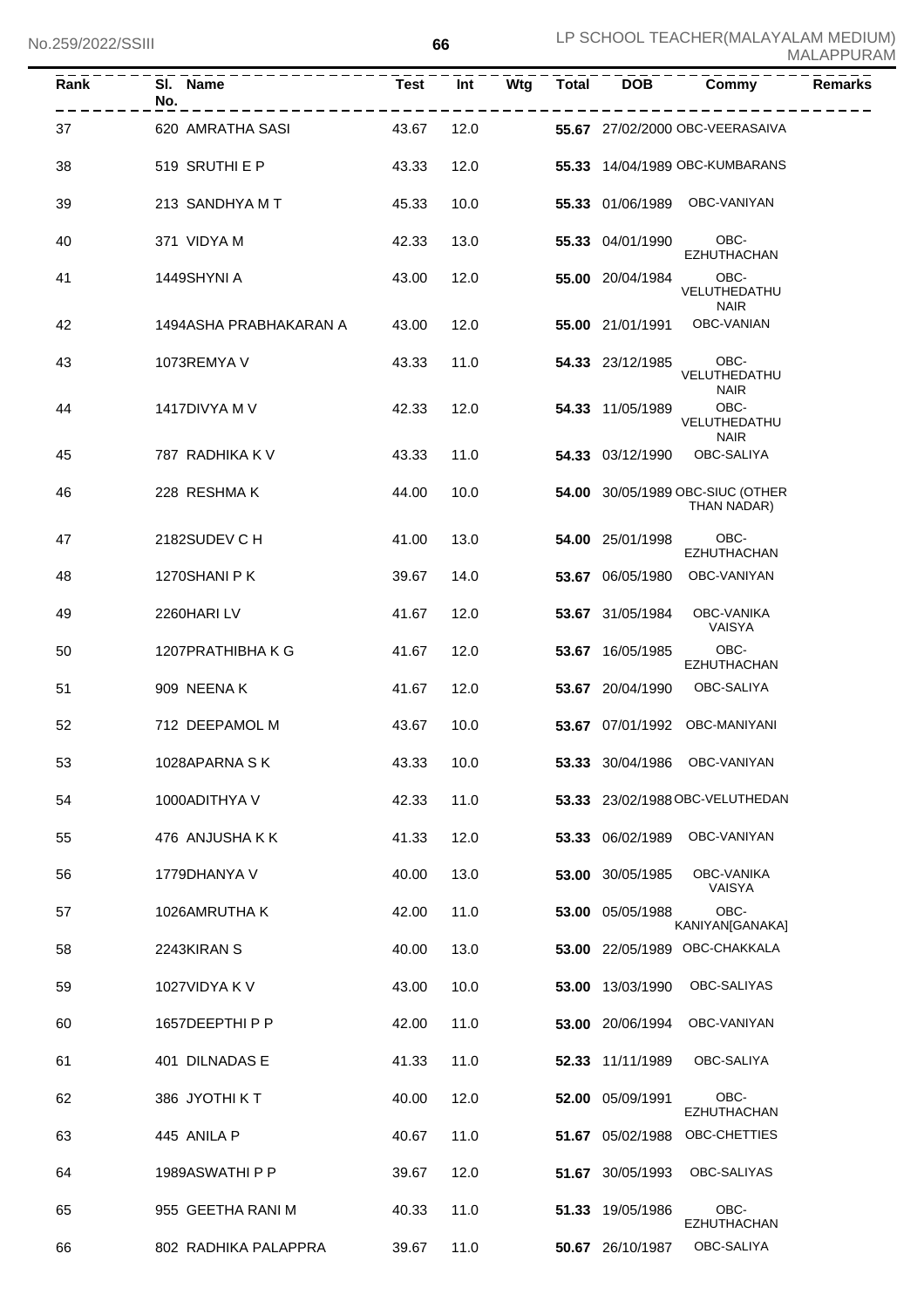| Rank           | SI. Name<br>No.<br>---------------------- | Test Int |                   |      |                         | Wtg Total DOB Commy<br>-------  | <b>Remarks</b> |
|----------------|-------------------------------------------|----------|-------------------|------|-------------------------|---------------------------------|----------------|
| 67             | 666 SARANYA C                             | 41.67    | 9.0               |      |                         | 50.67 30/04/1989 OBC-SALIYA     |                |
| 68             | 197 NEETHUMOL K                           | 39.67    | 11.0              |      | 50.67 06/04/1991 OBC-   | EZHUTHACHAN                     |                |
| 69             | 1825DHANYA K                              | 38.33    | 12.0              |      |                         | 50.33 22/04/1984 OBC-VANIYAN    |                |
| 70             | 1747SHIJINA K                             | 39.33    | 11.0              |      |                         | 50.33 25/03/1989 OBC-SALIYAS    |                |
| 71             | 954 SHERINMOLKS                           | 39.33    | 11.0              |      | 50.33 08/01/1992 OBC-   | VEERASAIVAS                     |                |
| 72             | 1285NISHA P P                             | 38.00    | 12.0              |      |                         | 50.00 30/05/1981 OBC-KAVUTHIYAN |                |
| 73             | 1540SHIJILA V K                           | 39.33    | 10.0              |      |                         | 49.33 20/05/1983 OBC-VANIYAN    |                |
| 74             | 302 SREEVIDYA A                           | 38.00    | 11.0              |      | 49.00 14/04/1990 OBC-   | <b>EZHUTHACHAN</b>              |                |
|                |                                           |          | <b>Viswakarma</b> |      |                         |                                 |                |
| $\mathbf{1}$   | 2215VISHNU HARI MADHAV M A                | 49.00    | 13.0              |      |                         | 62.00 25/05/1990 V-VISWAKARMALA |                |
| 2              | 2079SHIBITP                               | 49.00    | 12.0              |      |                         | 61.00 21/07/1984 V-VISWAKARMA   |                |
| 3              | 940 CHITHRANP                             | 48.67    | 12.0              |      |                         | 60.67 20/03/1984 V-ASARI        |                |
| 4              | 1450NEETHU V P                            | 48.33    | 12.0              |      |                         | 60.33 21/04/1996 V-VISWAKARMA   |                |
| 5              | 1780SHALINI T                             | 40.33    | 11.0              | 8.91 |                         | 60.24 30/04/1986 V-VISWAKARMA   | SP             |
| 6              | 2019RAMYA T                               | 47.33    | 12.0              |      |                         | 59.33 20/03/1987 V-ASARI        |                |
| $\overline{7}$ | 1927SILPA V P                             | 48.00    | 11.0              |      |                         | 59.00 26/10/1990 V-VISWAKARMA   |                |
| 8              | 681 SHINTU P                              | 48.00    | 11.0              |      |                         | 59.00 09/04/1994 V-KAMMALA      |                |
| 9              | 1164DRISYA MOL P                          | 47.00    | 12.0              |      | <b>59.00</b> 23/05/1994 | V-ASARI                         |                |
| 10             | 243 DHANYA P                              | 47.67    | 11.0              |      | 58.67 01/03/1990        | V-KARUVAN                       |                |
| 11             | 1600VINEETHA M N                          | 46.67    | 12.0              |      |                         | 58.67 31/05/1990 V-VISWAKARMA   |                |
| 12             | 1810ANILA NT                              | 46.67    | 12.0              |      | 58.67 28/04/1993        | V-ASARI                         |                |
| 13             | 864 SHIJITHA V M                          | 46.33    | 12.0              |      | 58.33 28/01/1991        | V-THATTAN                       |                |
| 14             | 415 SARANYA M KARUNAKARAN                 | 46.00    | 12.0              |      |                         | 58.00 21/11/1992 V-VISWAKARMA   |                |
| 15             | 1749SREELAJA P K                          | 45.67    | 12.0              |      | 57.67 22/05/1986        | V-ASARI                         |                |
| 16             | SARITHA M<br>44                           | 45.67    | 12.0              |      |                         | 57.67 24/03/1988 V-VISWAKARMA   |                |
| 17             | 1359VINEETHA KT                           | 47.33    | 10.0              |      | 57.33 10/02/1994        | V-ASARI                         |                |
| 18             | 667 SITHARA A P                           | 48.33    | 9.0               |      |                         | 57.33 13/06/1996 V-VISWAKARMA   |                |
| 19             | 1012SRUTHITT                              | 46.00    | 11.0              |      | <b>57.00</b> 03/03/1994 | V-ASARI                         |                |
| 20             | 124 SHYMA NHARALATH                       | 46.33    | 10.0              |      | 56.33 13/02/1987        | V-THATTAN                       |                |
| 21             | 1928SUBHISHA V K                          | 45.33    | 11.0              |      |                         | 56.33 12/08/1990 V-VISWAKARMA   |                |
| 22             | 1165SUPRIYATP                             | 46.00    | 10.0              |      | 56.00 20/05/1985        | V-THATTAN                       |                |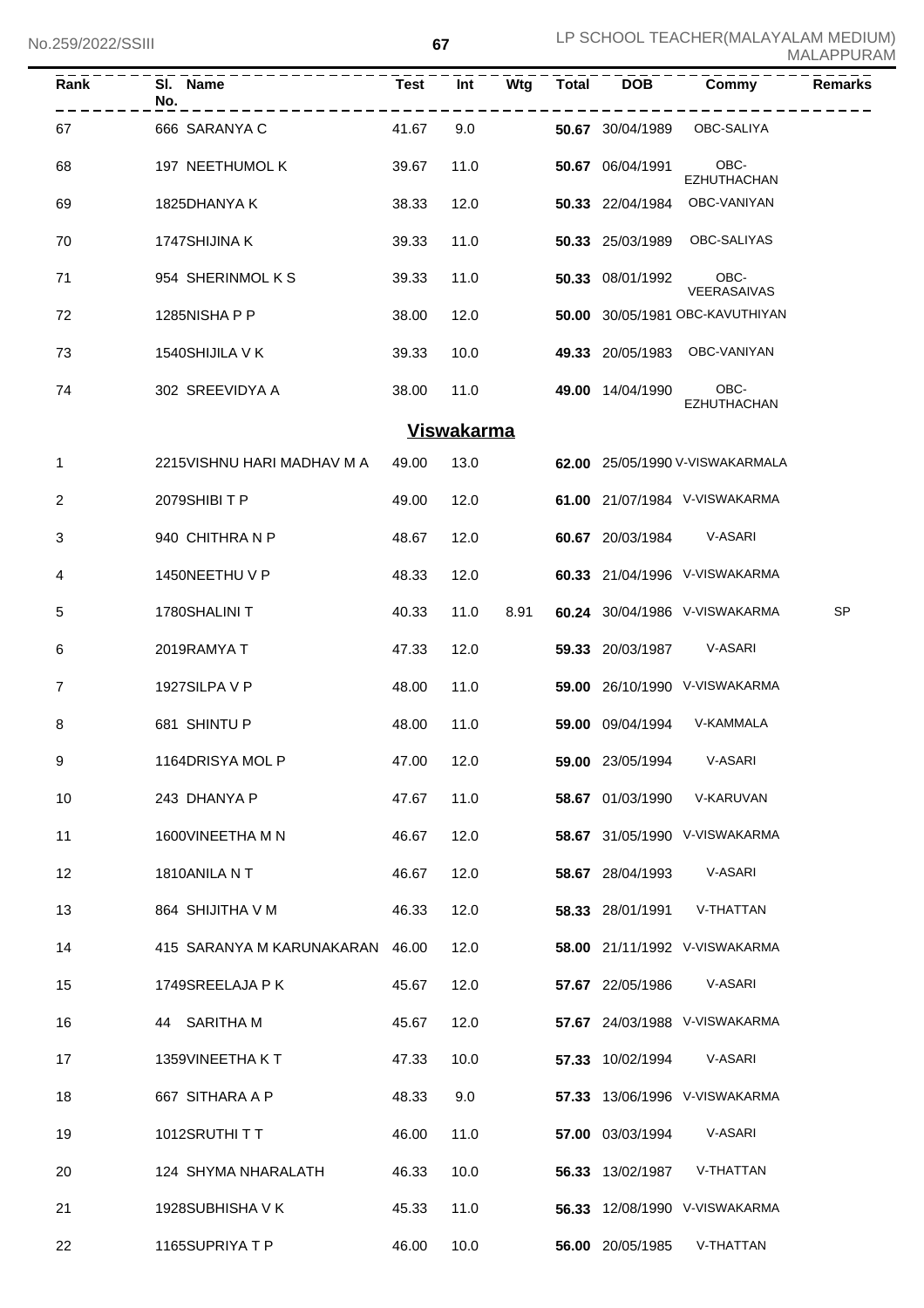| וווטט <i>ובבא</i> ראי |                            |             | υo   |     |              |                  |                               | <b>MALAPPURAM</b> |
|-----------------------|----------------------------|-------------|------|-----|--------------|------------------|-------------------------------|-------------------|
| Rank                  | SI. Name<br>No.            | <b>Test</b> | Int  | Wtg | <b>Total</b> | <b>DOB</b>       | Commy                         | <b>Remarks</b>    |
| 23                    | 244 SWAPNA P               | 47.00       | 9.0  |     |              |                  | 56.00 12/12/1986 V-VISWAKARMA |                   |
| 24                    | 2080HEERA G                | 43.67       | 12.0 |     |              |                  | 55.67 06/05/1985 V-VISWAKARMA |                   |
| 25                    | 198 VIBITHA T              | 44.67       | 11.0 |     |              |                  | 55.67 21/03/1989 V-VISWAKARMA |                   |
| 26                    | 1764SINI C                 | 43.67       | 12.0 |     |              | 55.67 02/12/1996 | V-KARUVAN                     |                   |
| 27                    | 925 JINCY K P              | 43.33       | 12.0 |     |              | 55.33 19/05/1982 | V-KAMMALA                     |                   |
| 28                    | 2139PRASANTH KUMAR M G     | 43.33       | 12.0 |     |              | 55.33 01/06/1983 | V-ASARI                       |                   |
| 29                    | 356 SHYNIK V               | 43.33       | 12.0 |     |              | 55.33 31/05/1984 | V-VIL KURUP                   |                   |
| 30                    | 334 SREELA P               | 45.33       | 10.0 |     |              | 55.33 10/05/1991 | V-ASARI                       |                   |
| 31                    | 1300AKHILA PADMAN V        | 45.00       | 10.0 |     |              | 55.00 21/11/1985 | V-THATTAN                     |                   |
| 32                    | 1705SRIJI MOL M P          | 43.00       | 12.0 |     |              |                  | 55.00 27/10/1986 V-VISWAKARMA |                   |
| 33                    | 275 DEEPA P K              | 43.00       | 12.0 |     |              |                  | 55.00 19/04/1993 V-VISWAKARMA |                   |
| 34                    | 1495HRUDYA G               | 42.33       | 12.0 |     |              |                  | 54.33 22/05/1983 V-VISWAKARMA |                   |
| 35                    | 1390SAJITHA M A            | 43.33       | 11.0 |     |              |                  | 54.33 31/12/1987 V-VISWAKARMA |                   |
| 36                    | 1133NISHAT                 | 42.33       | 12.0 |     |              |                  | 54.33 01/05/1990 V-VISWAKARMA |                   |
| 37                    | 304 SANDHYA N              | 42.00       | 12.0 |     |              |                  | 54.00 18/10/1981 V-VISWAKARMA |                   |
| 38                    | 416 RESHMIR                | 42.00       | 12.0 |     |              |                  | 54.00 19/03/1994 V-VISWAKARMA |                   |
| 39                    | 1734SUBINA AMAPARAKKAL     | 42.67       | 11.0 |     |              |                  | 53.67 30/05/1987 V-VISWAKARMA |                   |
| 40                    | 1659VINITHA S              | 41.67       | 12.0 |     |              | 53.67 02/01/1988 | V-KAMMALA                     |                   |
| 41                    | 1735SURABIK                | 41.33       | 12.0 |     |              | 53.33 07/05/1993 | V-ASARI                       |                   |
| 42                    | 214 VISMAYA K              | 42.33       | 11.0 |     |              | 53.33 25/01/1994 | V-KARUVAN                     |                   |
| 43                    | 1240SOBITHA P              | 42.00       | 11.0 |     |              | 53.00 12/03/1986 | V-ASARI                       |                   |
| 44                    | 1509SHIMI C K              | 41.00       | 12.0 |     |              |                  | 53.00 10/05/1986 V-VISWAKARMA |                   |
| 45                    | 1029JIMSHA P               | 42.00       | 11.0 |     |              | 53.00 15/03/1987 | V-ASARI                       |                   |
| 46                    | 2049SRUTHI K               | 40.00       | 13.0 |     |              | 53.00 16/04/1990 | V-THATTAN                     |                   |
| 47                    | 1405BIBITHA P BALAKRISHNAN | 40.67       | 12.0 |     |              |                  | 52.67 31/05/1984 V-VISWAKARMA |                   |
| 48                    | 1418DEEPA M D              | 40.33       | 12.0 |     |              | 52.33 08/03/1983 | V-KAMMALA                     |                   |
| 49                    | 446 JISHAMOL DHARANIKKAVIL | 41.33       | 11.0 |     |              |                  | 52.33 02/05/1984 V-VISWAKARMA |                   |
| 50                    | 1645SHEENA ERAMANGAT       | 40.33       | 12.0 |     |              |                  | 52.33 18/04/1985 V-VISWAKARMA |                   |
| 51                    | 549 NIMMI K K              | 41.33       | 11.0 |     |              | 52.33 06/11/1992 | V-THATTAN                     |                   |
| 52                    | 1718ANJU ARAVIND M         | 41.00       | 11.0 |     |              | 52.00 21/07/1994 | V-THATTAN                     |                   |
| 53                    | 652 ANU S J                | 39.67       | 12.0 |     |              |                  | 51.67 07/06/1985 V-VISWAKARMA |                   |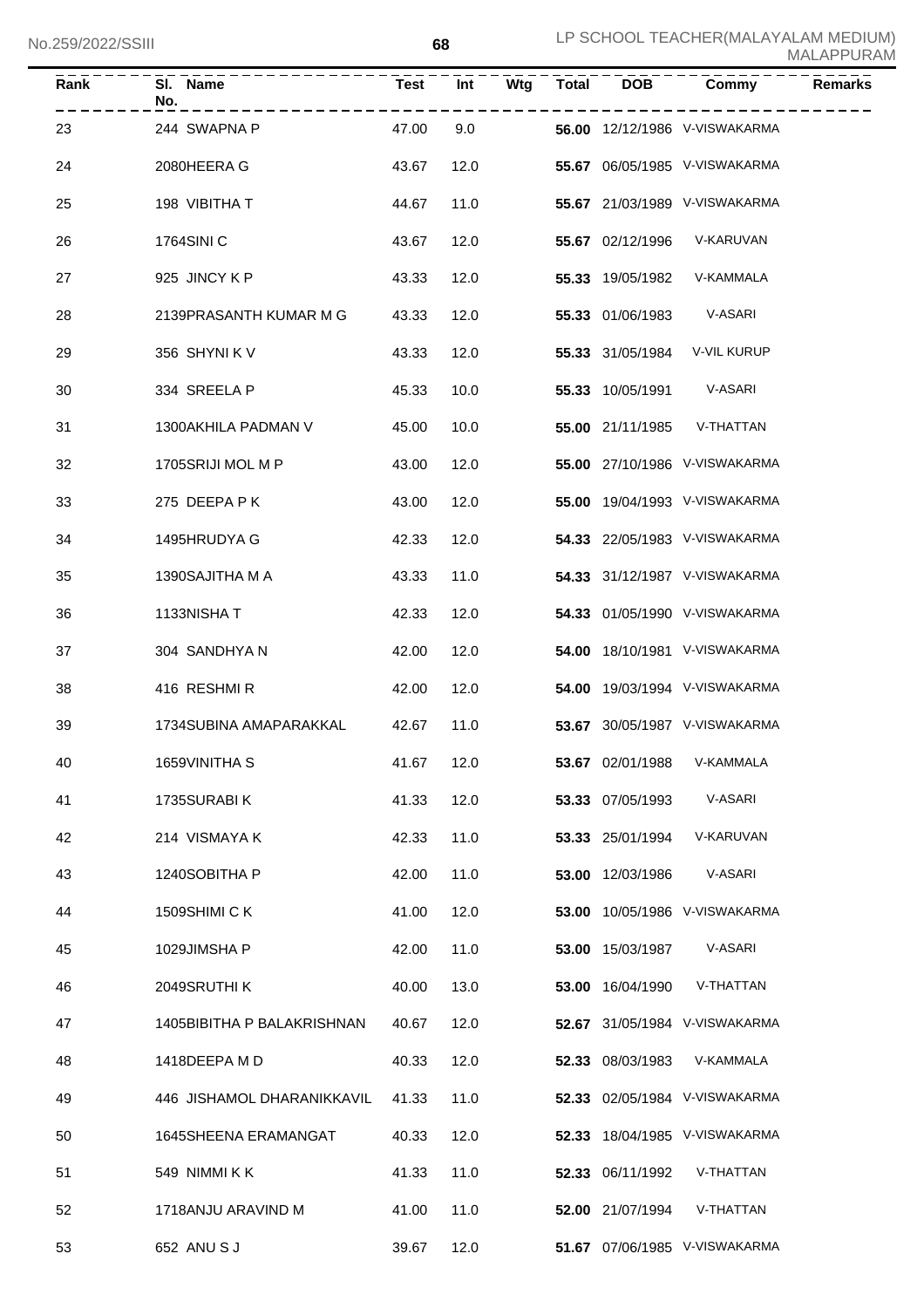| Rank           | SI. Name<br>No.         | <b>Test</b> | Int               | Wtg | <b>Total</b> | <b>DOB</b>       | Commy                         | <b>Remarks</b> |
|----------------|-------------------------|-------------|-------------------|-----|--------------|------------------|-------------------------------|----------------|
| 54             | 95<br>NIVYA V V         | 39.67       | 12.0              |     |              | 51.67 27/12/1988 | V-KOLLAN                      |                |
| 55             | 506 SABITHA THANKACHAN  | 41.00       | 10.0              |     |              |                  | 51.00 26/01/1985 V-VISWAKARMA |                |
| 56             | 1134SAJITHRA P          | 39.00       | 12.0              |     |              | 51.00 20/03/1998 | V-ASARI                       |                |
| 57             | 2034RAMYA T             | 38.67       | 12.0              |     |              | 50.67 06/11/1989 | V-KARUVAN                     |                |
| 58             | 303 JINSY A K           | 39.67       | 11.0              |     |              |                  | 50.67 30/05/1990 V-VISWAKARMA |                |
| 59             | 849 ANJU K              | 38.67       | 12.0              |     |              | 50.67 07/03/1993 | V-ASARI                       |                |
| 60             | 1658BINDU M V           | 38.33       | 12.0              |     |              | 50.33 09/01/1982 | V-KOLLAN                      |                |
| 61             | 1013SUBISHA V           | 39.33       | 11.0              |     |              | 50.33 30/05/1986 | V-ASARI                       |                |
| 62             | 285 CHINCHU A P         | 38.33       | 12.0              |     |              | 50.33 02/02/1989 | V-KARUVAN                     |                |
| 63             | 968 SOUMYAKP            | 38.33       | 12.0              |     |              | 50.33 18/09/1990 | V-ASARI                       |                |
| 64             | 1585SREEJITHA N         | 38.00       | 12.0              |     |              |                  | 50.00 26/12/1988 V-VISWAKARMA |                |
| 65             | 317 SANOOJA K N         | 38.00       | 12.0              |     |              |                  | 50.00 31/08/1989 V-VISWAKARMA |                |
| 66             | 1794SAJITHA A T         | 38.00       | 12.0              |     |              |                  | 50.00 29/07/1992 V-VISWAKARMA |                |
| 67             | 1060SUBHA V P           | 38.00       | 12.0              |     |              |                  | 50.00 23/04/1993 V-VISWAKARMA |                |
| 68             | 284 SINDHUPP            | 36.67       | 13.0              |     |              |                  | 49.67 06/04/1981 V-VISWAKARMA |                |
| 69             | 985 SREEKALA KT         | 37.67       | 12.0              |     |              |                  | 49.67 07/10/1987 V-VISWAKARMA |                |
| 70             | 1239NEETHU E            | 38.67       | 11.0              |     |              | 49.67 16/02/1989 | V-ASARI                       |                |
| 71             | 621 SIKHA C P           | 37.33       | 12.0              |     |              |                  | 49.33 10/01/1991 V-VISWAKARMA |                |
| 72             | 1614ANISHMA S           | 37.00       | 12.0              |     |              | 49.00 31/05/1994 | V-ASARI                       |                |
| 73             | 1074LISHA P P           | 38.67       | 10.0              |     |              |                  | 48.67 30/05/1986 V-VISWAKARMA |                |
| 74             | 2048SOUMYA V G          | 36.67       | 12.0              |     |              | 48.67 26/05/1987 | V-THATTAN                     |                |
| 75             | 682 SILPAN              | 38.67       | 10.0              |     |              |                  | 48.67 12/12/1992 V-VISWAKARMA |                |
| 76             | 1330SRIJILA K M         | 37.00       | 11.0              |     |              | 48.00 06/05/1984 | V-KAMMALA                     |                |
|                |                         |             | <b>SIUC Nadar</b> |     |              |                  |                               |                |
| 1              | 199 VANDANADAS J        | 48.67       | 12.0              |     |              | 60.67 22/06/1992 | <b>SIUC NADAR</b>             |                |
| 2              | 490 MINITHA K           | 47.33       | 12.0              |     |              | 59.33 04/03/1985 | <b>SIUC NADAR</b>             |                |
| 3              | 1118ATHIRA L A          | 46.67       | 12.0              |     |              | 58.67 18/05/1996 | <b>SIUC NADAR</b>             |                |
| 4              | 757 SOUMYA L            | 47.00       | 11.0              |     |              | 58.00 31/05/1986 | <b>SIUC NADAR</b>             |                |
| 5              | 1929VINCY M             | 45.00       | 12.0              |     |              | 57.00 20/02/1988 | <b>SIUC NADAR</b>             |                |
| 6              | 305 SYAMA S D           | 44.67       | 11.0              |     |              | 55.67 13/05/1990 | <b>SIUC NADAR</b>             |                |
| $\overline{7}$ | 2228PRASEEN SAGARAM J M | 43.67       | 11.0              |     |              | 54.67 28/05/1985 | <b>SIUC NADAR</b>             |                |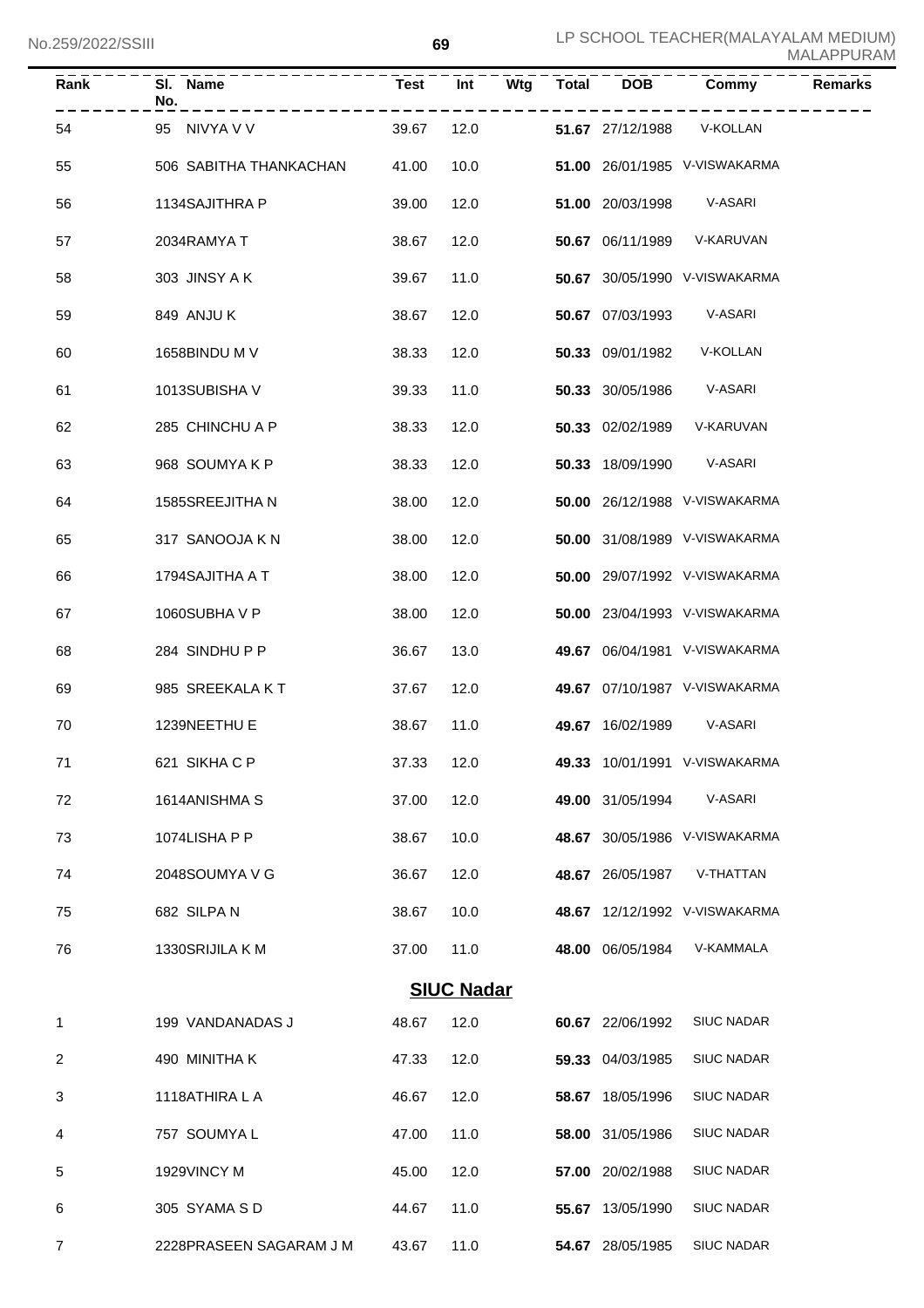| Rank           | SI. Name<br>No.                                 | <b>Test</b> | Wtg<br>Int | <b>Total</b> | <b>DOB</b>       | Commy                          | Remarks         |
|----------------|-------------------------------------------------|-------------|------------|--------------|------------------|--------------------------------|-----------------|
| 8              | 1914SUJA M                                      | 43.33       | 11.0       |              | 54.33 08/05/1991 | <b>SIUC NADAR</b>              |                 |
| 9              | 2095SUNITHA K                                   | 43.00       | 11.0       |              | 54.00 20/05/1987 | <b>SIUC NADAR</b>              |                 |
| 10             | 697 SHAMLY HAM A S                              | 42.00       | 11.0       |              | 53.00 11/03/1989 | <b>SIUC NADAR</b>              |                 |
| 11             | 2125SAJIN SV                                    | 40.33       | 12.0       |              | 52.33 01/05/1987 | <b>SIUC NADAR</b>              |                 |
| 12             | 520 BABITHA M P                                 | 40.00       | 11.0       |              | 51.00 20/03/1991 | <b>SIUC NADAR</b>              |                 |
| 13             | 1795RINCY TM                                    | 38.33       | 12.0       |              | 50.33 25/10/1989 | <b>SIUC NADAR</b>              |                 |
| 14             | 1555NIMISHA V S                                 | 37.67       | 12.0       |              | 49.67 01/06/1988 | <b>SIUC NADAR</b>              |                 |
| 15             | 1135ANITT E B                                   | 38.00       | 11.0       |              | 49.00 31/05/1988 | <b>SIUC NADAR</b>              |                 |
| 16             | 521 JEENA WILLS G L                             | 37.33       | 11.0       |              | 48.33 24/05/1986 | <b>SIUC NADAR</b>              | , Wife of Jawan |
| 17             | 1990AJITHA L                                    | 36.00       | 12.0       |              | 48.00 26/08/1986 | <b>SIUC NADAR</b>              |                 |
| 18             | 1675NIJA W V                                    | 35.67       | 12.0       |              | 47.67 15/05/1987 | <b>SIUC NADAR</b>              |                 |
| 19             | 1480SHYJI S S                                   | 35.33       | 12.0       |              | 47.33 29/05/1988 | <b>SIUC NADAR</b>              |                 |
| 20             | 1510SHINY SL                                    | 35.00       | 11.0       |              | 46.00 02/05/1985 | <b>SIUC NADAR</b>              |                 |
| 21             | 2110THABEETHA V J                               | 33.00       | 12.0       |              | 45.00 25/05/1989 | <b>SIUC NADAR</b>              |                 |
| 22             | 2200SHINE R B                                   | 31.00       | 13.0       |              | 44.00 30/05/1986 | <b>SIUC NADAR</b>              |                 |
| 23             | 726 RENJINI R S                                 | 33.00       | 11.0       |              | 44.00 14/01/1990 | <b>SIUC NADAR</b>              |                 |
| 24             | 969 SOPHIA R                                    | 31.67       | 12.0       |              | 43.67 27/05/1988 | <b>SIUC NADAR</b>              |                 |
| 25             | 335 JEENA S N                                   | 31.33       | 11.0       |              | 42.33 26/01/1990 | <b>SIUC NADAR</b>              |                 |
| 26             | 245 REENA JOHN T J                              | 30.67       | 10.0       |              | 40.67 27/02/1989 | <b>SIUC NADAR</b>              |                 |
|                | <b>Scheduled Caste Converts to Christianity</b> |             |            |              |                  |                                |                 |
| $\mathbf{1}$   | 2169SEBASTIAN CHACKO                            | 45.33       | 11.0       |              |                  | 56.33 22/01/1990 SCCC-CHERAMAR |                 |
| 2              | 1419SUJI J S                                    | 42.00       | 12.0       |              |                  | 54.00 27/05/1988 SCCC-CHERAMAR |                 |
| 3              | 200 SHARON GEORGE                               | 41.67       | 11.0       |              |                  | 52.67 05/02/1991 SCCC-PULAYA   |                 |
| 4              | 771 DELSY SEBASTIAN                             | 41.33       | 11.0       |              |                  | 52.33 23/05/1988 SCCC-PULAYA   |                 |
| 5              | 1870ALBIC                                       | 40.00       | 12.0       |              |                  | 52.00 11/05/1992 SCCC-CHERAMAR |                 |
| 6              | 1030RESHMA MATHEW                               | 39.00       | 11.0       |              |                  | 50.00 25/05/1989 SCCC-SAMBAVA  |                 |
| $\overline{7}$ | 910 MOLLY MATHEW                                | 36.67       | 12.0       |              |                  | 48.67 26/12/1978 SCCC-SAMBAVA  |                 |
| 8              | 318 MANJUMOL P J                                | 33.67       | 11.0       |              |                  | 44.67 25/05/1983 SCCC-CHERAMAR |                 |
| 9              | 1254JESNAMOL V J                                | 30.33       | 13.0       |              |                  | 43.33 20/03/1989 SCCC-SAMBAVA  |                 |
| 10             | 1120ANEESHA L                                   | 30.33       | 13.0       |              |                  | 43.33 10/05/1989 SCCC-SAMBAVAR |                 |
| 11             | 1315ALPHONSA SEBASTIAN                          | 31.67       | 11.0       |              |                  | 42.67 25/10/1988 SCCC-CHERAMAR |                 |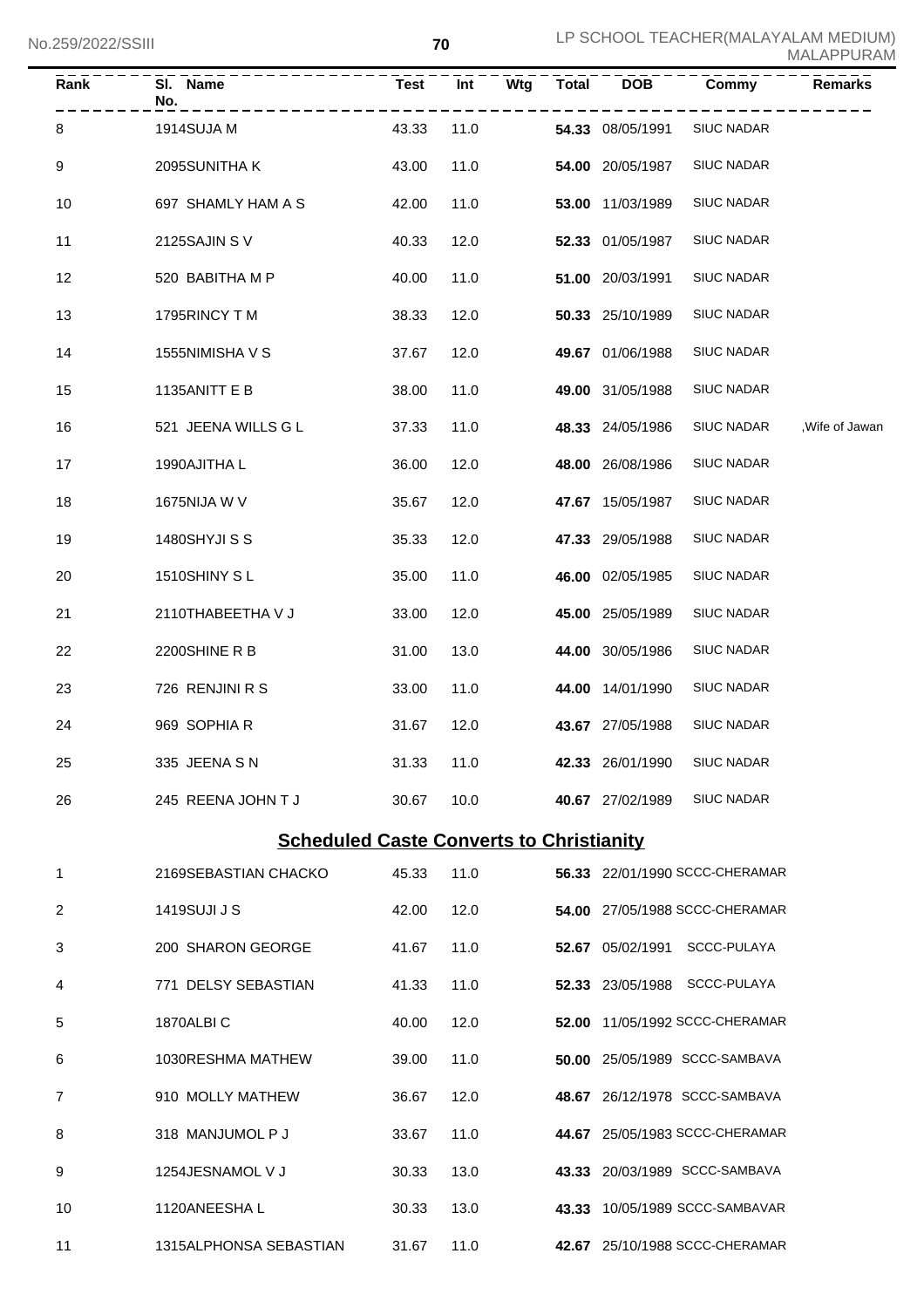| Rank              | SI. Name<br>No.        | <b>Test</b> | Int             | Wtg | <b>Total</b> | <b>DOB</b>       | Commy                          | <b>Remarks</b>  |
|-------------------|------------------------|-------------|-----------------|-----|--------------|------------------|--------------------------------|-----------------|
| $12 \overline{ }$ | 1149NISHA MOL P M      | 24.33       | 12.0            |     |              |                  | 36.33 10/05/1989 SCCC-CHERAMAR |                 |
| 13                | 1119NIDIYA S S         | 24.33       | 12.0            |     |              |                  | 36.33 03/05/1991 SCCC-SAMBAVAR |                 |
| 14                | 170 SAJITHA V V        | 26.00       | 10.0            |     |              |                  | 36.00 25/05/1980 SCCC-SAMBAVAR |                 |
| 15                | 1690STEPHANIYA JOHN    | 23.33       | 12.0            |     |              |                  | 35.33 03/10/1990 SCCC-SAMBAVA  |                 |
| 16                | 1209SANTHI MARY GEORGE | 23.00       | 11.0            |     |              |                  | 34.00 28/02/1990 SCCC-CHERAMAR |                 |
| 17                | 1660SUBITHA S          | 21.67       | 12.0            |     |              |                  | 33.67 14/01/1996 SCCC-SAMBAVAR |                 |
| 18                | 460 JOSNA K MATHEW     | 20.33       | 13.0            |     |              |                  | 33.33 17/12/1987 SCCC-CHERAMAR |                 |
| 19                | 229 NISHAMOLE JOSEPH   | 21.00       | 10.0            |     |              |                  | 31.00 05/05/1985 SCCC-SAMBAVA  |                 |
| 20                | 622 BEENAKJ            | 19.67       | 11.0            |     |              |                  | 30.67 25/10/1987 SCCC-SAMBAVA  |                 |
| 21                | 1570NAIJAMOL JOY       | 18.33       | 11.0            |     |              |                  | 29.33 28/02/1990 SCCC-PULAYA   |                 |
| 22                | 1014MANJU MATHEW       | 16.00       | 11.0            |     |              |                  | 27.00 29/11/1983 SCCC-CHERAMAR |                 |
|                   |                        |             | <b>Dheevara</b> |     |              |                  |                                |                 |
| 1                 | 1840DIVYA K            | 48.67       | 13.0            |     |              | 61.67 15/05/1989 | D-ARAYAN                       |                 |
| 2                 | 2035ATHIRA RAJ B       | 43.33       | 12.0            |     |              | 55.33 25/04/1991 | D-DHEEVARA                     |                 |
| 3                 | 1150LEKHA C            | 42.33       | 12.0            |     |              | 54.33 01/05/1980 | D-ARAYAN                       |                 |
| 4                 | 1255GEETHU B CHANDRAN  | 40.33       | 12.0            |     |              | 52.33 19/09/1988 | D-ARAYAN                       |                 |
| 5                 | 1015GREESHMAS          | 41.33       | 11.0            |     |              | 52.33 06/05/1990 | D-DHEEVARA                     |                 |
| 6                 | 772 ASWATHY H          | 40.00 11.0  |                 |     |              |                  | 51.00 23/01/1991 D-DHEEVARA    |                 |
| $\overline{7}$    | 2184RAJANEESH G NATH   | 37.33       | 13.0            |     |              | 50.33 25/05/1987 | D-ARAYAN                       |                 |
| 8                 | 2050SRUTHI MOL T S     | 38.00       | 12.0            |     |              | 50.00 04/05/1992 | D-ARAYAN                       | , Wife of Jawan |
| 9                 | 461 GARGIS             | 38.00       | 12.0            |     |              | 50.00 20/05/1987 | D-ARAYAN                       |                 |
| 10                | 895 SRUTHI A S         | 35.33       | 12.0            |     |              | 47.33 03/05/1987 | D-DHEEVARA                     |                 |
| 11                | 637 LAKSHMIR           | 36.00       | 11.0            |     |              | 47.00 28/11/1984 | D-DHEEVARA                     |                 |
| 12                | 550 SHARIKA P V        | 35.00       | 12.0            |     |              | 47.00 15/05/1987 | D-MUKKUVAN                     |                 |
| 13                | 45 SITHARA T K         | 35.00       | 11.0            |     |              | 46.00 29/10/1991 | D-MUKAYA                       |                 |
| 14                | 850 JILSHIKR           | 34.00       | 11.0            |     |              | 45.00 07/05/1984 | D-ARAYAN                       |                 |
| 15                | 110 ATHIRA V K         | 31.33       | 12.0            |     |              | 43.33 19/01/1996 | D-DHEEVARA                     |                 |
| 16                | 1615RESMI P S          | 30.33       | 12.0            |     |              | 42.33 31/05/1985 | D-ARAYAN                       |                 |
| 17                | 1960RAJIMOL C H        | 30.33       | 12.0            |     |              | 42.33 21/12/1985 | D-DHEEVARA                     |                 |
| 18                | 1210SOUMYA P           | 30.00       | 11.0            |     |              | 41.00 25/04/1985 | D-MUKKUVAN                     |                 |
| 19                | 1374AMRITHALEKSHMIS    | 29.67       | 11.0            |     |              | 40.67 18/05/1995 | D-ARAYAN                       |                 |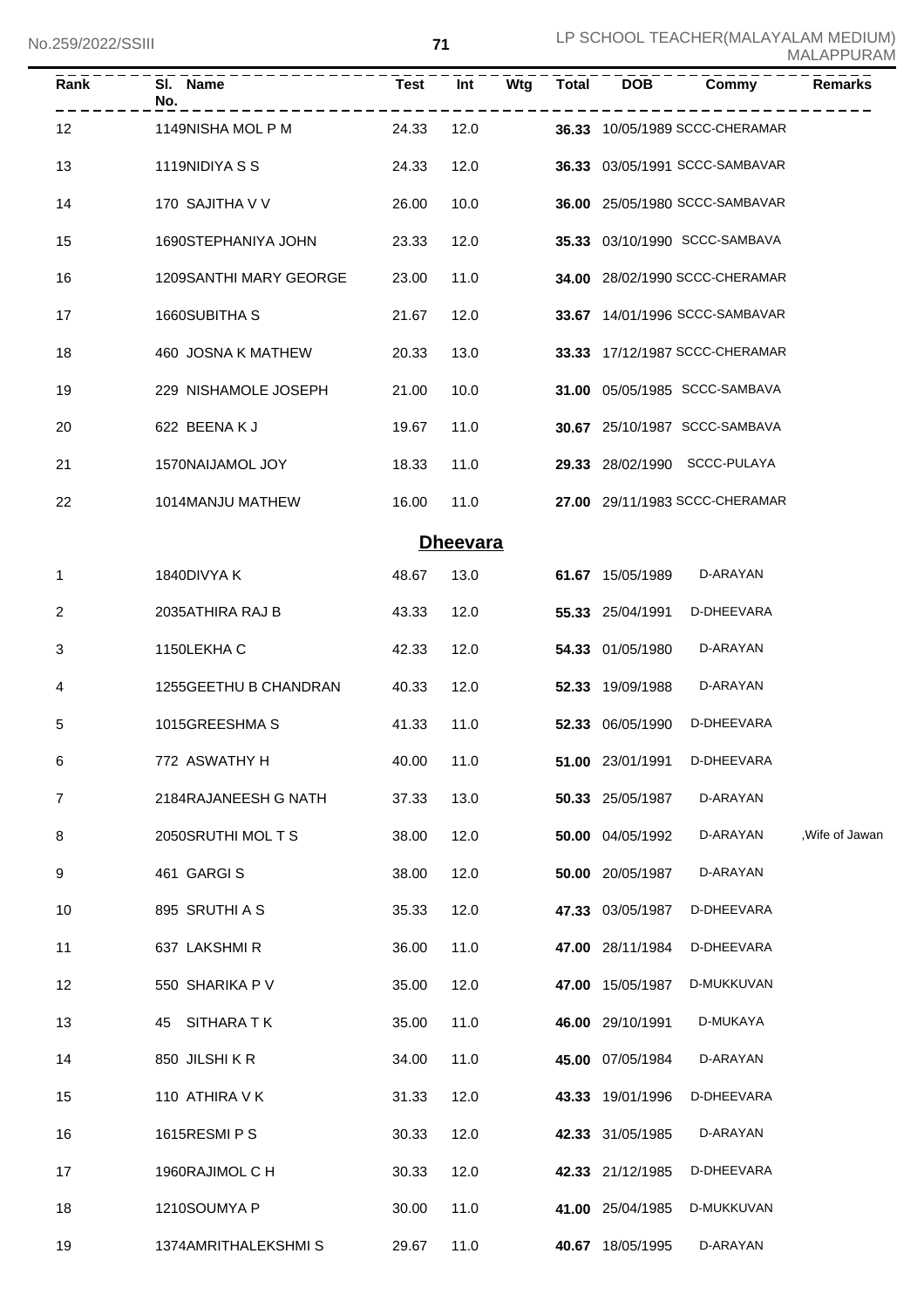No.259/2022/SSIII

| $\bar{R}$ ank      | SI. Name<br>No.      | <b>Test</b> | $\overline{Int}$ | $\overline{\mathsf{W}}$ tg | $\overline{\text{Total}}$ | DOB              | Commy                        | <b>Remarks</b> |  |  |
|--------------------|----------------------|-------------|------------------|----------------------------|---------------------------|------------------|------------------------------|----------------|--|--|
| 20                 | 1360NIVEDITHA V      | 28.00       | 12.0             |                            |                           | 40.00 11/08/1992 | D-MUKKUVAN                   |                |  |  |
| 21                 | AMALA DAS<br>30      | 22.67       | 11.0             |                            |                           | 33.67 31/05/1992 | D-ARAYAN                     |                |  |  |
| 22                 | MEENUKRISHNA M<br>75 | 22.00       | 11.0             |                            |                           | 33.00 20/09/1997 | D-ARAYAN                     |                |  |  |
| 23                 | 1959ARATHY D         | 18.33       | 12.0             |                            |                           | 30.33 04/02/1992 | D-DHEEVARA                   |                |  |  |
| 24                 | 230 BINCY K P        | 16.67       | 10.0             |                            |                           | 26.67 20/12/1988 | D-MUKKUVAN                   |                |  |  |
| <b>Hindu Nadar</b> |                      |             |                  |                            |                           |                  |                              |                |  |  |
| 1                  | 320 SOUMYA S S       | 46.33       | 11.0             |                            |                           | 57.33 14/01/1987 | <b>HINDU NADAR</b>           |                |  |  |
| 2                  | 1915ASWATHY L B      | 44.67       | 11.0             |                            |                           | 55.67 18/04/1992 | <b>HINDU NADAR</b>           |                |  |  |
| 3                  | 2185SREEKUMAR R S    | 43.00       | 12.0             |                            |                           | 55.00 31/05/1985 | <b>HINDU NADAR</b>           |                |  |  |
| 4                  | 2020RAKHIKR          | 41.33       | 12.0             |                            |                           | 53.33 25/05/1993 | <b>HINDU NADAR</b>           |                |  |  |
| 5                  | 2140SANU RAJ J C     | 38.00       | 12.0             |                            |                           | 50.00 30/05/1990 | <b>HINDU NADAR</b>           |                |  |  |
| 6                  | 2170NANDULAL M G     | 38.00       | 11.0             |                            |                           | 49.00 25/05/1997 | <b>HINDU NADAR</b>           |                |  |  |
| 7                  | 491 ATHIRA V B       | 37.67       | 10.0             |                            |                           | 47.67 22/08/1995 | <b>HINDU NADAR</b>           |                |  |  |
| 8                  | 551 SIMITS           | 31.67       | 11.0             |                            |                           | 42.67 11/04/1989 | <b>HINDU NADAR</b>           |                |  |  |
| 9                  | 1930RENJINI B R      | 30.33       | 12.0             |                            |                           | 42.33 30/05/1981 | <b>HINDU NADAR</b>           |                |  |  |
| 10                 | 970 REMYAR           | 30.33       | 11.0             |                            |                           | 41.33 17/05/1991 | <b>HINDU NADAR</b>           |                |  |  |
| 11                 | 2275ABEESH S P       | 29.00       | 12.0             |                            |                           | 41.00 11/10/1988 | <b>HINDU NADAR</b>           |                |  |  |
| 12                 | 1075SREEKALA SR      | 29.67 11.0  |                  |                            |                           |                  | 40.67 26/04/1985 HINDU NADAR |                |  |  |
| 13                 | 835 VICHITHRA V T    | 28.67       | 12.0             |                            |                           | 40.67 10/05/1991 | <b>HINDU NADAR</b>           |                |  |  |
| 14                 | 1975SNEHA A B        | 24.67       | 12.0             |                            |                           | 36.67 16/10/2000 | <b>HINDU NADAR</b>           |                |  |  |
| 15                 | 319 REEJAMOL V U     | 23.67       | 12.0             |                            |                           | 35.67 26/05/1988 | <b>HINDU NADAR</b>           |                |  |  |
| 16                 | 1420ARYA T ASHOK     | 22.33       | 12.0             |                            |                           | 34.33 23/10/1992 | HINDU NADAR                  |                |  |  |
| 17                 | 865 SARANYA T S      | 20.00       | 11.0             |                            |                           | 31.00 04/03/1996 | <b>HINDU NADAR</b>           |                |  |  |
| 18                 | 185 LATHIKA V K      | 19.00       | 11.0             |                            |                           | 30.00 20/05/1983 | <b>HINDU NADAR</b>           |                |  |  |
| 19                 | 215 SARANYA R J      | 18.33       | 11.0             |                            |                           | 29.33 11/02/1995 | HINDU NADAR                  |                |  |  |

## **List of Differently Abled Candidates for 3% Reservation**

## **Low Vision**

| 1 | 2224MUHAMMED SAINUL ASIF K 47.00 |       | 13.0 | 60.00 | 19/07/1999       | DA-LV |
|---|----------------------------------|-------|------|-------|------------------|-------|
| 2 | THASLI M<br>11                   | 36.00 | 13.0 | 49.00 | 13/05/1996       | DA-LV |
| 3 | 738 PRIYA M                      | 36.33 | 11.0 |       | 47.33 15/05/1988 | DA-LV |
| 4 | 1461HUSSAIN K                    | 34.00 | 13.0 | 47.00 | 08/07/1991       | DA-LV |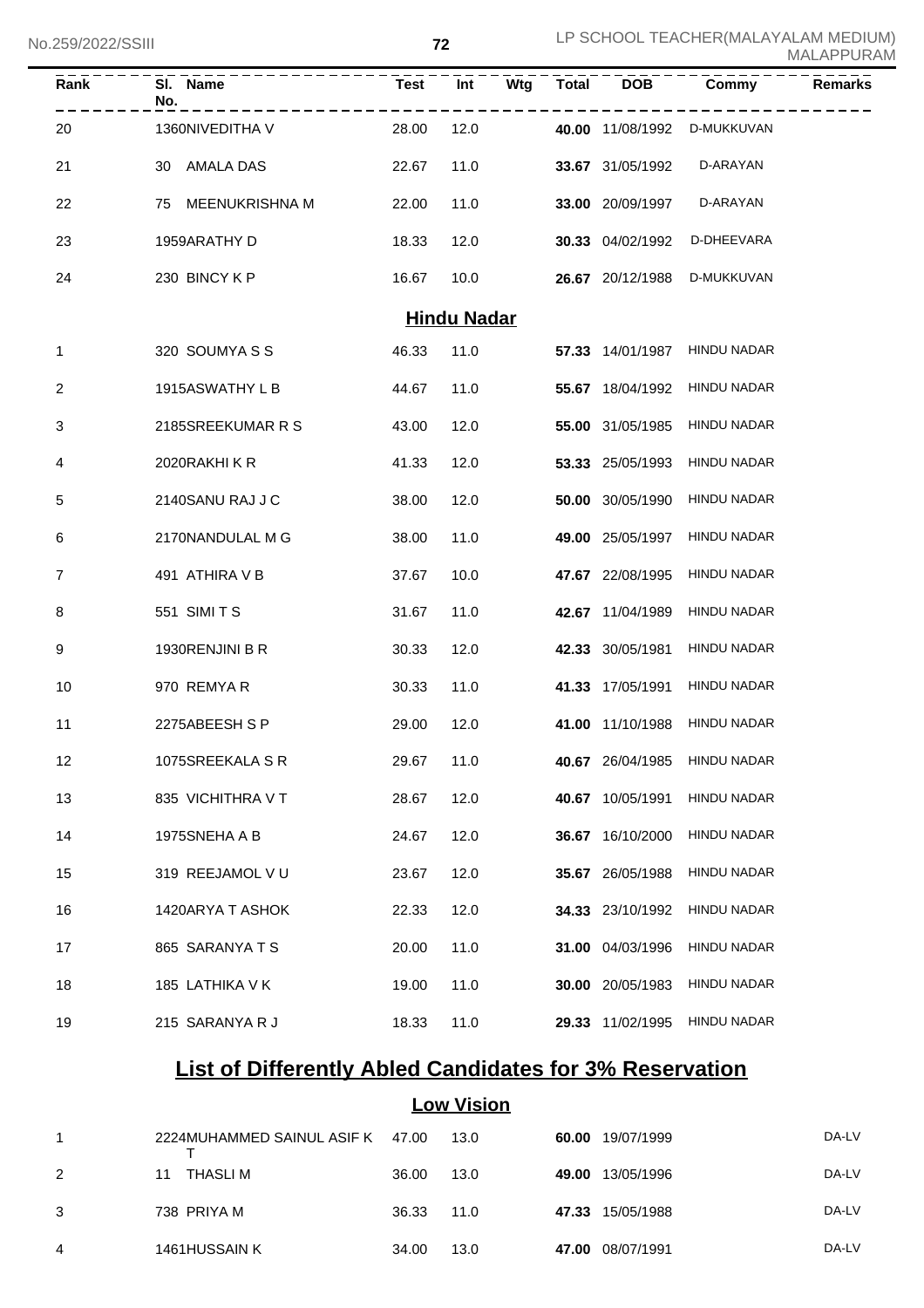| Rank           | No. | SI. Name                   | <b>Test</b> | Int  | Wtg | <b>Total</b> | <b>DOB</b>       | Commy | <b>Remarks</b> |
|----------------|-----|----------------------------|-------------|------|-----|--------------|------------------|-------|----------------|
| 5              | 10  | ABDUL RAFEEQ K             | 35.00       | 12.0 |     |              | 47.00 20/11/1992 |       | DA-LV          |
| 6              |     | 736 VINEETHA V             | 34.33       | 11.0 |     |              | 45.33 08/04/1989 |       | DA-LV          |
| $\overline{7}$ |     | 737 NANDU THAMPI S         | 34.33       | 11.0 |     |              | 45.33 24/03/1994 |       | DA-LV          |
| 8              |     | 1750NEENA P                | 28.67       | 11.0 |     |              | 39.67 22/10/1988 |       | DA-LV          |
| 9              | 9   | <b>MOHAMMED RASHEED KT</b> | 27.33       | 12.0 |     |              | 39.33 13/05/1992 |       | DA-LV          |
| 10             |     | 607 DHANYA C               | 24.33       | 11.0 |     |              | 35.33 26/03/1991 |       | DA-LV          |
| 11             |     | 1460FATHIMA ASNA M         | 11.00       | 13.0 |     |              | 24.00 07/09/1985 |       | DA-LV          |

# **Hearing Impairment**

Nil

# **Locomotor Disability / Cerebral Palsy**

| 1                | 1  | SABNA P V             | 51.67 | 12.0 | 63.67 23/05/1986 | DA-LD/CP |
|------------------|----|-----------------------|-------|------|------------------|----------|
| $\boldsymbol{2}$ | 4  | <b>VINEESH K</b>      | 48.33 | 13.0 | 61.33 30/11/1993 | DA-LD/CP |
| 3                |    | 1130SHAHINA K K       | 46.67 | 11.0 | 57.67 15/03/1989 | DA-LD/CP |
| 4                |    | 739 RAHMATH KALLINGAL | 42.67 | 12.0 | 54.67 22/06/1989 | DA-LD/CP |
| 5                |    | 1463SARANYA K         | 38.00 | 14.0 | 52.00 27/01/1991 | DA-LD/CP |
| 6                |    | 12 JUBAIRIYA K        | 34.33 | 12.0 | 46.33 21/12/1989 | DA-LD/CP |
| $\overline{7}$   |    | 289 THAYYIBA HAKEEM   | 32.33 | 13.0 | 45.33 05/06/1996 | DA-LD/CP |
| 8                | 15 | SAJEENA C P           | 33.67 | 11.0 | 44.67 05/02/1990 | DA-LD/CP |
| 9                |    | 288 MUMTHAS KALLENGAL | 29.67 | 12.0 | 41.67 10/03/1988 | DA-LD/CP |
| 10               |    | 740 SIMI S            | 29.00 | 11.0 | 40.00 19/02/1997 | DA-LD/CP |
| 11               |    | 13 ZAINUL ABID P K    | 28.00 | 12.0 | 40.00 04/05/1997 | DA-LD/CP |
| 12               |    | 2230MOHAMMED AKHIF M  | 26.67 | 13.0 | 39.67 21/01/1987 | DA-LD/CP |
| 13               | 14 | DAVOOD P K            | 26.67 | 12.0 | 38.67 30/12/1987 | DA-LD/CP |
| 14               |    | 741 BEEJA A P         | 22.67 | 12.0 | 34.67 11/05/1984 | DA-LD/CP |
| 15               |    | 1464AIMEN MUHAMMED P  | 22.67 | 12.0 | 34.67 31/12/1984 | DA-LD/CP |
| 16               |    | 290 SAJITHA THENGILAN | 20.67 | 13.0 | 33.67 20/05/1989 | DA-LD/CP |
| 17               |    | 727 FASEENA K         | 20.67 | 13.0 | 33.67 14/05/1993 | DA-LD/CP |
| 18               |    | 1719NAJITHA N A       | 19.00 | 13.0 | 32.00 30/07/1992 | DA-LD/CP |
| 19               |    | 125 JAMSHIYA M        | 15.67 | 13.0 | 28.67 28/09/1984 | DA-LD/CP |
| 20               |    | 1462NAFEESA N         | 14.67 | 13.0 | 27.67 31/05/1983 | DA-LD/CP |
| 21               |    | 742 JISHNURAJ T       | 16.67 | 11.0 | 27.67 22/05/1995 | DA-LD/CP |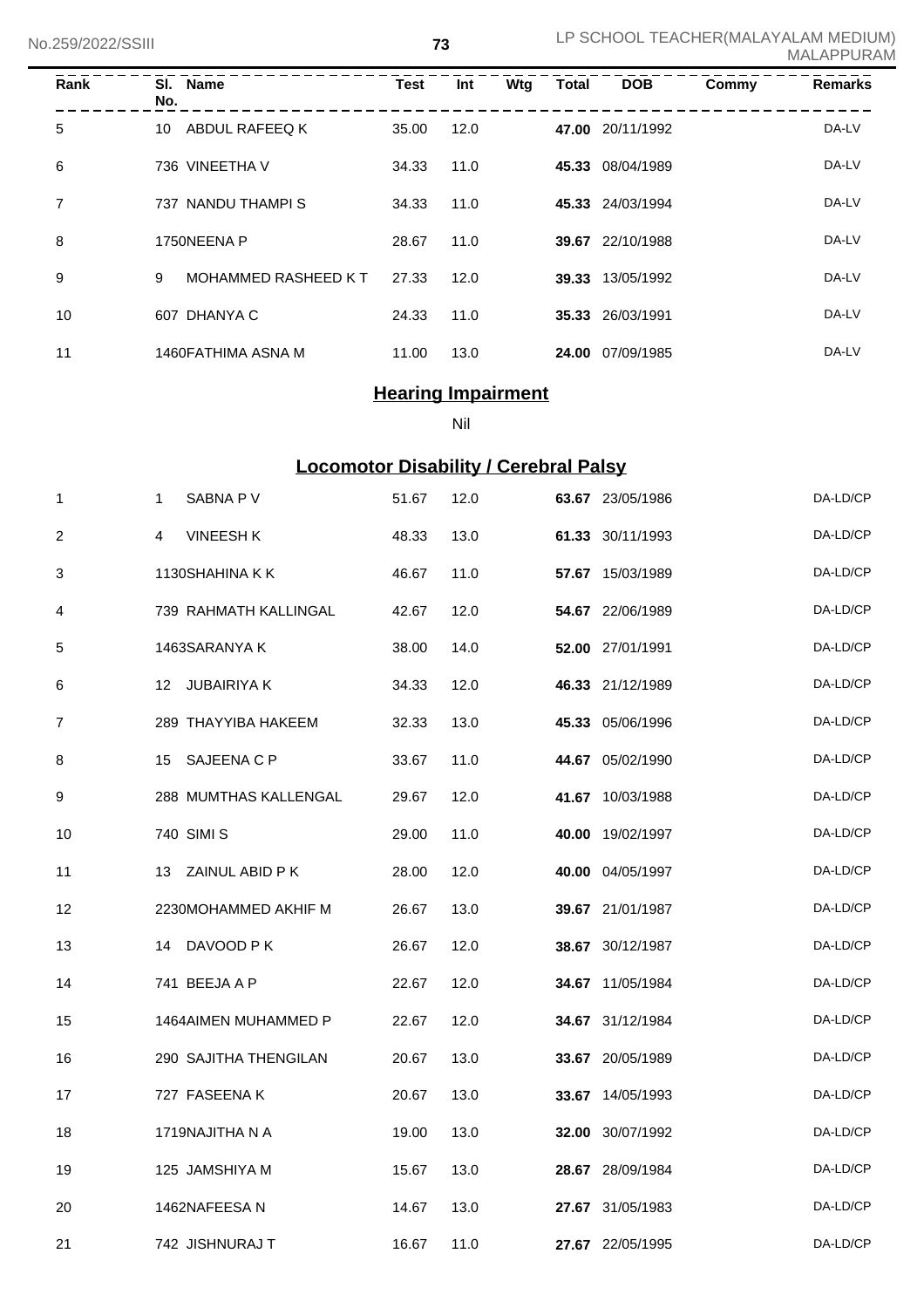| Rank | SI. Name<br>No.       | Test  | Int  | Wtg | <b>Total</b> | <b>DOB</b>       | Commy | <b>Remarks</b> |
|------|-----------------------|-------|------|-----|--------------|------------------|-------|----------------|
| 22   | 1465DHANYA M G        | 15.00 | 12.0 |     | 27.00        | 20/05/1993       |       | DA-LD/CP       |
| 23   | 2229SHARAFUDHEEN K    | 11.33 | 13.0 |     |              | 24.33 01/06/1984 |       | DA-LD/CP       |
| 24   | 1720NAJIYA NASRIN M H | 10.33 | 13.0 |     | 23.33        | 18/06/1997       |       | DA-LD/CP       |
| 25   | 1375SEMEENA C         | 10.00 | 11.0 |     | 21.00        | 05/01/1989       |       | DA-LD/CP       |

E - Ezhava/Thiyya/Billava, SC - Scheduled Caste, ST - Scheduled Tribe, M - Muslim/Mappila, LC/AI - Latin Catholics/Anglo Indian, OBC - Other Backward Class, V - Viswakarma, SIUC N - SIUC Nadar, SCCC - Scheduled Caste Converts to Christianity, D - Dheevara, H Nadar - Hindu Nadar, SP - Sports, DA-LV- Differently Abled Low Vision, DA - HI - Differently Abled Hearing Impairement, DA - LD/CP- Differently Abled Locomotor Disability/Cerebral Palsy.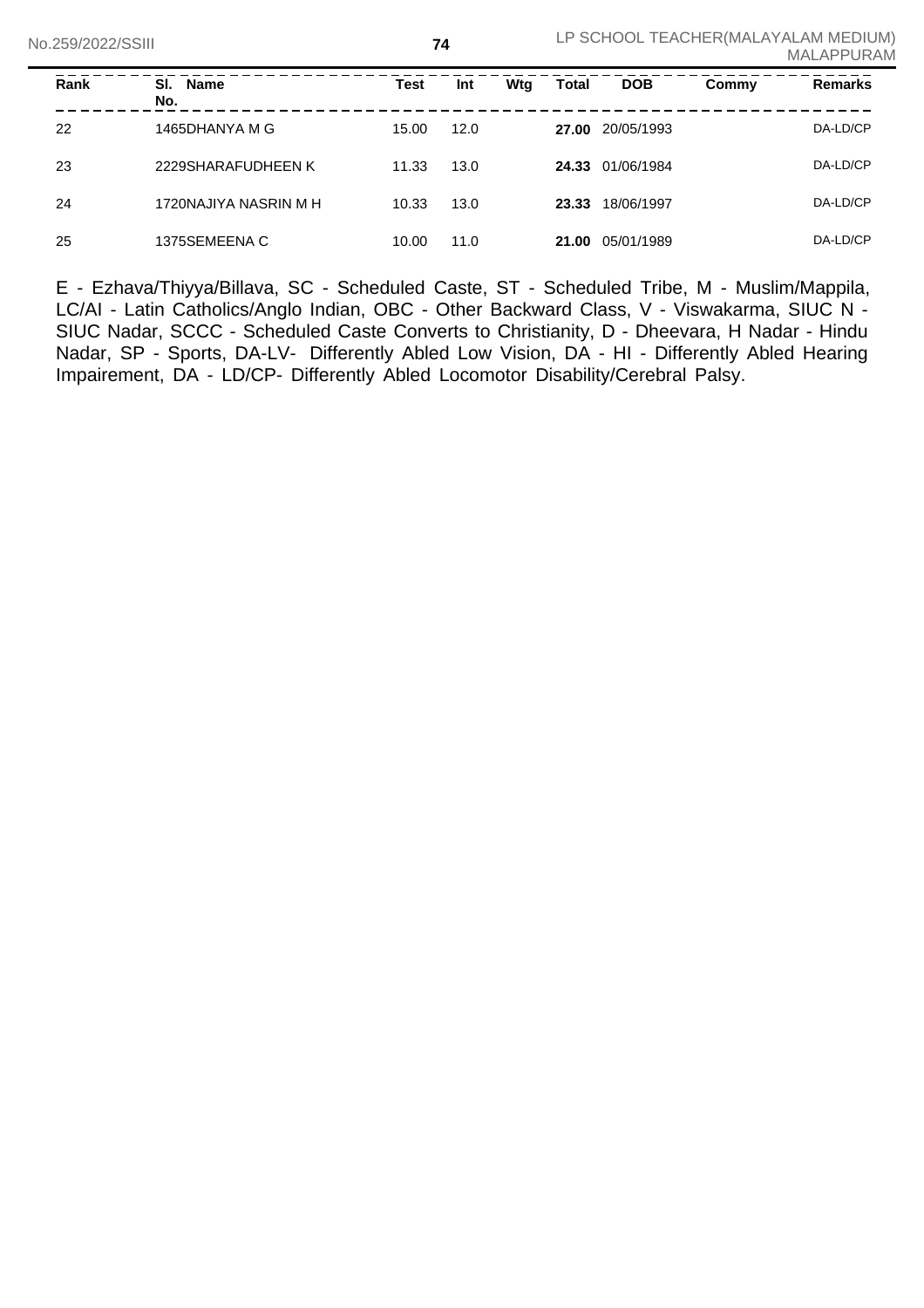#### **NOTE (1) :-The result of the candidate with Sl.No.286 is withheld subject to the final orders of the Commission**

**NOTE (2)** :- The Ranked List will be in force till the publication of a new Ranked List after the expiry of a minimum period of one year or till the expiry of three years whichever is earlier. Candidates from the Ranked List will be advised for appointment in accordance with the rules and orders regarding reservation and rotation as amended from time to time, if applicable, against vacancies reported to the Commission during the pendancy of the Ranked List. As the advice for appointment depends on the occurrence of vacancies, there is no guarantee that all the candidates included in the Ranked List will secure appointment. The candidates remaining in the Ranked List at the time of cancellation will have no claim at all for appointment on the basis of the inclusion of their names in the Ranked List.

**NOTE (3)**:- According to the existing procedure, revaluation of Answer Script is not allowed. But Answer Scripts will be rechecked if the candidates apply for in the prescribed application form available free of cost from the Enquiry Sections of the various Offices of the Commission or its photocopy, or downloaded and printed form in A 4 size paper from the Commission's website **www.keralapsc.gov.in** or Photocopied there from along with prescribed fee of **Rs.85/- (Rupees Eighty Five Only**) under the Head of Accoun**t "0051 – PSC – 105 State PSC 99 – Examination Fee"** addressed to the **District Officer, Kerala Public Service Commission District Office Malappuram.** Applications submitted in any other manner will not be considered. A period of **45 (Forty Five) days** time to apply for rechecking of Answer Scripts will be allowed to candidates with effect from the Date of publication of the Ranked List in the official website of the Commission **(on or before 15.07.2022.).** The candidates can avail only one chance after the Approval of Ranked List. Rechecking of invalidated answer scripts due to any defects will not be considered. Application for Rechecking received after the stipulated time will not be entertained and Fee once remitted will not be refunded.

**NOTE (4)**:- Candidates who wish to obtain a photocopy of their OMR Answer Sheets (Part A & Part B) relating to this selection shall remit a Fee of **Rs.335/- (Rupees Three hundred and thirty five only)** in any of the Treasuries in the State **(Head of Account : 0051 – PSC – 800 – State PSC – 99 – Other Receipts)**. The duly filled in application in the prescribed form available from the Commission's Website **www.keralapsc.gov.in** along with the original chalan should be submitted to the **District Officer, Kerala Public Service Commission District Office, Malappuram** within **45 (Forty Five) days** from the date of publication of the Ranked List in the official website of the Commission. A copy of an answer sheet will be issued only once to a candidate. Copies of OMR answer sheets invalidated due to any defect will not be issued. Candidates are prohibited from applying for copy of an answer sheet which is not their own, and legal proceedings will be initiated against those who do so. The last date for receipt of application is **15.07.2022**.Applications received after the prescribed date will not be entertained.

**NOTE (5)** :- The entries put in column (5) are based on the Communities specified by the candidate in their Application forms and proved by them with necessary documents. The candidates whose Communities have not been correctly noted in the Ranked List as proved by them in their Application should intimate the fact to the **District Officer, Kerala Public Service Commission District Office, Malappuram** within one month from the Date of publication of the Ranked List to get the benefit of Reservation to which they are entitled to. In the absence of timely information regarding discrepancies if any, the candidate will be advised as incorporated in the Ranked List.

**NOTE (6)** :- "Any candidates can relinquish his/ her right for appointment in writing duly attested by a Gazetted Officer of State/ Central Government with Signature, Name, Designation and Office Seal along with a notarized affidavit and a self attested copy of an ID proof bearing photograph as enlisted in the general conditions. The request for relinquishment received within 15 days from the date of publication of Ranked List in the official website of the Commission will be honoured against the requisitions of vacancies that are pending with the Commission up to the finalization of the Ranked List. After the publication of the Ranked List, the request for relinquishment will be considered only if such request is received on or before the date of receipt of requisition, based on which he/ she is to be advised".

**NOTE (7)**:- The A part and B part of OMR scripts will be destoyed after completing 6 months period from the date of finalisation of Ranked List ie on 30.11.2022.